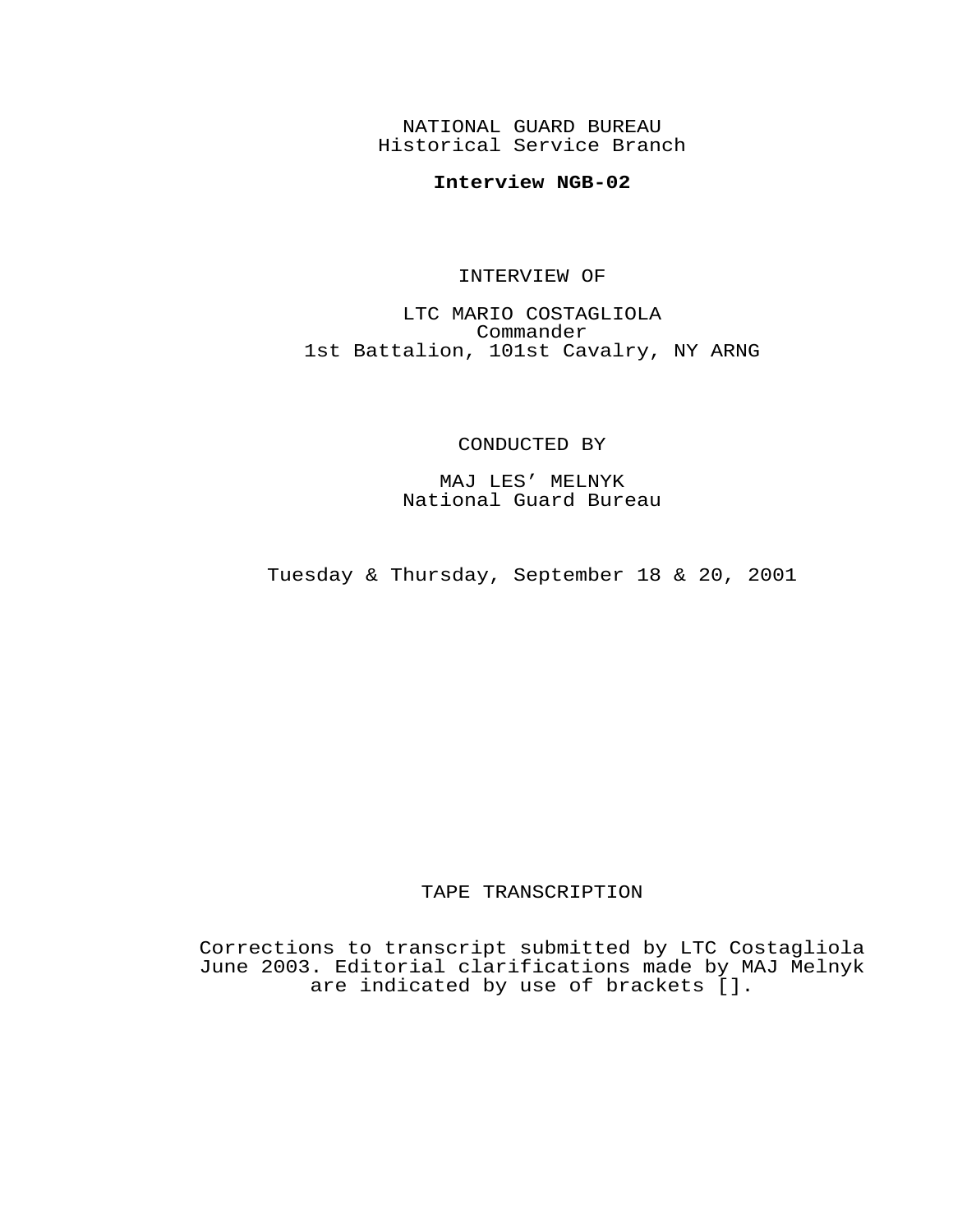| $\mathbf 1$    | PROCEEDINGS                                             |
|----------------|---------------------------------------------------------|
| $\overline{a}$ | MAJ MELNYK: This is MAJ Les' Melnyk, Army               |
| 3              | National Guard Historian for the National Guard Bureau, |
| 4              | interviewing LTC Mario T. Costagliola, I spell C-o-s-t- |
| 5              | a-g-l-i-o-l-a, on the 18th of September 2001.<br>The    |
| 6              | location is Battery Park, New York City, within site of |
| 7              | Castle Clinton.                                         |
| 8              | LTC Costagliola, you've read and signed the             |
| 9              | access agreement for oral history materials and         |
| $10 \,$        | initialed that there will be no need to hold or         |
| 11             | relinquish any rights to this, that everything is free; |
| 12             | is that correct?                                        |
| 13             | LTC COSTAGLIOLA: That's correct.                        |
| 14             | MAJ MELNYK: Sir, if we could begin by going             |
| 15             | back to the morning of the 11th of September. Could     |
| 16             | you tell me -- well, first off, identify for the tape   |
| 17             | who you are, what your unit position is, briefly, what  |
| 18             | do you do in civilian life, your career?<br>Thank you.  |

 **LTC COSTAGLIOLA**: I am the Commander of the 1st Battalion, 101st Cavalry, headquartered in Staten Island, New York.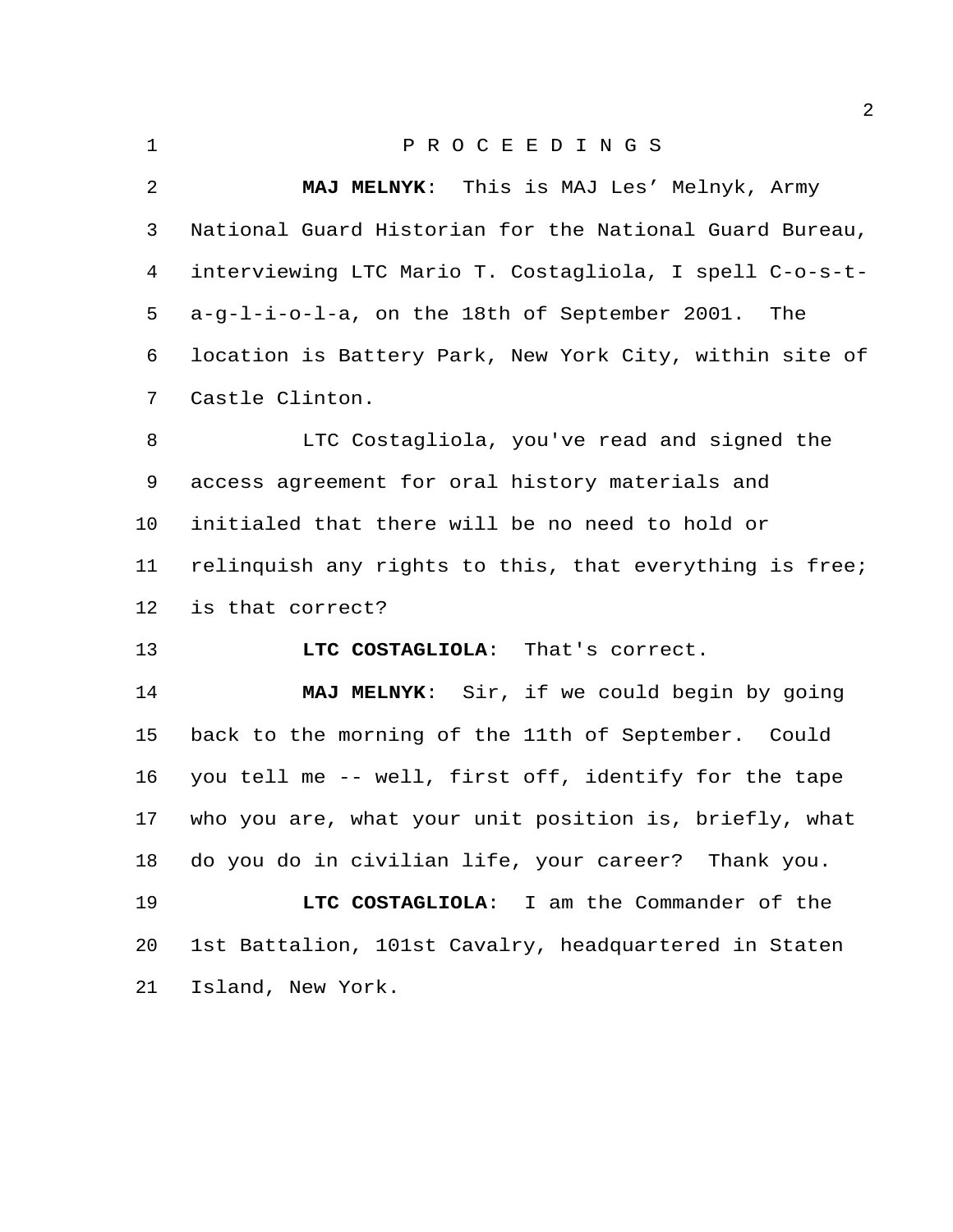1 I am a full-time AGR Commander. And just an overview of the unit, the unit consists of HHC and A Company, located in Staten Island; Delta Company, located in Newburg, New York; and Bravo Company, located in Troy, New York; and Charlie Company, located in Hoosick Falls, New York. Both the Bravo and Charlie Companies are what we commonly refer to as the capital district, the Albany, New York area. **MAJ MELNYK**: Going back now to 11 September, when did you first find out about the attack and what was your initial feelings, initial reaction? **LTC COSTAGLIOLA**: On the morning of the attack, I don't remember exactly what I was doing, but I know I was basically on my way out the door to work. It was election day here for primaries and we

were having the election people working out of our

armory.

 I was somewhere, I would estimate, about 8:45 or 9:00 o'clock, my phone at home rang. I was listening to an incoming message from SSG Koch of the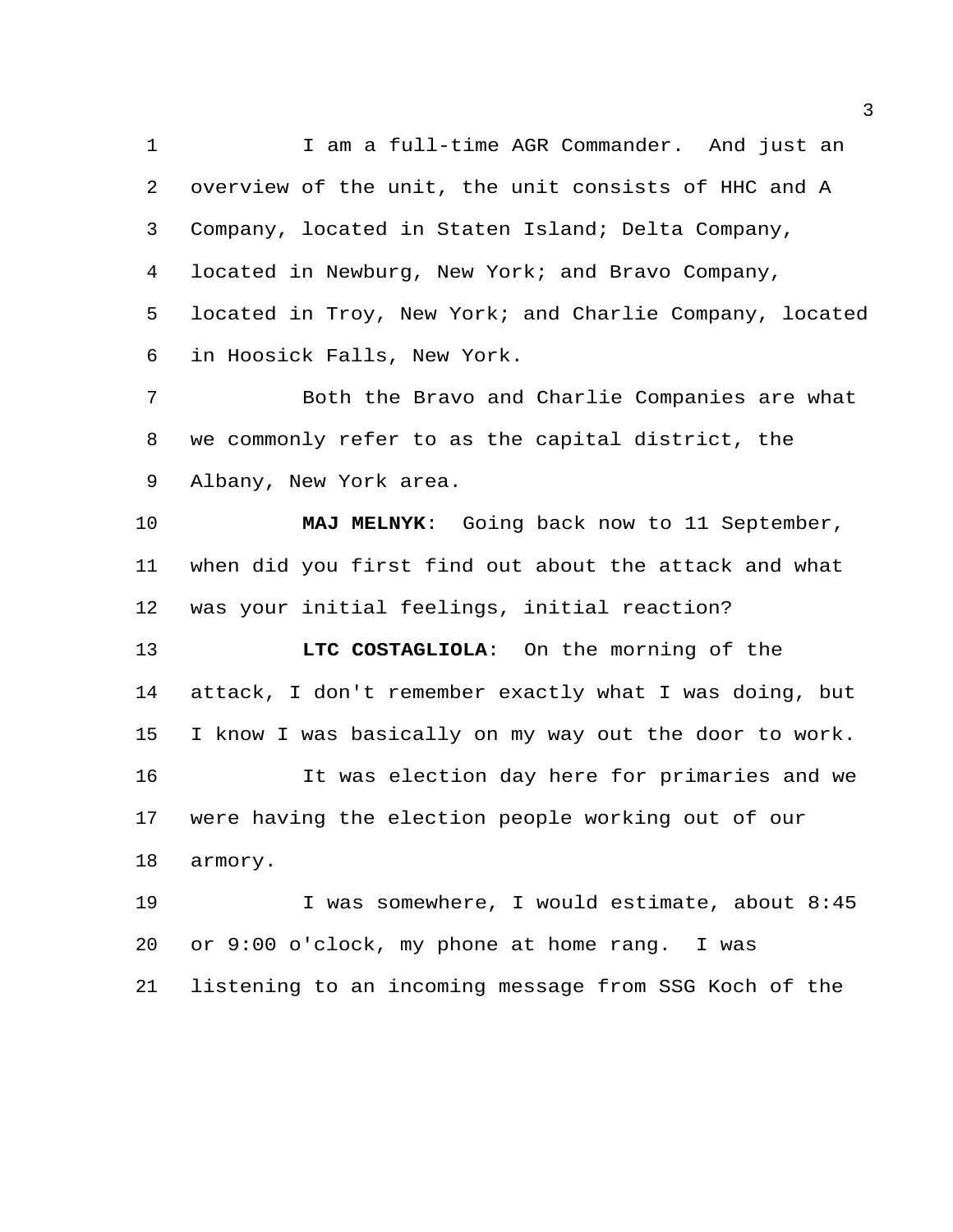101st Cavalry.

| 2  | I thought I would ignore the message, because           |
|----|---------------------------------------------------------|
| 3  | I was on my way to work, and I just listened without    |
| 4  | actually trying to pick it up, and the last thing he    |
| 5  | said was "If you're there, turn on the TV."             |
| б  | That got me curious and I normally wake up in           |
| 7  | the morning, click on CNN, and that's how I wake up and |
| 8  | have a cup of coffee. This morning I didn't, because    |
| 9  | my four year old daughter was a little cranky and       |
| 10 | wanted to watch cartoons.                               |
| 11 | So it's unusual I didn't have the TV on.<br>I.          |
| 12 | went, turned on the TV, and saw one of the towers       |
| 13 | burning. I was immediately horrified, because my        |
| 14 | brother is a commodities broker and has a commodity and |
| 15 | trading company in the World Trade Center, and his      |
| 16 | wife, my sister-in-law, also is employed by Canter,     |
| 17 | Fitzgerald, and she is basically a workaholic and never |
| 18 | misses a day of work.                                   |

 So the panic, you know, immediately had to be suppressed and I remember the first World Trade Center bombing. I was the Assistant Professor of Military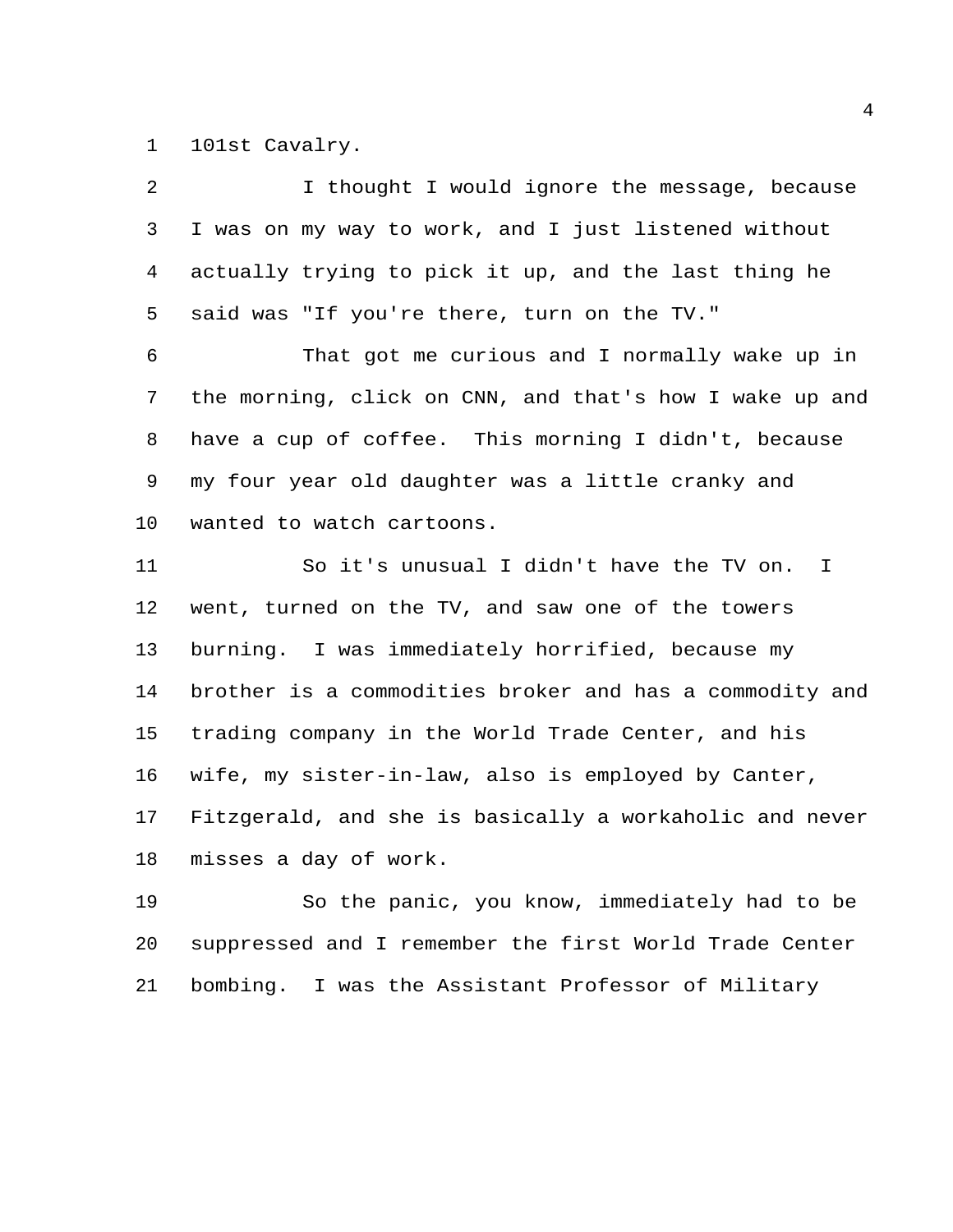Science at San Diego State University, and I remember the feeling getting that phone call that they just blew up the World Trade Center.

 So that whole image and horror immediately got my attention, to say the least.

 I had always warned my brother about the potential for chemical threat and that was always the scenario that I kind of envisioned and have many times told him to go out and buy a civilian gas mask or a commercially available gas mask and keep it with you at work, and if you ever hear a pop or a plume, even if it seems like a small one, get the hell out of there and those kinds of things.

14 But I did not know really the extent, other than the World Trade Center was burning.

 As I'm watching that, I saw a little blip on the bottom of the screen saying an aircraft hit it. So at that point it immediately appeared to be an accident and what I had envisioned was a small aircraft, because I remember flying up and down the Hudson River with the Aviation Brigade here in New York, and those pilots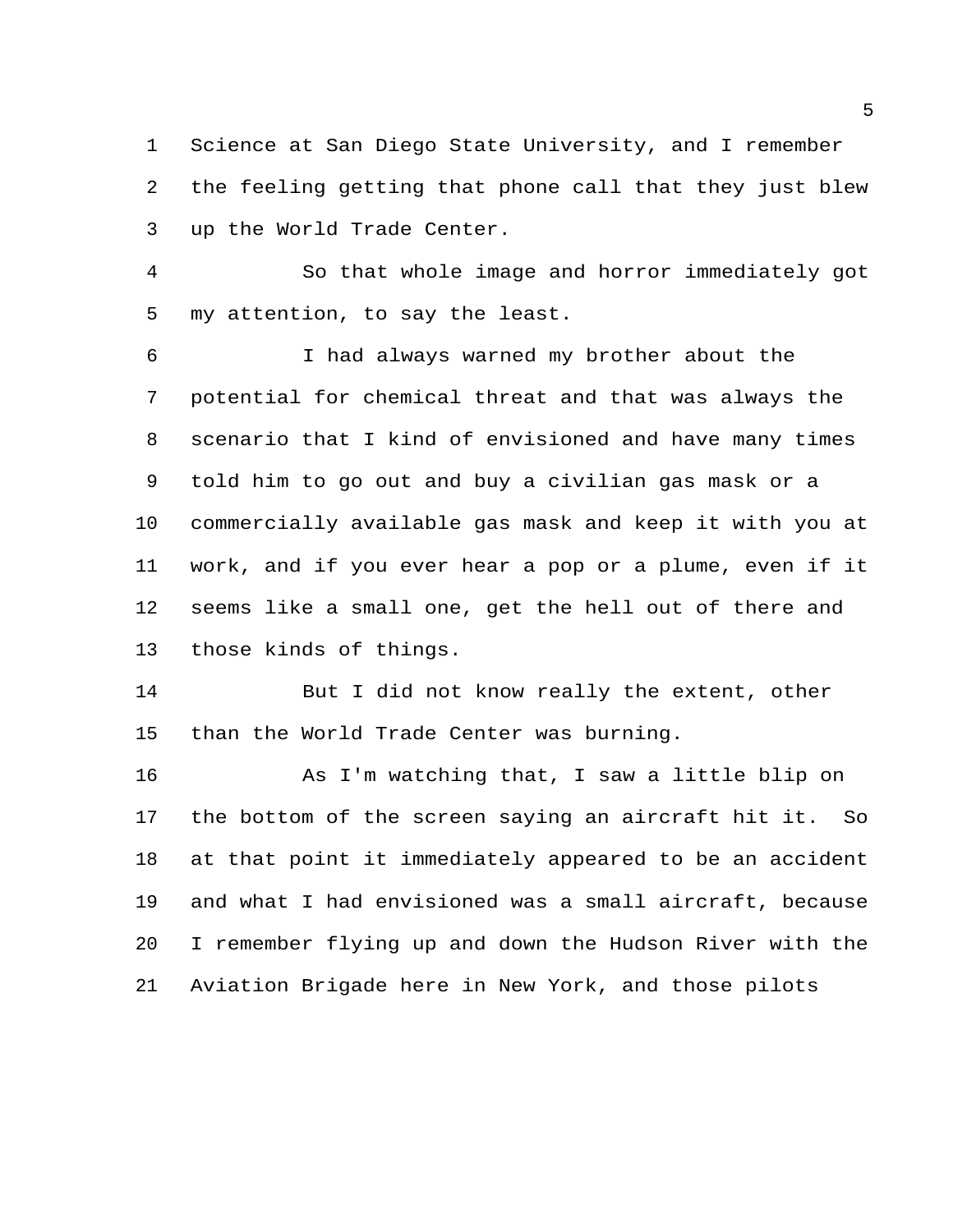always calling it Kamikaze Alley and a lot of little planes flying up and down there.

 And, also, the vision that came to mind was I always remember hearing a story of a B-25 hitting the Empire State Building in the '40s.

**MAJ MELNYK**: Right.

 **LTC COSTAGLIOLA**: As I watched the TV, I attempted to call both my brother and my mother, and the circuit lines were jammed.

 As I'm watching, I see the second plane enter the corner of the screen and splash into the second building. At that point, I realized this is not an accident. But I'm still just frozen, not knowing should I run out the door blindly or should I stay and gather more information, which I thought, at that point, was the best scenario, to continue to watch the TV, get on the phone and try to communicate with my battalion and my family.

 I knew that this was going to be something that would be requiring Guard presence, if not some level of involvement.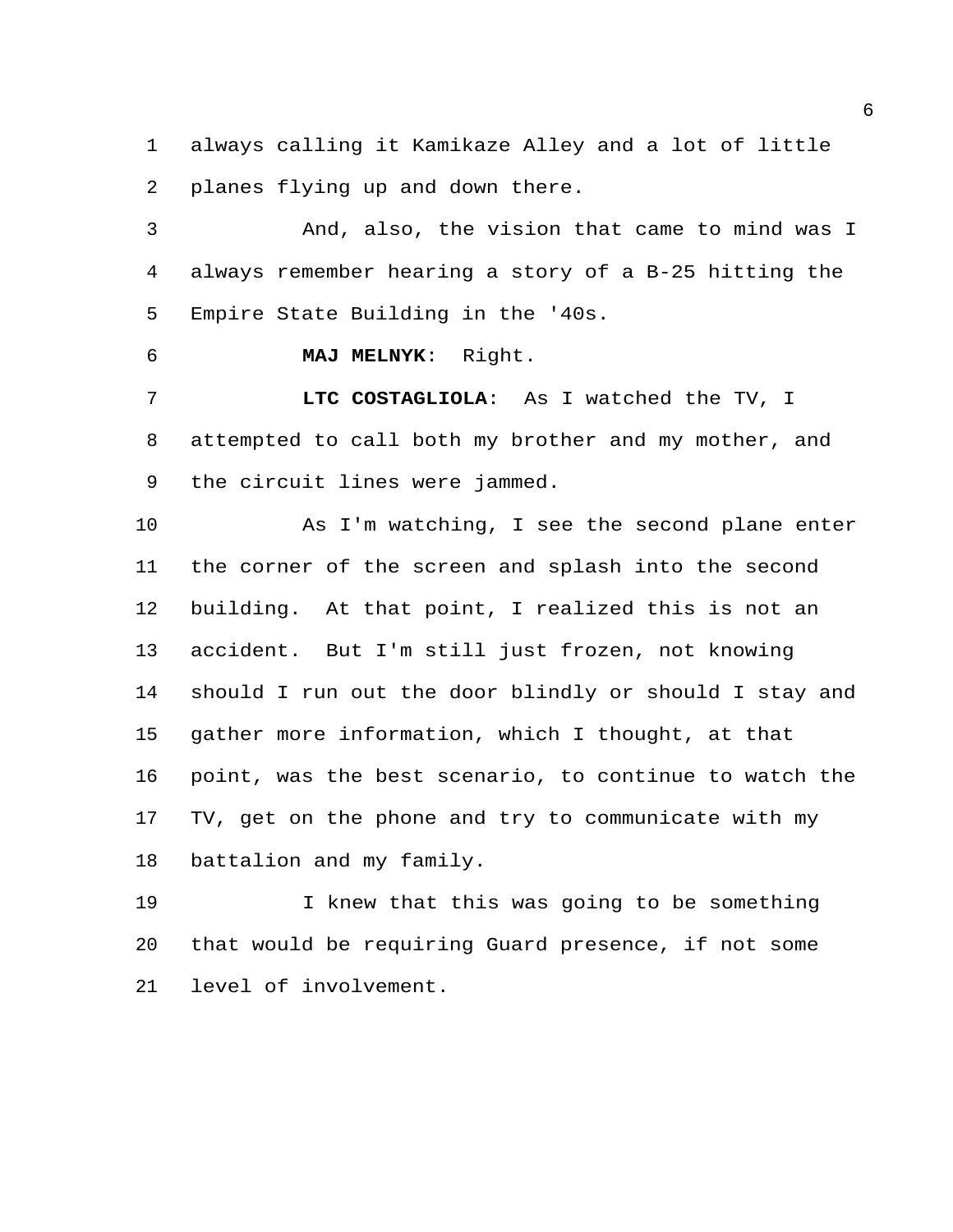Shortly after that, I got a phone call from my brother that said "I made it out. I'm outside the tower." As he said that, the building collapsed and the phone went dead.

 So, again, I assumed both he and his wife, at that point, were dead and now my mind turned to the unit.

 CPT Willis, my S-1, called me and said "Are you watching this." I said, "Yeah, I can't believe it." And he said, "What should I do." I said the first thing is shut down the election and get them out of there. The second thing is lock the gates, get some armored vehicles or some heavy vehicles around the gates and secure the armory so nobody could get in.

 That would take us from about 8:45 to, I would say, somewhere around 9:30, I believe the first collapse.

 At that point, I started just -- I knew I'd be gone for a while, made sure my wife had cash in the house, knew where the checkbook was, and started packing a bag.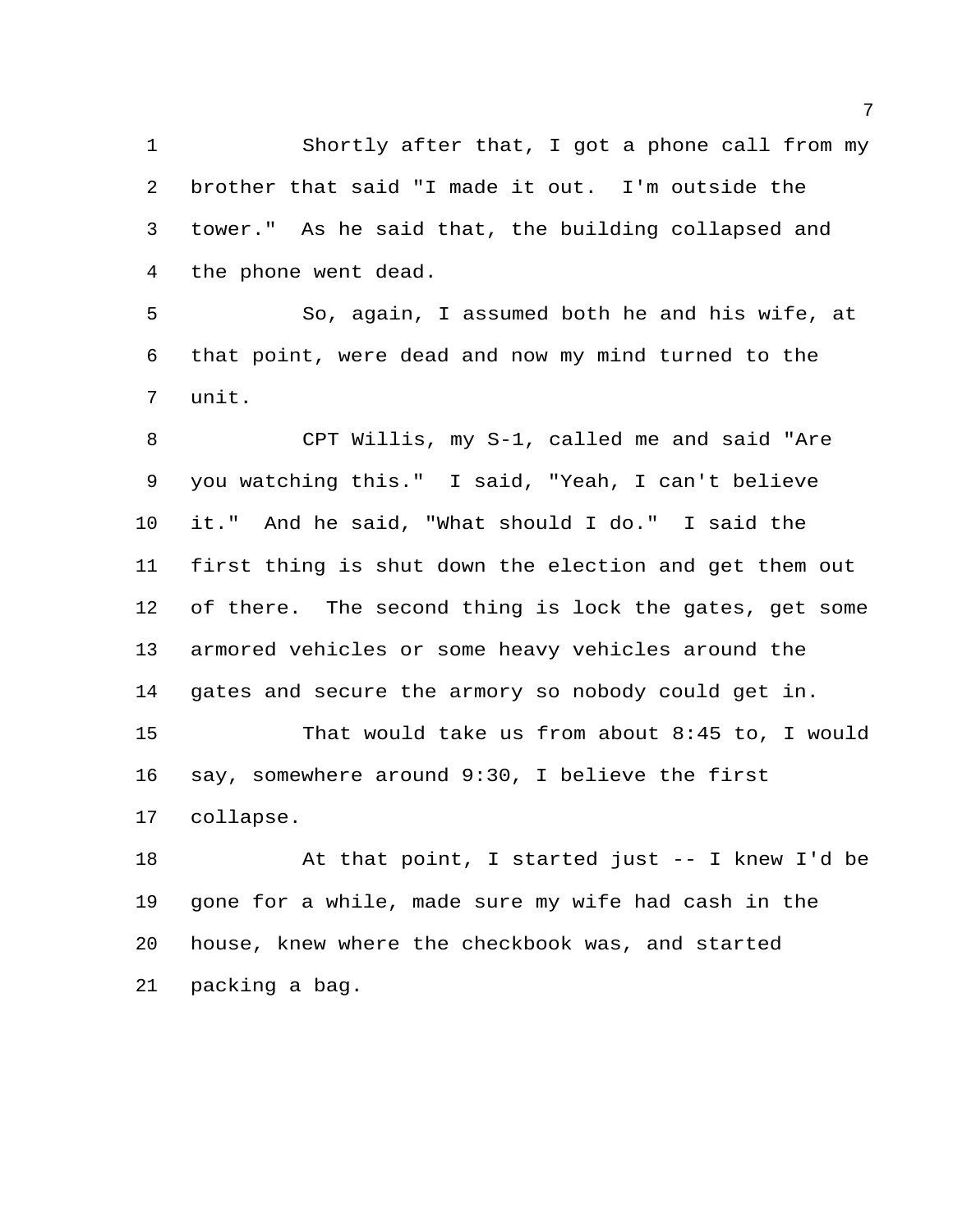Watching the news to try to hear, and, at that point, I got AM radio and CNN and I'm hearing basically the city is shut down, all bridges are shut, all transportation is shut down.

 So I'm assuming I'm not going to actually get in. So I waited til about 10:00 o'clock to decide to attempt to get to New York City.

 I guess I should back up and say that I live in Hazlet, New Jersey, which is about 30 miles door to door from where I live to armory, and the Goethals Bridge is my normal passage point across the river.

 Started contemplating should I go to the nearest New Jersey Guard unit, should I try to get to a ferry that can get to Manhattan, or should I just attempt to get to my unit.

 And I thought I would get as close to the bridge as possible, identify myself to the authorities, and if they would not let me across the bridge or if the bridge was down by the time I got there, I would attempt to find a police or some official that could get me across by boat.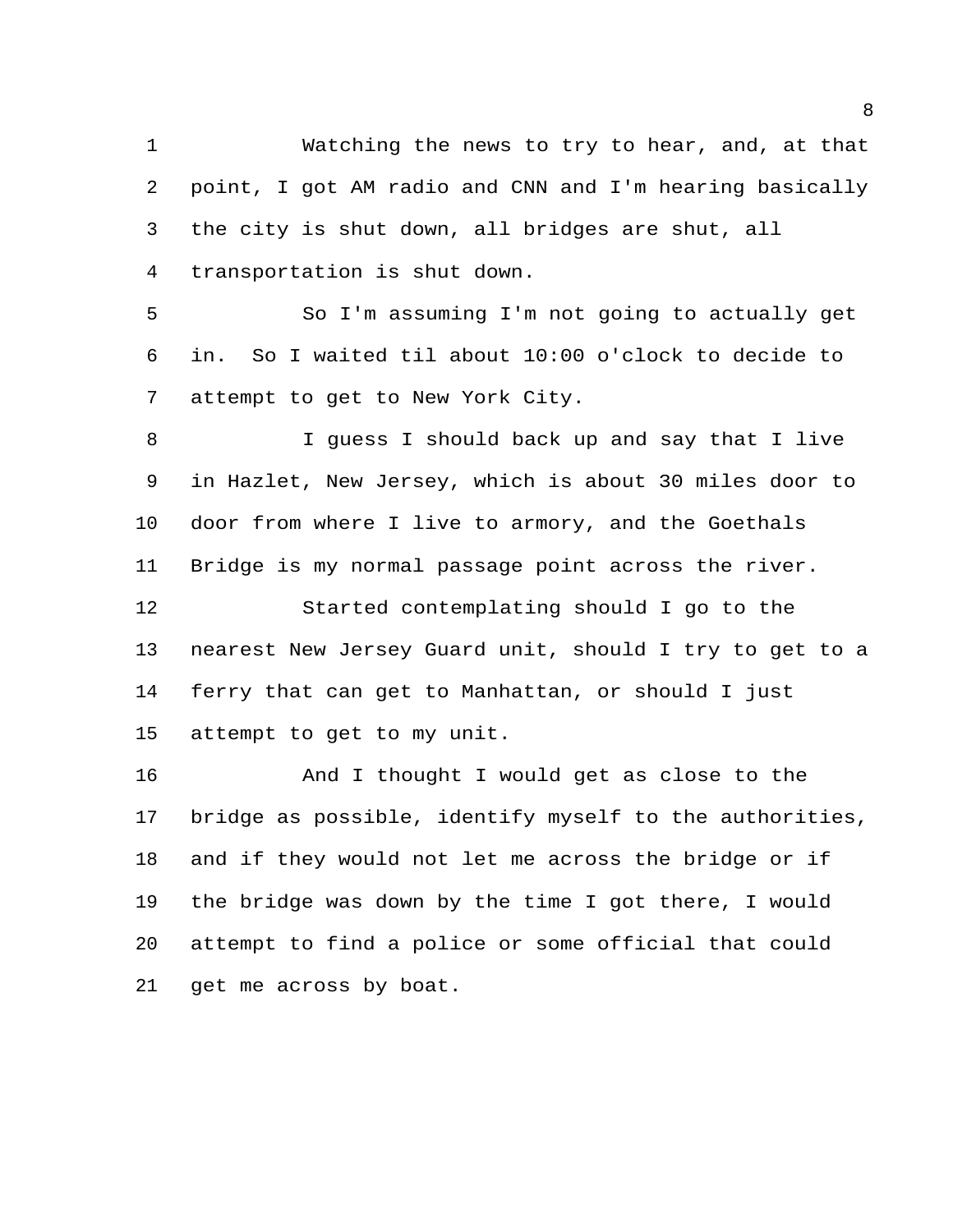So my focus right there is to get onto the island of Staten Island.

 Got in the car, started driving, and to my amazement, the roads were relatively deserted. This is about 10:15, I think. I believe I heard about the Pentagon attack in my car on the way in.

 As I approached the Goethals Bridge, basically what I found along the way were abandoned cars and anybody who was on the road was basically pulled over, frantically trying to dial on a cell phone.

11 1 I assumed that that was -- those roads were cleared by some kind of official action, police or anything else, because I've been through too many accidents and those kinds of things where it just becomes a parking lot and that was my concern.

 The fact that there was a lane basically right up the middle, I did get right up to the police. They pulled out my ID card and they waved me through across the Goethals Bridge. So I was able to get in pretty quickly.

Got to the armory and, to my amazement, found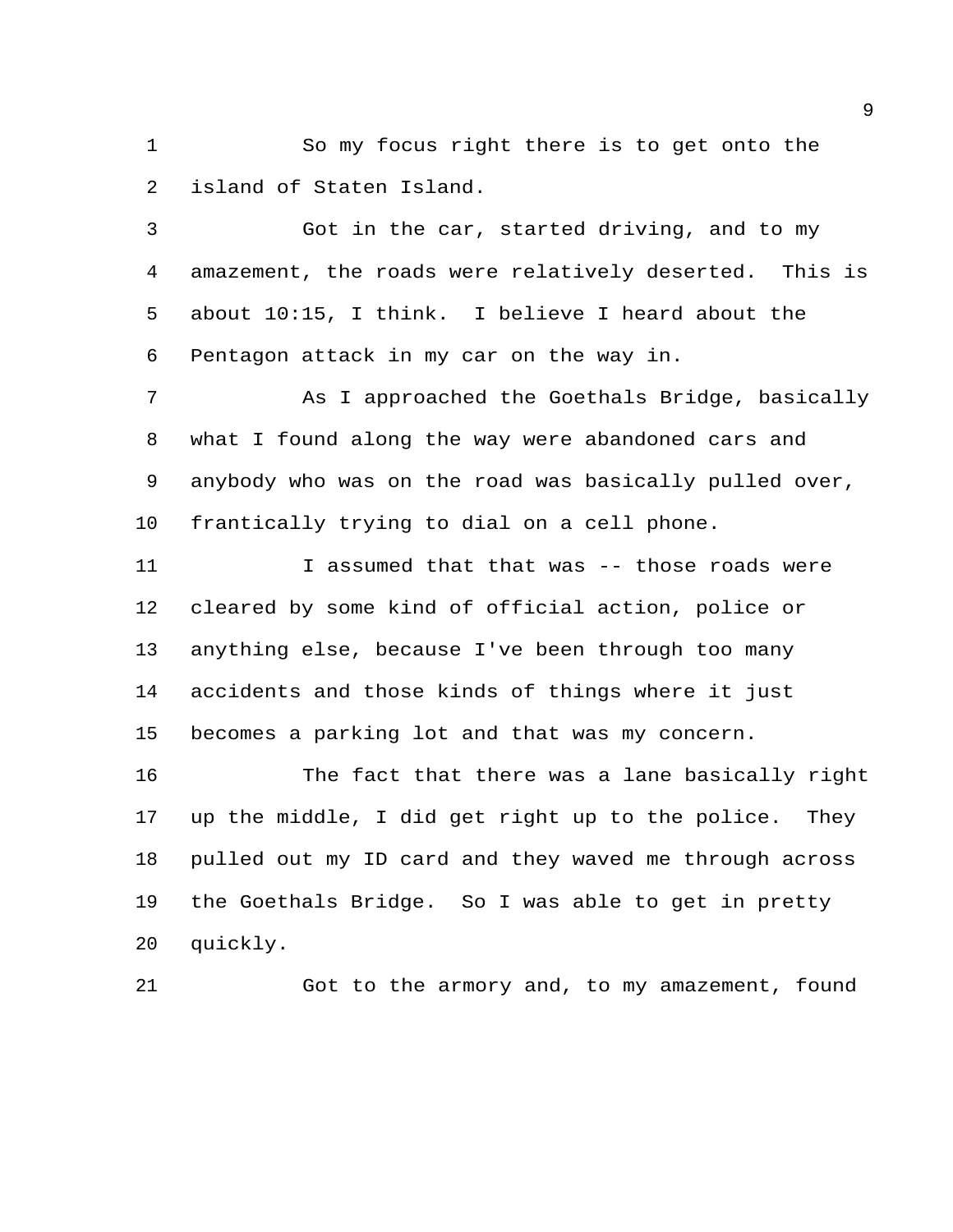at least a hundred soldiers present, loading equipment, issuing weapons, securing the building, and my first orders were basically security.

 We do not normally keep ammunition in the armory, but I put a call out to any ammunition that may be authorized or unauthorized. We have a lot of police officers.

 I know I had a couple of magazines of nine millimeter [pistol ammunition] in my safe from some previous mission, which I can't recall.

 So we gathered basically weapons and ammo and physically blocked all entrances to the armory.

 My armory consists of the main building, an organizational maintenance shop, and it shares the property with a direct support maintenance shop, which is not under my responsibility, but my tenant, for lack of a better term.

 In addition, there are a lot of other units that are not organic to me that use my facility at Staten Island for the vehicle storage area. For obvious reasons, a lot of inner city units just can't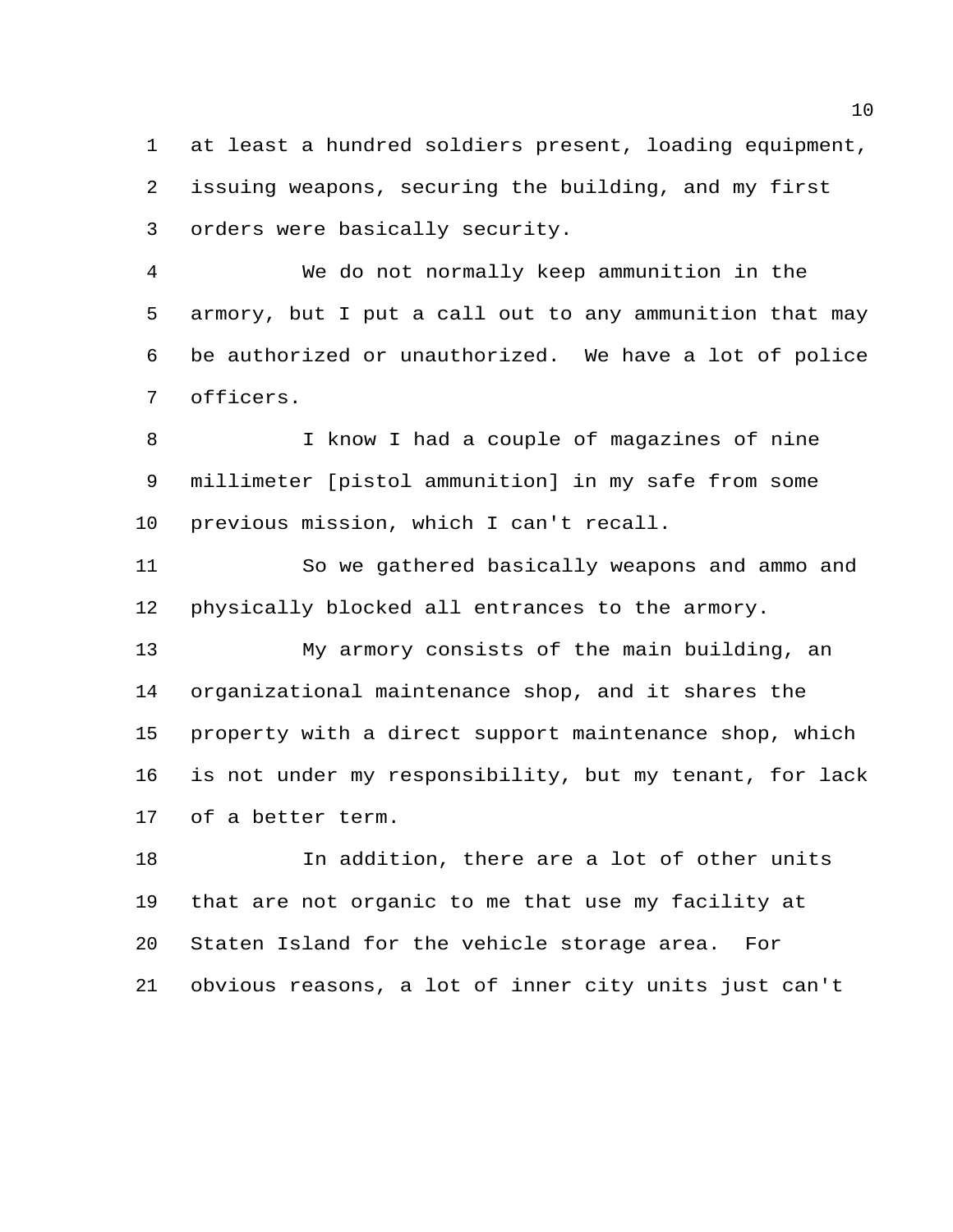keep their vehicles in their armories or on the street. So I am basically what they call the officer in charge and control of the facility, without direct responsibility, but physical control of those vehicles. We took some security measures. Some of the NCOs had already started to do some of it. We had guards at the gate.

 We made some modifications, found enough ammo to have a couple of roving armed guards and we put a team of who I knew were responsible soldiers and also law enforcement personnel in their civilian life on the roof of the armory, which also has two turrets, got them some live 5.56 ammo [for the M-16 rifle] that we scrounged, and binos [binoculars] and a radio and basically had some armed protection on top of the building, and they could see most of the facility, and physically blocked all entrances, because we knew we really couldn't defend ourselves.

 As that was in progress, what we started to hear over the radio was urgent call for medical. We made contact with the fire department and police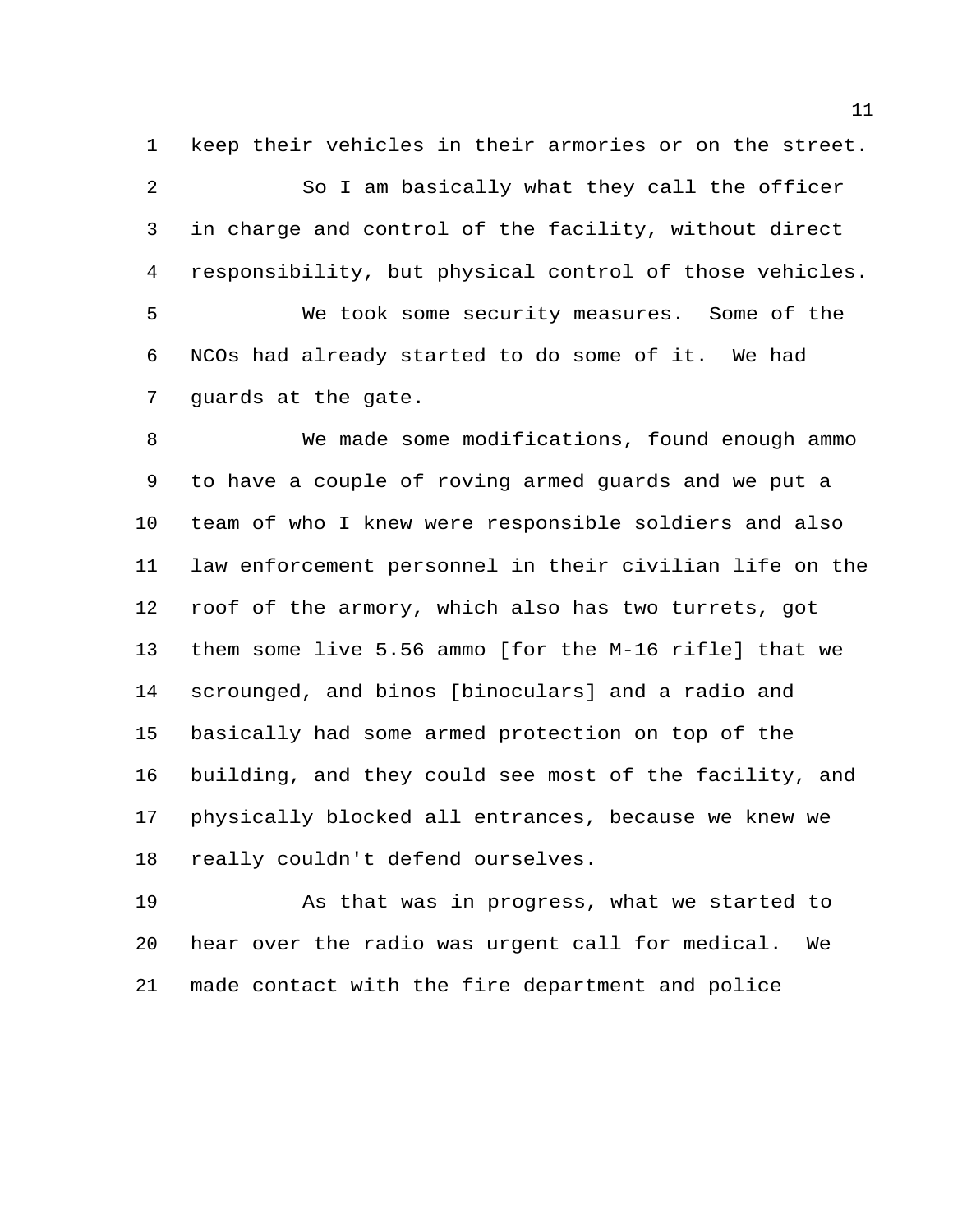department. Police dispatched the unit to the armory. I believe four police officers in two vehicles, which immediately gave us some protection and some kind of a response force.

 Fire department arrived shortly after, with what I call a liaison team, and wanted to know our capability and I gave them a quick walk-through, and simultaneously told CPT Willis, I told him to form a detachment of all medical personnel present, including qualified medics, put a call out for combat lifesavers, anybody who was a combat lifesaver, anyone that did not have a military medical speciality, but had a civilian medical specialty, and put somebody at the door, so as the continuous flow of people made it to the armory, anybody who was identified right at the door with a medical specialty and put them immediately onto the truck.

 What we envisioned at that point was a large amount of medical casualties. We told our medics to load. We gave them initially two cracker boxes, two Humvee ambulances, two deuce and a halfs, because we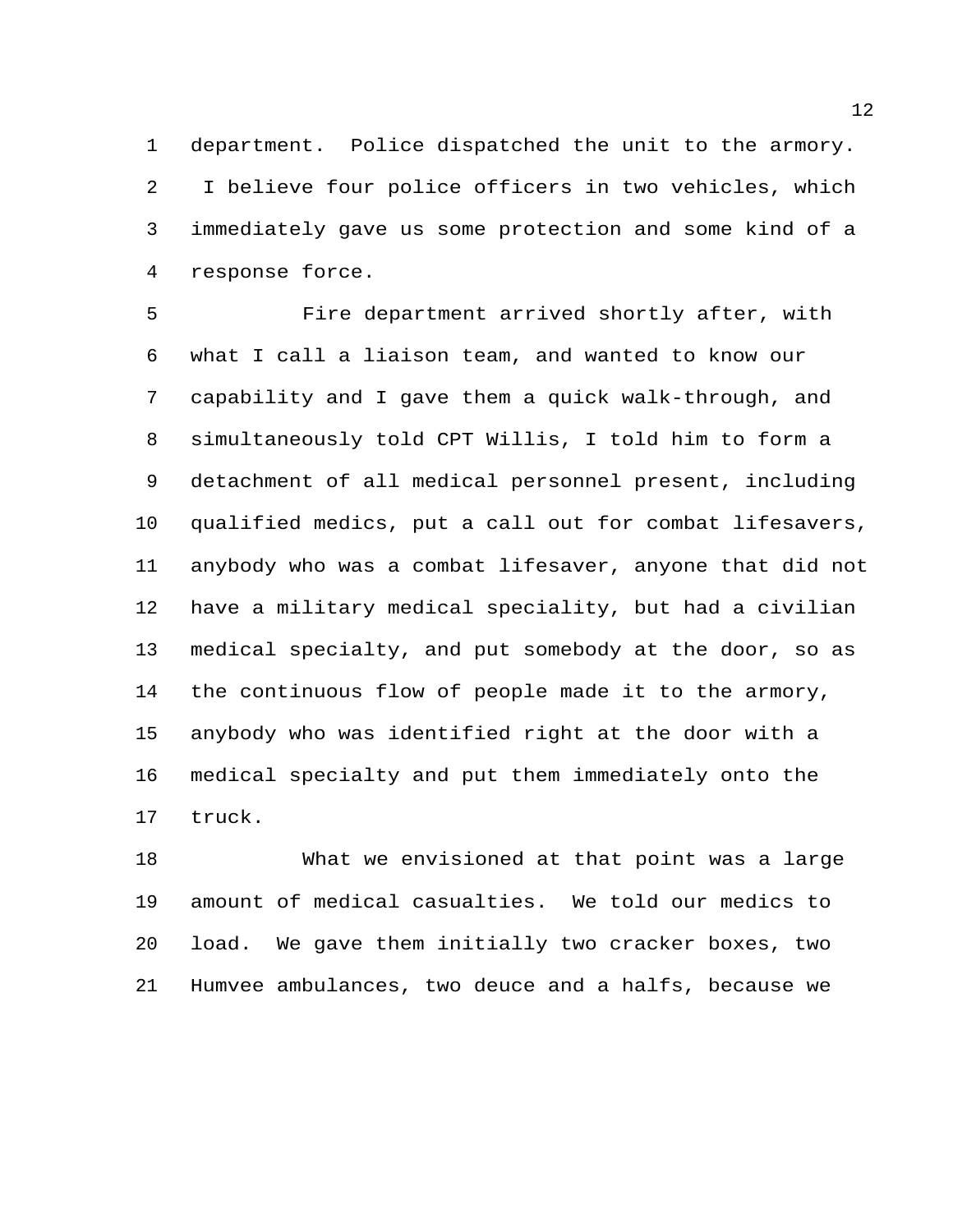thought there may be a roll of MEDEVAC with walking wounded and those kinds of things, and a command and control Humvee, which also had emergency lights mounted on it.

 That initially turned out to be a 12 man, five or six vehicle detachment that we immediately launched. Just prior to them --

 **MAJ MELNYK**: What route did they take, sir? **LTC COSTAGLIOLA**: I have to go back and verify, but as I recall, prior to them departing the armory, we received a call from the police department that said they were designating the baseball field in Staten Island and the ice skating rink on Staten Island as casualty collection points.

 I assumed that the baseball field, which was well lit, would be the actual medical facility and it just seemed to make sense that the ice skating rink would be the morgue.

 So we directed them to go to the ball field, with all medical supplies that we had on hand loaded. Our medical stock is generally not good, but almost all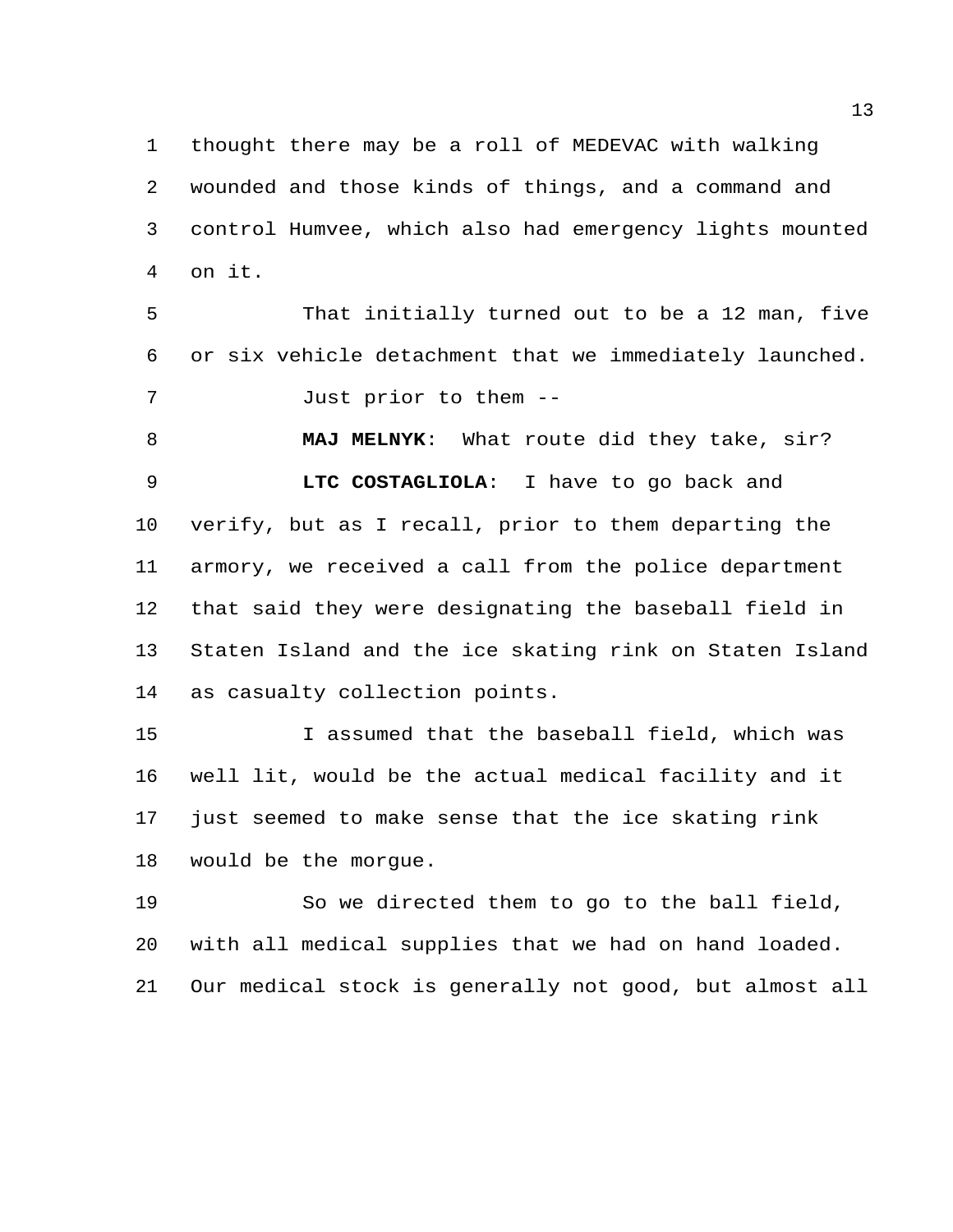of our medics are civilian EMTs and those kinds of things and are able to scrounge a lot of stuff we normally wouldn't have. So we did have a fair amount of trauma type supplies.

 To get the detail on the route and all that, we'll this into an interview with CPT Willis, who was my S-1. He was the senior officer present, and I just needed somebody I would know would start to be more or less my quartering party, not only on the medical piece, but as we flowed troops in.

 **MAJ MELNYK**: So CPT Willis led the medical party?

 **LTC COSTAGLIOLA**: He led that initial party and I don't remember the time exactly, but I'd guesstimate, at this point, it probably be somewhere between, I'd say between 14 and 1600, somewhere early afternoon, I believe.

18 He also had a cell phone and I told him to call me periodically. Once he launched, the next call we got for police and fire was for generator capability, because all power was out and we wanted to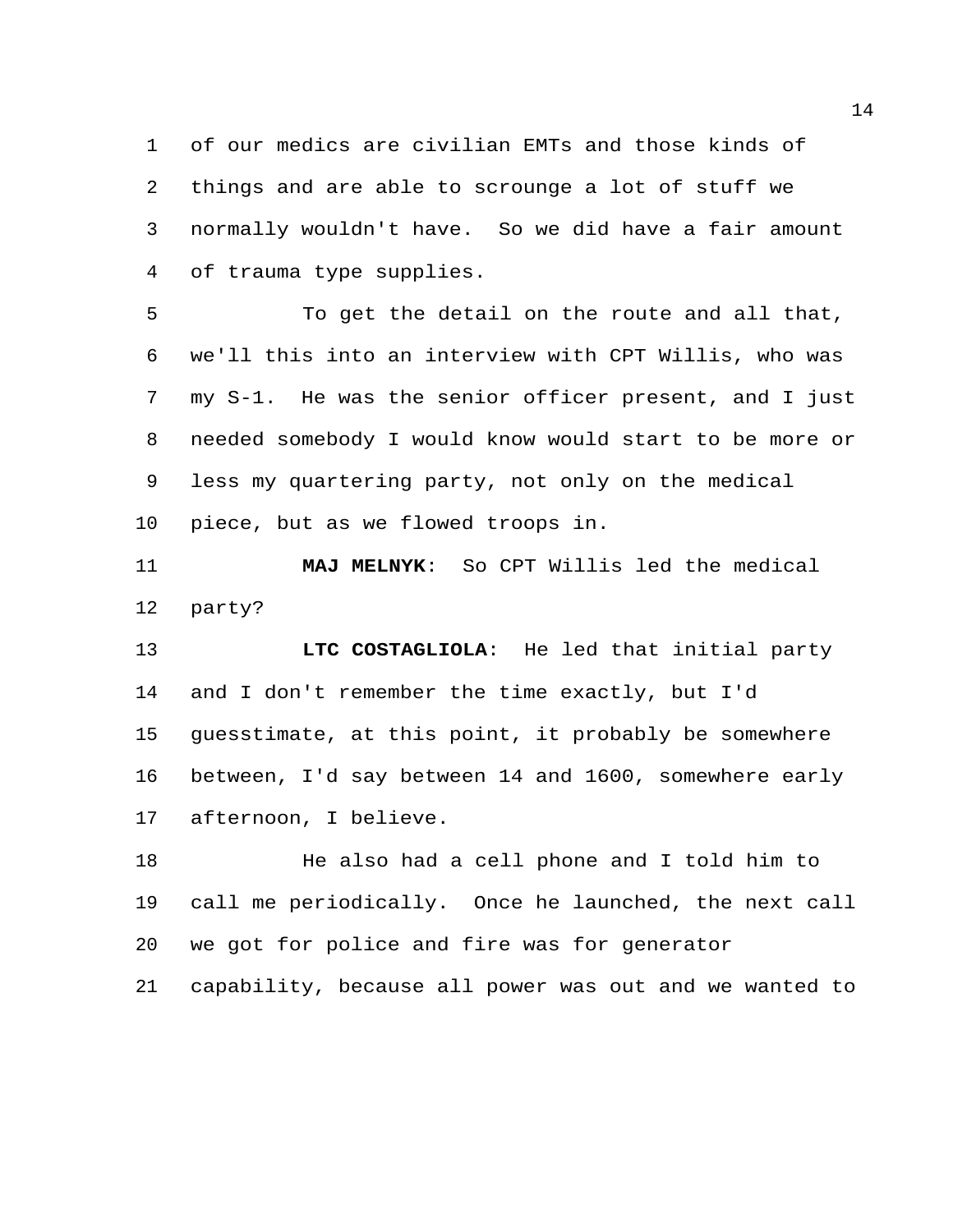get that up before darkness.

| 2               | So that was the next party we began organizing          |
|-----------------|---------------------------------------------------------|
| 3               | and, to the best of my recollection, that was led by    |
| 4               | MSG Urizzo, who also took responsibility and organized, |
| 5               | reorganized the defense and security mission.           |
| 6               | MAJ MELNYK: Could you spell his name, sir?              |
| 7               | LTC COSTAGLIOLA: U-r-i-z-z-o.                           |
| 8               | <b>MAJ MELNYK:</b><br>Thank you, sir.                   |
| 9               | LTC COSTAGLIOLA: He handed off the security             |
| 10              | detail to another NCO, which I believe was SFC          |
| 11              | Quadrado, Q-u-a-d-r-a-d-o. And I remember his two       |
| 12 <sub>2</sub> | subordinates that were spearheading that, both civilian |
| 13              | police officers, were SGT Ruggierro, R-u-g-g-i-e-r-r-o, |
| 14              | and SGT Simon, S-i-m-o-n.                               |
| 15              | I also asked my S-4 NCO, who is also AGR, but           |
| 16              | has a part-time interest, and I don't know the details  |
| 17              | of it, but basically has some ownership in a sporting   |
| 18              | goods shop, to find out much 5.56 they had on hand and  |
| 19              | how much nine millimeter and to try to secure that.     |
| 20              | At that point, ammunition of various types              |
| 21              | began to appear of civilian make. Some soldiers         |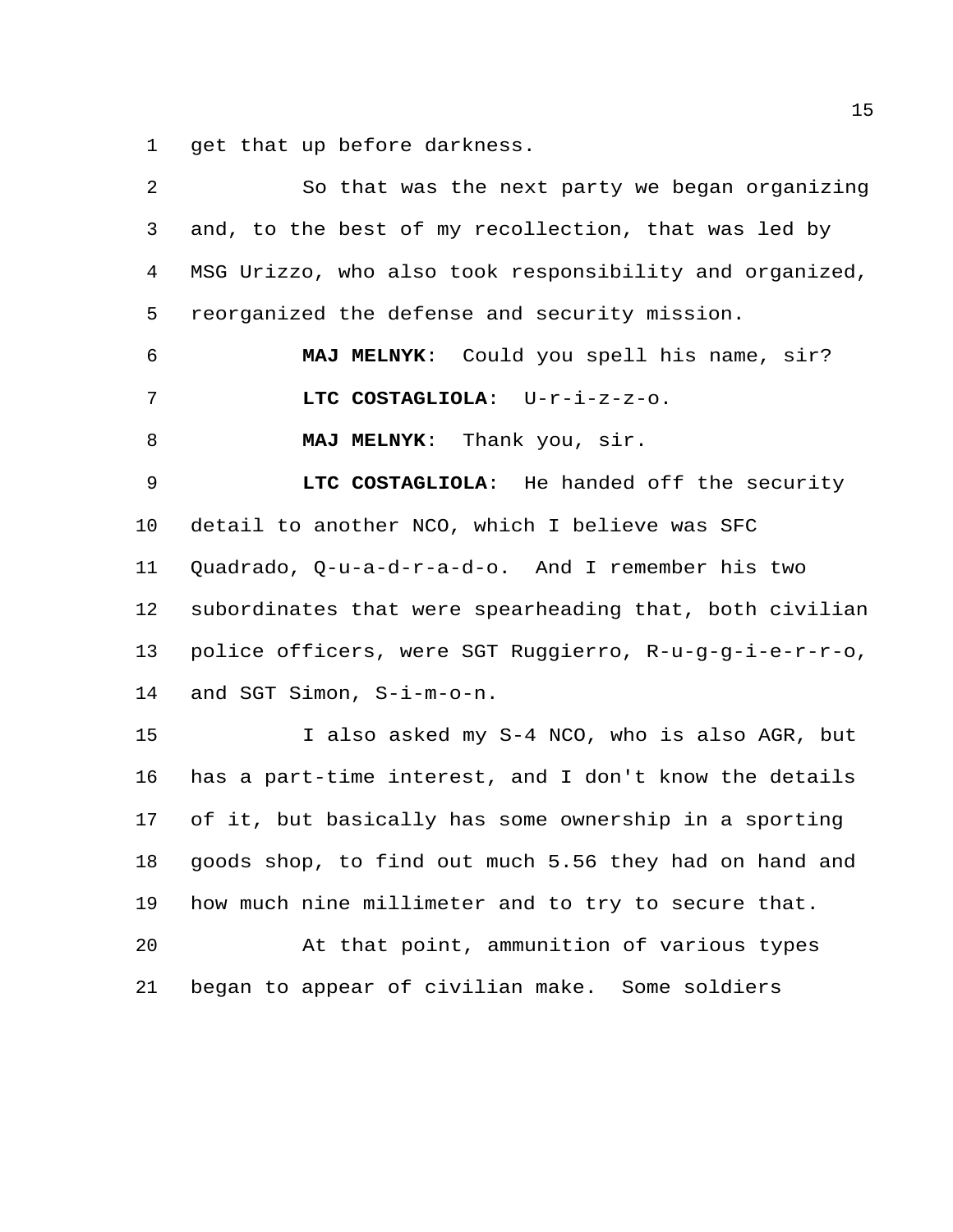actually went back home and brought in ammo. So I remember we had about two to three hundred rounds of 5.56 and probably about the same of nine millimeter, and, again, began to continually redistribute ammo.

 So we basically had armed coverage on top of the armory, pistol armed guards at each entry point, which was physically blocked by a vehicle, and roving nine millimeter armed soldiers.

 One of the concerns there beyond a nine millimeter is our armory is in a quiet residential area, so we couldn't really use, obviously, any kind of machine gun for defense or 7.62 that would have a penetration problem.

 So the only live M-16 we had on the roof was basically at a downward angle, if we did have to get into a fire fight, because just didn't know what was coming next.

 While this is happening, I am frantically trying to get some guidance from a higher headquarters of any kind. Between the fact that I'm running around and not near a phone, the few sporadic calls that did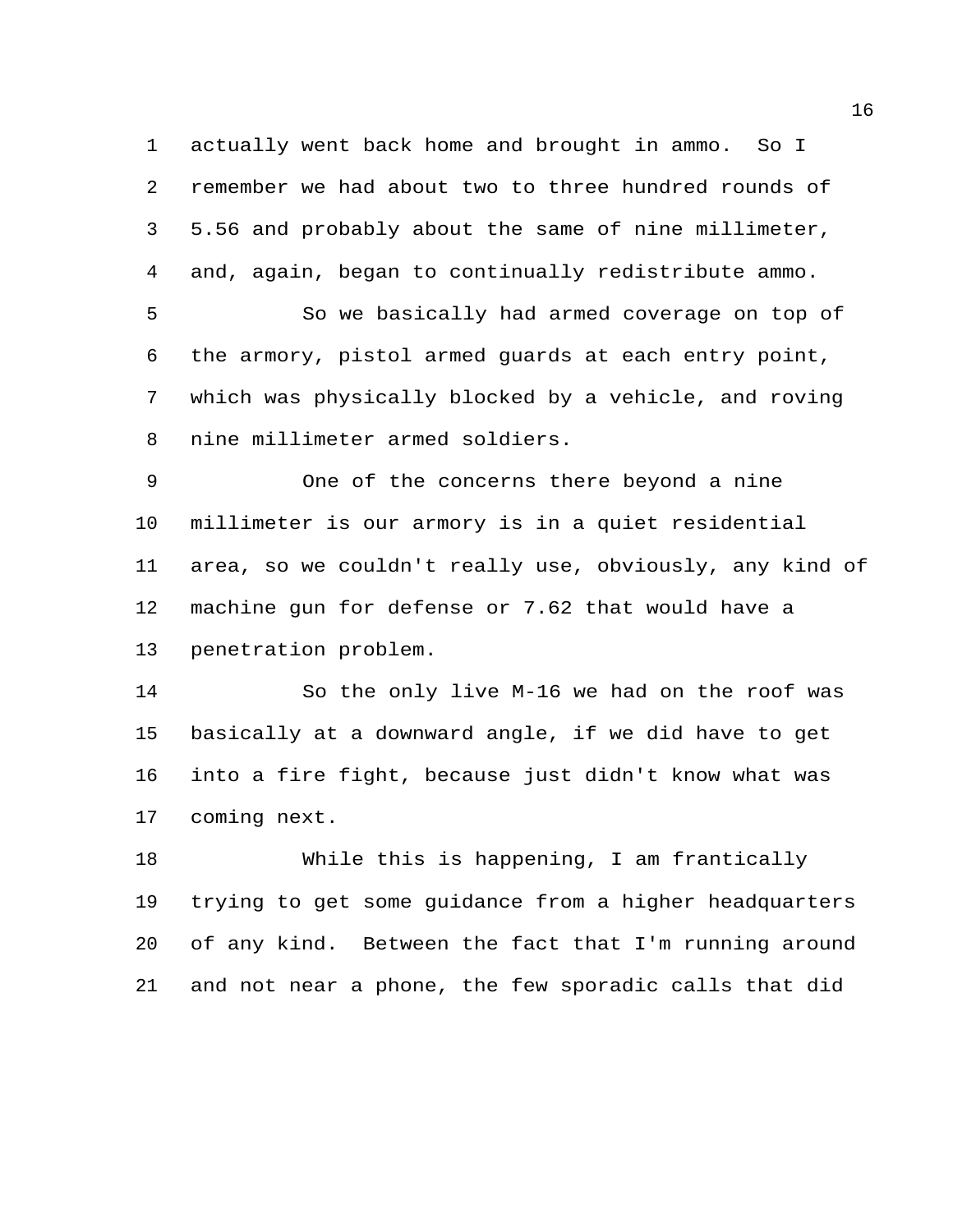get in, generally, I was not available to pick up the phone. So it was a call back to brigade commander kind of thing or call this EOC, but every time I tried, it was dead, and that was both phone lines, cell phones lines, and it varied from not having a dial tone at all to getting a busy signal after hitting the first number, to actually getting the call out of the building and it would be jammed on the other end.

 So there was virtually no communication. I tried logging on to the military e-mail and that was unsuccessful. Apparently it was -- I don't remember the exact message, but it seemed to indicate that there was some kind of intentional shutdown of the military e-mail.

 Didn't try to my civilian e-mail at that 16 point; much later on learned that that was virtually the only way to communicate out.

 So at some point, I began transmitting out on my civilian e-mail in the blind to distribution,

anybody in charge, basically brigade, division,

whatever e-mail might -- my e-mail list or usual mail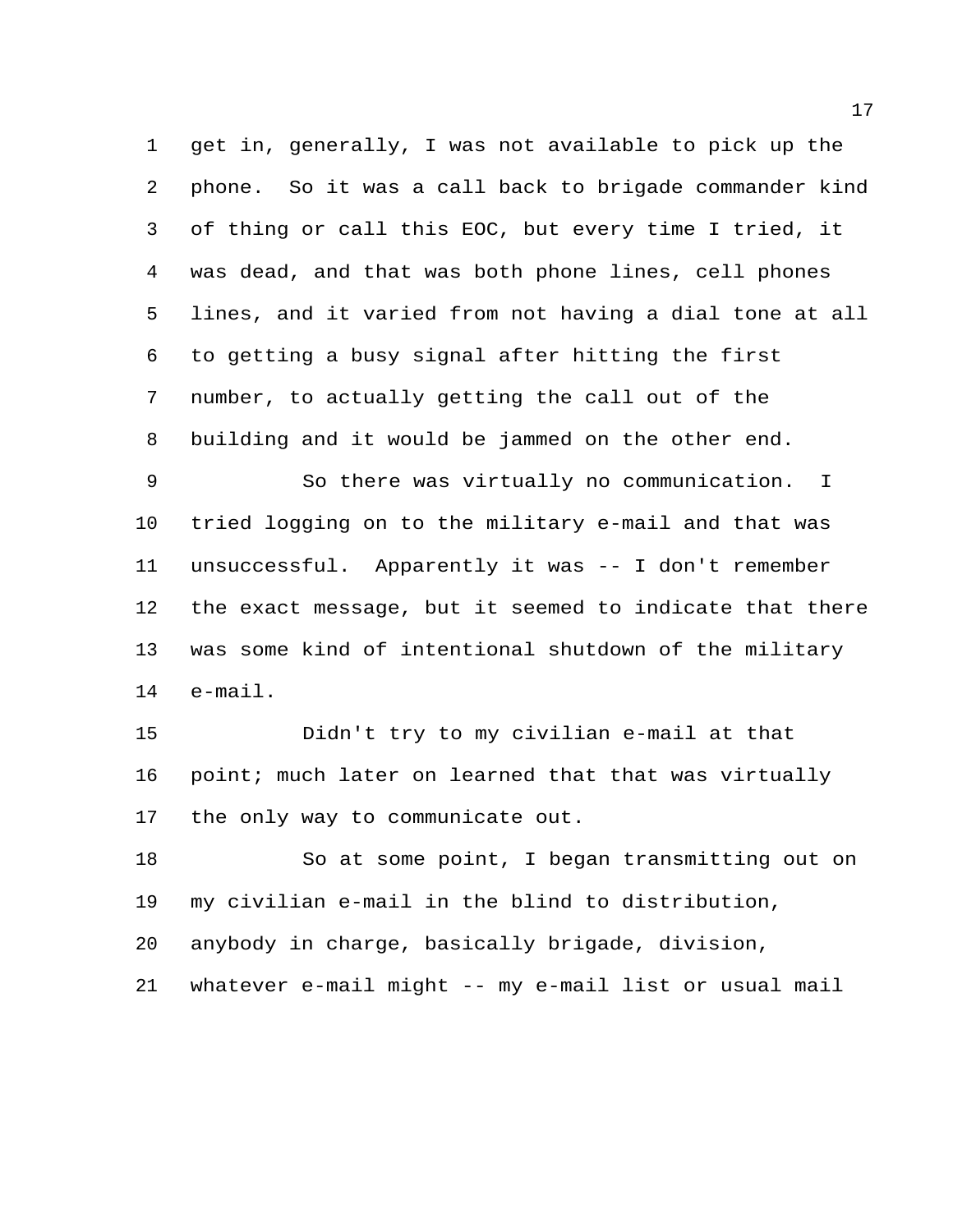list for military was not extensive using AOL, because I generally rely on my dot-mil.

 But I had some key players, like brigade commander, division chief of staff, some of the staff guys at brigade, and those e-mails were there.

 At that point, of course, everything was extremely frantic. So I didn't have time to go looking up e-mail lists, stuff like that.

 So I was just trying to transmit in the blind, and at some point, I want to print those for you and turn those over to you, because it was basically giving a time, date, how many people we had, what we were doing at that point.

**MAJ MELNYK**: Right.

 **LTC COSTAGLIOLA**: There was a lot of hesitation on some of my people because in the past, these types of emergencies are highly controlled and there's EOCs [Emergency Operations Centers] and different headquarters that are set up and if you want to take the rock off the guy's chest, you got to call one EOC, who's got to call city EOM, who I knew was in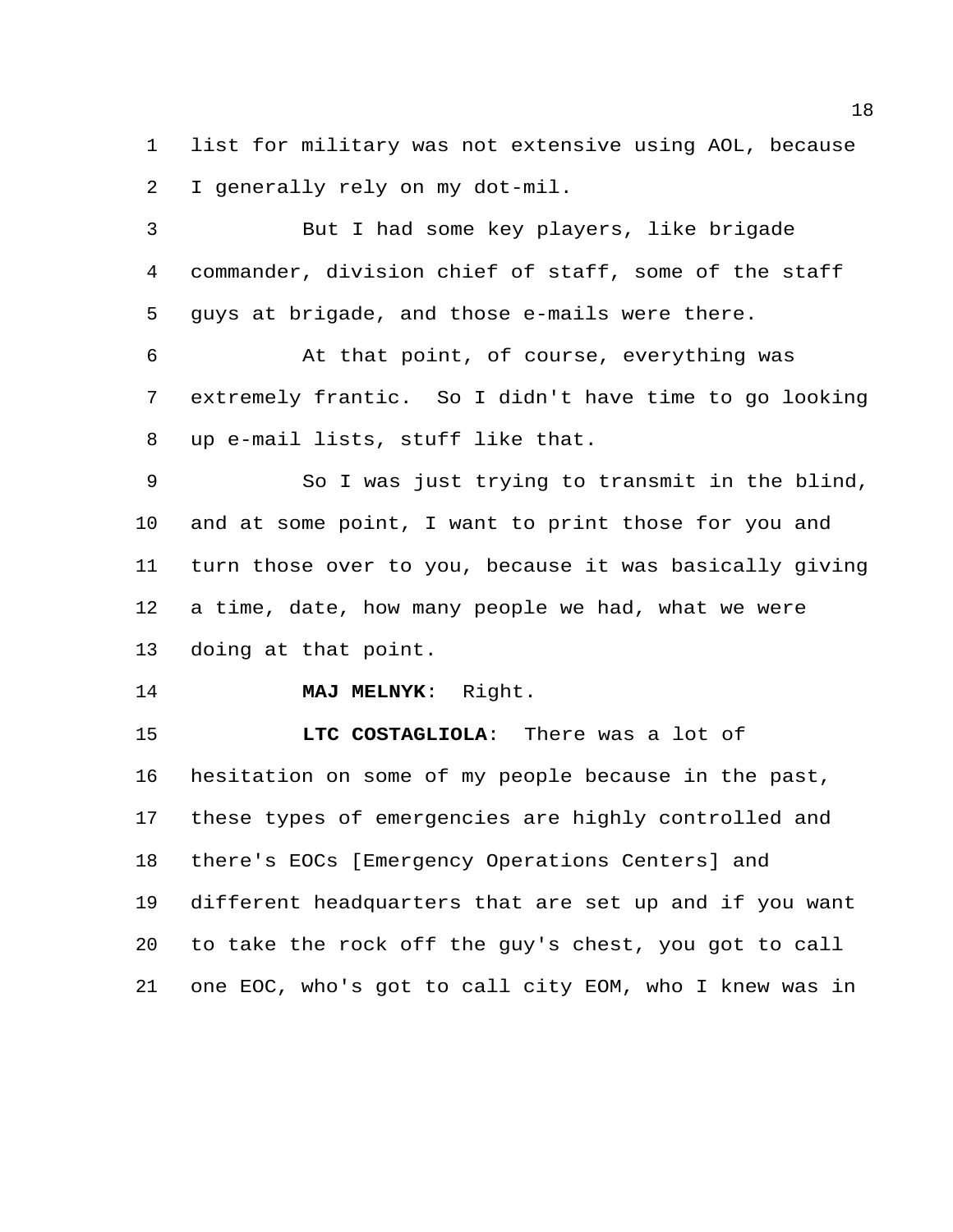the World Trade Center, who's got to call state EOM, who's got to give it a mission number and send it back through the chain of command.

 And the joke always is if you don't want to do the mission, you put it up through channels, because you'll never hear from it again.

 **MAJ MELNYK**: And, plus, you know that the World Trade Center is down.

**LTC COSTAGLIOLA**: Right.

 **MAJ MELNYK**: So one link in the chain is gone. **LTC COSTAGLIOLA**: Right. So we knew the city EOM was gone. We really couldn't -- the last positive voice communication I distinctly remember having was a 14 conversation with COL Soeder, the  $[3<sup>rd</sup>]$ brigade [of the 15 42<sup>nd</sup> Infantry Division] commander, who said yes, you are mobilized.

17 17 I told him we were starting to do some missions. He -- I don't remember exactly what he said, but I thought he said something, to be cautious on what we do because we don't really have any higher headquarters guidance.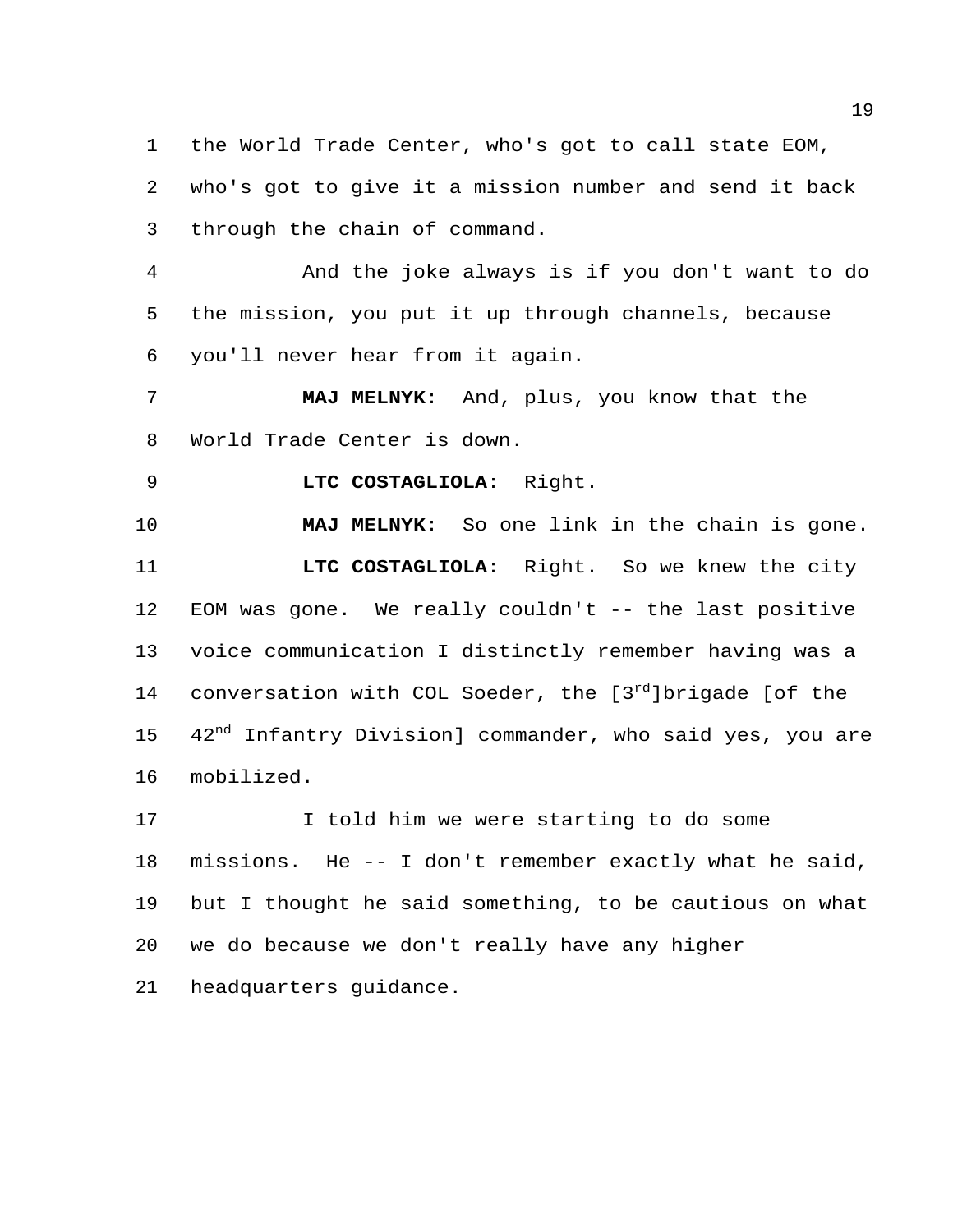1 But I do remember that in the regulation, because I've been slapped for doing these kinds of things before on a much smaller scale, is if it's life or limb, do it, and if it's not, you need permission. Well, I knew an urgent call for medical supplies. I knew that the generators would become life or limb, because that would probably be used to light the triage points and start the rescue. And it became quickly apparent that this was a disaster beyond the scope of our imagination and any man that I could get in there, I assumed I'd ask for forgiveness later, particularly since there was no reliable communication. **MAJ MELNYK**: What was the status of your battalion that night as the sun went down? **LTC COSTAGLIOLA**: I remember -- now, at that point, my -- getting around sundown, I remember the number of 212 on the ground at Staten Island, in my mind. I remember D Company in Newburg, their commander, who is an FBI agent, calling me on his cell

phone… that was a fairly reliable link … throughout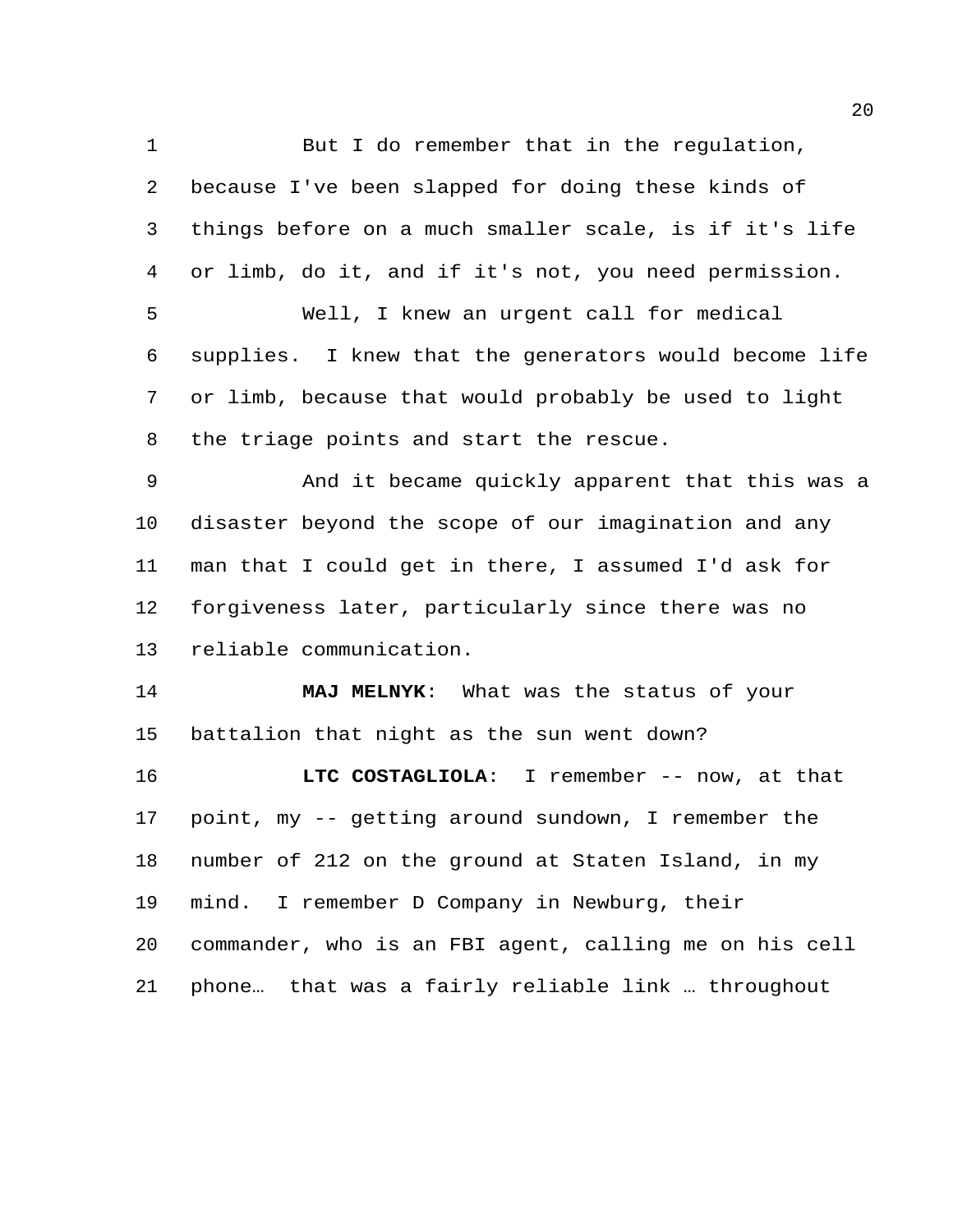the day, saying I have 20 on the ground, I have 30. So my orders to him were if you don't hear from me again, when you have 80 percent of your unit, move to Staten Island.

 Got a similar call from my XO, who -- both my XO and sergeant major live in the Albany area, and they were giving me some statuses, and about that time, we discovered that the civilian e-mail was getting through.

 So I was e-mailing to my XO, who was in charge of basically assembling B and C, some traffic back and forth. I remember telling him basically he had most of C on the ground in Hoosick Falls.

 My order just about dusk was get C to Troy, consolidate at Troy, and prepare to move to Staten Island.

 My XO had some sporadic contact with the division headquarters, who had just reported to Fort Leavenworth for a Warfighter seminar. He had some sporadic contact with the assistant division commander and they were discussing the movement of B and C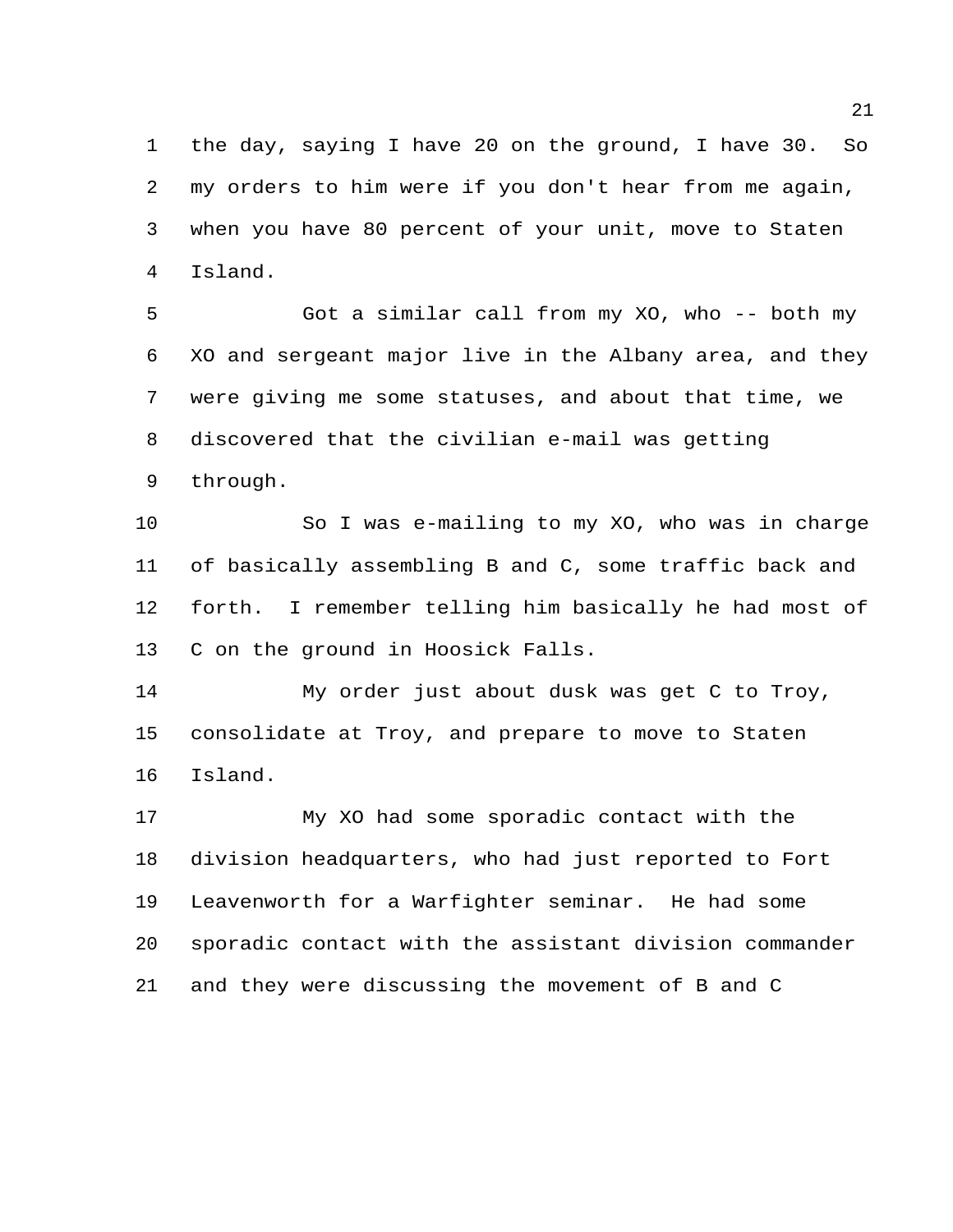downstate.

| $\overline{2}$ | As far as a state SOP or any kind of prep or             |
|----------------|----------------------------------------------------------|
| $\mathsf{3}$   | past experience, the headquarters, the brigade           |
| 4              | headquarters is in Buffalo, division headquarters is in  |
| 5              | Albany, the $[53^{rd}]$ Troop Command headquarters is in |
| 6              | Valhalla, which is just above New York City, and         |
| 7              | whenever these things have been done before, snow        |
| 8              | storms, hurricanes, ice storms, Y2K, generally it was a  |
| 9              | geographic organization, where the Buffalo brigade       |
| 10             | became the western New York command, the Albany          |
| 11             | division headquarters basically became the Albany        |
| 12             | command, and Troop Command would be my higher            |
| 13             | headquarters.                                            |
| 14             | Throughout the day, I tried to contact General           |

15 Klein, who is the commanding general of  $[53^{rd}]$  Troop Command, and was getting through to his cell phone, leaving messages in the blind on what we were doing, but getting no response and later on learned that he was unable to retrieve any of those messages.

 I remember at the point that I had about 212 people assembled, we decided we were going to move,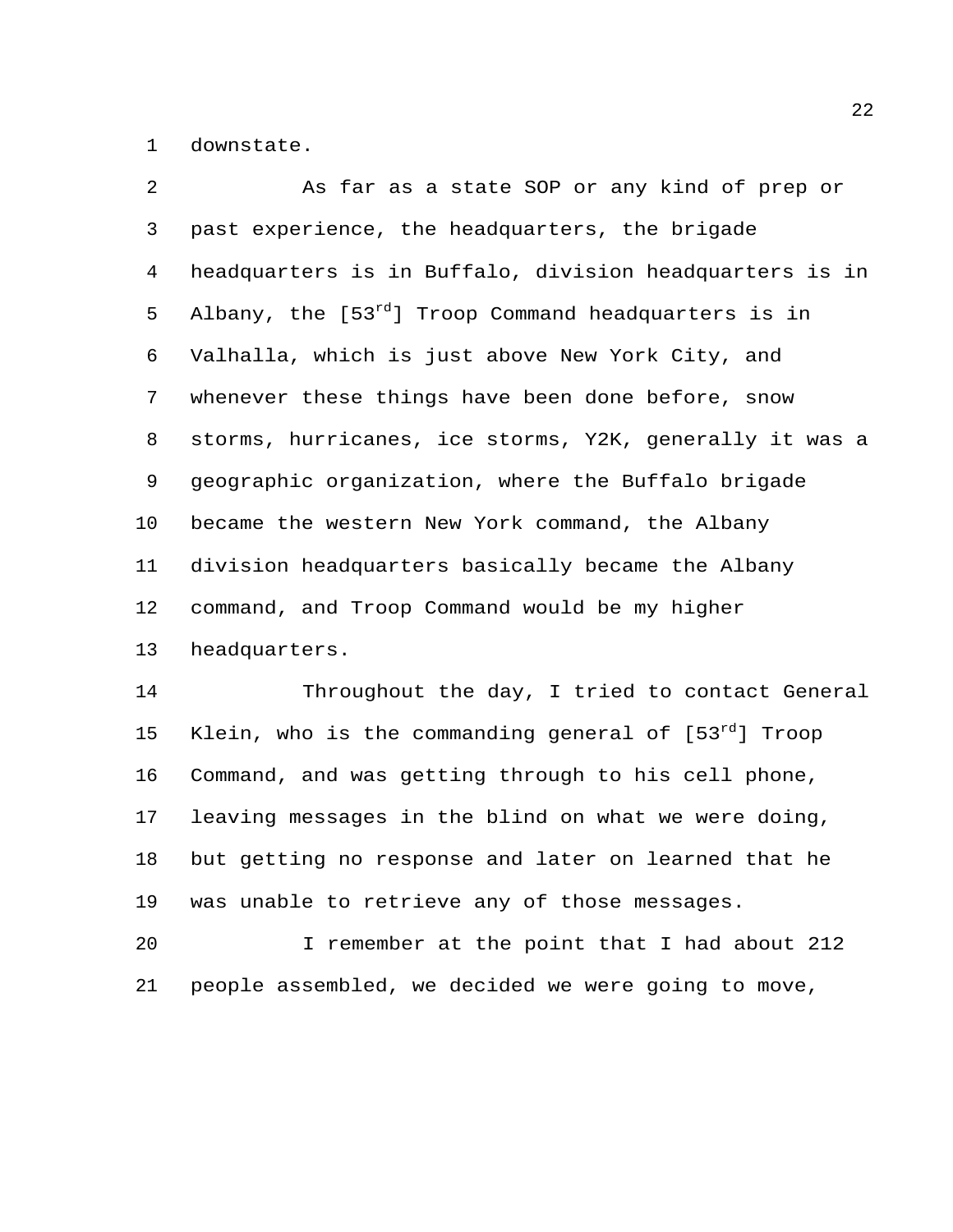and, at that point, and -- at that point, our medics were on the ground already, the generator and a small security detail --

 **MAJ MELNYK**: Were at the baseball field. **LTC COSTAGLIOLA**: No. Let's go back to the baseball field. As soon as they got to the baseball field, there was nobody there. So CPT Willis, and we'll get the details of what he found and how he made these decisions, led everybody to the ferry terminal, where there was a large emergency response preparing there, and I remember speaking to the fire officials that evening, saying, "Yeah, we were expecting every next boat to be full of casualties," and the casualties never came.

 So I don't know if Willis made the decision or was directed by civilian authorities, but the next call I got from him is we're on the ferry going over.

```
18 MAJ MELNYK: Right.
```
 **LTC COSTAGLIOLA**: So they never actually set up this casualty point, because no casualties were coming.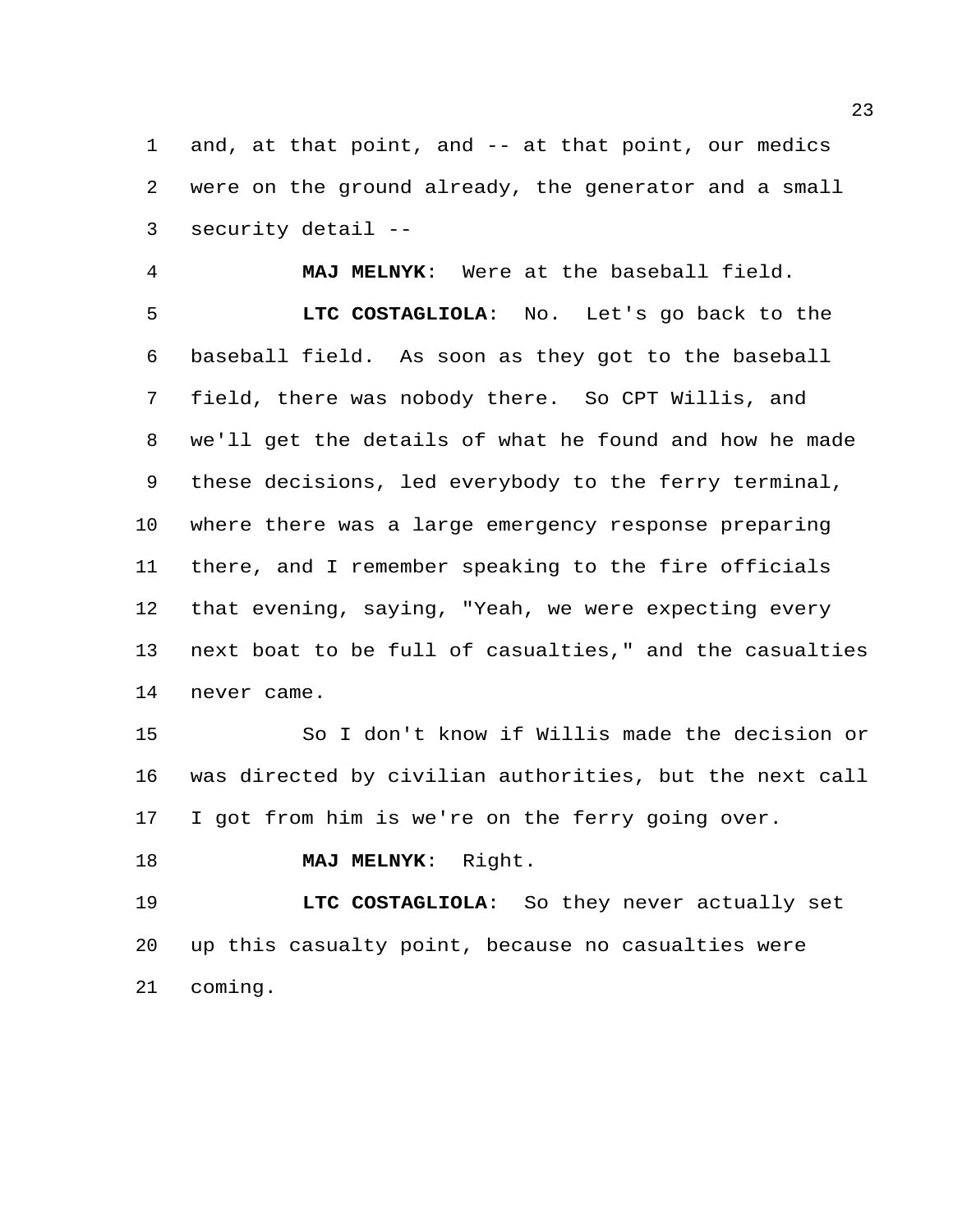And at that point, all assets, it looked like, you know, civilian doctors, volunteers, everybody kind of rushing to the ferry.

 I was getting calls from the borough president's office, that I also had sporadic contact with, Lee Covino and he was giving me points of contacts for boats, private boat owners, commercial boat owners that were volunteering their services to either evacuate casualties or get rescue into Manhattan.

 **MAJ MELNYK**: Sir, I'm going to flip the tape at this point.

(Change tape.)

 **MAJ MELNYK**: This is MAJ Melnyk, and we are continuing the interview with LTC Costagliola. Got it right. And I believe, sir, you were discussing the movement, the first movement over by the medical and the generator detachment, and how you found out about that.

 **LTC COSTAGLIOLA**: Roger. I'm trying to get your plus or minus two hours on all this stuff, so I'm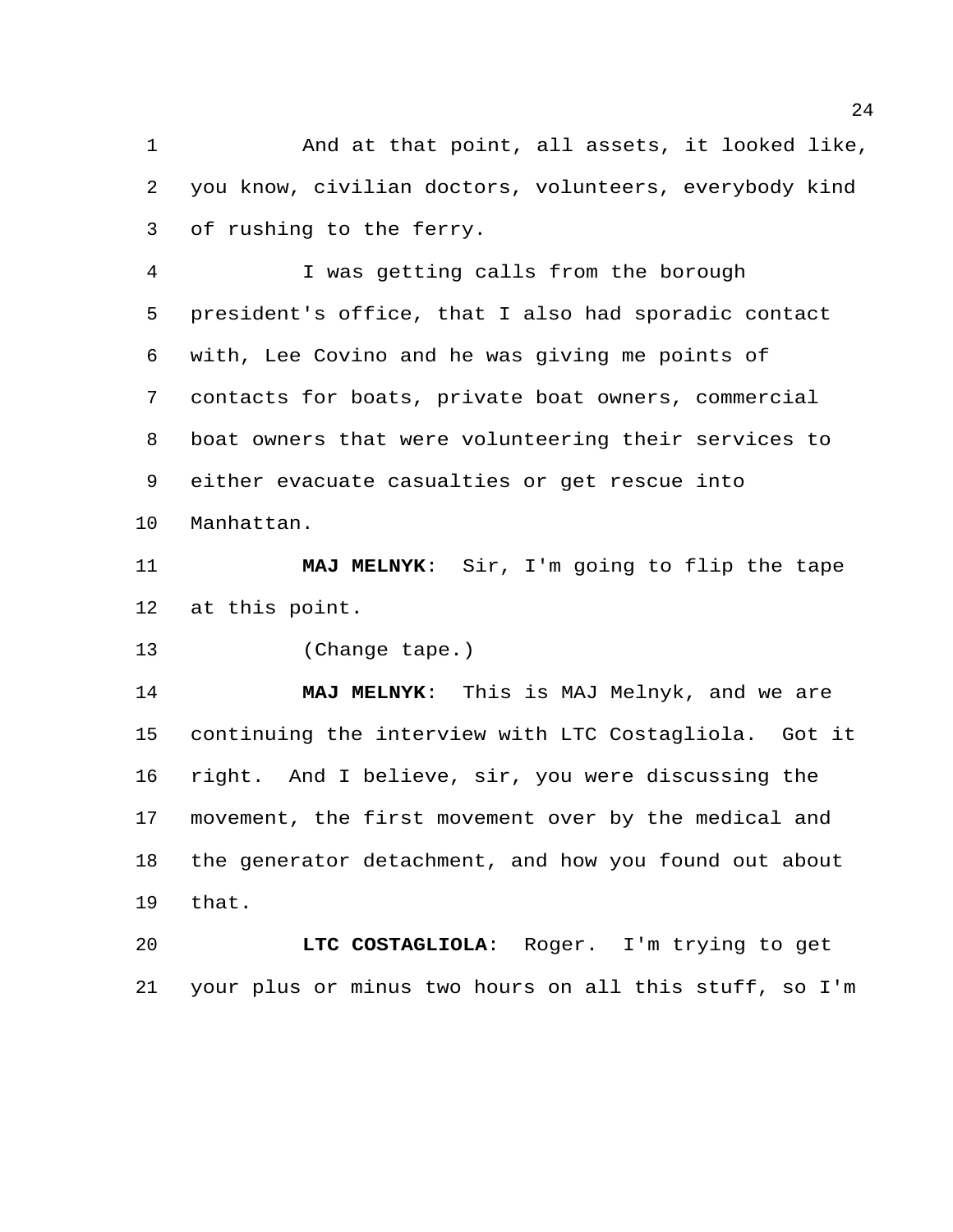getting you in the ballpark.

| 2              | But if I back up a second to try to re-create           |
|----------------|---------------------------------------------------------|
| 3              | the time frames, I do recall that the medical team      |
| $\overline{4}$ | called me from the ferry on their way over at about the |
| 5              | time I was -- at about the time that the generator      |
| 6              | detail was about to launch, and the generator detail    |
| 7              | also had whatever medical personnel had arrived since   |
| 8              | the group left, and these guys were ready to go.        |
| 9              | We only had one generator mechanic. We loaded           |
| 10             | up all the five gallon cans of fuel we could find and   |
| 11             | whatever generators and gave basically tankers a quick  |
| 12             | lesson in how to run a generator.                       |
| 13             | And the order was get them, delivery them,              |
| 14             | position them, and get the trucks back, because we'll   |
| 15             | probably be moving troops.                              |
| 16             | So I guess the point there was that I had               |
| 17             | identified that the collection points on Staten Island  |
| 18             | had been disregarded or disbanded or whatever before we |
| 19             | launched the second wave.                               |
| 20             | So the second wave went out with orders to get          |
|                |                                                         |

to the ferry and find your way across, find somebody in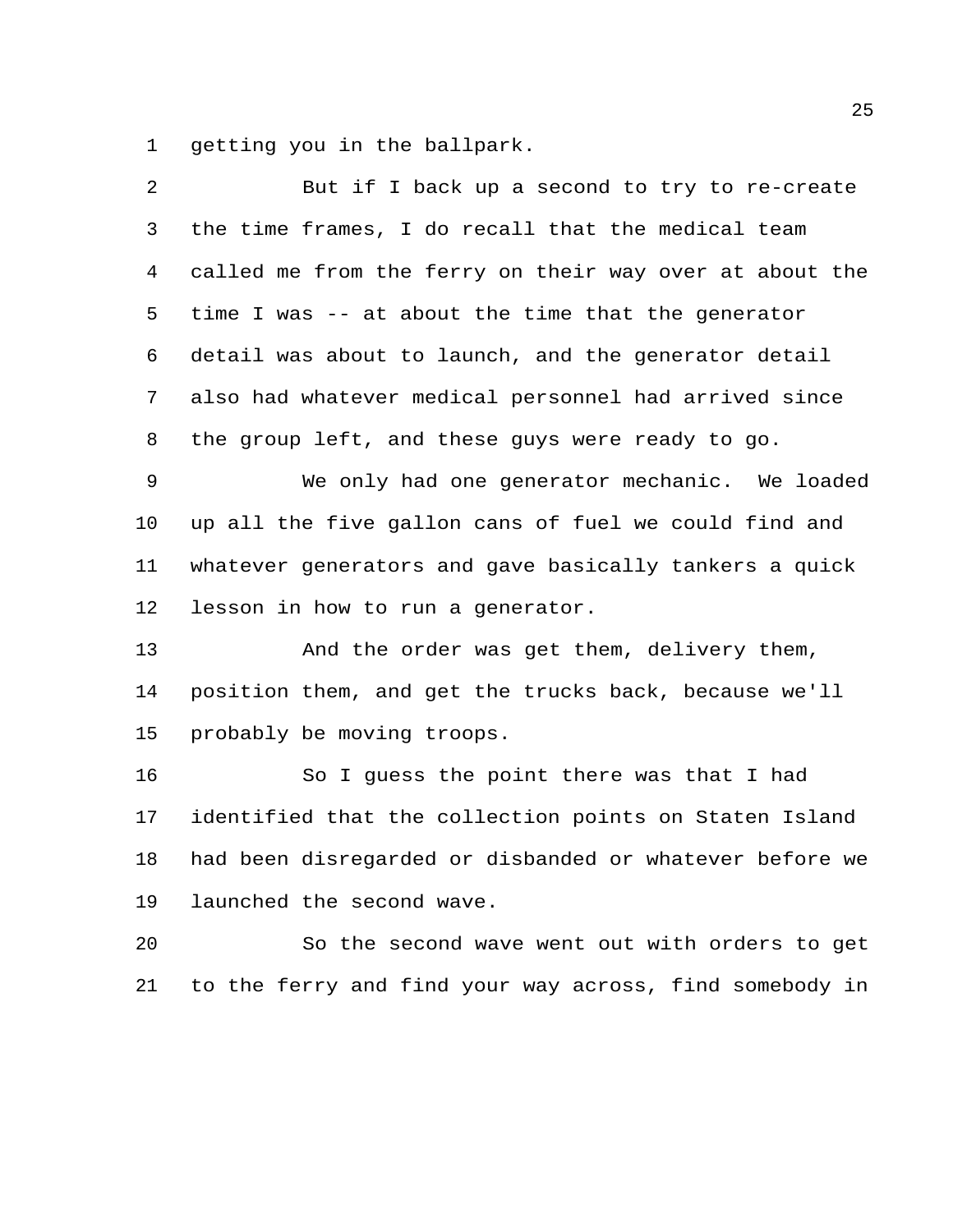charge and get across. And, again, when you talk to those guys, I'm pretty sure they took a ferry, but I know there was a lot of commercial and private boats that were taking across emergency personnel and may have even been evacuating some citizens off the island who were obviously panicked and all of downtown Manhattan was trying to evacuate.

 About the time that that launched, I don't remember exactly how, but we got contact with the 69th Infantry and they were, if I remember, they were at the point where they had made a good leaders recon, gave me a good snapshot of what was there, and had gone back to get the mass at their battalion.

**MAJ MELNYK**: Who did you speak to, sir?

 **LTC COSTAGLIOLA**: I remember speaking to [LTC Geoffrey] Slack. May have spoke to [MAJ Jose] Obregon at some point, but I remember speaking to Slack at some point, saying that he had already been in ground zero and was preparing to move.

 I don't think I ever finished my thought with COL Soeder. That last conversation with the brigade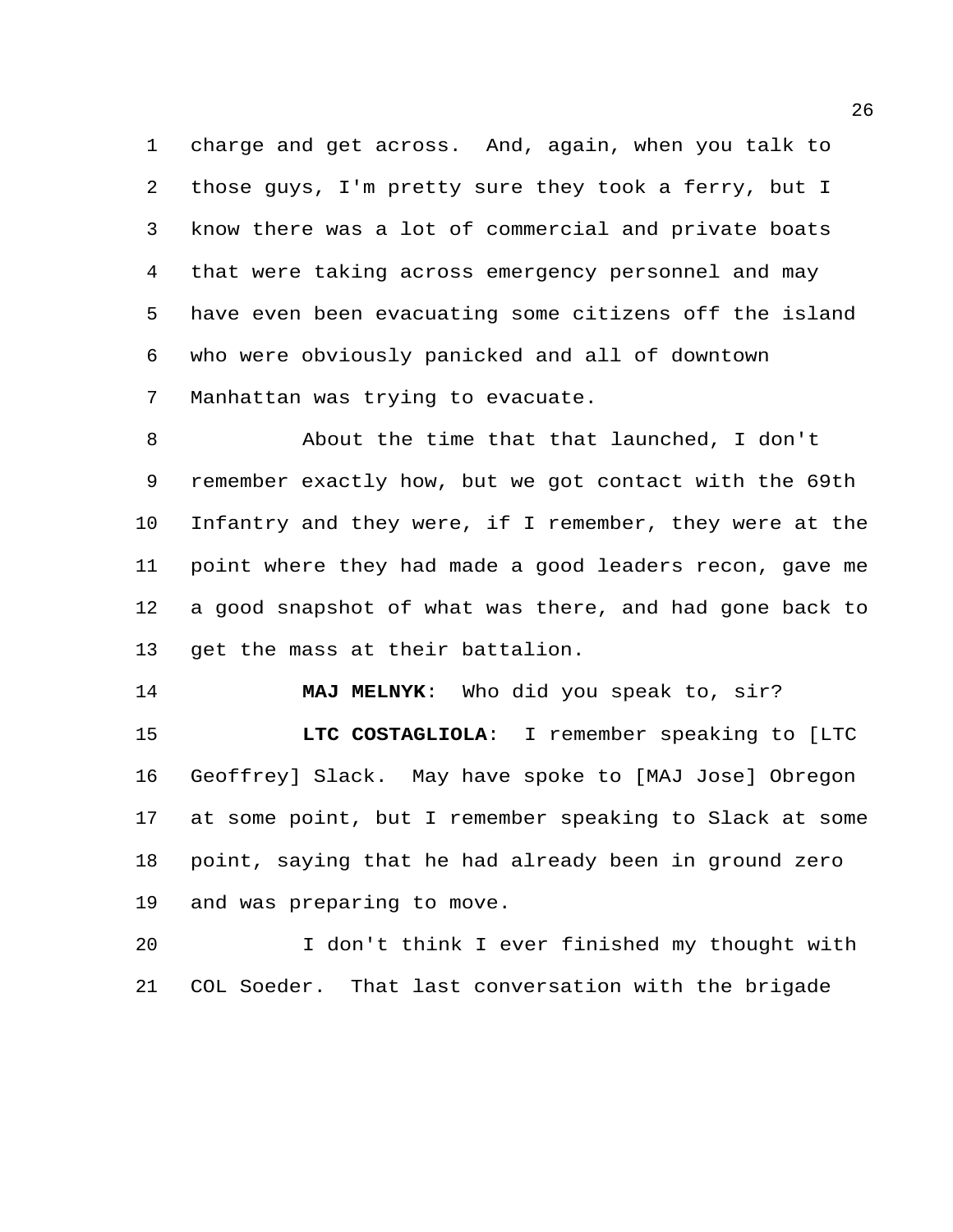was he thought we were being chopped to the 53rd Troop Command, because, again, that was our habitual emergency response headquarters, that, yes, we were activated, that the division was on its way home, and that he really didn't know much more than that.

 **MAJ MELNYK**: When the division was stuck at Leavenworth, I understand.

 **LTC COSTAGLIOLA**: We knew that no aircraft were flying and somewhere along the line, probably through my XO, I learned that it was canceled, they're coming back, and they're trying to find a way, military aircraft, rental or somehow getting back to their headquarters.

 Okay. So we began. One of the decisions we made was to arm everybody. I believe it was through COL Soeder, but I wouldn't be absolutely positive, is that our mission was going to be security primarily. Sometime that afternoon I learned that. So based on the last information I had, we did load machine guns. We brought -- put together the package of the 113 [M-113 Armored Personnel Carrier], our scout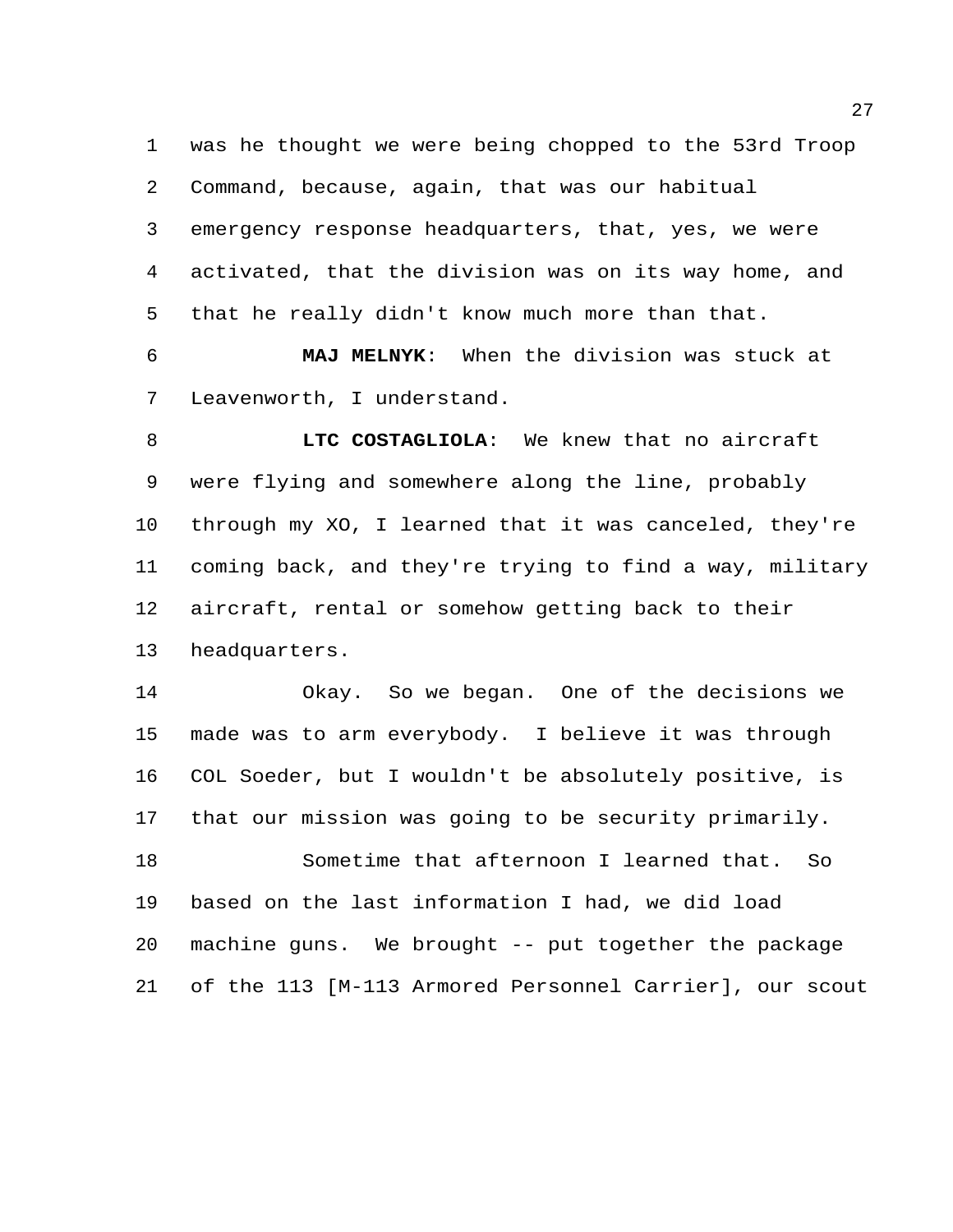ambulances with 50s [.50 caliber machine guns] on them, knowing we didn't have ammo, but at least assuming we would be showing some force, and all the -- basically everything that would roll, all our cargo capability, our fuel capability.

 Somewhere in there, we were trying to top off our fuel vehicles that afternoon, which was presenting a problem, because most of the fuel stations would not take the government credit card to top off a bulk like that for the HEMMT's. I believe we have four fuel HEMMT's that were operational.

 We generally are prohibited from keeping fuel at the armory for environmental reasons. So our HEMMT's are generally empty, minus whatever we need so that we don't lose the prime and the pumps.

 We were unsuccessful in any local gas station bulking us up and somehow I believe -- I believe I sent CPT Reilly out to fix it, and that was the only thing I told him, get out there and fix it, find fuel.

**MAJ MELNYK**: CPT Reilly is?

**LTC COSTAGLIOLA**: He is my S-3 Air, but for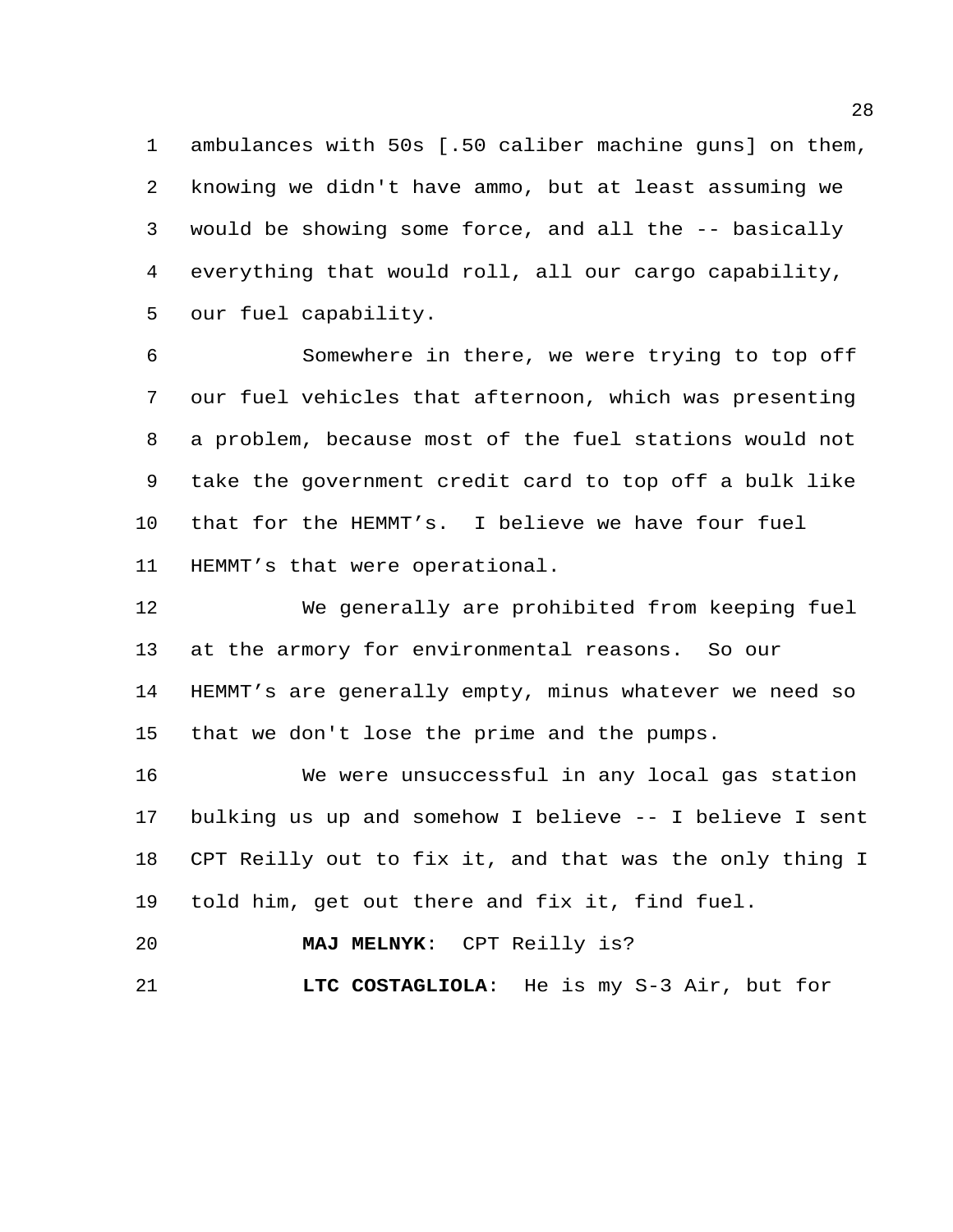all intents and purposes, for the duration of this mission, he has been my fire brigade. He has done some amazing things out here and if we are calling this a war, that is a man that needs a bronze star, because he has just been into so many different things and has really been a key to my operation.

 He came back and I don't know how he did it, but he somehow went to some kind of bulk facility in New Jersey and I believe it was through Hess, and was able to come back with everything topped off.

 So we now had fuel and we assumed that fuel would be important not only for our vehicles, but some of the emergency response vehicles that would probably -- anybody who has been in Manhattan knows that a gas station is few and far between around here. So that is something we considered a critical asset.

 My S-4 had also initiated the process to get a caterer alerted and started cooking, and, again, a lot of this was just being done in the blind, but we were, at that point, hearing on the radio that the Governor had ordered a mobilization. Didn't know the extent of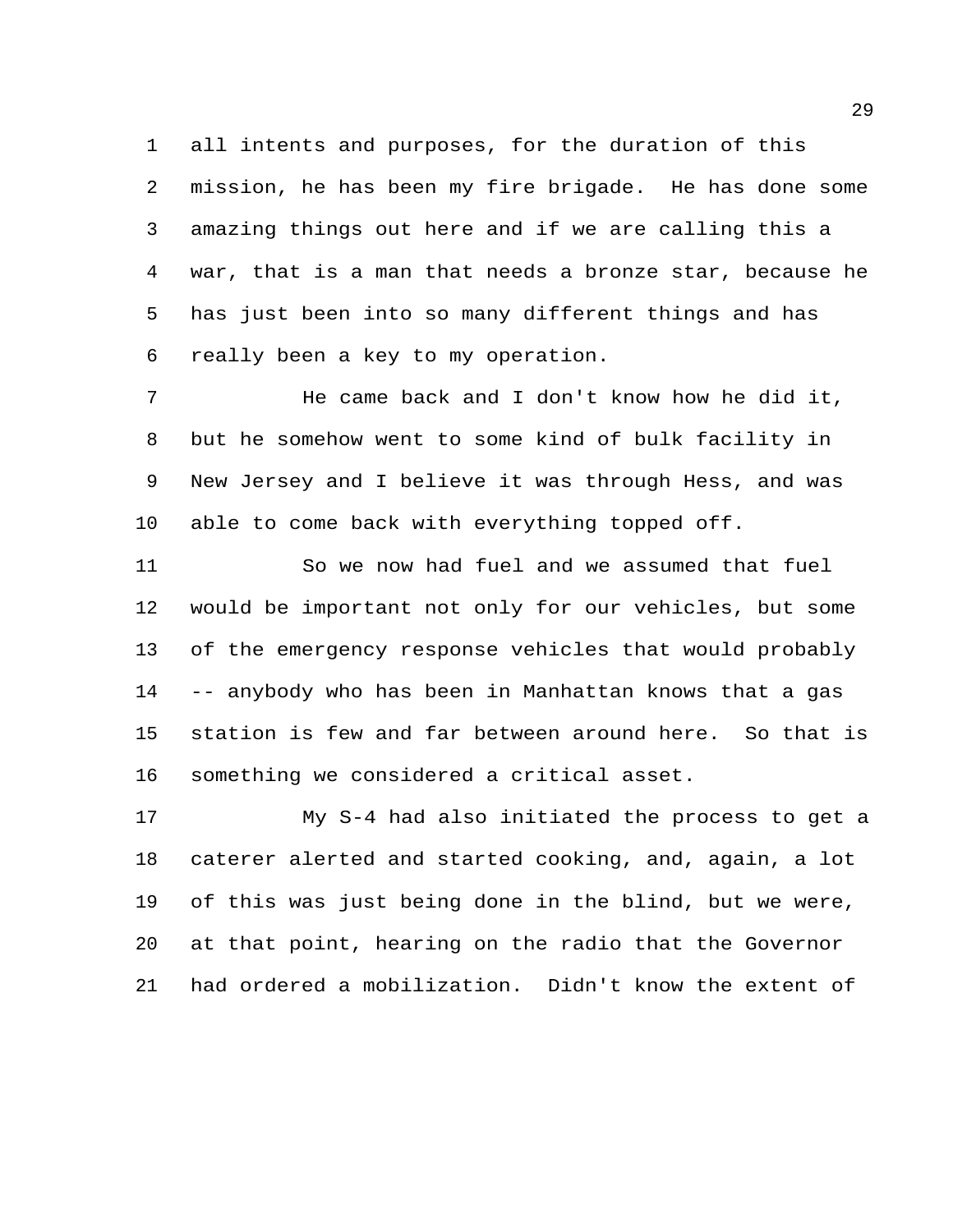it, but assumed this is not a time to wait for detailed guidance. This was just a time to march to the sound of the guns.

 When I came up on the net with Slack finally and Magnanini, we discussed that myself and Slack would, if I recall, the initial conversation with Magnanini was --

 **MAJ MELNYK**: Sir, you're going to have to explain who Magnanini is.

 **LTC COSTAGLIOLA**: Okay. Magnanini is a key player here. Everything that I tell you will primarily focus on the 40 percent of the stuff that I know my battalion did, and I'm guesstimating that I know about 40 percent of the job that we did out here, and we'll go into that later when we talk about command and control and COMMO.

 But Magnanini is the guy who brought the battalions together.

 **MAJ MELNYK**: And this MAJ Robert Magnanini, who is normally assigned to division headquarters, but is a lawyer in New Jersey and saw the towers get hit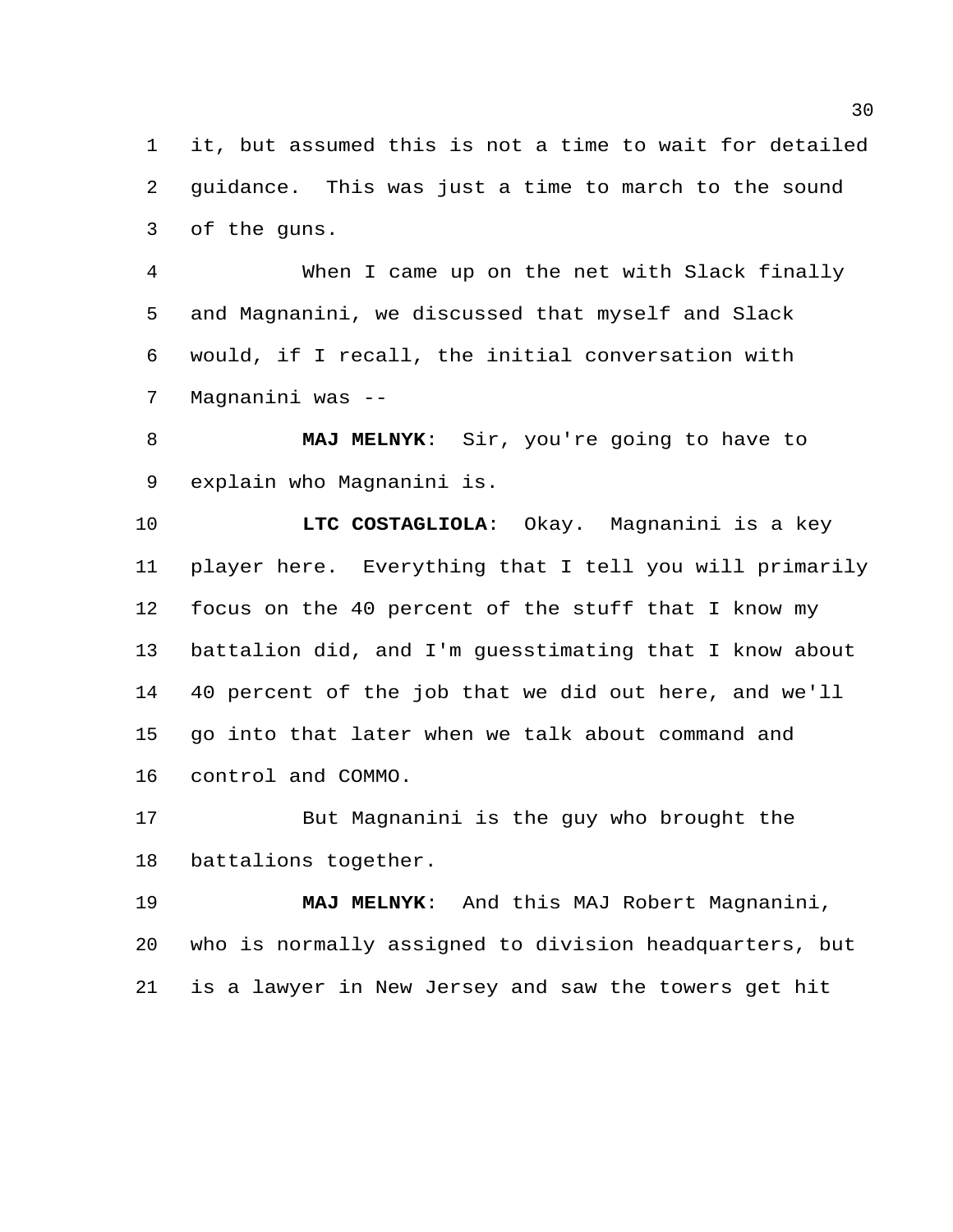and came into the city to see what he could do.

 **LTC COSTAGLIOLA**: That's the man. He's a key player.

 We -- so my conversation with Magnanini was come to New York now. At this point, my XO was negotiating with the ADC somehow, BG Taluto, and, again, getting back to that headquarters relationship, we were all kind of falling in under the assumption that we're going to work the way we usually work geographically.

 And when that happens, I always hate it, but my downstate guys normally get attached to the Troop Command down in New York City. My D Company guys have gotten attached to various headquarters, and my B and C normally stays in the Albany area. It's always a tough thing to deal with, but they chop us up like that.

 Backing up a little bit, my sporadic contact with my D Company commander was when you had 80 percent, get them down. They began to show up in the armory. And I believe they got here by loading their men in the back of deuce and a halfs.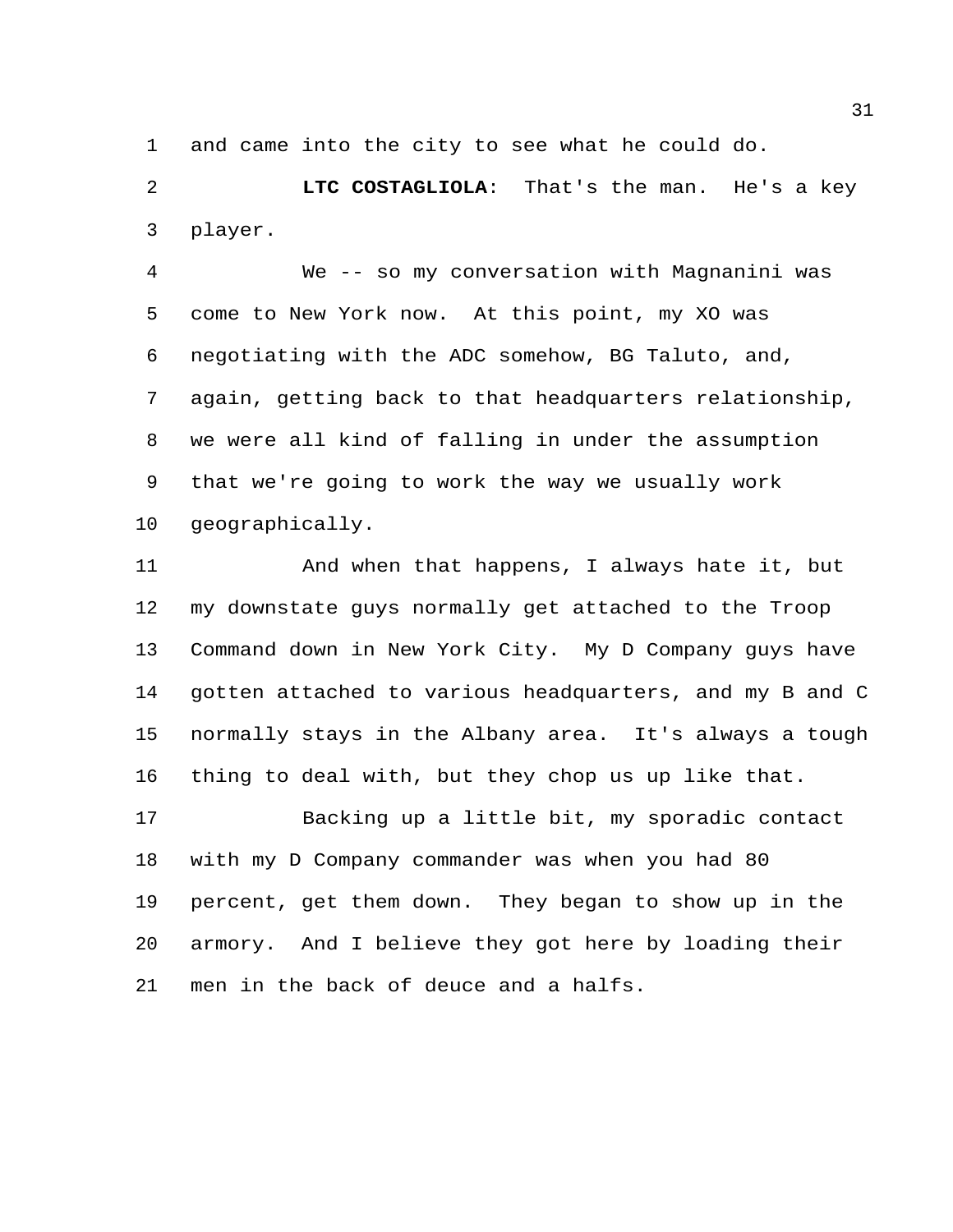At this point, it's early evening, it's dark, and I'm telling B and C Company, transmitting in the blind with e-mails, to get down here quick. At this point, I realized there is no division headquarters available, unknown when they might hit the ground.

 The emergency is here, I need bodies, get them moving. And we had some discussions about that back and forth and finally the ADC had told MAJ Durr, my XO, who really is the guy to fill in the northern piece that's happening simultaneously, got the word from General Taluto to move the following morning.

 Getting a little fragmented here, I know. But going back to the conversation with Magnanini. I'm trying to remember, but the call for B and C to come down was made early evening. D Company, I had HHC, A and D on the ground in Staten Island, and we were getting ready to roll out the door.

 Medics and generator detail on the ground were reporting massive casualties. They're on the scene. They've linked up with the fire department. They gave us a rally point.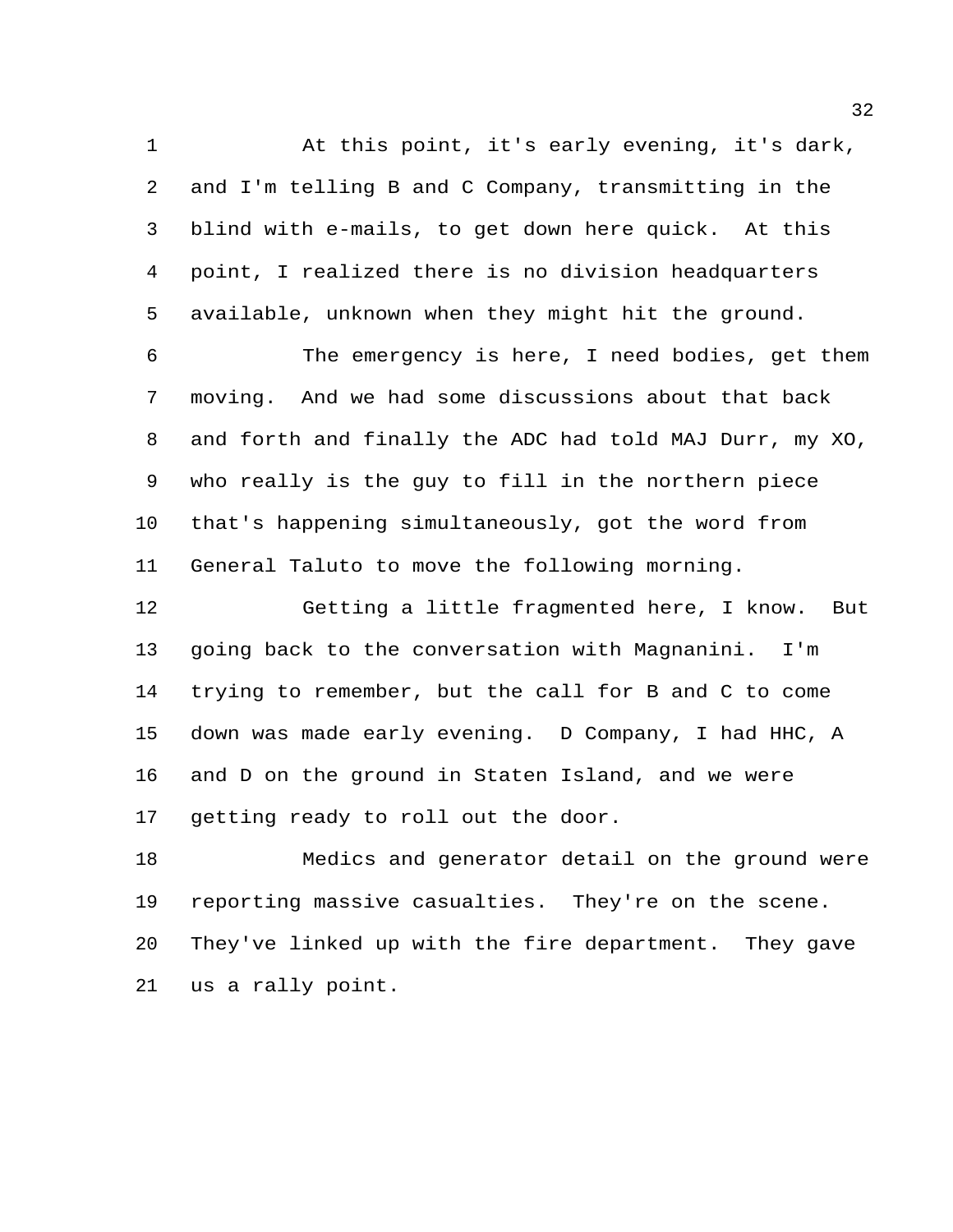1 I also had two more scouts, for lack of a better term. 1SG Joseph Ranauro is a court officer and he was in the area on his civilian job when it hit and he was giving me spot reports throughout the day.

 **MAJ MELNYK**: How was he getting through, sir? **LTC COSTAGLIOLA**: He was getting through on cell phone; at one point, was calling me from a cell phone because he was buried in debris and, at some point, was dug out, but his partner, as far as I know, was never found.

**MAJ MELNYK**: 1SG Joseph?

 **LTC COSTAGLIOLA**: Ranauro. The other guy that was giving me spot reports was CPT Richard Abbatte, who is also a narcotics detective in Staten Island, who was on the scene, communicating by cell phones.

 So I was getting sporadic reports from them and from CPT Willis. CPT Willis had given us a rally point here in Manhattan and I'm trying to remember it, but I want to say Liberty and Broad was the initial rally point.

That's where our generators were set up.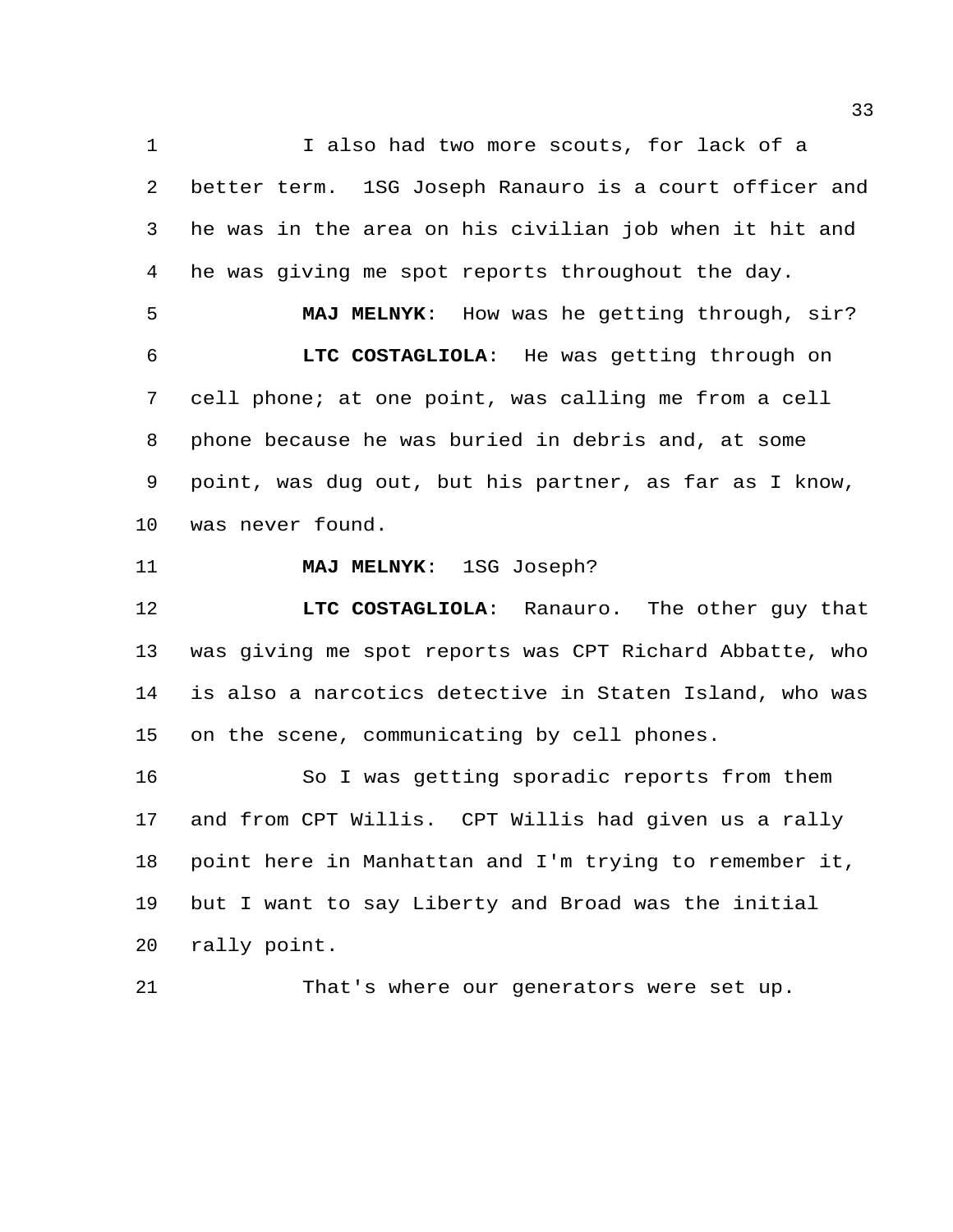That's where our triage center was set up. And that's where we were going to send people to.

 At that point, I think I had about 50 soldiers on the scene. One of the other things that started happening on Staten Island was individuals that either lived in Staten Island, were stuck in Staten Island, or whatever, various situations, from other units, other services, were just reporting in uniform to the nearest armory, and we were starting to get Naval CBs and all these guys just assembling at our armory, and we just took positive control over them until we can get any kind of communication.

 At the same time, the New York Guard, and this is all at Tuesday afternoon, the New York Guard made it into the armory and they have some kind of a UHF or VHF radio, which I had asked them was the main priority to get operational.

 That UHF radio was fielded in preparation for Y2K and I do distinctly remember it was able to communicate to both Valhalla, Troy and Latham. But they were experiencing technical problems and didn't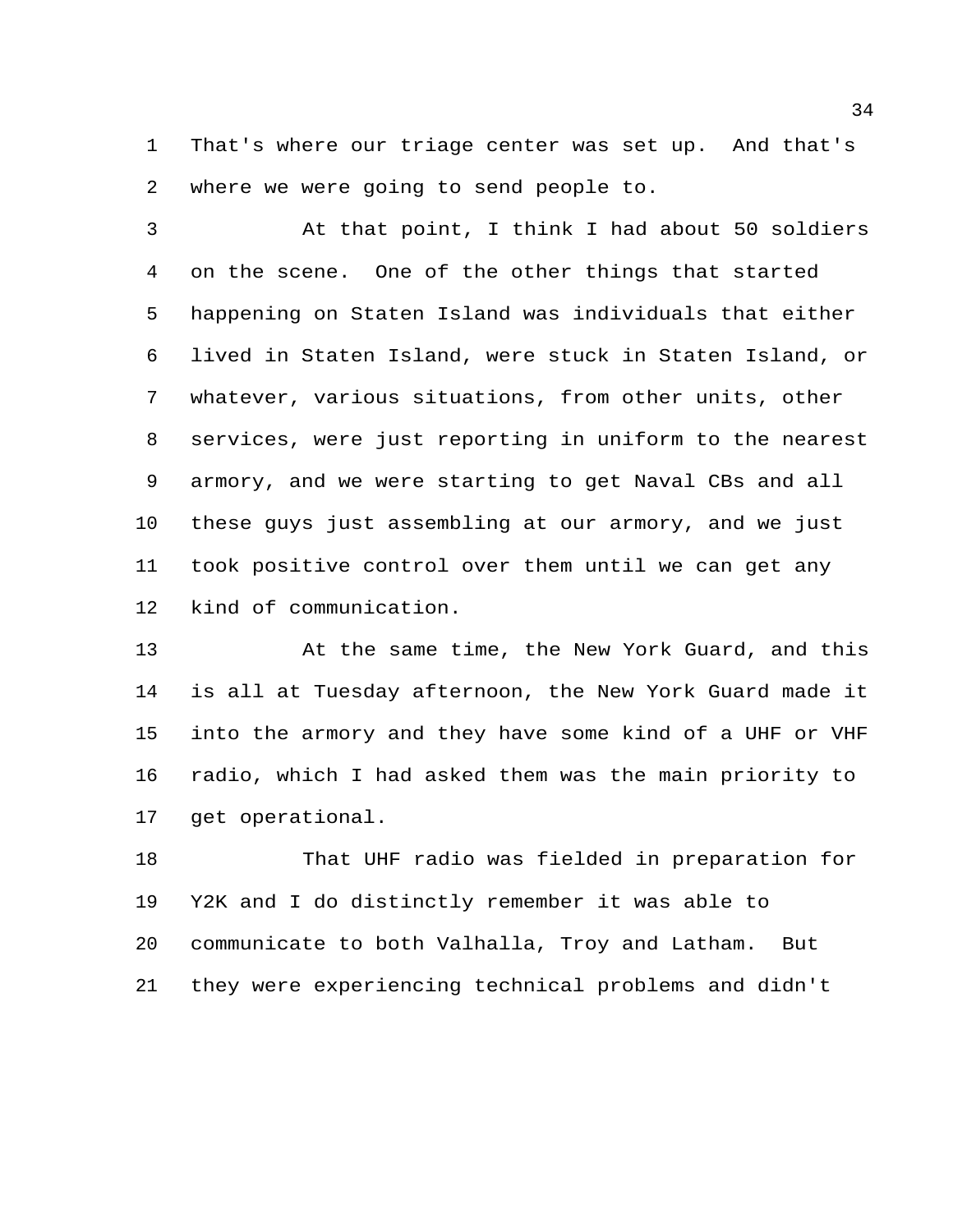really get it up until late that night, and I really don't think it ever served as a command and control means for us.

 Magnanini, I guess about midnight, said come on in. He basically had found a command post of the police/fire department that was located at South Street and Pike. That was the main interface for, I would say, the first 48 hours between the Guard and the civilian authorities.

 Shortly after Magnanini had called and said that Slack called and said, "Look, I'm on the ground, 12 I'm in communication with the 258  $[1<sup>st</sup>$  Battalion, 258<sup>th</sup> Field Artillery], I'm in communication with Magnanini, let's split lower Manhattan between the 69th and the 101."

 We decided that Broadway would be the left- right boundary between the two battalions. I would take the east; he would take the west.

 It would go north. It would start from Battery Park, go north up to Chambers Street, and that would basically split us around that line. My lines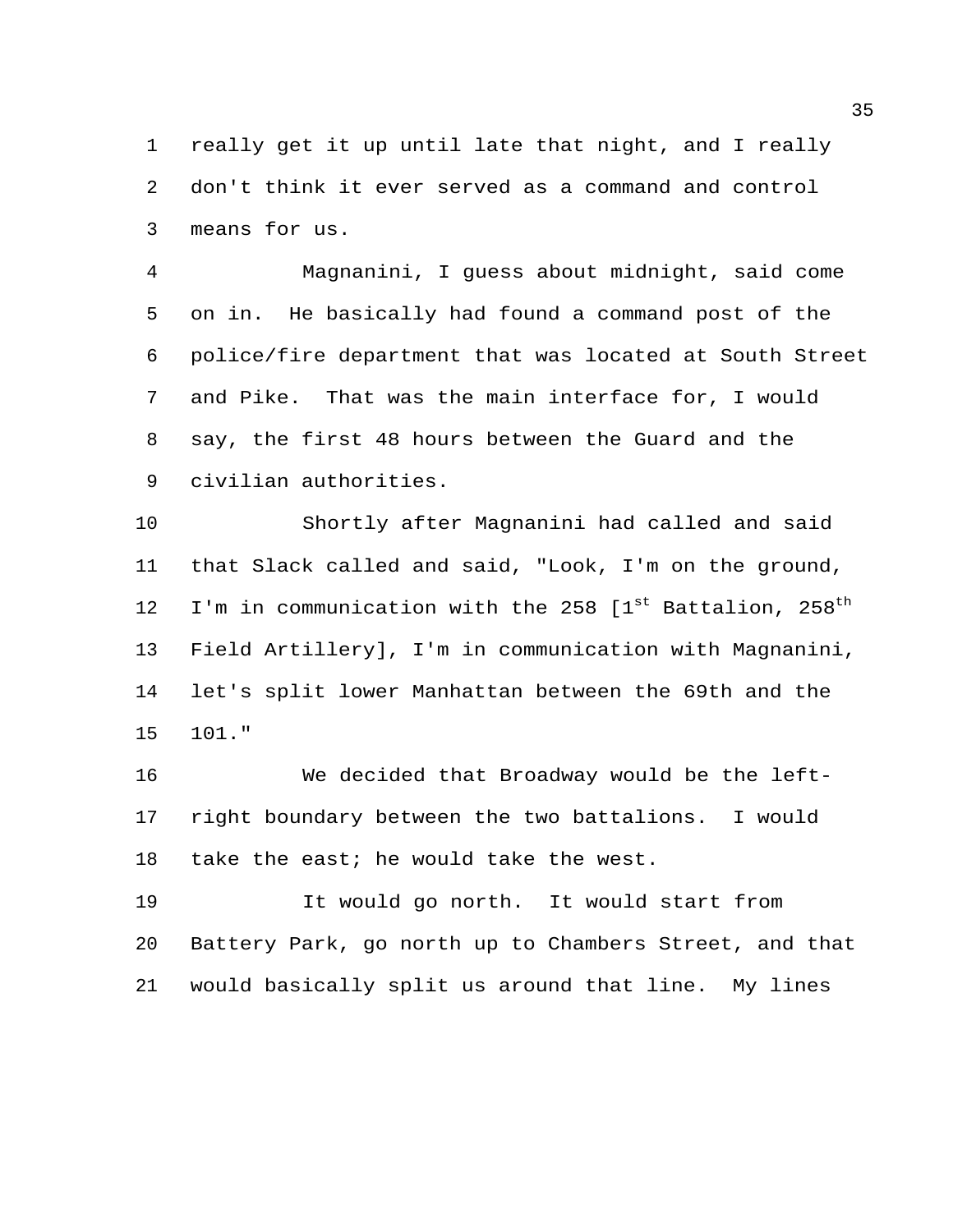basically started at Battery Park.

 **MAJ MELNYK**: You were going to trace your perimeter.

 **LTC COSTAGLIOLA**: Slack and I are agreeing that the 69th and the 101 will take the day, where the police department is anticipating a much greater need for manpower.

 The 258 is going to take the entire perimeter at night, because the police department is anticipating less of a work load.

 Again, I'm at my armory. Slack is on the ground with Magnanini, and I believe they're at that CP at this point at South and Pike.

 So Slack said basically disregard previous about launching now, come in, we'll link up at the command post at South and Pike at 0700, and coordinate face to face.

 So I guess Slack, Candiano, Magnanini all on the ground.

**MAJ MELNYK**: And Candiano is?

**LTC COSTAGLIOLA**: Candiano is the commander of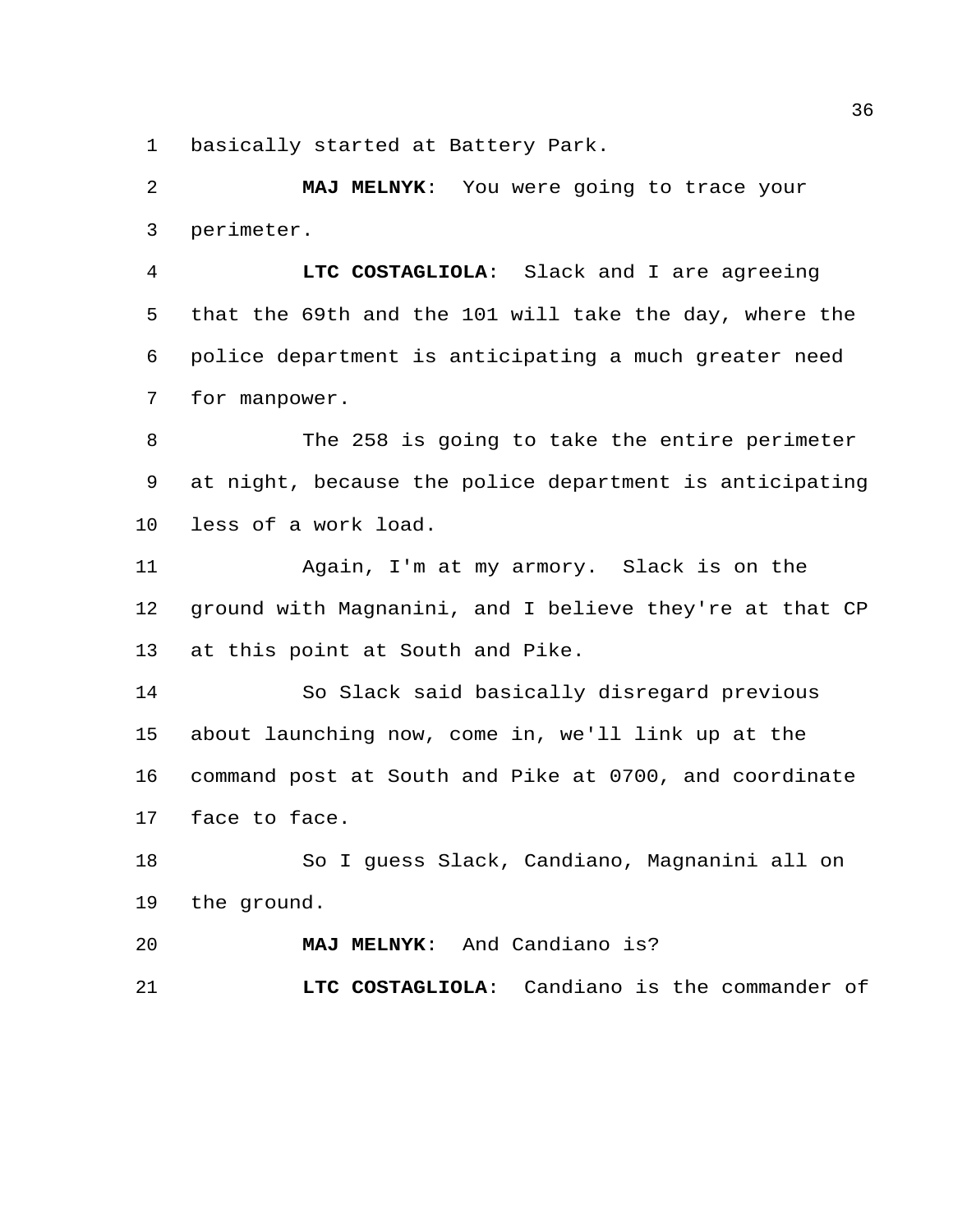the 258, LTC Frank Candiano. Not sure if he's on the ground or at his armory, but they're all communicating and saying -- coming up with this plan basically.

 **MAJ MELNYK**: MAJ Magnanini had developed this plan with the police or this is something you three colonels developed?

 **LTC COSTAGLIOLA**: What I think was happening is while we were trying to get our battalions ready, Magnanini hit the ground and found somebody who claimed to be in charge, as far as civilian authorities, and I guess I have to paint the picture at this point.

12 Let me just cover the deployment, and then I want to go back to that thought about the civilian authorities.

**MAJ MELNYK**: Right.

 **LTC COSTAGLIOLA**: What we discussed was that the 101 CAV would deploy from Battery Park along Beaver Street to Nassau -- to Broad Street, north along Broad to Wall, across Wall, north along Nassau Street, up to – [long pause while he examines the map]

**MAJ MELNYK**: All right, sir. Let's try that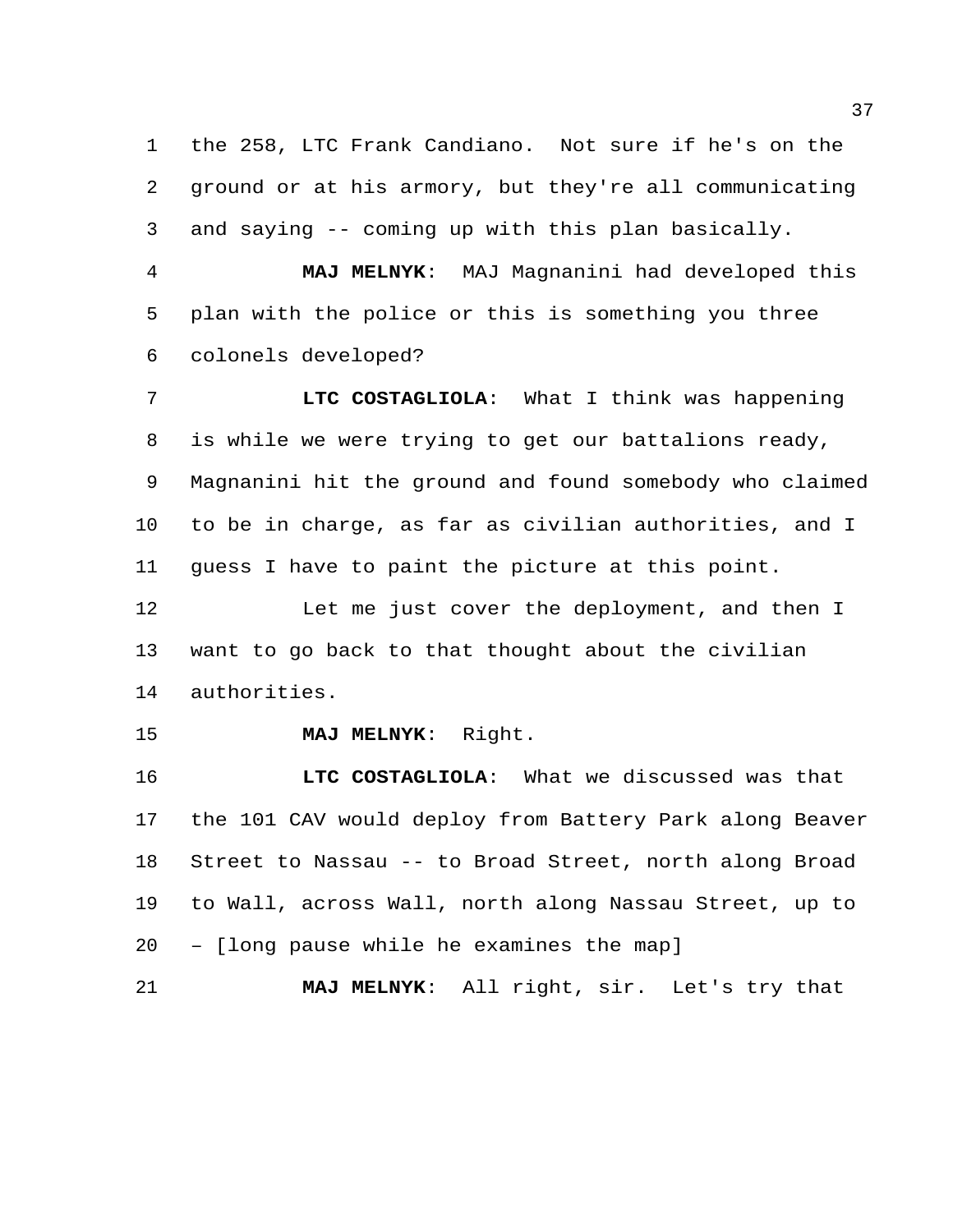one more time.

| $\overline{a}$ | LTC COSTAGLIOLA: All right. So I'm deployed                |
|----------------|------------------------------------------------------------|
| 3              | from Battery Park, Battery Place, from the Bowling         |
| 4              | Green area, northeast along Beaver Street to Broad         |
| 5              | Street, north along Broad Street, across Wall Street,      |
| 6              | into Nassau Street, north along Nassau Street to city      |
| 7              | hall, around city hall and west on Chambers.               |
| 8              | MAJ MELNYK: When you say around city hall --               |
| 9              | LTC COSTAGLIOLA: Around the --                             |
| 10             | MAJ MELNYK: Your lines were north of city                  |
| 11             | hall or south of city hall?                                |
| 12             | LTC COSTAGLIOLA: On the map it went east of                |
| 13             | city hall and then west along Chambers Street. So it       |
| 14             | encompassed city hall.                                     |
| 15             | MAJ MELNYK: And this was what was agreed upon              |
| 16             | Tuesday night.                                             |
| 17             | LTC COSTAGLIOLA: This was Tuesday evening.<br>$\mathbb{I}$ |
| 18             | believe this was about midnight.                           |
| 19             | MAJ MELNYK: Okay.                                          |
| 20             | LTC COSTAGLIOLA: And our boundary in the                   |
| 21             | north would be Church Street, along Chambers.<br>The 69th  |
|                |                                                            |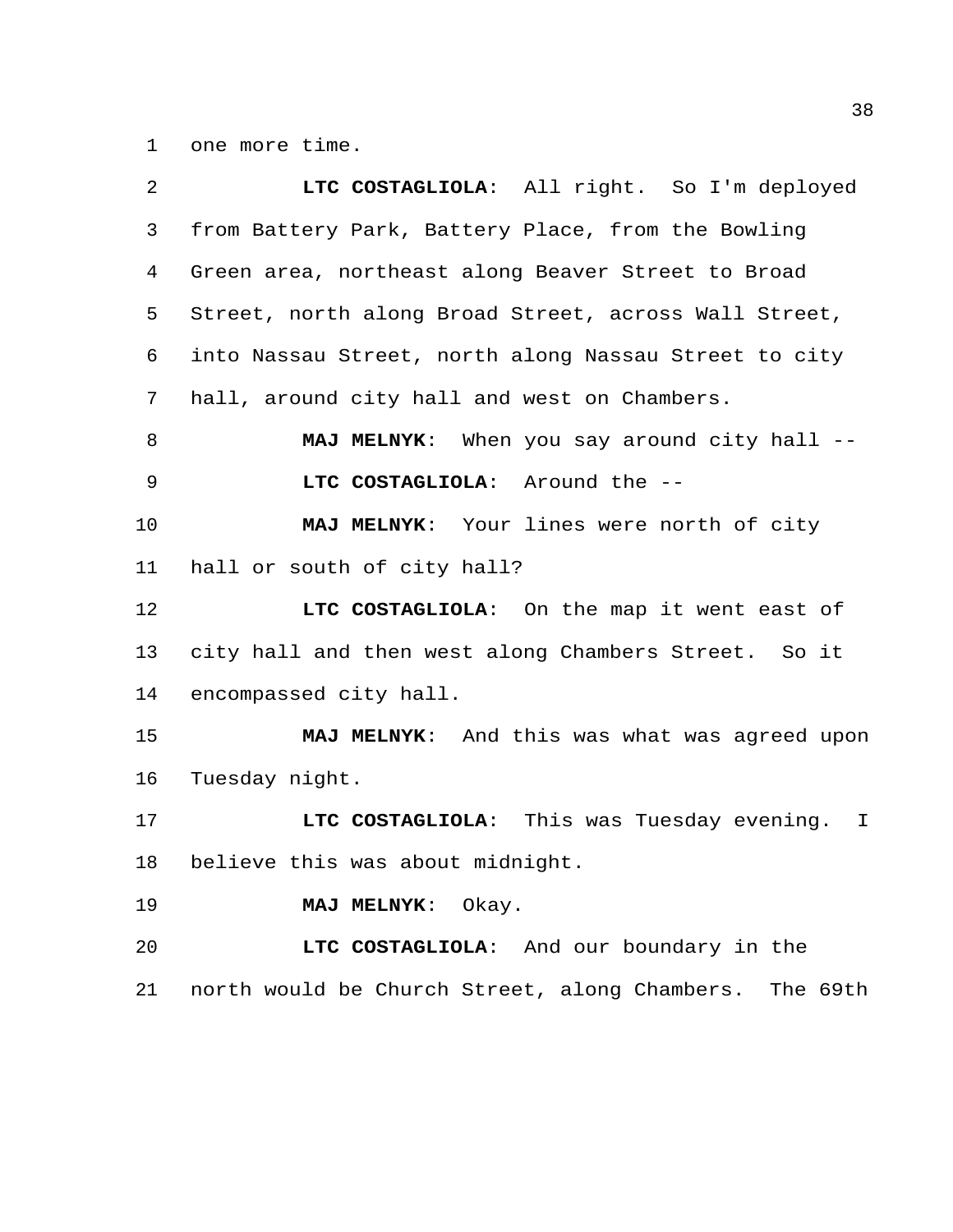was going to take from Church and Chambers west to West Street, south back to Battery Park.

 Basically, we had a perimeter for the 101 starting Battery Park, going around the eastern edge of the area, and the 69th was on the west.

**MAJ MELNYK**: Right.

 **LTC COSTAGLIOLA**: Like that. The 258 would man that completely during the day and I believe one of the reasons --

**MAJ MELNYK**: During the night.

 **LTC COSTAGLIOLA**: During the night. I believe one of the reasons we did that is because the 258 also 13 had a couple of companies of the  $105<sup>th</sup>$  [Infantry], and I'm not sure how that happened, but their total strength at that point was about equal to what we -- me and the 69th had combined plus a hundred or so. But we wanted a bigger presence during the day anyway, and those numbers were based on Tuesday evening, which I think continued to grow both in the 69th and the 101. The issue with the civilian authorities

became, first, we were trying to coordinate with local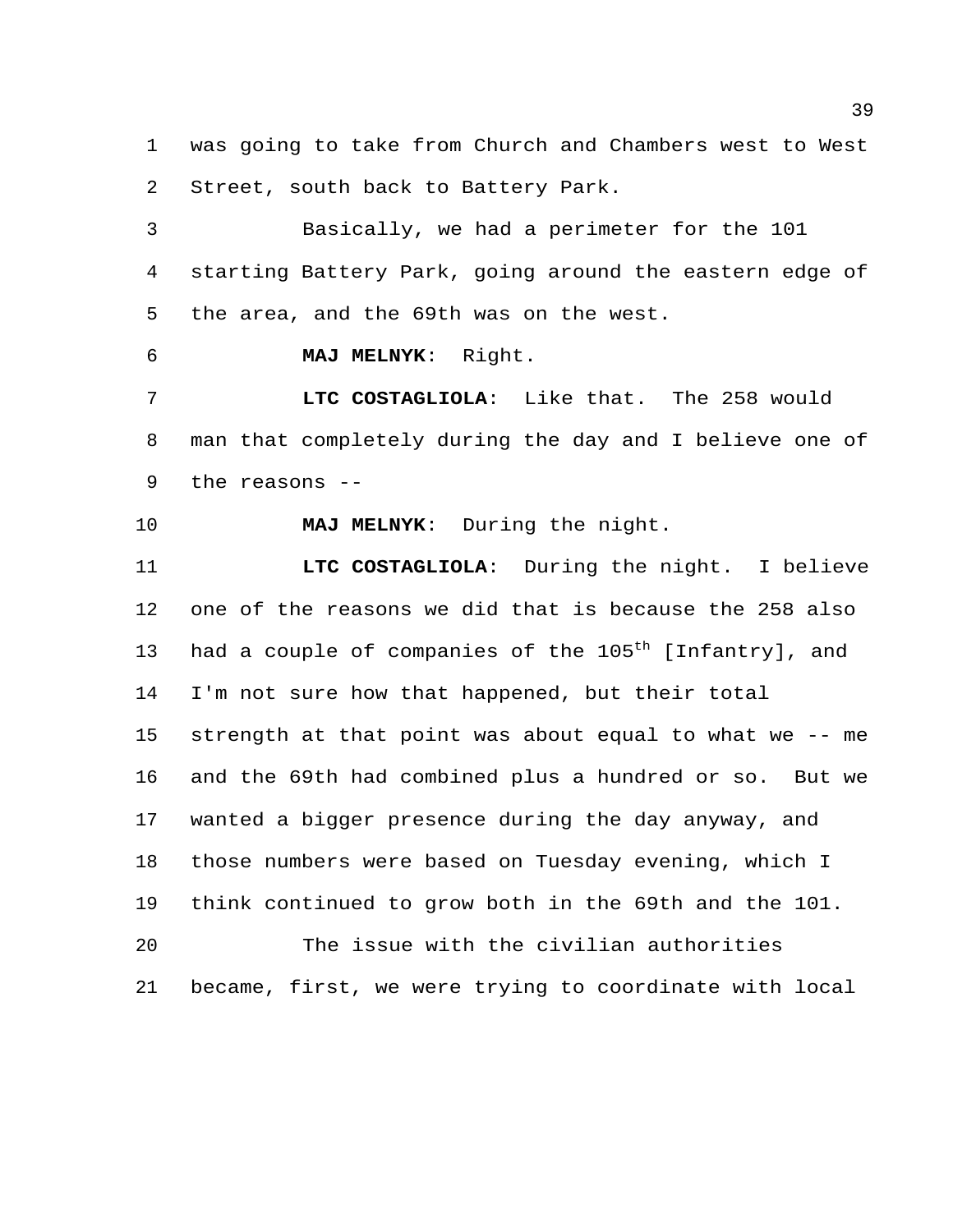officials in Staten Island, but they were not part of the city effort because, obviously, the impact was in Manhattan, and it didn't look like casualties were coming across for Staten Island.

 What I later found out -- well, actually, I found out that night -- that afternoon from the fire department officials, and that was about, as I mentioned earlier, a fire department liaison team had showed up, I would guesstimate about 1400 in the afternoon.

 There were -- I believe it was a battalion assistant chief. They were all extremely distraught and had informed us that when the first plane had impacted, all of the smart guys ran to the World Trade Center, and that includes the city director of OEM, his entire staff, the fire department, it was a term similar to chief of staff, but I believe it was the number two man in the fire department, all of the high ranking fire officials that specialized in rescue and emergency reaction, and all five of the New York City rescue companies.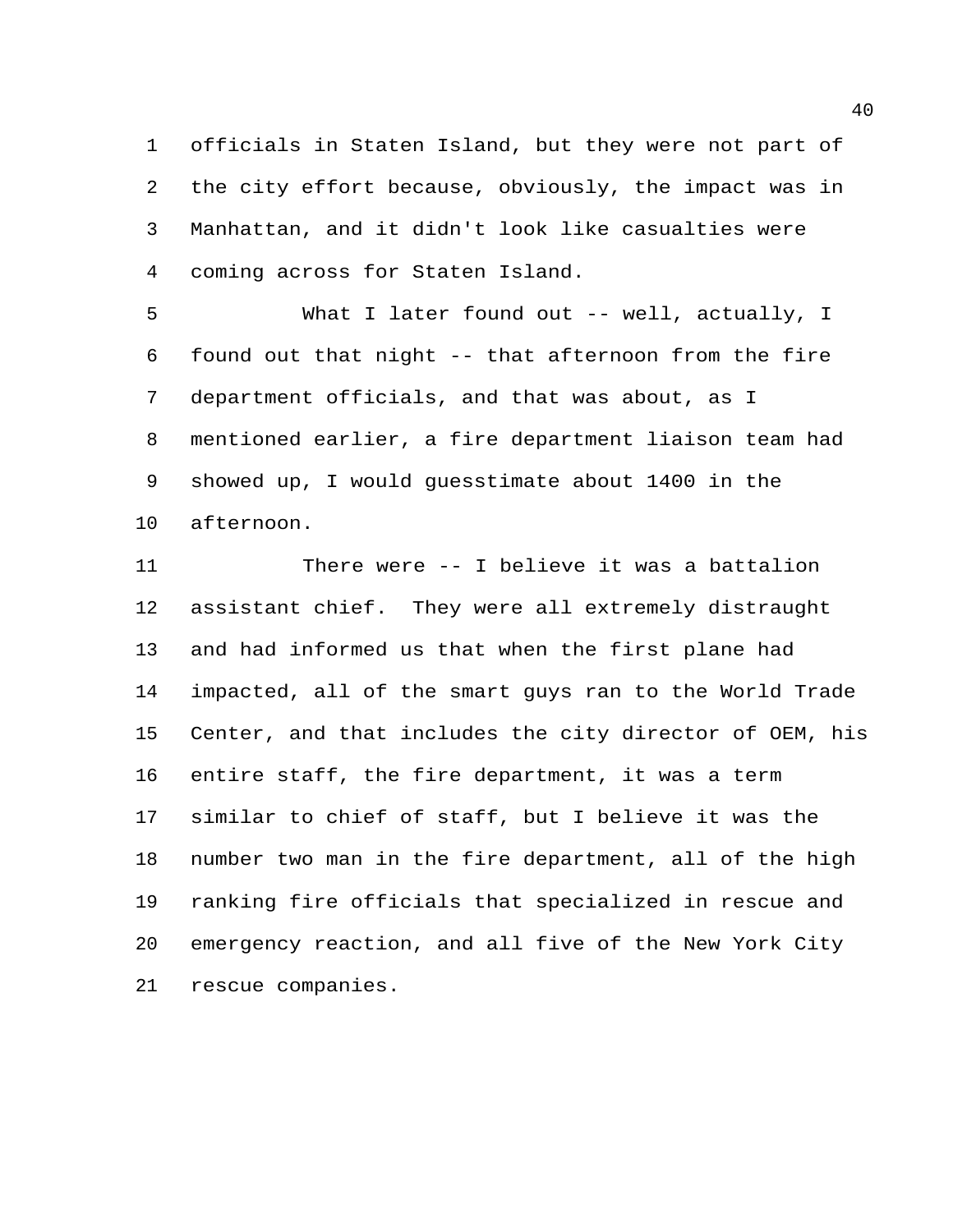There's one per borough. All five, including all the building collapse teams and all the talent in New York City, which I understand was basically considered the best in the world, were at the base of those towers when they came down, along with the police department emergency reaction headquarters, to put in an Army term, were all there and wiped out when those buildings came down.

 So it became apparent early on that the city civilian leadership level as far as OEM expertise and the fire department and, to some extent, the police department had just been decapitated and it had become apparent that there was not a good handle on their response -- or not a good centrally directed handle on it.

 I guess the analogy would be is that you had a lot of local efforts in the local police and fire department by natural leaders that rose and battalion level chiefs, but you didn't have a major coordinated response. It was just like what me and Slack and Magnanini did basically, the fire and police department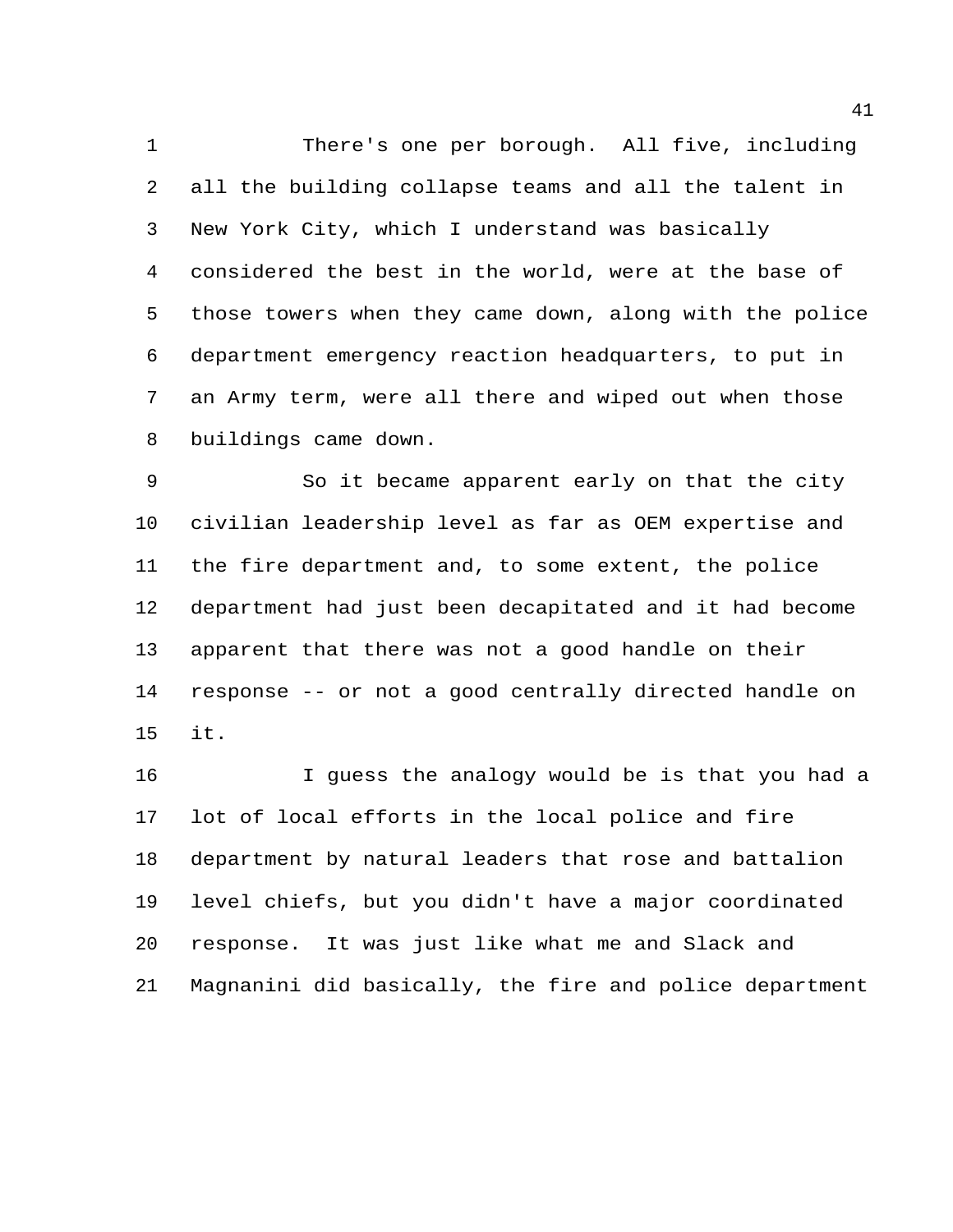did the same, march to the sound of the guns, get there and figure out what to do next, but let's get the resources moving.

 So that was generally the attitude of, I think, all the military responders, the police responders, and the fire responders, and the medical responders, including volunteers that began just working their way to the ferry.

 When we get with Willis and some of the early guys down at the ferry terminal, I'm kind of curious on who made the calls or who prioritized what got on the next boat.

 But my directive to our guys was try to make your way to the front of the line, because it sounded like a lot of help was beginning to congregate at the ferry terminal.

17 A lot of help was walking in my armory, as what people perceive as a place to go in an emergency, and we were directing them to the ferry terminal based on what we were hearing on public radio and our intermittent contact with the fire department.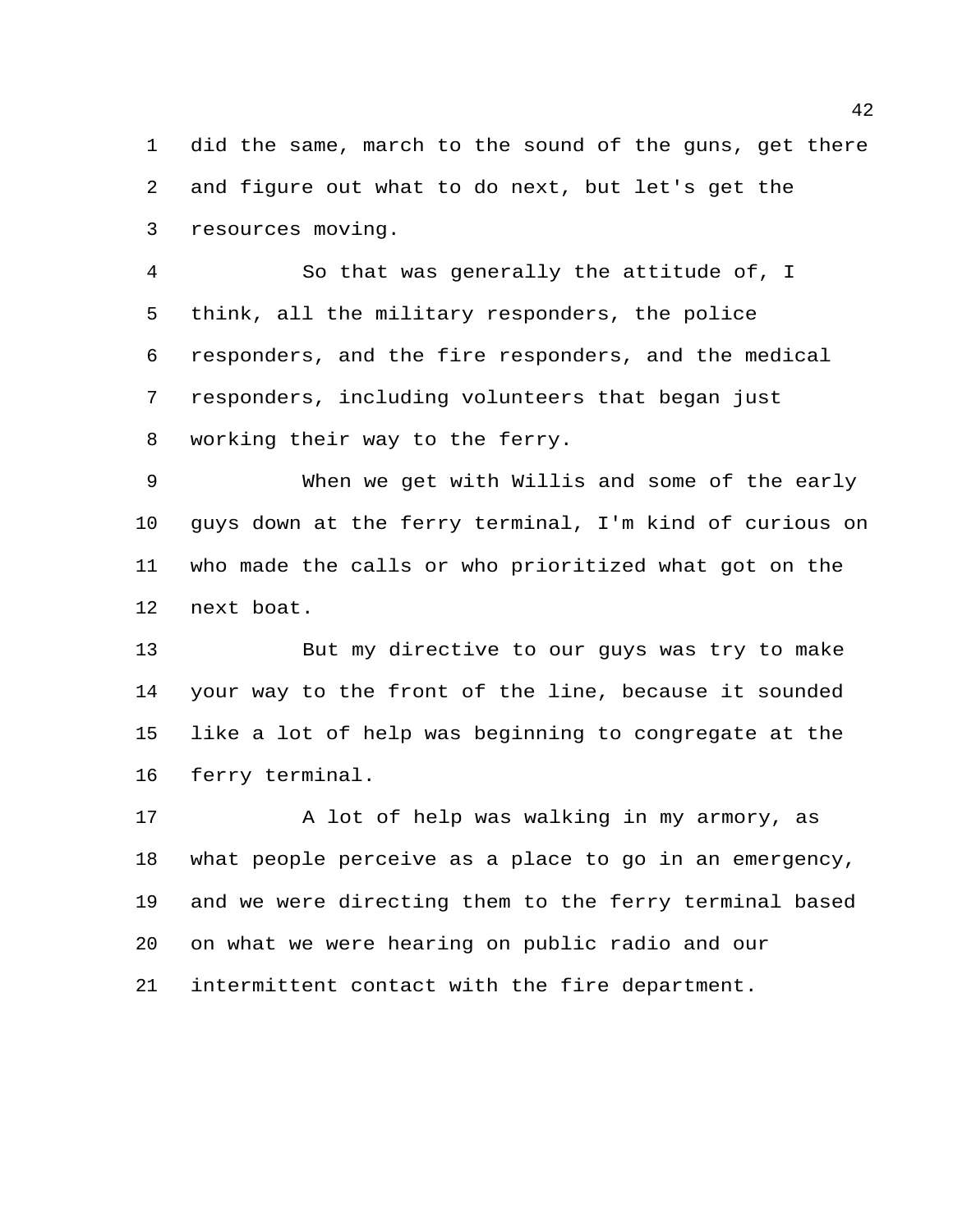The fire department maintains a communications tower about 50 yards from my property line of my armory, across Slosson Avenue in Clove Lakes Park, where they had a CP set up. It's one of the tallest fire department communication towers in the city.

 And there was somewhat of a CP over there. The fire department was asking us for security. We provided some guys for security there, as well as a 113, as I recall, or actually a mortar carrier, as well as a 113 type vehicle.

 Somewhere after my conversation with Slack and what I thought to be somewhat of a plan, I went over and coordinated with them and I again confirmed that there was confusion on their end.

 They were kind of hesitant to just march to the guns, but were waiting for casualties to come to Staten Island that never came. So they were starting to send resources across.

 But they could not really tell me much about any plan or any kind of coordinated effort, other than the fact of what I just relayed about they had been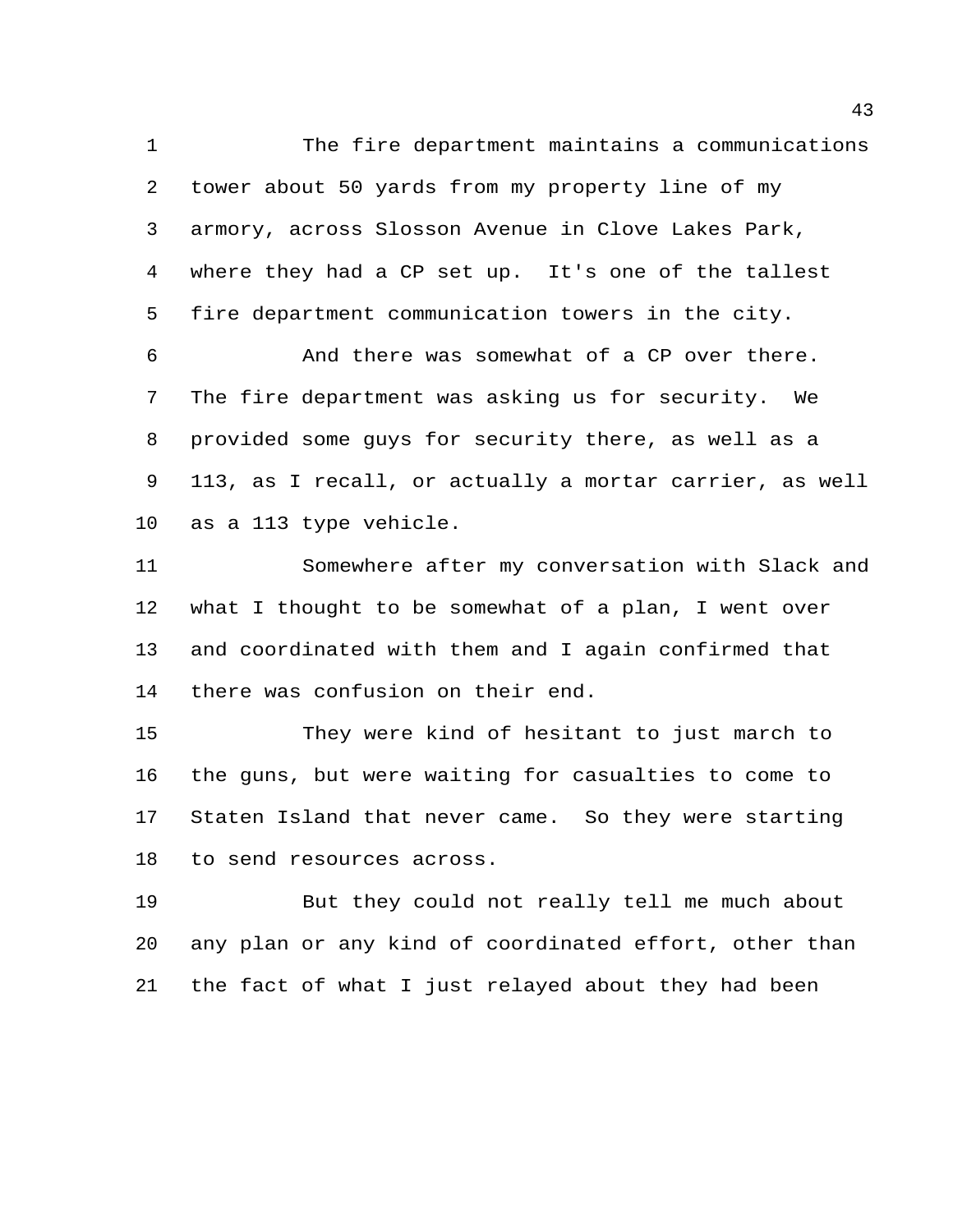decapitated.

 What we decided to do at that point, we had already given the orders we're going tonight, based on my conversation with Magnanini.

 We began to ready them and, again, that was about midnight. So rather than pull the plug and say we're not moving, we kept the prep in the works and it was basically issue weapons.

 If I could back up, from midnight back up to about 1800 hours, one of our soldiers, SPC Bloys (phonetic,) works in Home Depot and said Home Depot called me and we can have whatever we want, they'll open the store.

 And I said, well, we don't really have the authority to cut a purchase order, we don't have any kind of authority to do any of that. I don't even know what our status is. And he kept saying, no, this is free.

 And I was very skeptical, but I grabbed a couple of smart guys, I believe it was led by SSG Koch, who was one of my full-time readiness NCOs, go to Home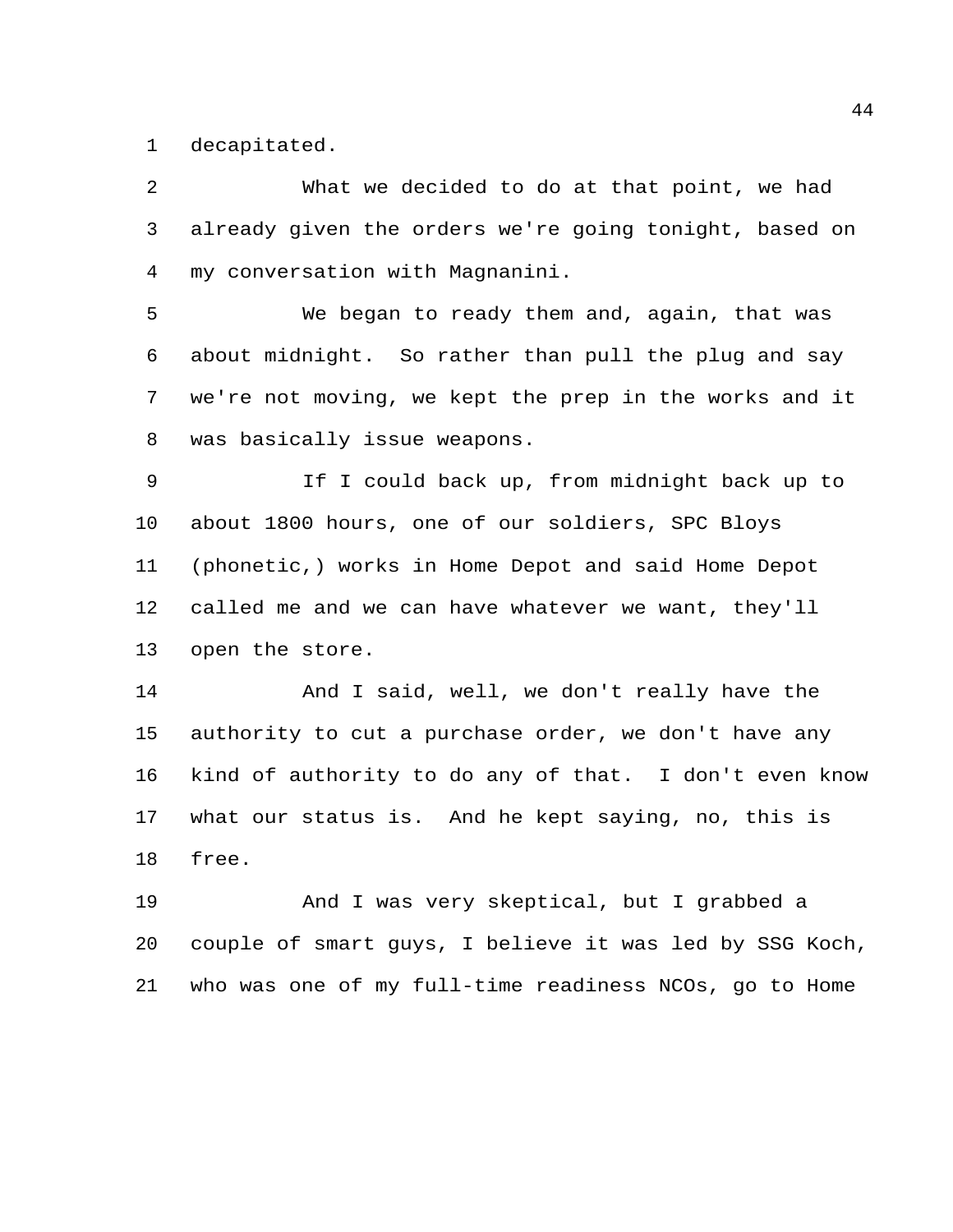Depot, and get the stuff we need.

| 2  | And at that point, we were starting to hear             |
|----|---------------------------------------------------------|
| 3  | reports -- and, actually, my people on the ground were  |
| 4  | saying basically we're choking, get us goggles, get us  |
| 5  | respirators, we can't breath. It's just a toxic dust    |
| 6  | cloud.                                                  |
| 7  | So that was the -- the orders were get all the          |
| 8  | respirators, all the gloves, all the picks, shovels and |
| 9  | that kind of stuff, generators, bolt cutters. So we     |
| 10 | kind of made a quick 30 second list and launched them   |
| 11 | to Home Depot.                                          |
| 12 | They returned -- well, I got a call from Home           |
| 13 | Depot saying we got everything loaded, we got some      |
| 14 | great stuff, Home Depot wants a letter.                 |
| 15 | So I said uh-oh, that's what I thought. So I            |
| 16 | got a manager on the phone and he said, "Yeah, I need a |
| 17 | letter saying you guys are" -- I forget the term he     |
| 18 | used, taken this or we have signing for this or         |
| 19 | something like that.                                    |
| 20 | So LT Park was also part of that party. He is           |
|    |                                                         |

the HHC XO. I had the manager hand off the phone to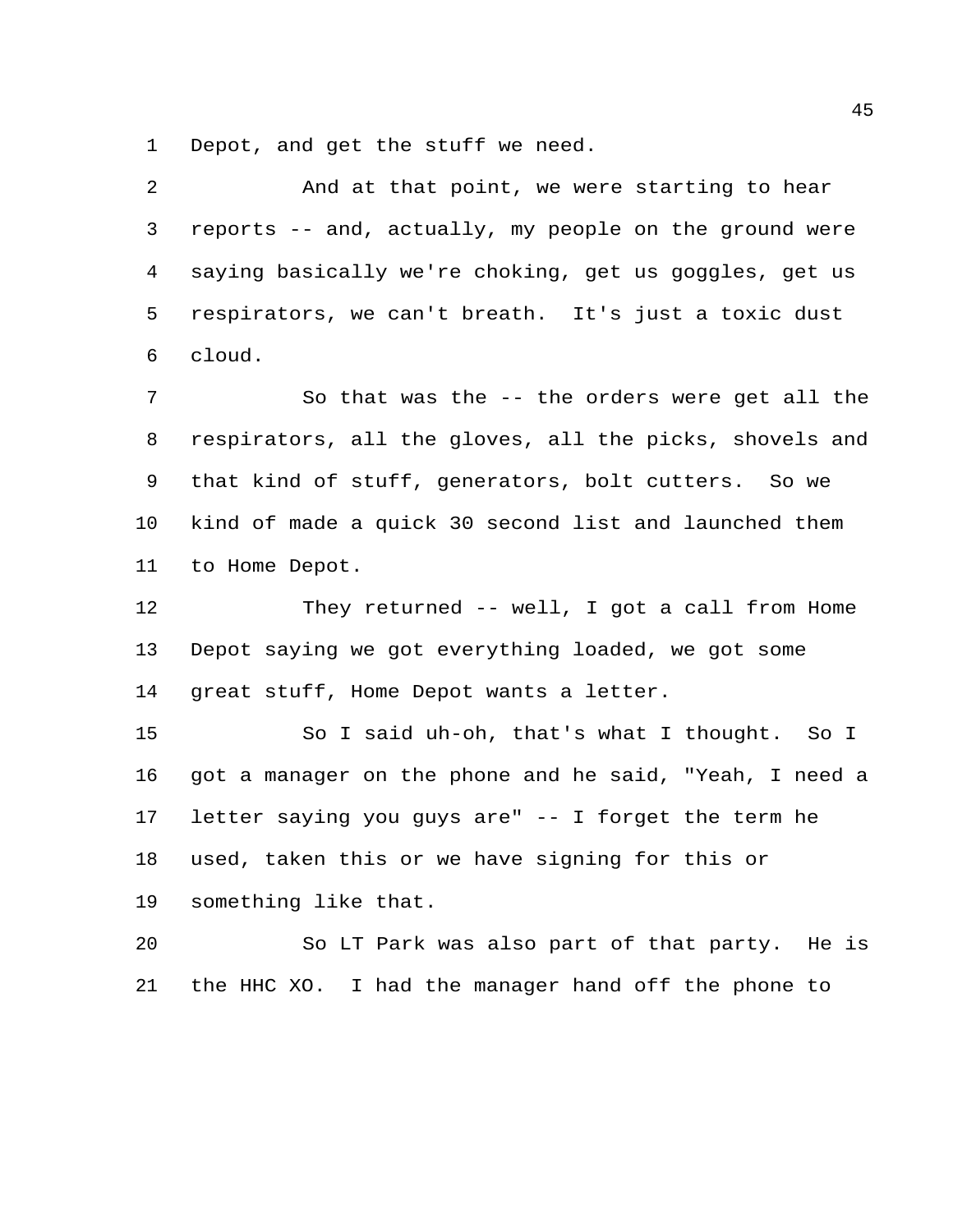Park, and I said, "Park, listen, what do you got," and he says "Well, they made a list, it's 60 grand."

 I said, "Look, I do not have any authority to take 60 grand worth of property from Home Depot and say I owe you." I said, "You know, Bloys said this was free, we can have whatever we want, the store was donating this."

 I said, "Square it away. Find out exactly what they want and call me back." He called me back about five minutes later and he said, "Look, they just want you to say we took this stuff. It is free, it is a donation, but they have to account for it."

 So I wrote a letter and ran a runner down there with a letter signed by me saying, basically, thanks a lot, you're saving the day here, I'm not paying for it, this is great.

(Change tape.)

 **MAJ MELNYK**: This is MAJ Les Melnyk, Army National Guard Historian at the National Guard Bureau. This is a continuation of the interview with LTC Mario Costagliola, Commander of the 1st Battlion, 101st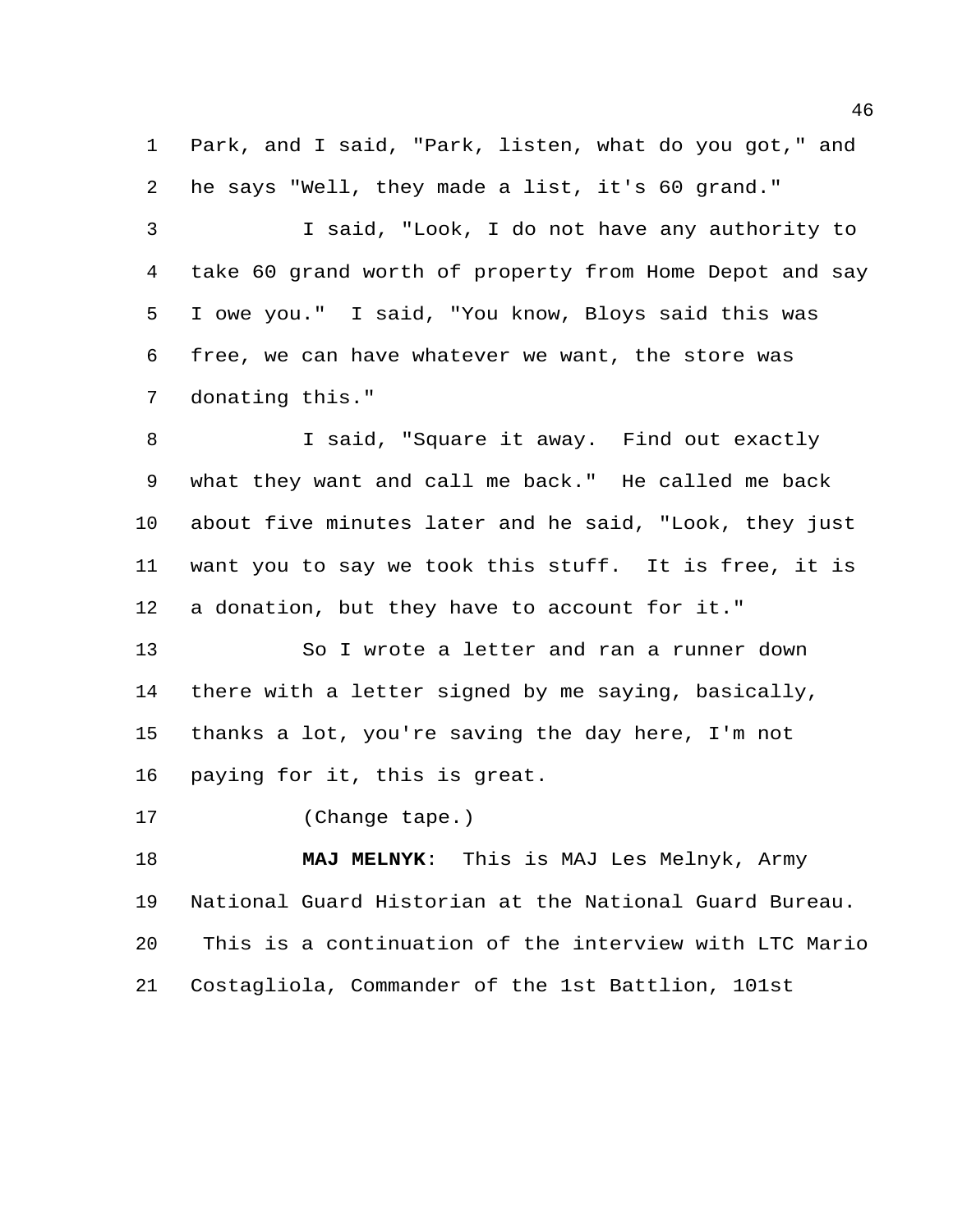Cavalry.

 Sir, if you want to pick it up. **LTC COSTAGLIOLA**: Okay. So I typed up a real quick letter about thank you very much, Home Depot, ran it over to the fax machine. The last thing I told the Home Depot manager before I hung up was don't release it until you have the letter in your hand and you're satisfied. So I attempted to fax it, the fax wasn't going through, several attempts repeatedly, no COMMO, no phone lines. So we sent a runner to Home Depot with the letter. They came back with a couple of our trucks loaded completely and four Home Depot trucks loaded completely, with some Home Depot employees, including an assistant manager, who I'm sure Bloys can tell us who his name was. He shook my hand, said this is a donation, good luck, thank you, anything you need, call us anytime, we'll open the store for you. From what my guys told me, they pretty well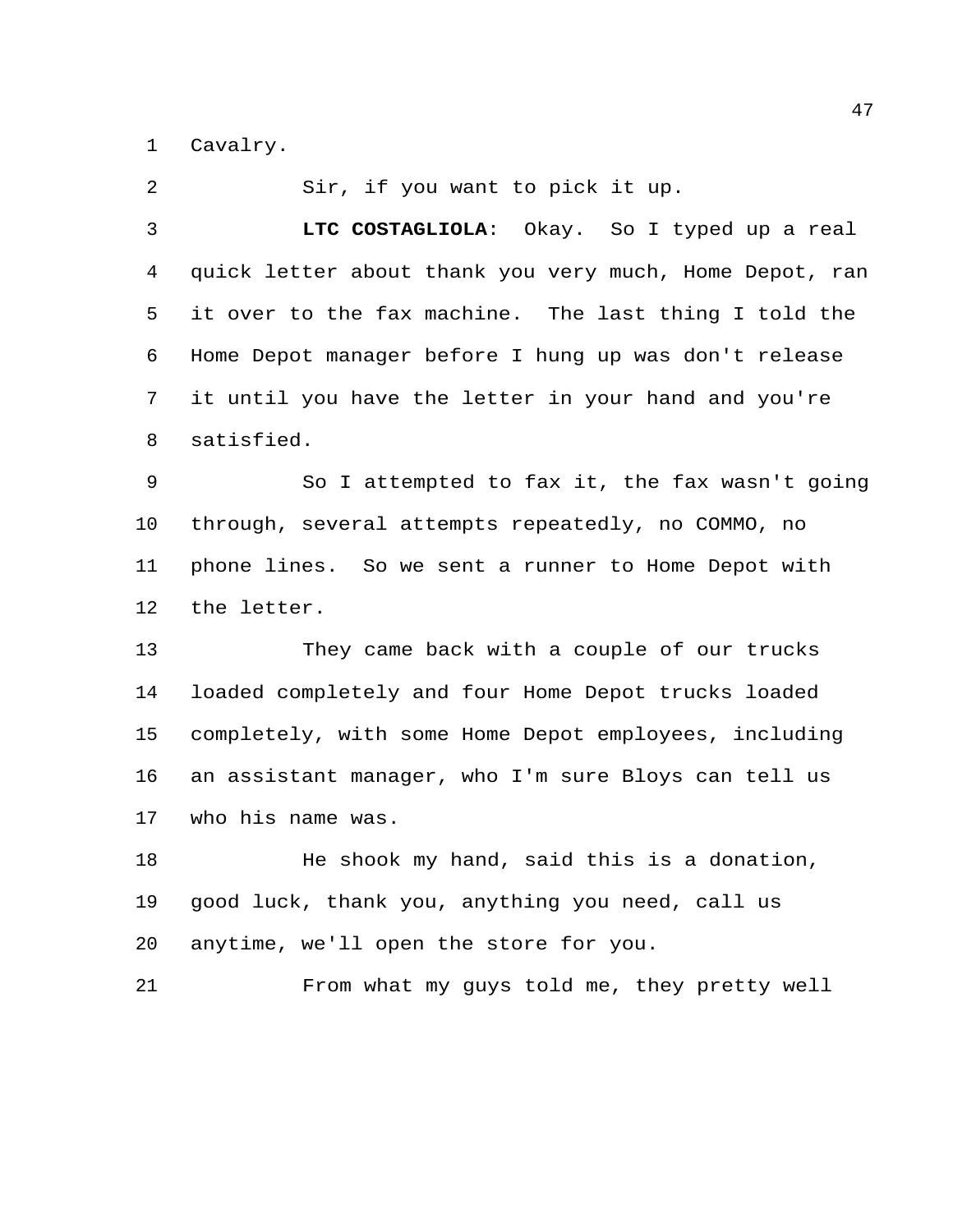cleared up the stuff we need, but we had pick, axes, shovels, sledge hammers, respirators, masks, goggles, work gloves, generators, light sets, batteries, rope. I have the inventory and I will provide that, but basically all the shit we needed to do this mission.

 So the thing that got me off on that tangent was when I had talked to Magnanini around midnight and they said launch tonight, we began to issue all that, along with weapons, gas masks.

 The first thing we checked early on in the day was how many sealed MOPP suits did we have and how many service filters do we have for our gas masks, because we knew our guys on the ground were choking and we also were concerned on was this a chemical or a bio attack and was that coming next. So we wanted to have that as part of the uniform.

 What we found was that we had about 30 to 50 sealed MOPP suits and about 30 to 50 brand new unissued gas masks, but no service filters. They were all training filters.

So that may have been okay for the smoke, but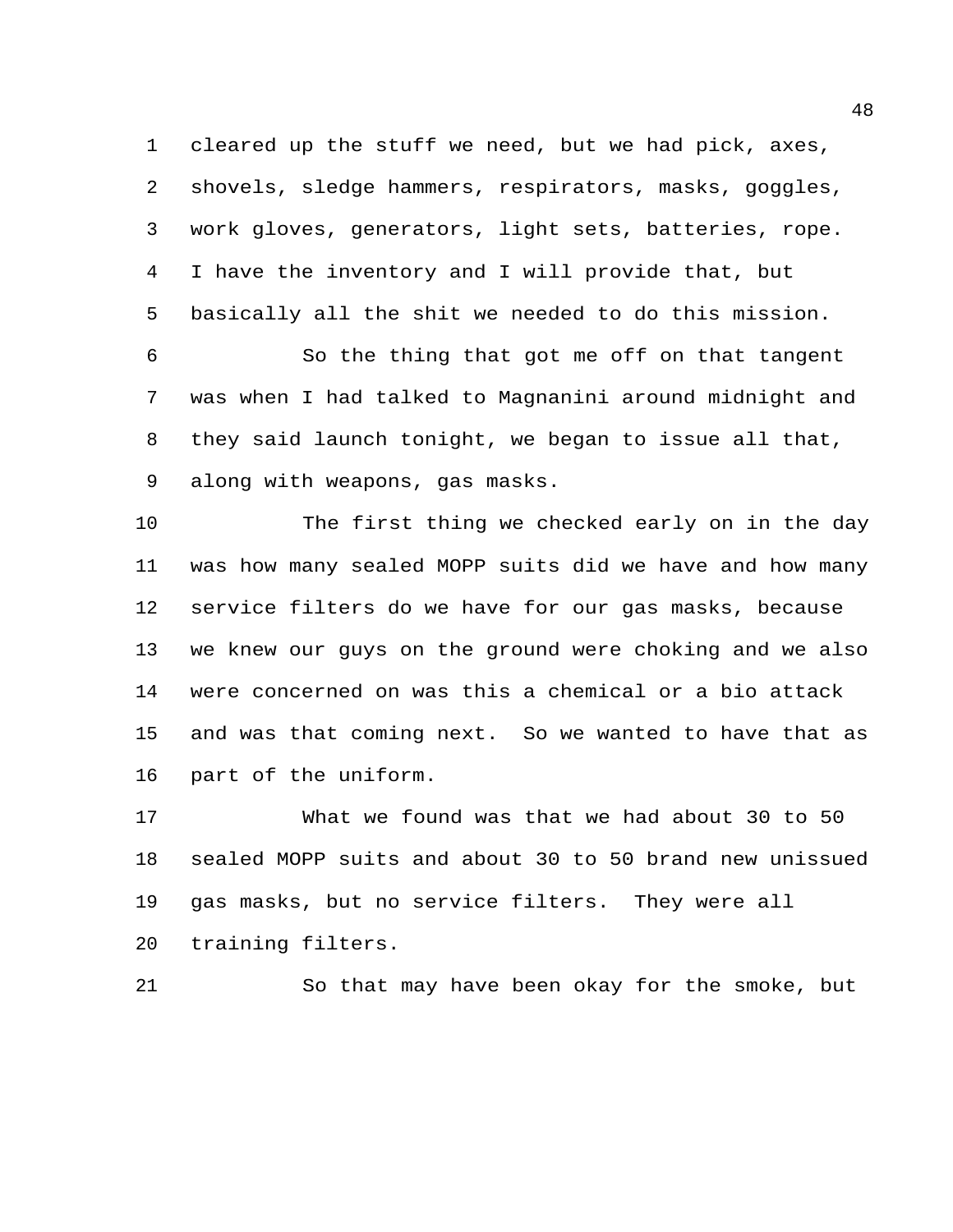we pretty well determined that was useless for what we really needed them for.

 So we had no chemical or bio protection, which I think is a huge mistake, that at some point we need to go back to and have that stuff on hand.

 Okay. So we're getting ready. It's midnight. Rather than stop us from getting ready, I said let's finish the preparations, top everything off, everybody's loaded for bear, we roll out of here at 0500 to link up with the 69th at 0700.

 We all try to get some sleep. I personally laid down for about two hours. The men might have gotten four hours sleep that first night. I could not sleep. I just kept replaying the vision of that plane hitting the tower all night.

 **MAJ MELNYK**: Had you heard from your family yet?

 **LTC COSTAGLIOLA**: At that point, I did know that by some miracle, my sister-in-law, who is a well known workaholic, took one of the few days off because it was the first day of school for the children, was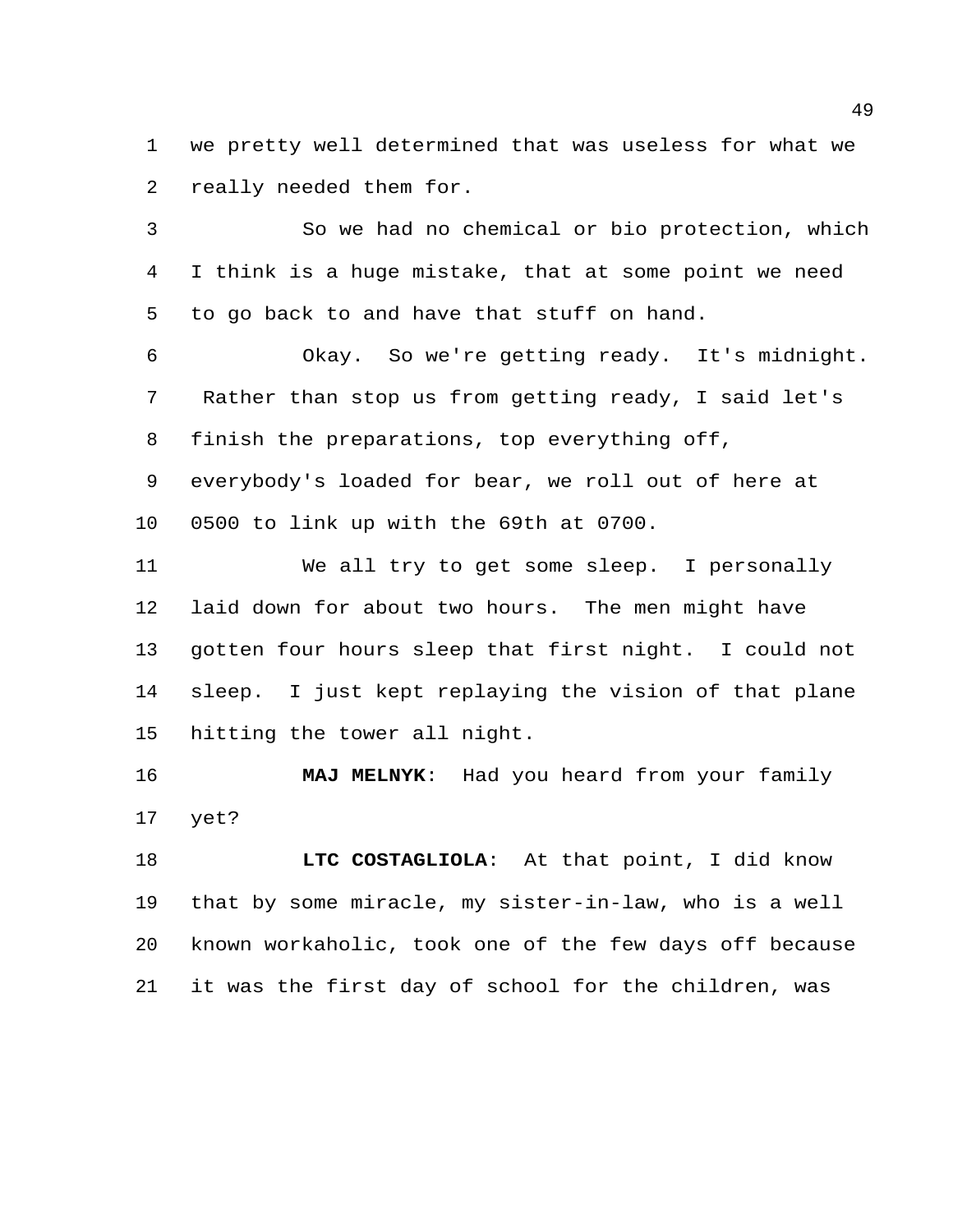not in the building.

| 2  | Therefore, my brother, who got out initially,           |
|----|---------------------------------------------------------|
| 3  | did not wait around to find out what happened to his    |
| 4  | wife. He later recounted how he helped a woman out of   |
| 5  | the building, basically someone who had come to         |
| 6  | Manhattan for the first time in her life for a job      |
| 7  | interview, and he found her basically paralyzed by fear |
| 8  | in a smoky exit, dragged her and himself down to the    |
| 9  | ferry and ran and never looked back.                    |
| 10 | And I think I was telling you how I always had          |
| 11 | told him whatever happens, get out of there because of  |
| 12 | the chemical/bio threat. That stuck in his mind.        |
| 13 | What he recounted was after the first impact,           |
| 14 | he, along with a -- he was one of the first that        |
| 15 | arrived at the Staten Island ferry, as it was off       |
| 16 | loading. It had just off loaded.                        |
| 17 | Told the ferry captain that New York is being           |
| 18 | bombed, got on the ferry with the woman, and the ferry  |
| 19 | captain immediately raised the ramp and began heading   |
| 20 | to Staten Island with whatever people he could load.    |
| 21 | As they were pulling away from the ferry                |
|    |                                                         |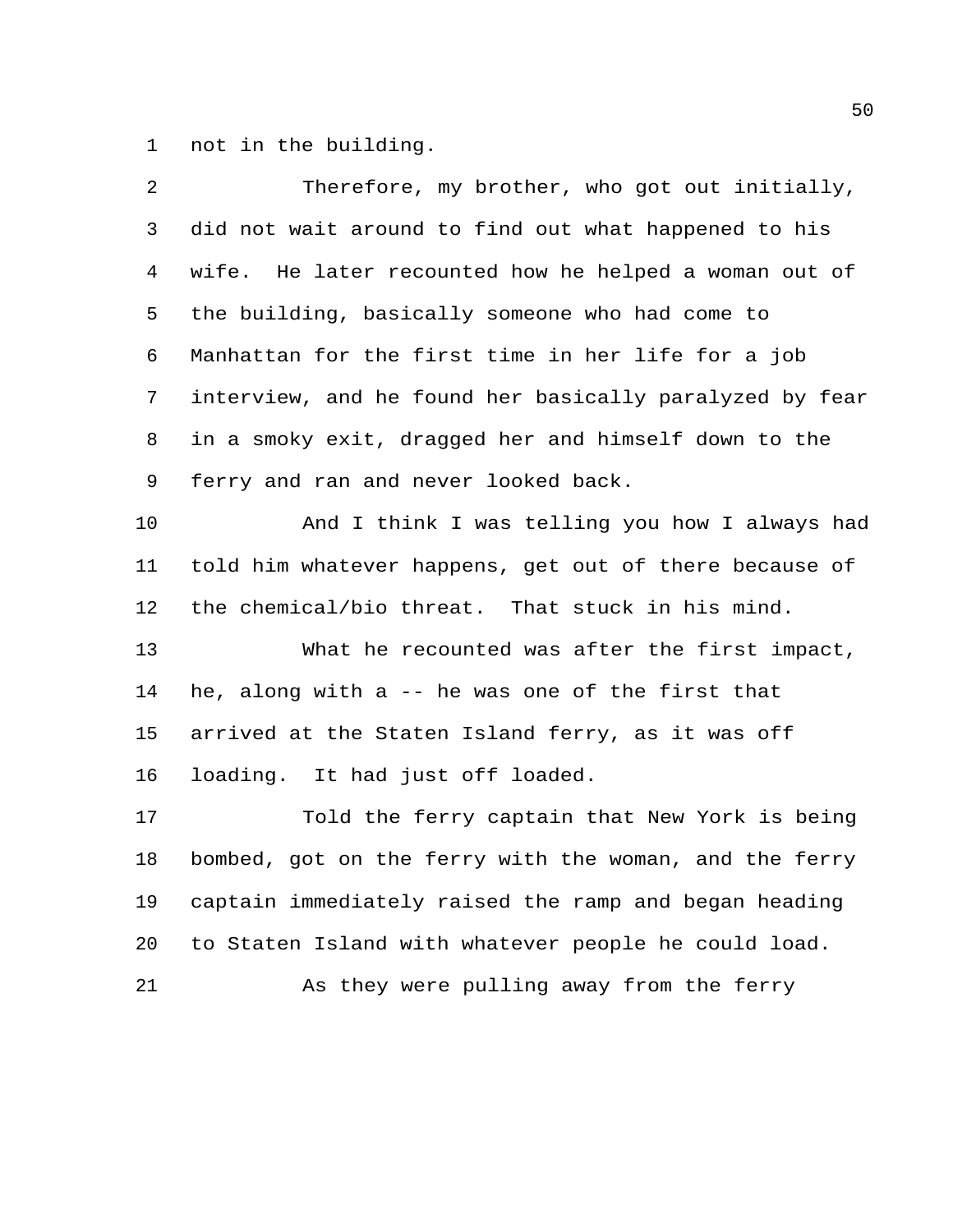terminal, the second jet flew directly over the ferry and impacted, which was the second impact.

 So he was out of there on the second impact. But when he said I'm out and I'm on the ground, he was already at the ferry terminal, and when I lost COMMO with him in the middle of that conversation, he -- that was because the phone system itself got destroyed, not that him and his phone had gone. So he's safe.

 **MAJ MELNYK**: So people were getting some sleep that night back at the armory.

 **LTC COSTAGLIOLA**: At max, the troops got maybe four hours of rack time, whether they slept or not is questionable.

 But we did bed them down. Don't know if I ever finished the part, I know I'm jumping around, about the upstate companies, but the last word from General Taluto was let's not put them on the road because they're tired and it's late and we really don't know what we're doing. Rest them for a few hours, get them on the road in the morning.

So before I laid down that night, I sent off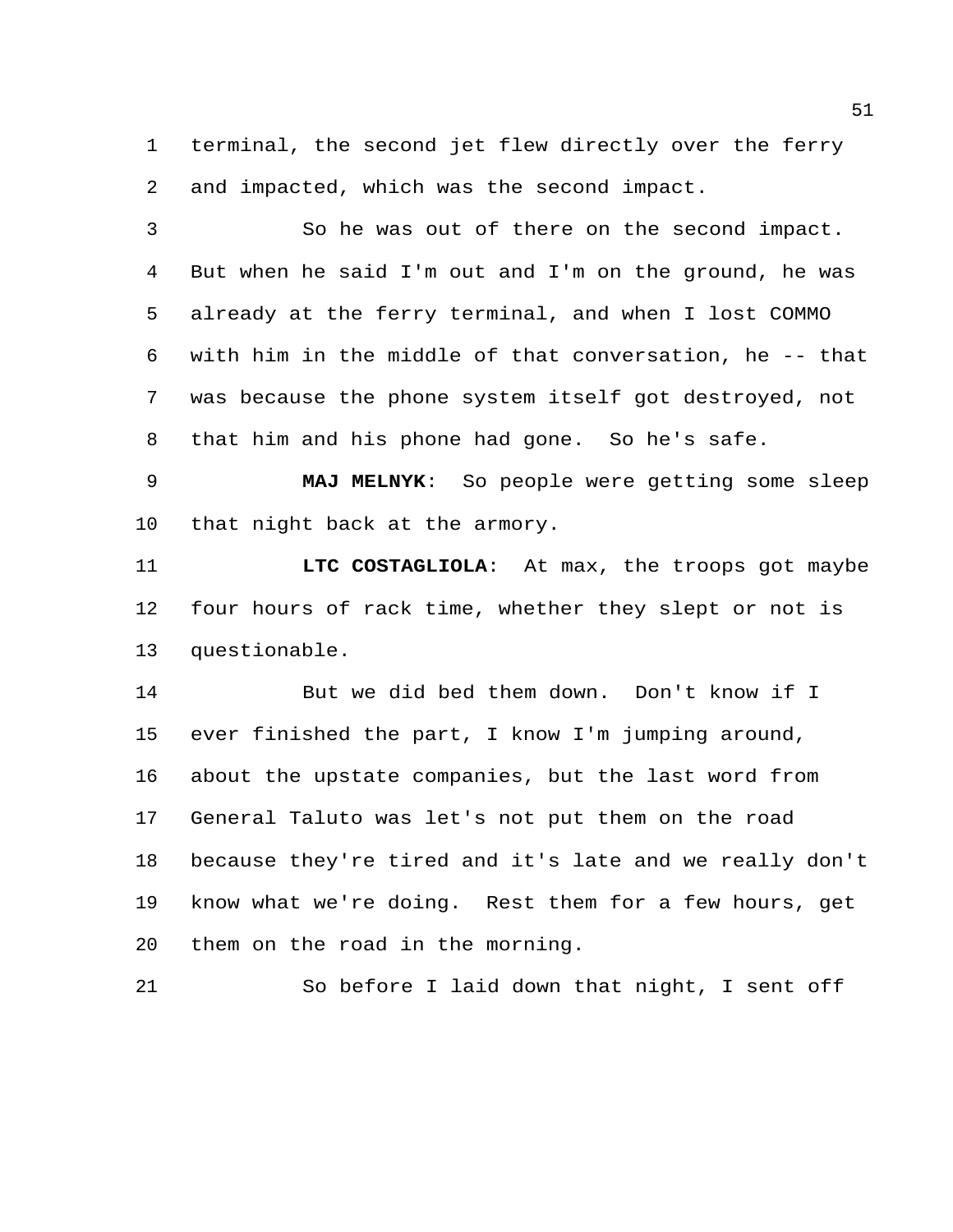another blind e-mail and whenever I sent an e-mail to my guys, I was copy furnishing it, as I said, to anybody in the chain that I knew had e-mail on my AOL, which was limited, but it was like brigade, division and some people like that, to say copy furnished, my communications with my subordinates. So if they ever could get the e-mail, they'd kind of have a picture of what happened.

 That morning, 0500, we SP'd [crossed the Start Point]. CPT Reilly had contacted the MTA, which has a major bus depot in Staten Island, was able to get three buses for us to take us from the armory to the ferry terminal, and we had a convoy.

 And I'm going to go back through my notes, but 70 vehicles. It was -- the rough numbers were from Staten Island I had 38 on the ground from A, 52 on the ground from D, 173 from HHC, which was the Staten Island assembled contingent, and then C -- B was coming with 53, C was coming from 48. So I was expecting -- I was SP'ing the armory with 263 people, 70 vehicles, including a 113, and had the B and C guys on the road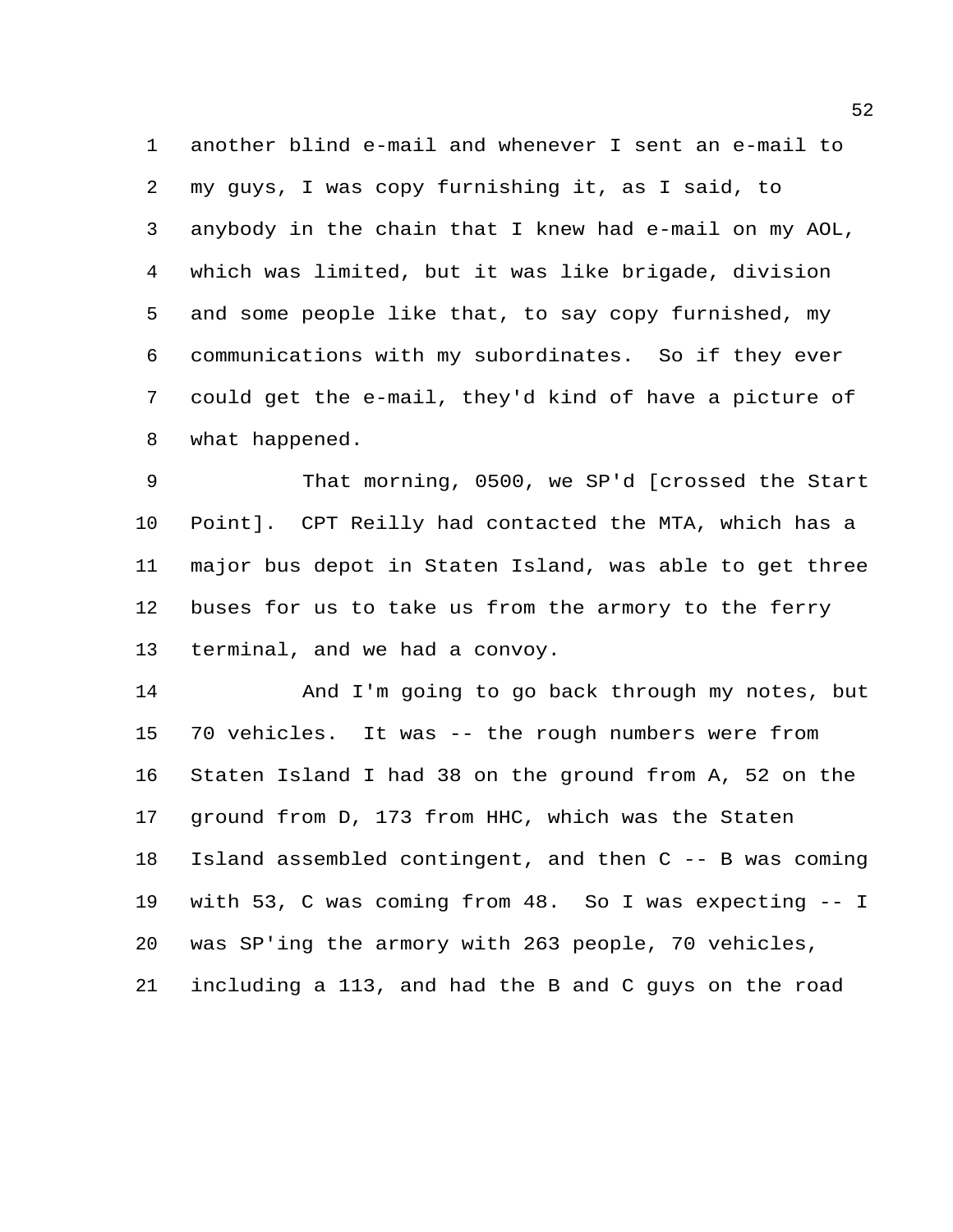at 05 Wednesday morning, headed to the armory at Staten Island.

 And there was some discussion. The EOC in New York would not release buses to those guys because, to quote, they did not have a mission.

 And that was a theme throughout this thing. One of the things that actually I think enabled us to do more was the fact that the communication was broken and there were less people to say no, and we were able to make some decisions on the ground.

 And that's the first good example. You don't have a mission. The city OEM didn't ask for you to go there, so why are you going there, and besides the fact that the city OEM is dead, the last thing they're going to do is start dealing with a bureaucracy when they have a crisis like this.

 So they're going to ask you, Guard, can you do this, and if you say yeah, but you got to call this guy and he's got to call that guy and get a control number and call this guy, they're going to say fuck you, hey, civilian volunteer, can you get that truck over here,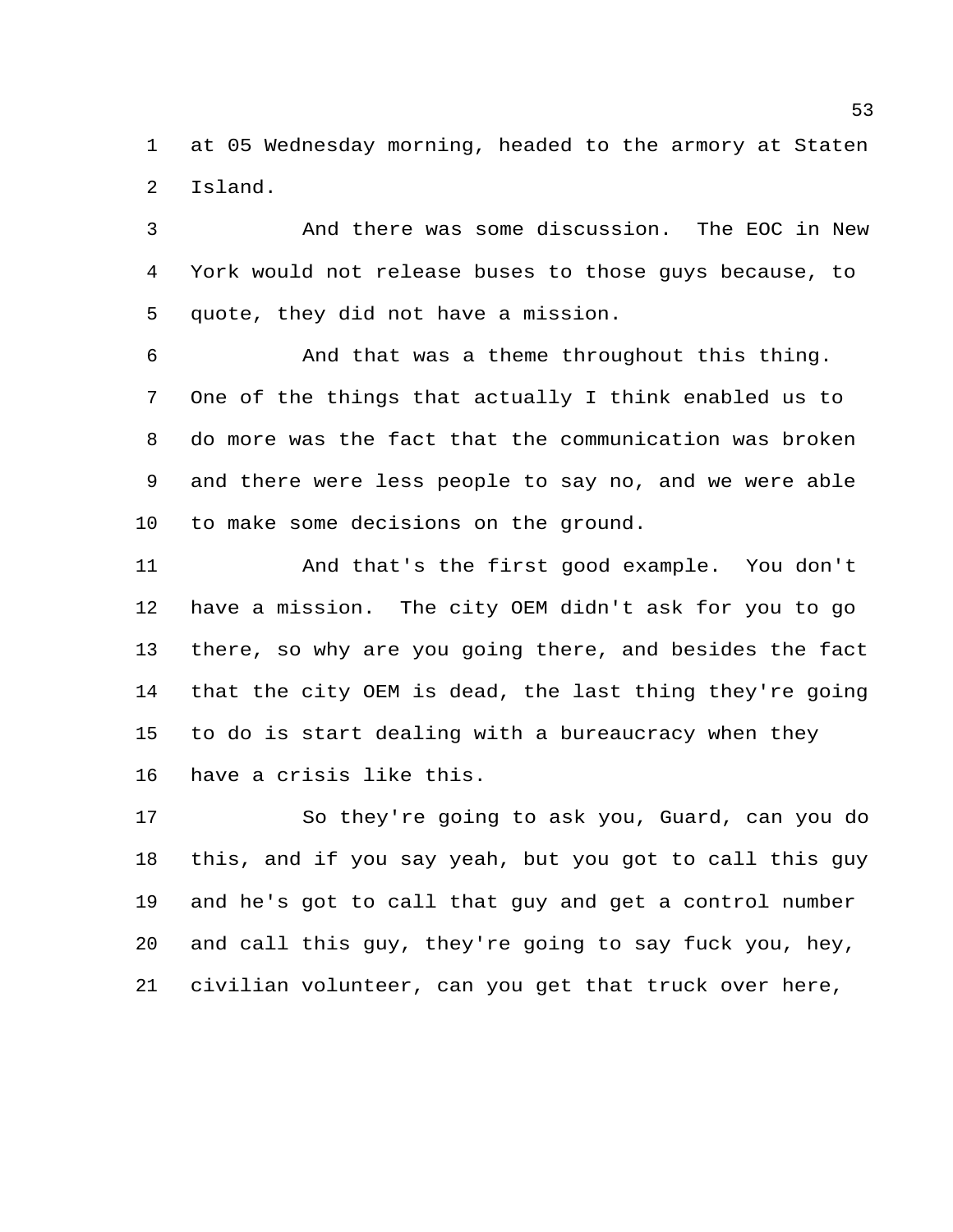whatever asset he had.

| 2  | But so the lack of communication I think                |
|----|---------------------------------------------------------|
| 3  | initially enhanced what we were able to do.             |
| 4  | We arrived in Manhattan by convoy. I                    |
| 5  | personally went on the convoy which took the route of   |
| 6  | Verrazano Bridge to Battery Tunnel. And it was 70       |
| 7  | vehicles, I have in my notes here.                      |
| 8  | And I had the B and C Company convoy on the             |
| 9  | road from Troy to Staten Island the people that         |
| 10 | couldn't fit on the organic vehicles were going to wait |
| 11 | and dick around and try to get a bus from state, who    |
| 12 | was saying, no, you can't have one, you don't have a    |
| 13 | mission.                                                |
| 14 | At this point, I don't remember exactly how             |
| 15 | and when, but we did have a positive communication with |
| 16 | the Troop Command headquarters, COL Edelman and BG      |
| 17 | Klein, gave them a picture of what we were doing, where |
| 18 | we were going.                                          |
| 19 | General Klein's guidance was this is an                 |
| 20 | unusual circumstance, Mario, I trust you, use your best |

judgment, I will back you, do the best you can.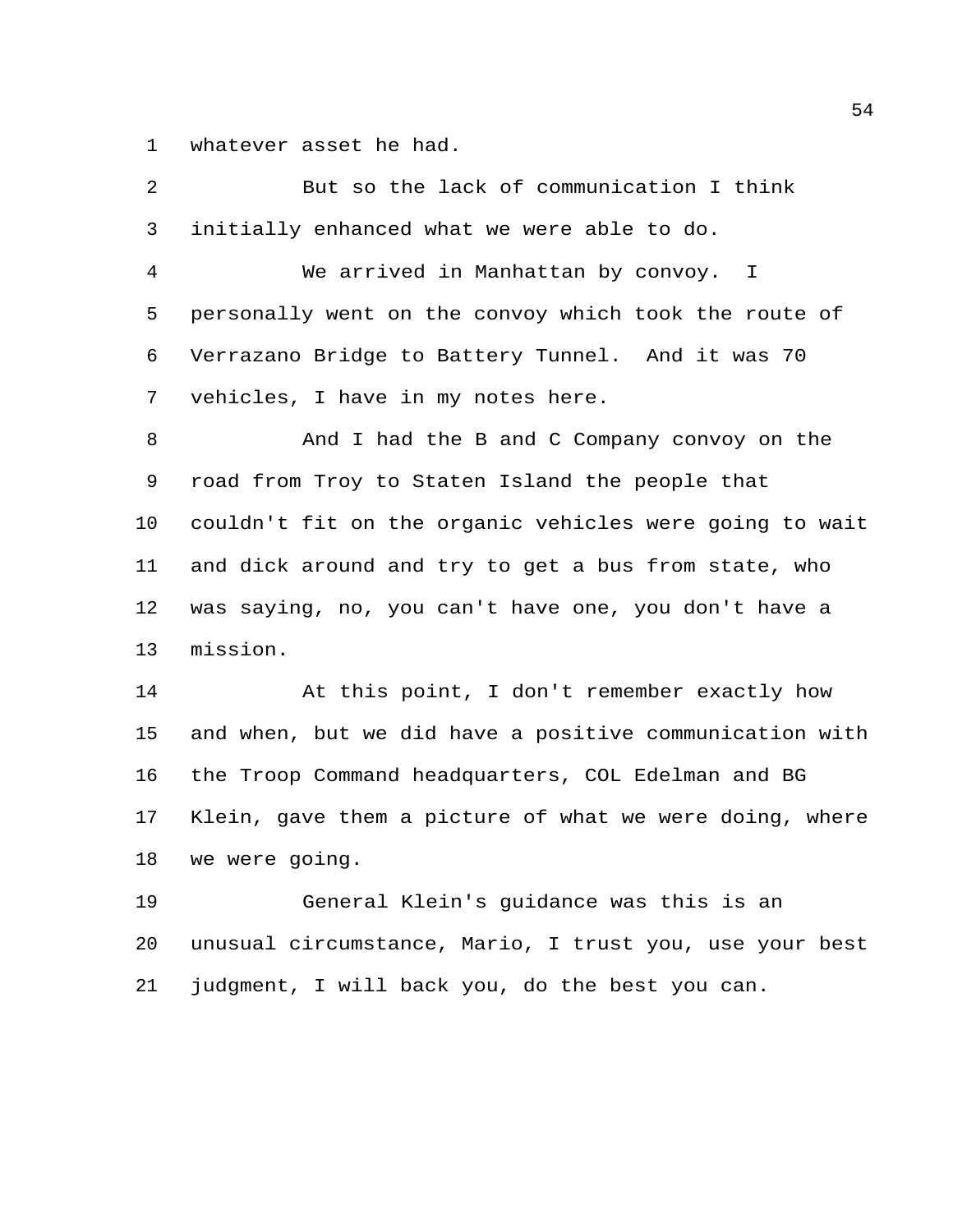And he realized the problem early on about the communication. I think he was also early on in tune with the loss at the city and fire and police department leadership level and realized the gravity of it.

 So he had pretty much given me this is life or limb, this is what I pay you for, battalion commander, march to the guns and do good things.

 So I finally had some clear guidance, which we were kind of doing anyway, but it was good to know that we can not worry about the guys that kept wanting to say no.

 He also managed to unscrew the guy who was saying, no, you can't have a bus, because you don't have a mission, and got those troops moving south.

 I arrived at Pike and South with the convoy at 0715 on Wednesday morning, made it as close as I could with the convoy. We found a little park where we were able to park our vehicles, progressed up by foot through an army of police and firemen to the CP. It was set up in a Pathmark shopping center, and it was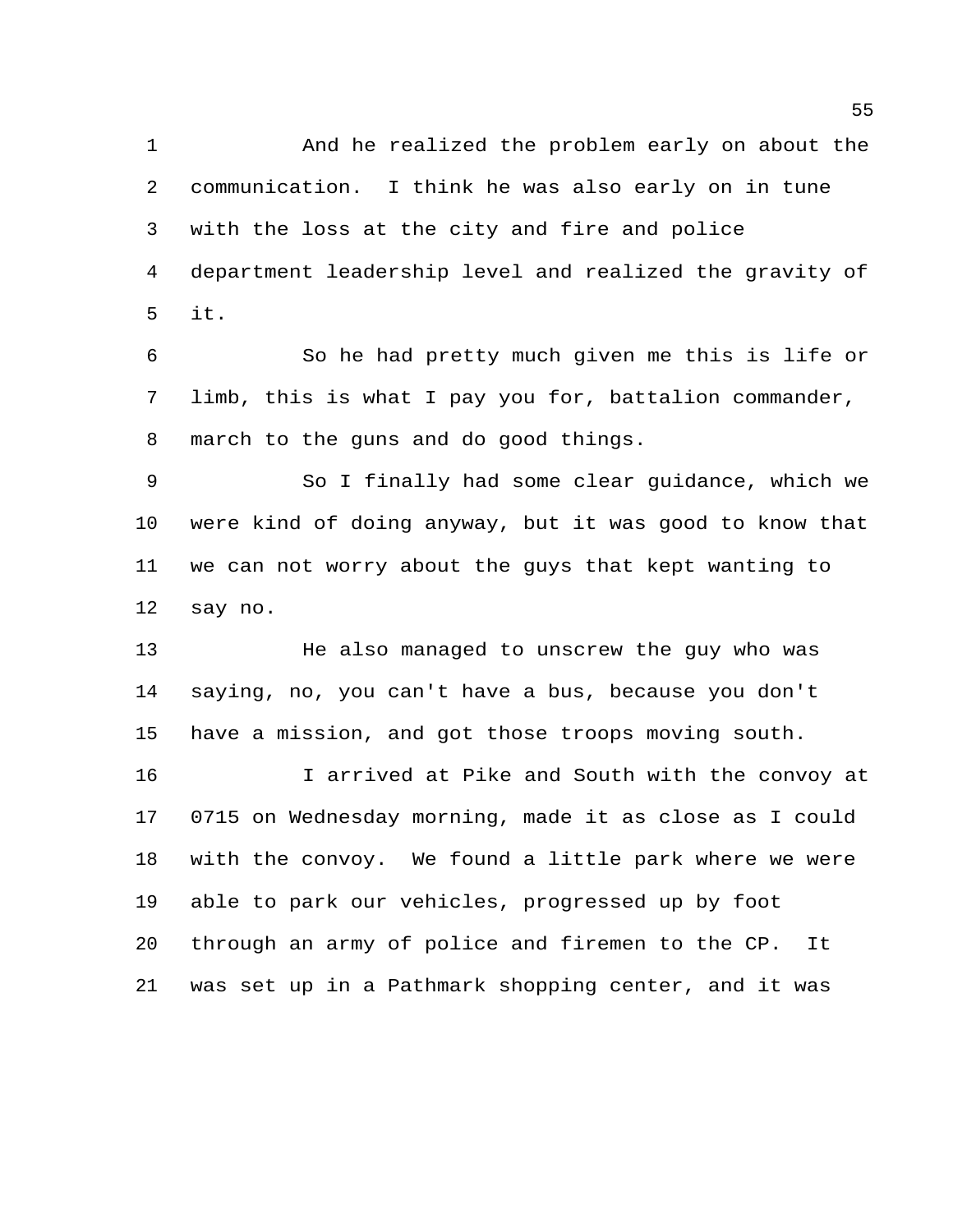basically a police department Winnebago type command post.

 They have some acronym for it, HBC or something.

 There I found Magnanini and Candiano -- no. Did I find Candiano? I don't think I made face to face with LTC Candiano. I believe it was MAJ Kool, but it was Kool or Candiano, I can't remember exactly.

**MAJ MELNYK**: Kool is the?

 **LTC COSTAGLIOLA**: He is, I believe, the XO or the S-3 of the 258.

**MAJ MELNYK**: Okay.

 **LTC COSTAGLIOLA**: They brought me over to the guys in charge in the police department who, again, was fairly confused and overwhelmed, but I believe it was a captain that I dealt with initially.

17 10 I think, the name that sticks in my mind is CPT McCarthy. Confirmed that, hey, we're doing the same thing that the 258 did the night before.

 So basically, as far as the civil authorities were concerned, we were just continuing a guard mission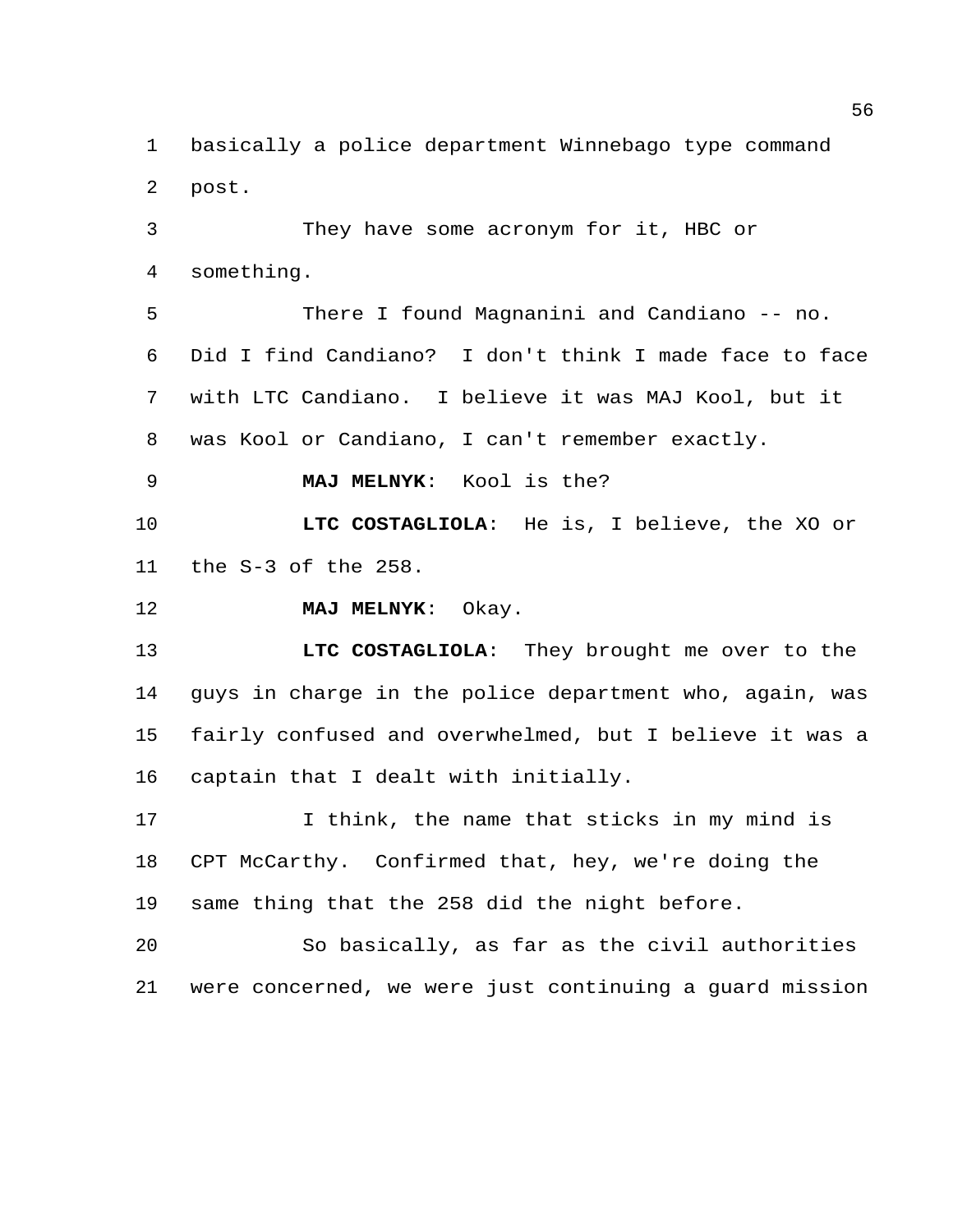and, as far as they're concerned, it was just a screen mission and it was up to us on how to handle it.

 And what we were doing is keeping everybody out of this perimeter. That was the mission.

 So we laid in that perimeter. I went back and found out that Slack was in Battery Park, had my 1SG Ranauro, who had been rescued from the rubble, made it to the armory, put on an Army uniform, and was now in the fight with us, ahead to Battery Park to recon it and guide us in.

 While I stopped -- while we stopped we fed the troops, gave some mission orders, broke the perimeter down by company and gave each company, I believe we were planning on six to eight corners each and we set a squad size element on each corner, and preferably an E- 7 or a first lieutenant on each corner, which we later found out we just didn't have that many leaders.

 So this thing ended up being pulled off by the –5's and –6's as far as command and control.

 So the first thing we wanted to do was I set that in motion with the company. So they began laying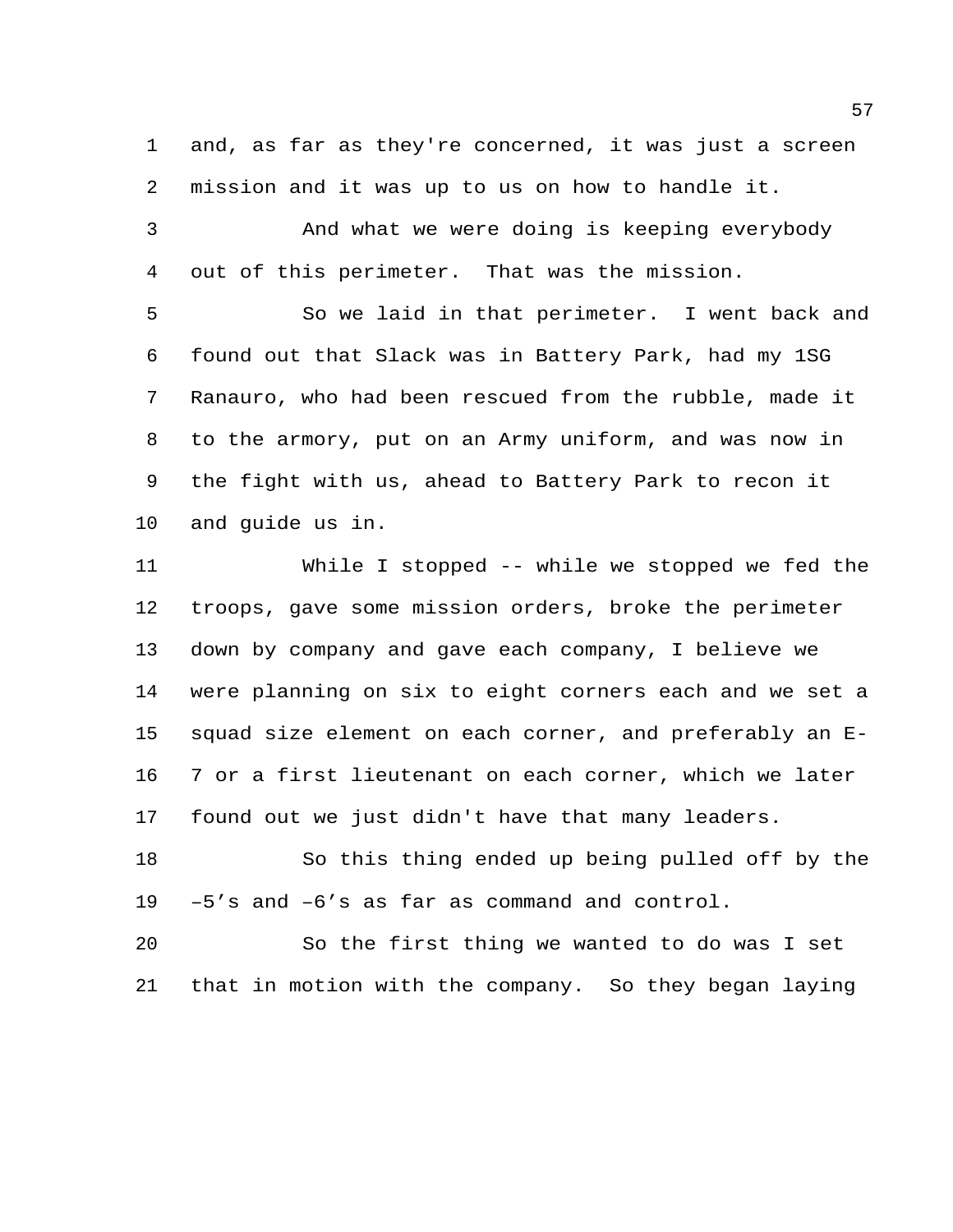in their manned checkpoints to basically seal off this perimeter.

 And I made it down to Battery Park, where I linked up with Slack and we looked at the area and saw we could bring our vehicles, and all those things kind of happened simultaneously.

 To paint a brief picture of the scene, I back up to when I pulled out of the Battery Tunnel at about 0655 on D-plus-one.

 The first thing that struck you was just an acrid smoke that just choked you.

 **MAJ MELNYK**: You came right out on to West Broadway.

 **LTC COSTAGLIOLA**: Came right out on West Broadway.

**MAJ MELNYK**: West end.

 **LTC COSTAGLIOLA**: Yeah. We actually veered left with the convoy. We came out of the tunnel.

**MAJ MELNYK**: West.

 **LTC COSTAGLIOLA**: Battery Park. We were on -- **MAJ MELNYK**: It's right here. So West Street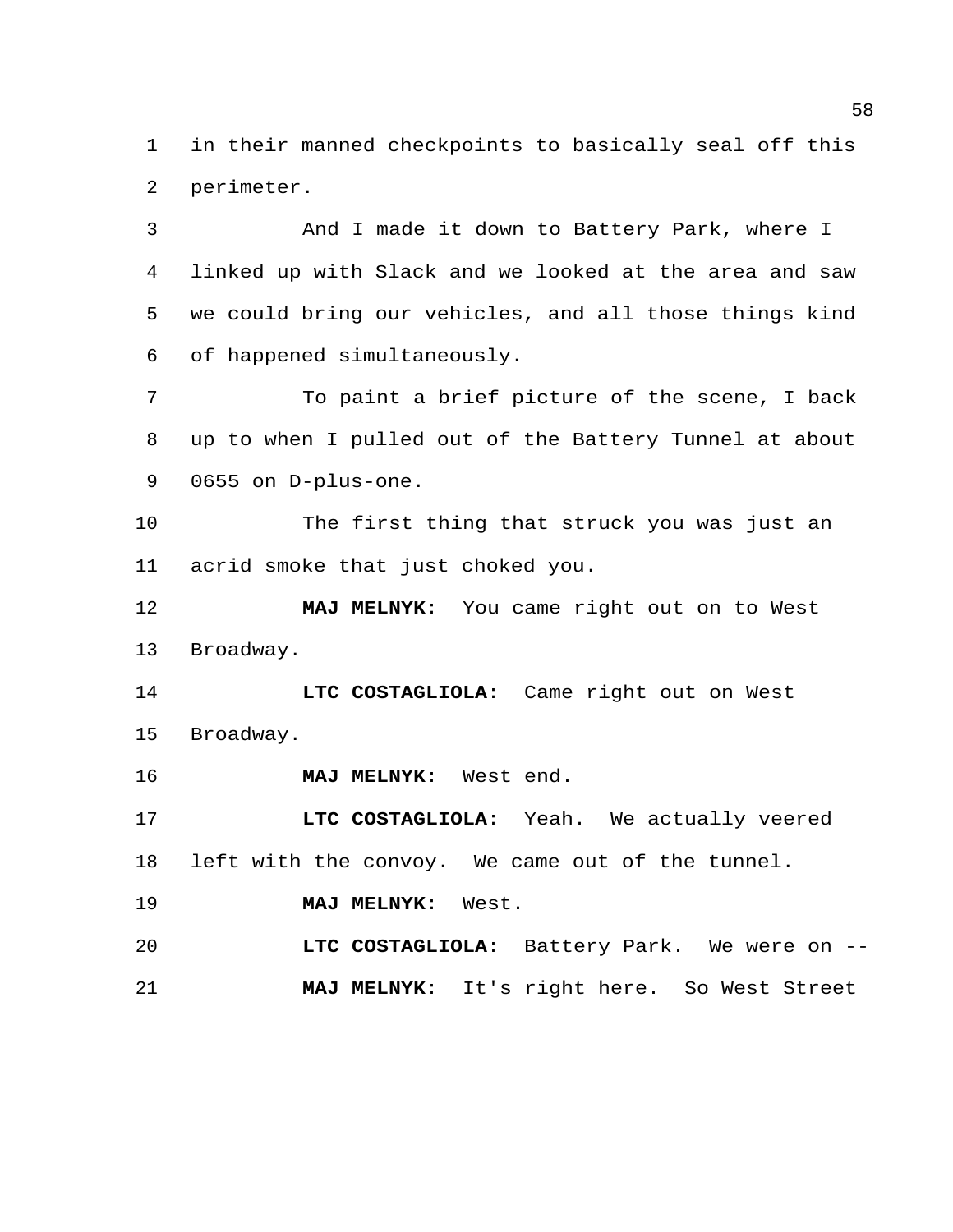and then you turned.

 **LTC COSTAGLIOLA**: We came out here. We went out here, went up South to South and Pike, which is right by the Brooklyn Bridge here. This is not the best map in the world. **MAJ MELNYK**: So you came around the base of the Battery and up to the Brooklyn Bridge. **LTC COSTAGLIOLA**: Right. And it was basically -- the place we were dealing was right under the Brooklyn Bridge. This is not the best map. It's only showing some of the streets. Where the hell is the Pike? It's not even showing Pike here. But that's where we assembled the convoy, found out what we were doing, met with the police, turned them around, came back down, linked up and occupied here, and started to lay in the lines. **MAJ MELNYK**: So you established your CP right here at the top of Battery Park near the 69th. **LTC COSTAGLIOLA**: Yeah. We basically co- located our CP with the 69th and said, you know, we'll just take this one step at a time.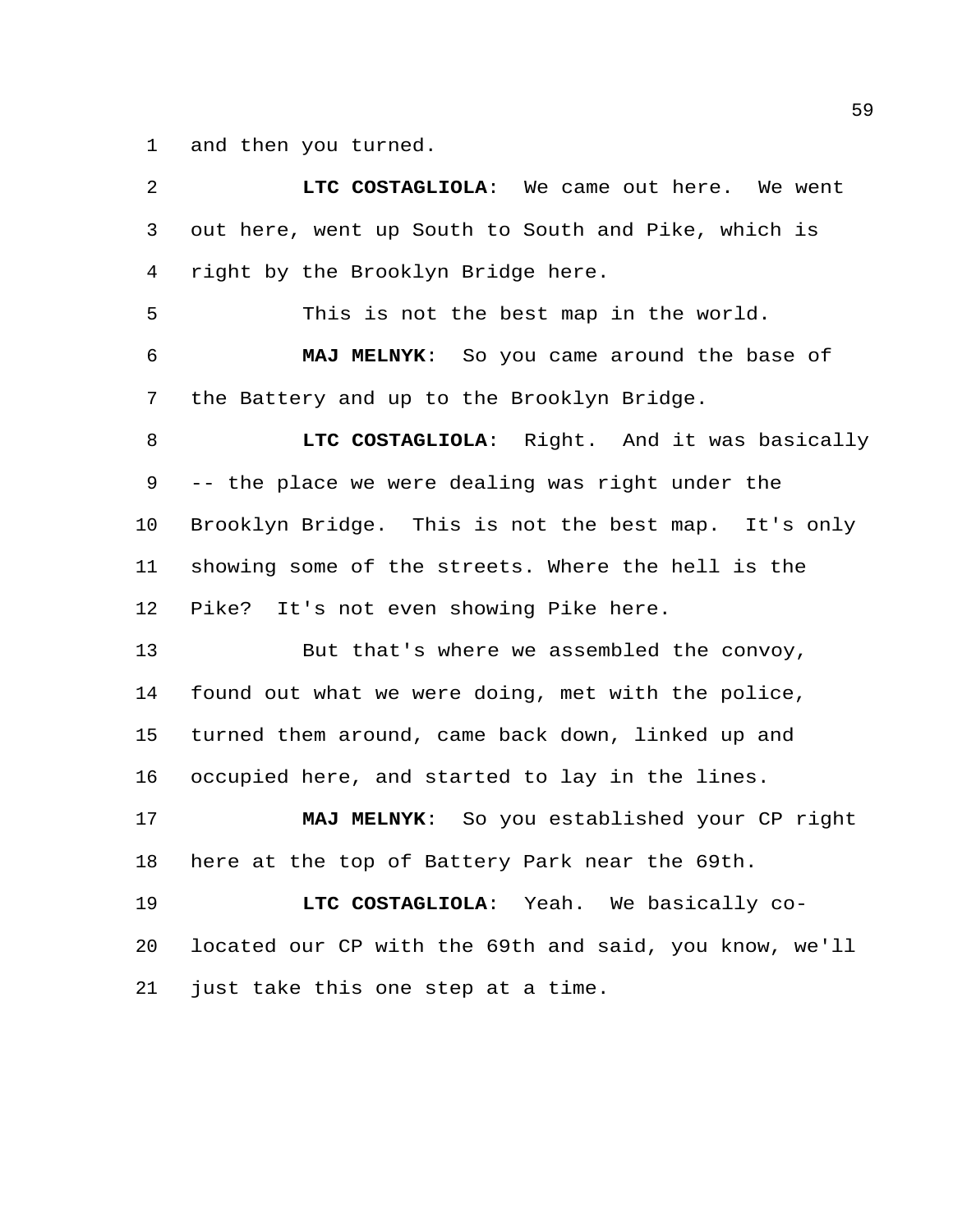So our companies had their marching orders.

 Initially, we were using, I believe, HHC -- yes. HHC was going to be the northern part of my unit, followed by A Company in the middle, and D Company in the south. They deployed basically every corner or every entrance into -- the inner perimeter was blocked and it was generally five or six soldiers and one or two cops at each point. And at this point, what we're doing at the lowest level is handing off these checkpoints from the 258 to us, we're leaving them in place and they are withdrawing north to, I believe, an armory in the city. **MAJ MELNYK**: Where was their CP, sir? **LTC COSTAGLIOLA**: I never was really clear on where their CP was. **MAJ MELNYK**: Not down here in the Battery. **LTC COSTAGLIOLA**: It wasn't down here. My impression was they were more or less running the operation from an armory in Manhattan. Never really had a field CP, that I could identify. Had whacked up the area with Slack, had set up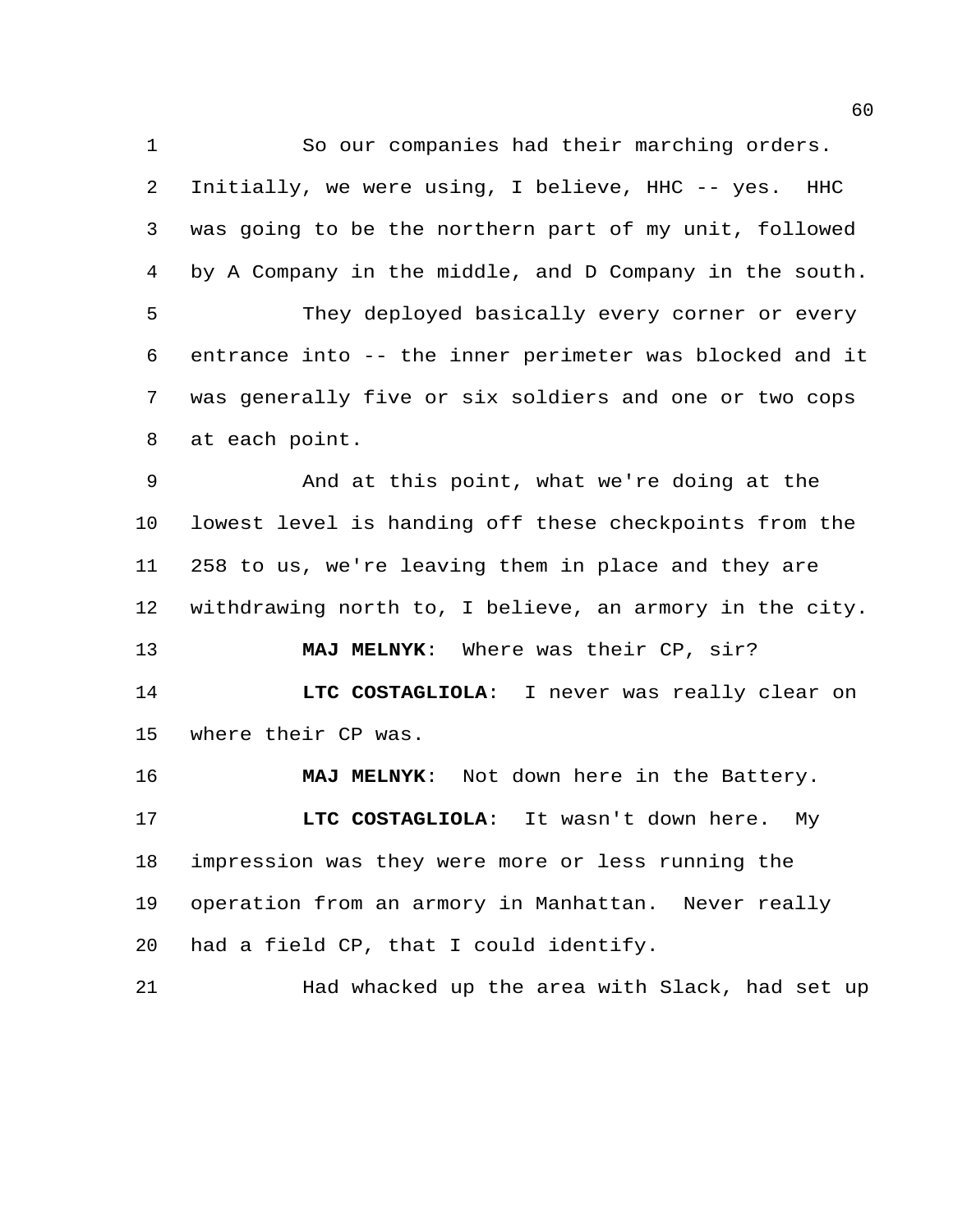that Battery Park would be what we were calling our combat trains, putting our non-deployed real world support, maintenance, fuel, all that stuff in Battery Park, and getting the guys out on the line.

 Didn't need a lot of supervision from me. The companies pretty well got it out there and got it in place.

 While that happened, I went up to ground zero and what I found was my generators powering light sets, my medics operating a morgue in conjunction with the medical examiner's office, and, at that point, the fire was still raging.

 So there wasn't really an ability to get up into the rubble.

 **MAJ MELNYK**: This is 08, 09 Wednesday morning? **LTC COSTAGLIOLA**: Before 08 Wednesday morning. So I have my guys equipped, they're chomping at the bit. They want to get out there and dig and help and save lives and they're a little frustrated by being on this perimeter, but there really is no, from my assessment, need for them to help.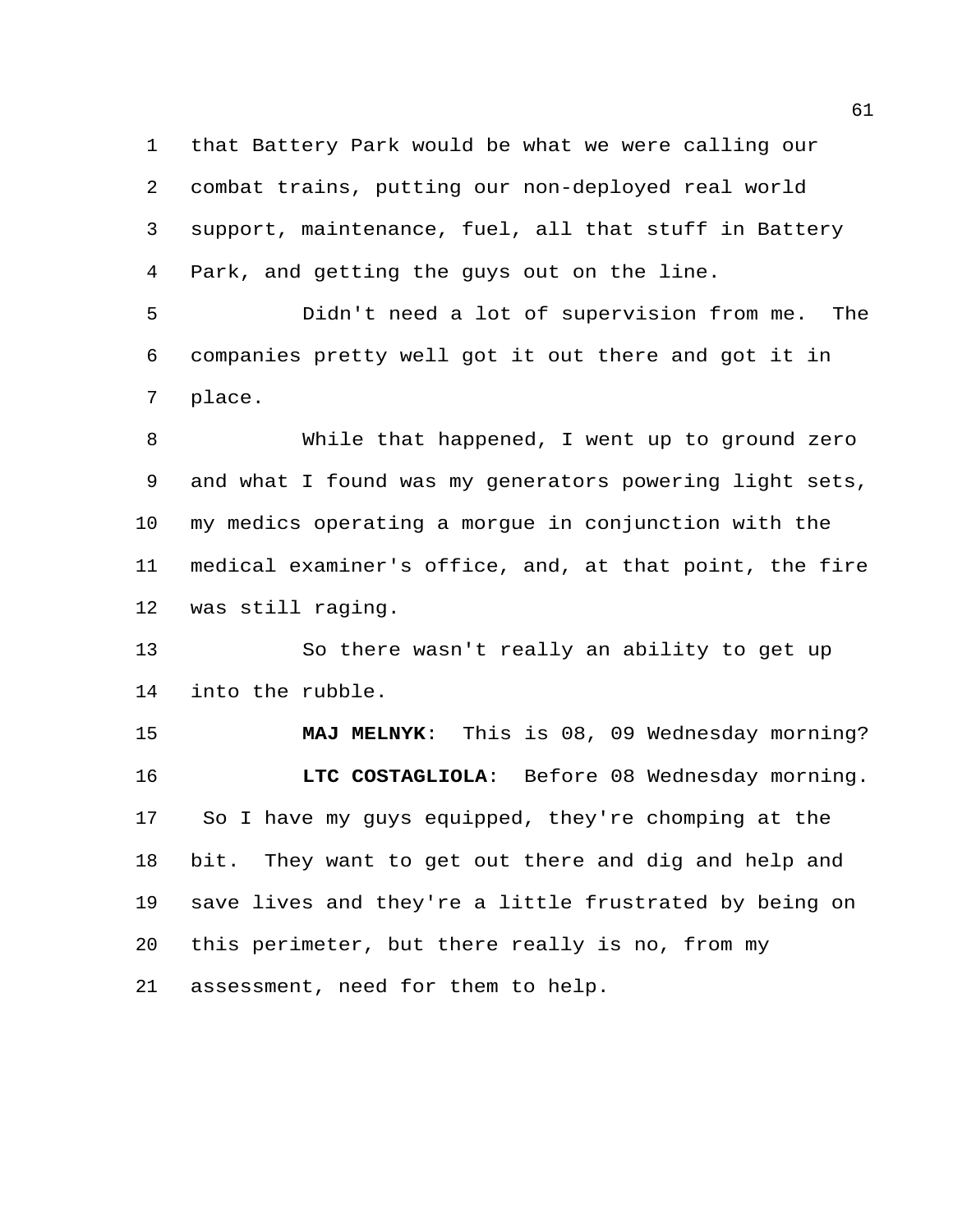**MAJ MELNYK**: Can you discuss a little bit more the physical environment.

 **LTC COSTAGLIOLA**: Yeah. That's where I left off. Let's back up to that. The first thing that was shocking was right at dawn, coming over the Verrazano Bridge and seeing a glowing, smoking crater or mound, I guess is a better term, where the Twin Towers used to be.

 As soon as I saw that, I got to be honest, I cried. I knew that this was disastrous. The second really incredulous event was coming out of the Brooklyn Battery Tunnel. Also, traffic had been shut down. It was just emergency rescuers on the road.

 Coming out of the tunnel looked like a fresh snowfall had just fallen. There was three inches of a light gray dust, which I would speculate is something between powdered concrete, asbestos, and whatever else was pulverized by the energy of that collapse.

 And it was still basically snowing this ash like substance and you could see we were basically making virgin tracks in it, just like a fresh snowfall.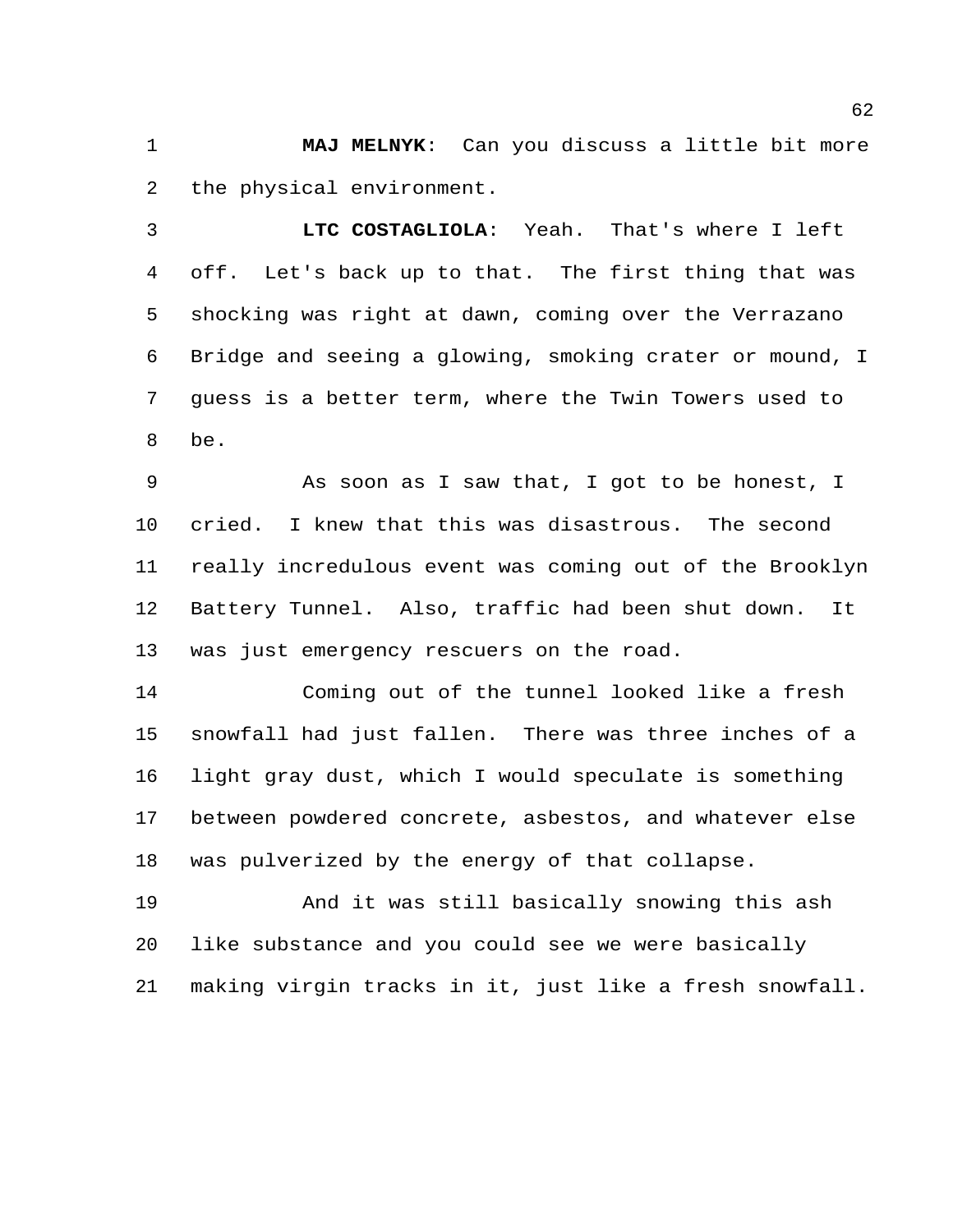Again, the other thing you noticed was you choked. Then up at ground zero, it was every fireman and policeman. It appeared to me to almost be a free for all with some people trying to gain control over it, but it was just a massive effort to let's try to get these people out and people were in and around the rubble.

 But for the most part, there were still serious fires burning and you can see extensive damage to all the surrounding buildings, which immediately became a concern to us.

12 I identified our medics and saw that they had operated a morgue in One Liberty Plaza and had about 20 medics there.

 But there were, again, no patients. They had treated a few of the rescue workers for injuries and those kinds of things, but they were basically collecting body parts, which were, for the most part, strewn everywhere, mostly small ones.

 And I remember the first body part I saw, I don't want to be funny, I don't want to be gruesome,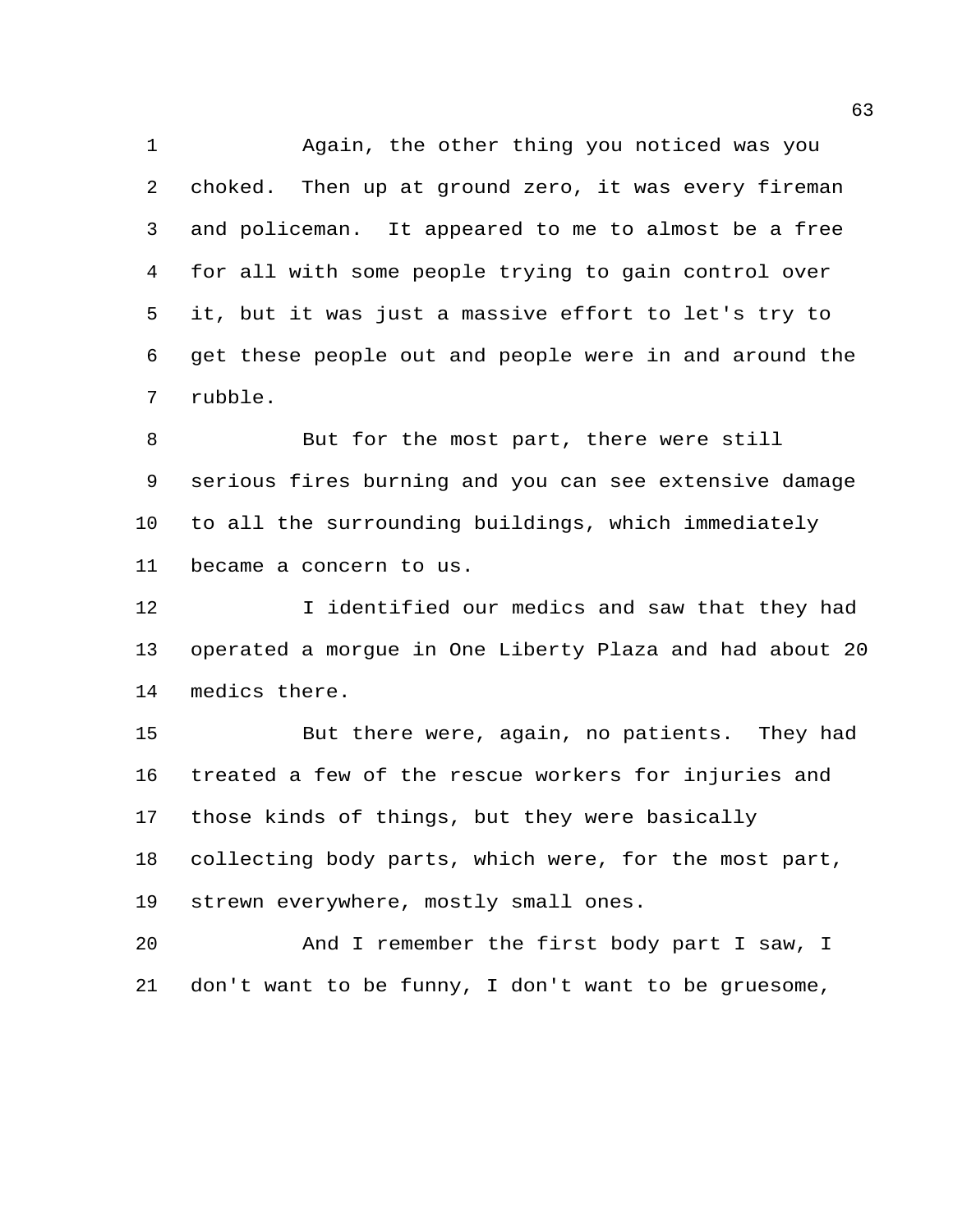but it reminded me of a veal cutlet. It was something wet, rolled in powdered concrete and dirt, was just, you know, looked like a cutlet that had been breaded.

 The -- I'm kind of drawing a blank in there for some reason. Just a smoldering pile of twisted steel and one of the things we realized early was this is not something like you would picture or you would see on TV with an earthquake in Turkey, where you have a pile of concrete rubble.

 This was a pile of twisted steel that you weren't just going to dig through. You were going to have to cut and rip and lift with cranes and those kind of things.

 Tried to coordinate with fire officials, tell them what we had. I got HEMMTs that could pull steel, I got guys that could be bucket brigades, got pick and shovel teams and those kinds of things, and for the most part, the fire department was kind of overwhelmed and probably had my counterparts, battalion chiefs and the fire department that are trying to run their battalion.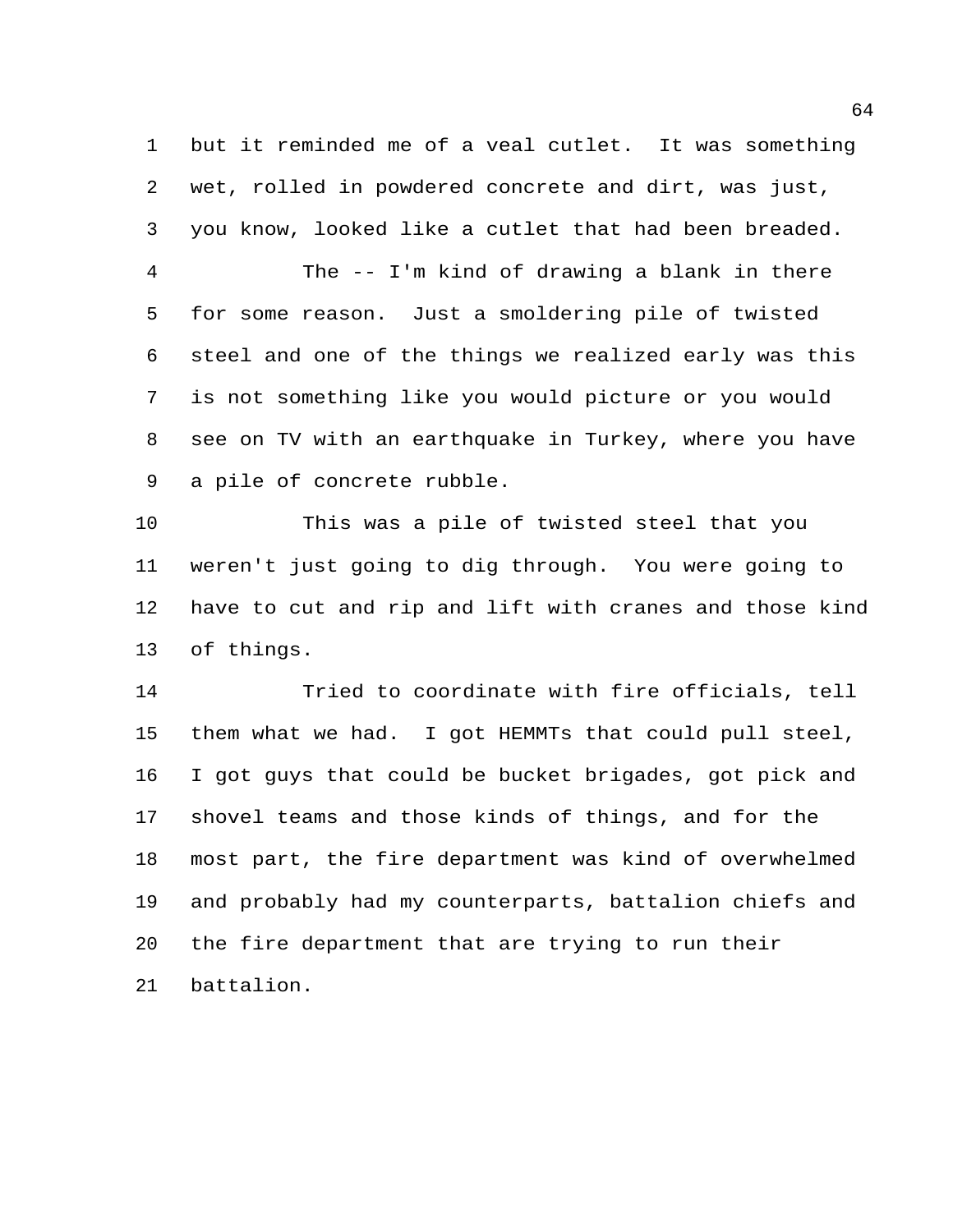And you could see the emotion that these guys were not just there to respond to this emergency. These were people that were trying to get their buddies out and it really became apparent that that was their priority.

 The other thing that was shocking, that really resembled a wartime scene was the destroyed emergency response vehicles that were strewn everywhere.

 Fire trucks and I distinctly remember the one that said building collapse team, and that thing was just rubble.

12 I remember seeing an EMS ambulance pretty well thrown through the front entrance of the Millennium Hotel. Police, fire, ambulance, all those kinds of vehicles just crushed and strewn about. It was shocking.

 They had had a catastrophic -- it was catastrophic. Again, I could just picture -- I remember once seeing a plane crash and it was just a sea of blinking emergency lights basically as far as your eye could see and I could just imagine that scene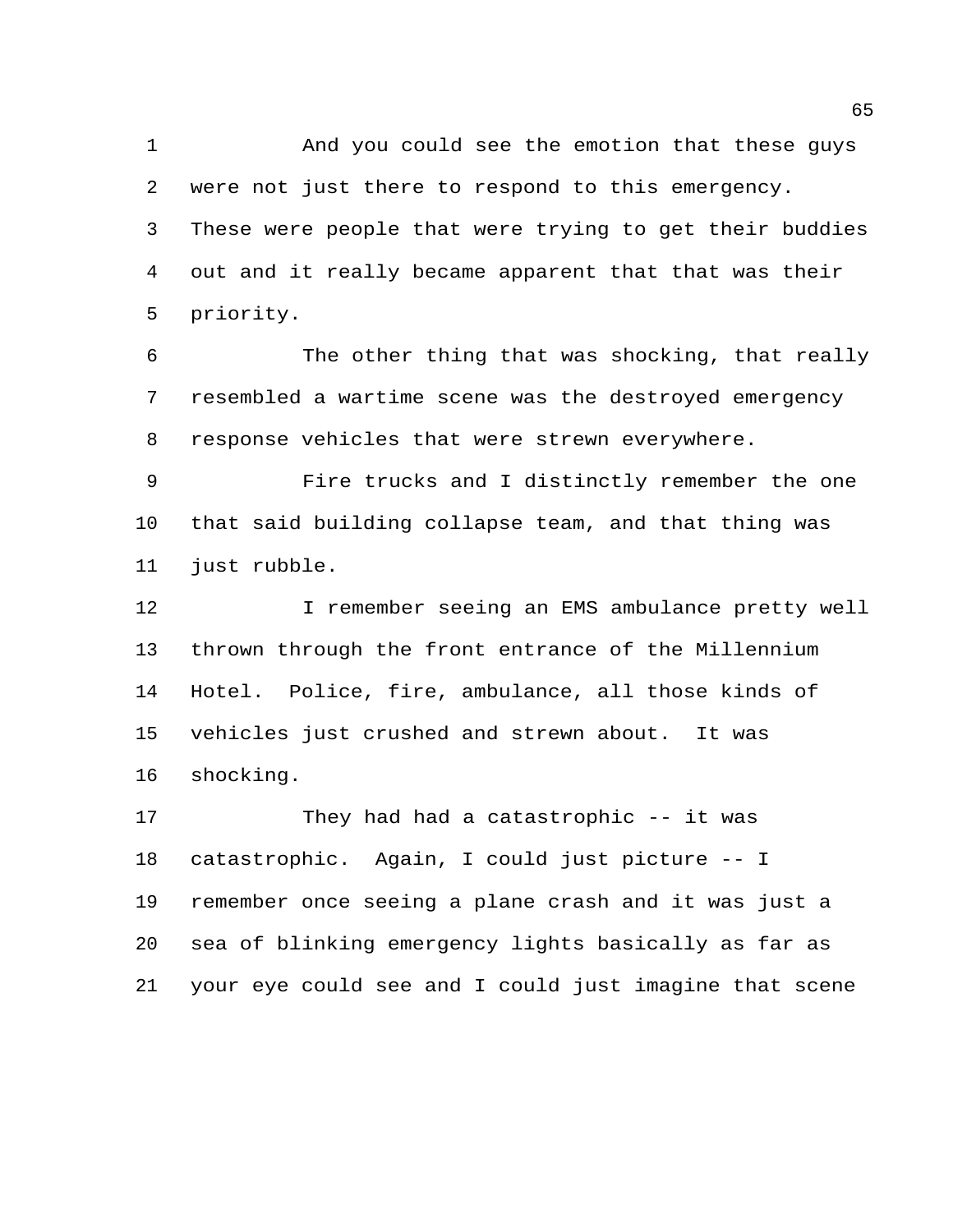and 220 stories dropping on top of it, and that's basically what you had.

 All those what would normally be flashing emergency lights were just ripped to pieces.

 And the building itself, there wasn't much left except steel and one of the things that struck me, also, was other than little body parts, there were no desks, there were no whole bodies, there were no computers, there was none of that stuff that you knew was in that building.

 It was just dust, steel, and paper. That was what was left. And throughout the next five days of constant digging and ripping through that rubble pile, the most distinct things I ever saw were dust, steel and paper, and that was it.

 Small pieces of bodies which, I'm speculating here, but I would say were probably the aircraft victims as opposed to the building victims.

 **MAJ MELNYK**: What was the impact on your soldiers? How did you observe your soldiers react? **LTC COSTAGLIOLA**: Well, I got to be honest.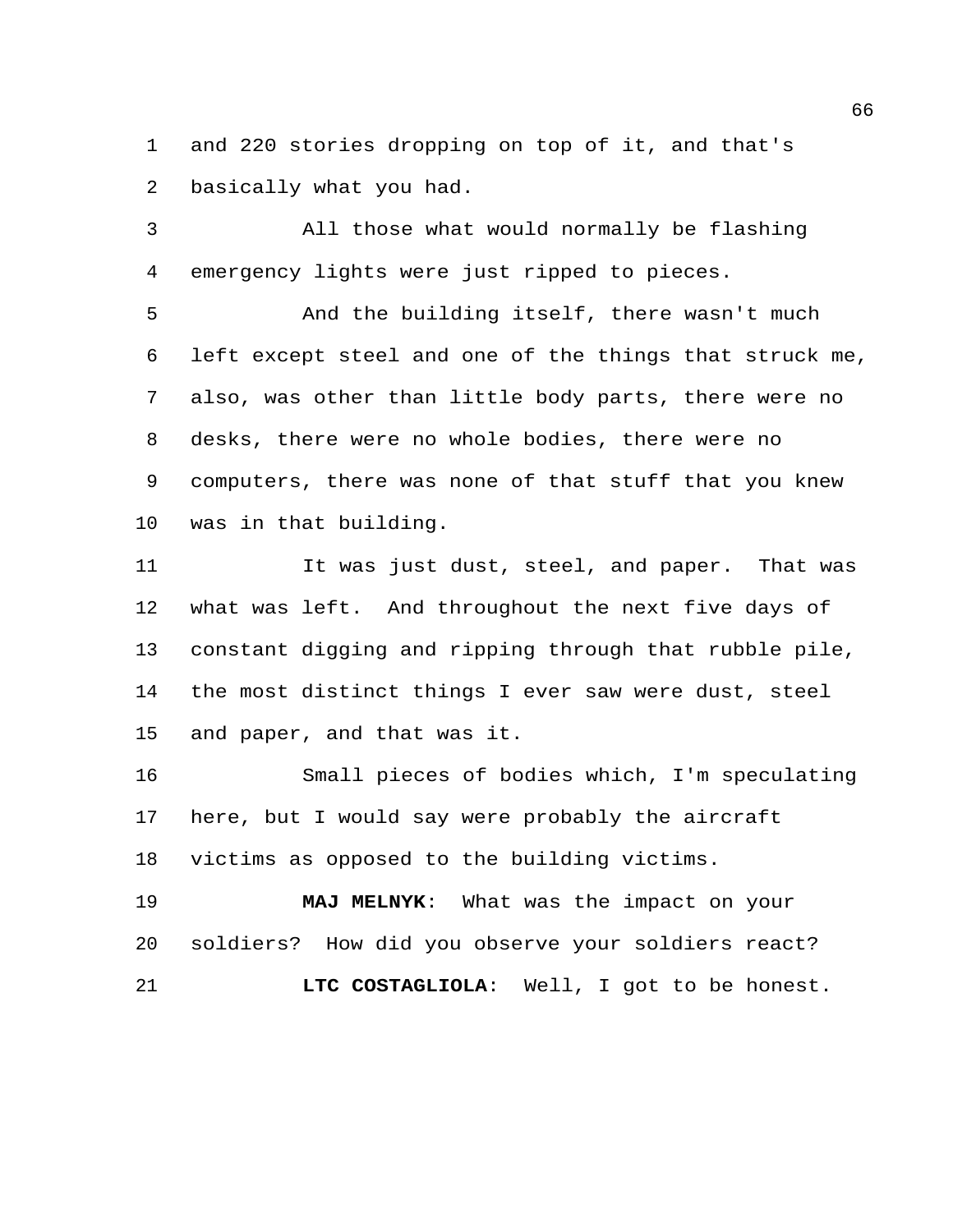It was just a dreamlike state. First of all, you had to deal with the reality that those buildings were not there anymore, and that was shocking, and it was just a surreal environment, very quiet, dead quiet.

 No sirens, no screaming, no noise, no people, no power, no street lights. It was what I pictured the nuclear -- you know, aftermath of a nuclear attack to be. The people are all gone. This white powder is raining down on us and there's nothing.

 It was just desolate. So the whole thing was surreal and I think initially that helped us get through it. Even when you looked at a body part, it wasn't a body part. It was a veal cutlet or a piece of meat or something. It wasn't real.

 So amazingly, I did not see an emotional or any kind of paralyzing psychological effect on anybody. My own personal burden was how do I help and how do I get my guys out of this in one piece.

 My initial visit -- I saw my guys working the morgue, and girls, I have female attached medics.

These are young kids in some cases, vary from young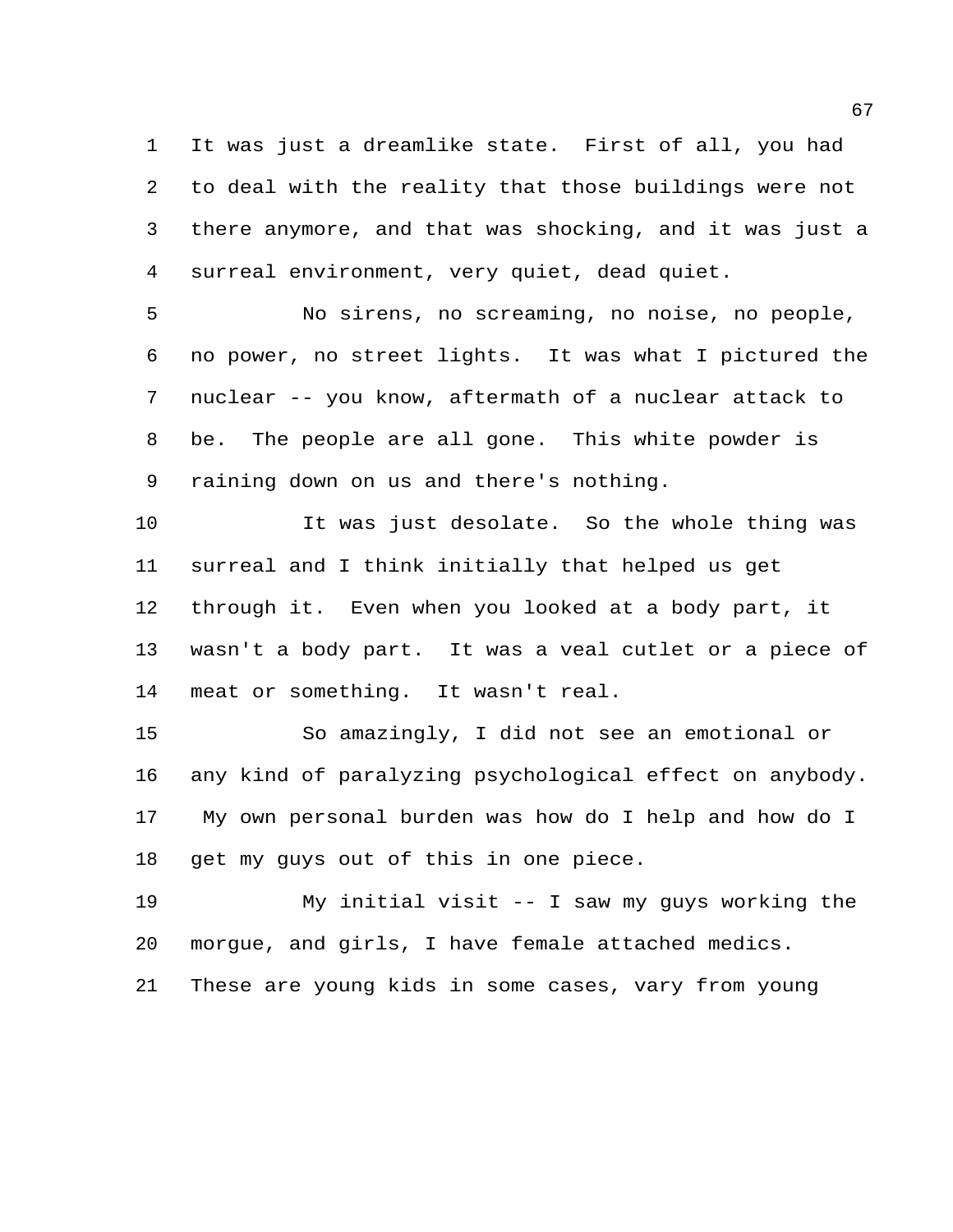privates to young soldiers who are actually experienced EMTs and paramedics and those kinds of things.

 So they handled it well. But nobody that I saw initially was having a problem. I did hear that some people reacted badly immediately, especially as more of our people approached ground zero, in some cases, had to be immediately pulled out of there.

 But for the most part, everybody just got in and did their job. And the biggest problem I had to overcome from a leadership perspective was portraying the fact that, yeah, I know we all want to get in their and dig, but we have another important thing to do and we're not going to dig.

 We're going to, first, provide security. We don't know who is going to come screaming down, when is the second wave coming, where are the suicide bombers, and we assumed that somebody would -- this was kind of the first shock and the second wave was coming.

**MAJ MELNYK**: So you --

 **LTC COSTAGLIOLA**: So as a commander, I was very, very uncomfortable with the force protection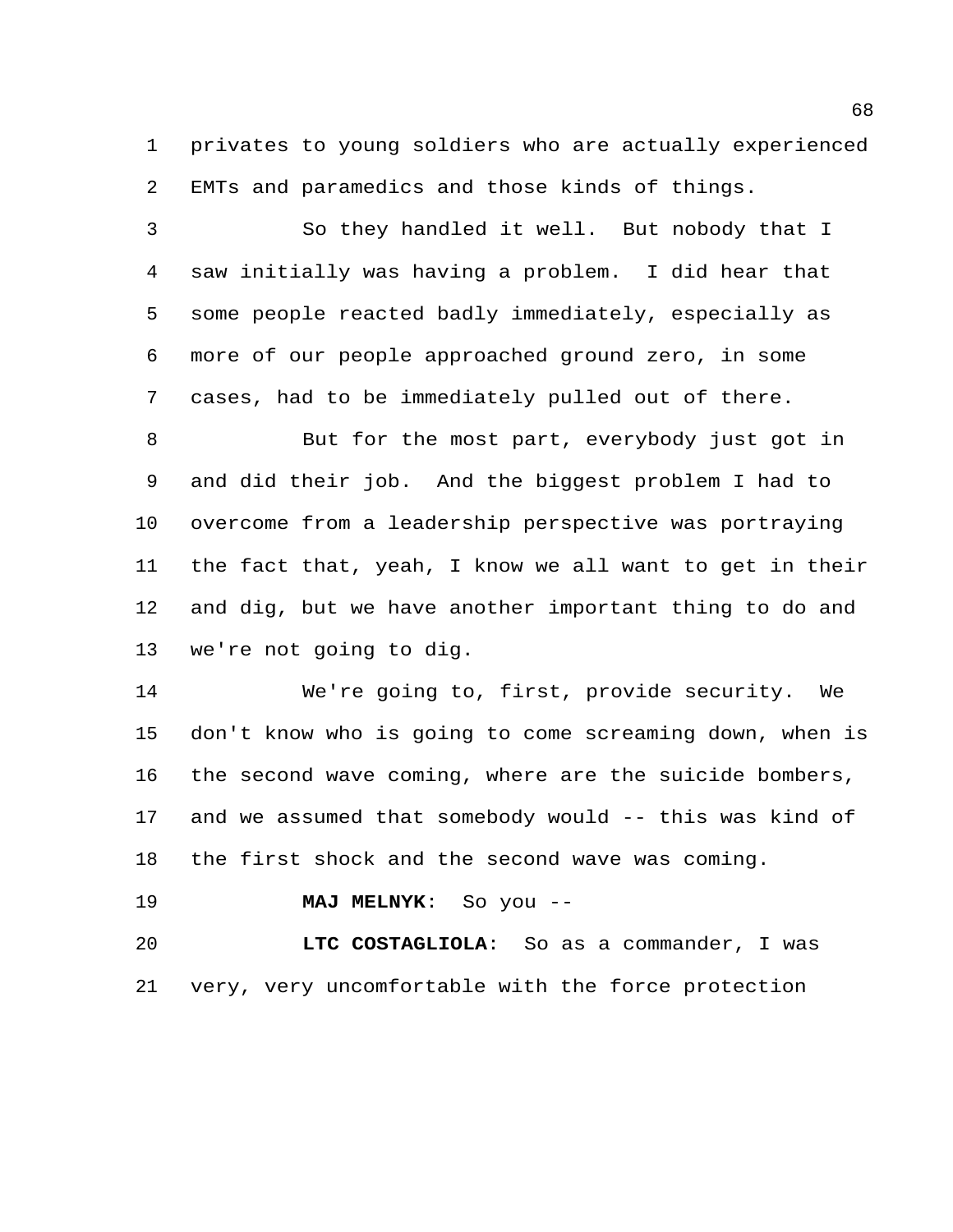scenario. First, we're very vulnerable. Is a second wave coming, are they pre-positioned and I felt very uncomfortable not being -- we had some limited arms, we didn't bring the live stuff, that was more of the armory security piece. I had mentioned we had scrounged up some ammo.

 We came in here with weapons slung and machine guns mounted, but we had no bullets. So it was purely a bluff and I was uncomfortable that we did not have that. We were at THREATCON Charlie, which is what one of the emails I got from state headquarters that we were at THREATCON Charlie, looked that up, that said you arm your guard, which we had done at the armory. Nationally, I heard on the radio or TV or

 something it was THREATCON Delta, couldn't verify, we weren't really in communication that much at our higher headquarters, but either way, we felt we should have been armed.

 The second force protection issue is I don't know what I just led these guys into. We may be all dead men walking, sucking in anthrax right now. We had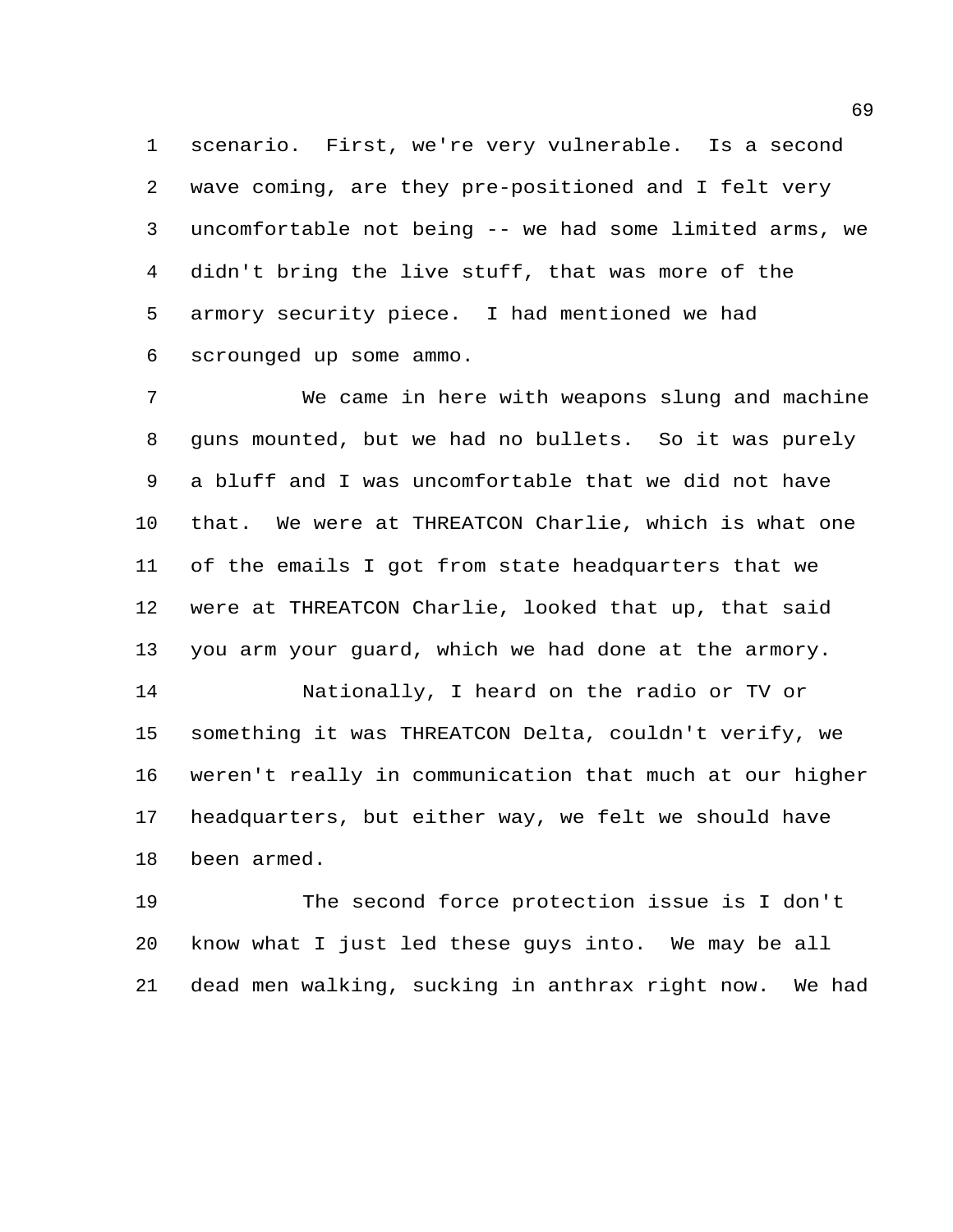no protective masks, no MOPP suits, no detection equipment. Everything we had was basically for training purposes.

 And I'm sure there were teams out here that were here immediately checking for that stuff, but it's not something that I had any communication with and I don't know if those smart guys did detect something.

8 A, how would they get the word out to me and, B, would they, because that would cause a panic, in my mind, in the civilian population.

 So even if the anthrax or the bio or the chem was there, we were basically dead men walking, and that was on my mind, because we just had no way of knowing and no way to protect ourselves.

 And then the way I left the ground zero initially was something that became a routine and a drill. Three horns blew and five thousand or three thousand rescue workers, National Guard, fire department, police, EMS, medics, civilians ran for their lives, stampede.

And what we quickly learned, that three horn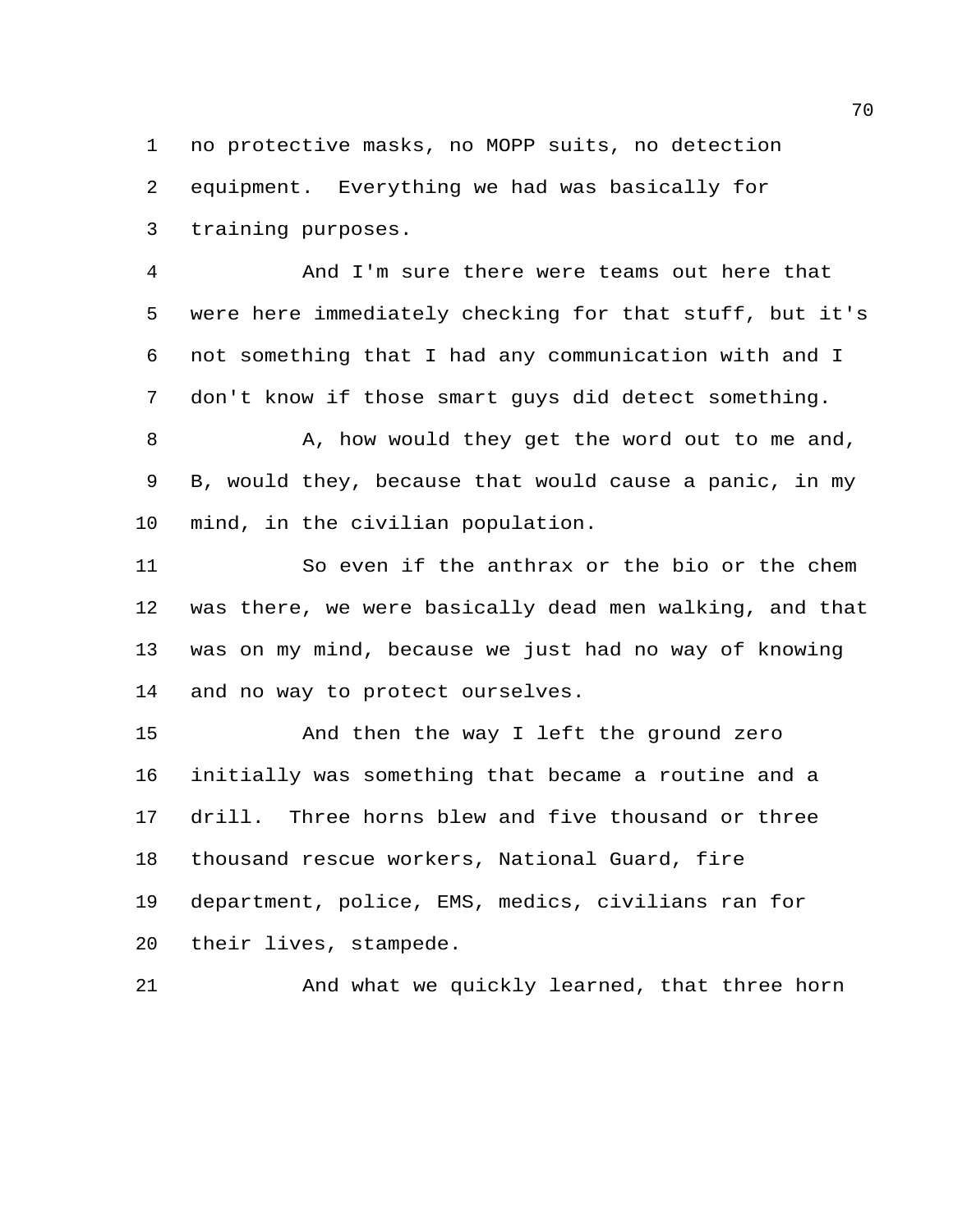blasts was the building collapse alarm, and we learned that because you hear three blasts and the first guys to run are the firemen.

 So obviously they know something, and now we're wondering is this the second wave of planes coming in, did somebody just assault with AK-47s, what the fuck is going on, everybody's running, but let's run and find out later.

 So right about the time we got everybody kind of deployed, and I'll keep coming back to this one word that has really frustrated the hell out of me, is maps. I can understand not having maps at that point, which is basically D-plus-12 or so, or H-plus-12 rather, but I'm at D-plus-eight doing this interview and I have never been fielded with maps of New York City. So that's a sore point with me.

 But the first time we've got our battalion deployed, we kind of have an idea where they are. We know who is where. We're running the battalion on cell phones, personal cell phones. We are not issued any cell phones, nor do we have any kind of prearranged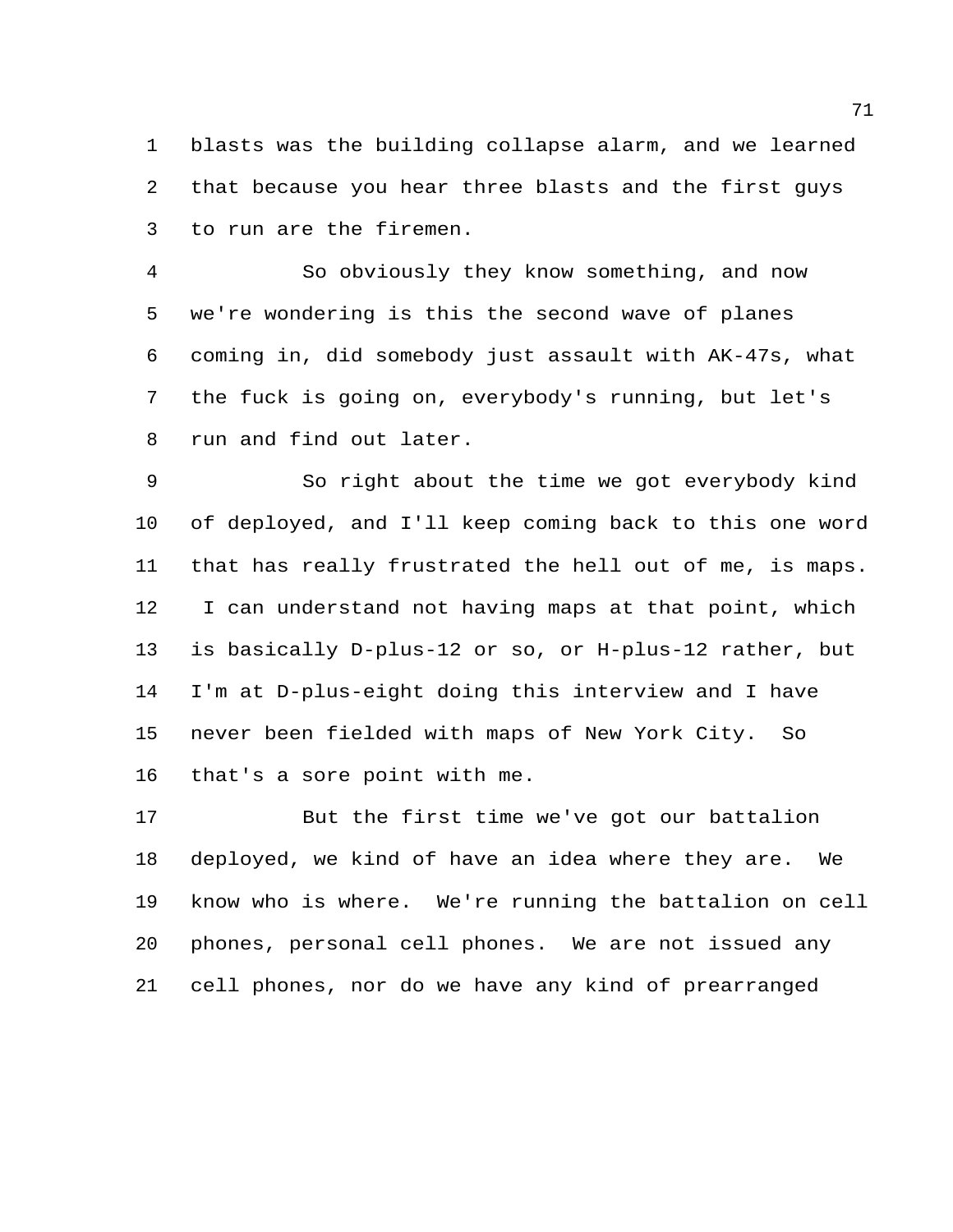stock at the armory.

 Our FM was great until we hit lower Manhattan, and you get two or three blocks and your FM pretty well craps out.

 And as an armor battalion, we don't have a lot of FM, I mean, PRC-77s and 127s. We just don't have those in our MTOE.

 So FM communication is very limited. It's challenging to get the command and control established and now three horns blew and if you had any, it's gone. Everybody's running for their lives.

 So once we learned that drill, now we know, okay, every time the horn blows, you run, a piece of the building falls off, how do we get control again. And we started developing, through learning the hard way, lessons about establishing rally points and, again, this challenge of if we only had maps, we'd at least know where the guys were to start looking for them if they're not accounted for.

 So we kind of started developing these drills and I would estimate from the time we hit the ground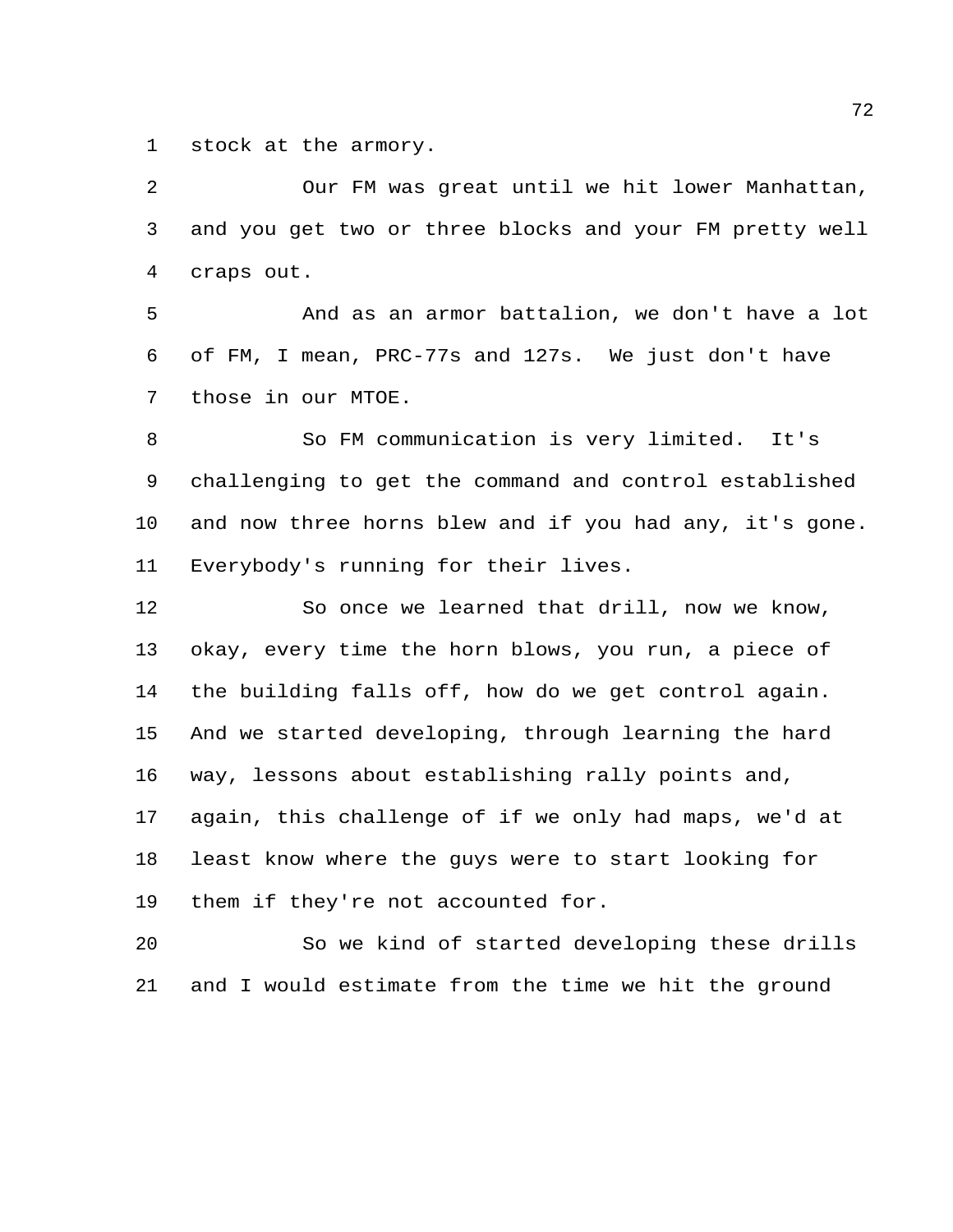til the last one, which was the day that the Aviation Brigade arrived, whatever that day was.

**MAJ MELNYK**: Saturday.

 **LTC COSTAGLIOLA**: Must have been about 15 of those drills just on our day shifts. And each time one of those stampedes occurred, you could pretty well turn back, look back after the crowd cleared out, and seen people strewn about that were grabbing their chest, sucking for oxygen, maybe having heart attacks, and ambulance crews were EVACing those guys, civilians, workers, volunteers, guys that we thought had trouble passing the PT test could have probably won a gold medal with some of those things. But our medics ended up treating a lot of those people.

 So that was a reality and the fire was intense, it was still burning, water and all kinds of chemicals were pouring into it, and that was it. We had some guys getting into the rubble and digging in small groups.

 We realized if we were going to do that, we had to organize it, so we organized shovel and bucket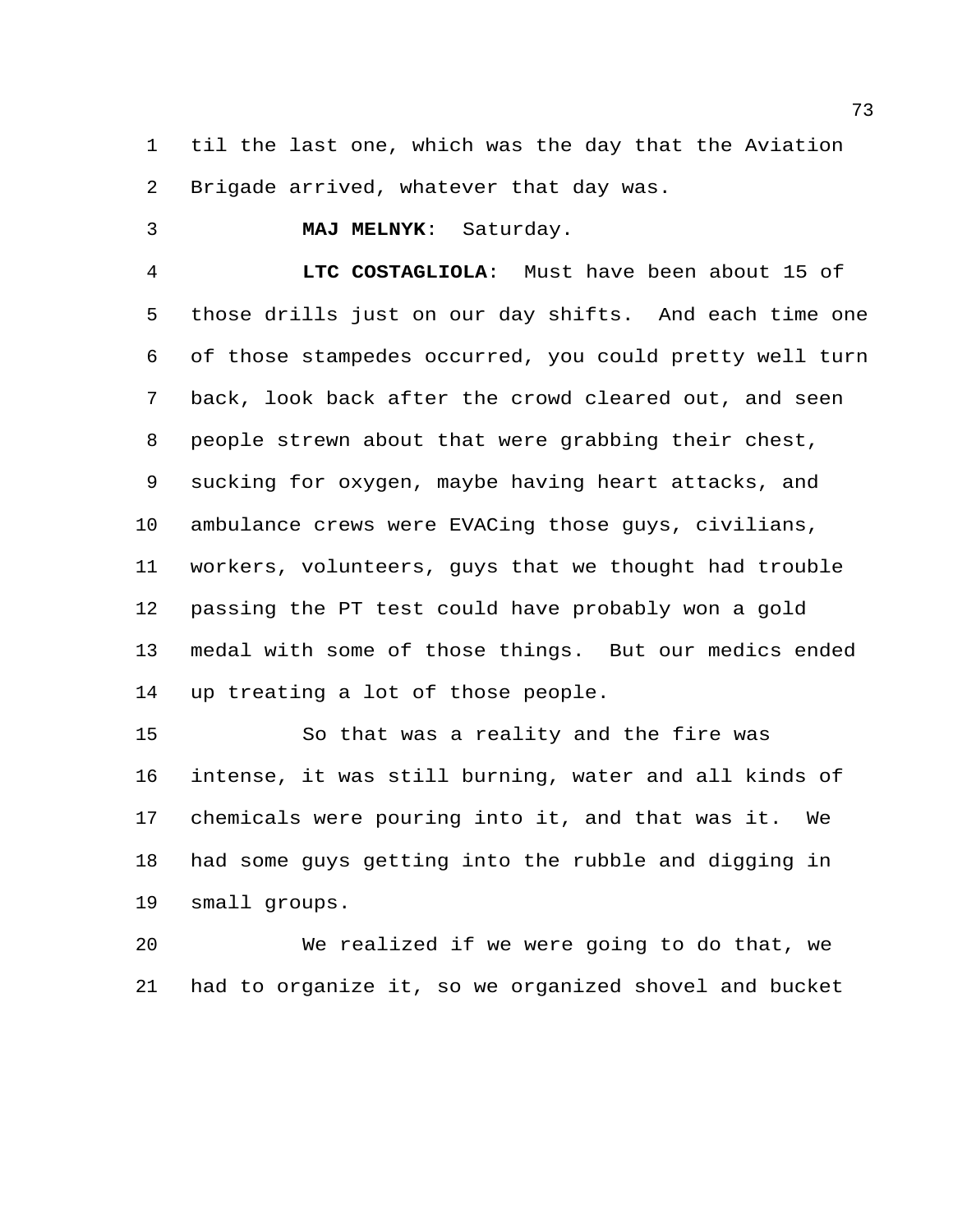brigades, get them up there.

 That afternoon or later that morning, I realized that what I think the critical piece that we were missing was some semblance of a brigade type headquarters that was on the ground collocated with the police department.

 I got that word also that morning, and I believe I got it from the units I was taking the handoff from, the 258, we were told at that point our higher headquarters was the 107th Support Group that was located at Park Avenue Armory, and they had an EOC that we were working for.

 So the first thing was we needed to get all our logical requirements to them, which I think we did, screaming for maps, screaming for respirators. Home Depot did us good, but we realized these little paper ones that you use around your house for sanding or something was not going to do the trick. We needed some quality respirators.

 **MAJ MELNYK**: So you went in with paper masks. **LTC COSTAGLIOLA**: Paper masks. I mean, we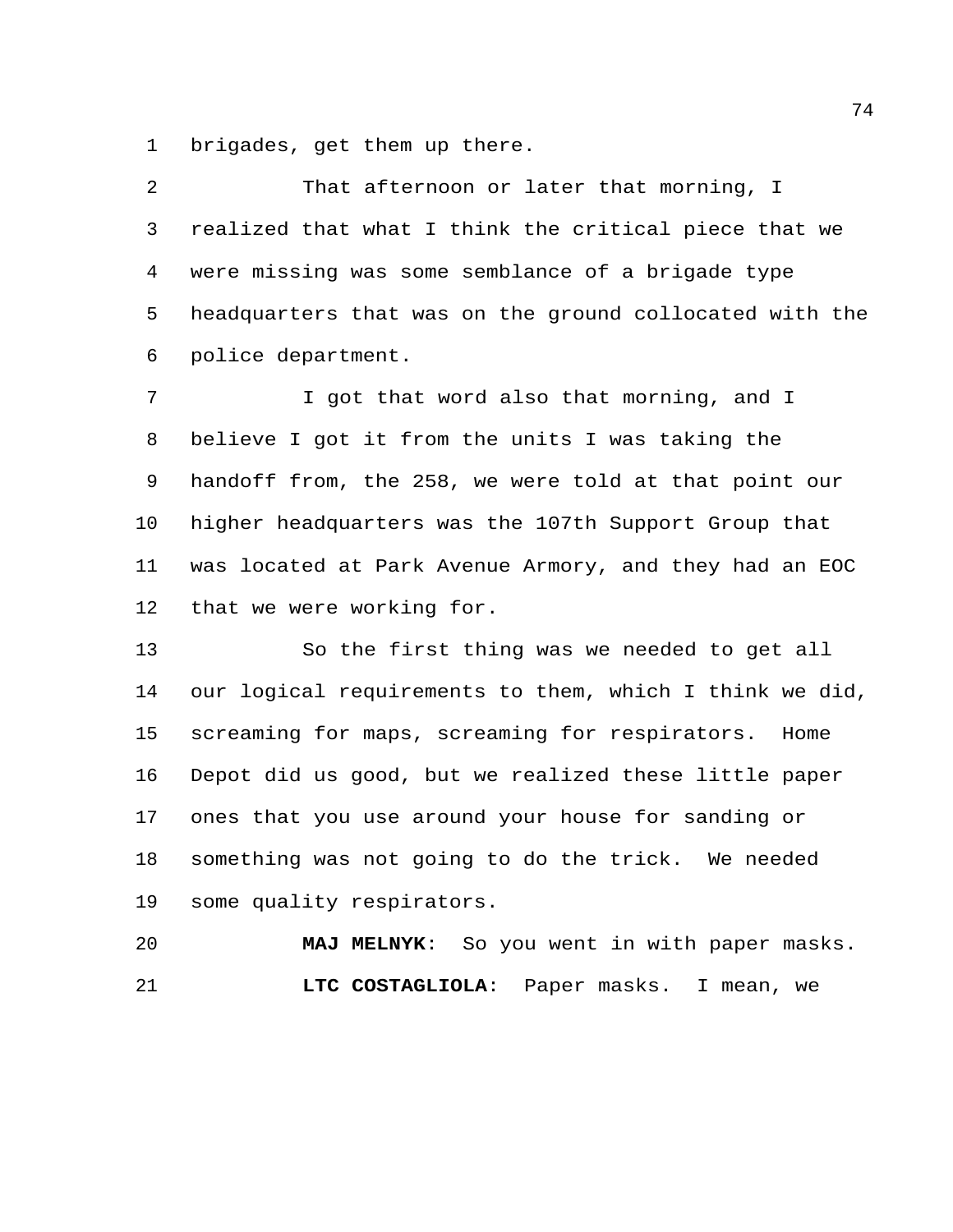had, you know, 20 good ones, 30 medium ones, and 200 crappy paper ones, that kind of thing.

 **MAJ MELNYK**: What was that first day like for your soldiers on the perimeter? What challenges did they face? You've been talking about ones who have been digging on the pile.

 **LTC COSTAGLIOLA**: Let me get back to that. So we're at the point where I left the ground zero an hour after I got there, because it was a stampede. We re- established control and I decided what I need to do at that point, it seemed like we were settling in here. We had somewhat of a plan.

13 Let me walk the perimeter and see all the guys that had deployed. So we made it up Broadway in a Humvee. No, we didn't. We tried to. We couldn't. I started at Battery Park, walked up Nassau Street, and didn't find any of my troops, which is where they were supposed to be, made it up to what was supposed to be my northwest corner of my battalion, Church and Chambers, and found my first Humvee, which was an HHC scout with a .50 cal mounted.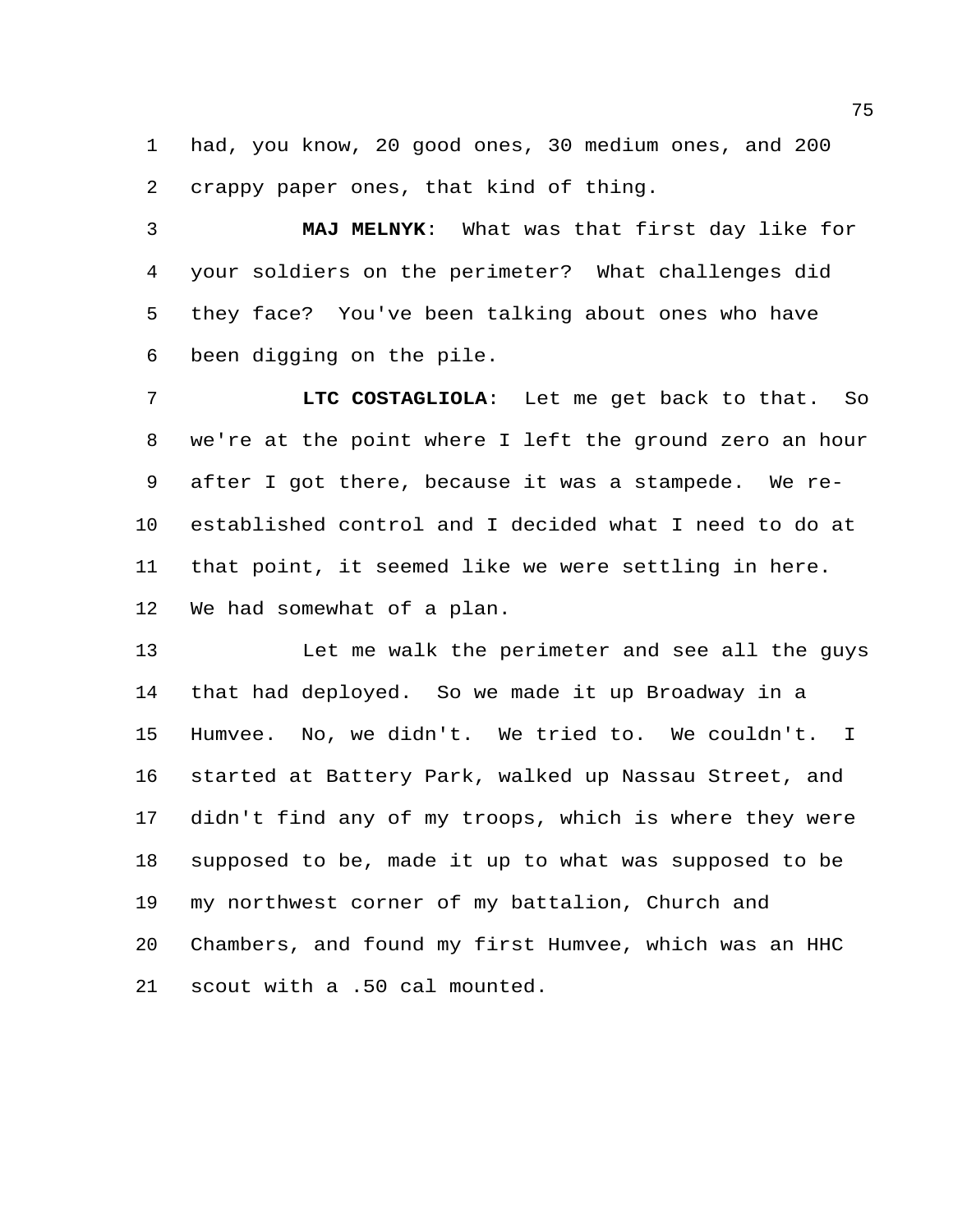Began to walk my way in a clockwise fashion from 12:00 o'clock, that was basically my 12:00 o'clock, around, and found all my guys in the right position, past city hall, and that was the HHC. Those are my Humvee scouts, with the machine guns and the 113.

 Continued down Nassau Street, took me about an hour to walk that far. By this point, start hitting my A Company, who now is deployed along Nassau Street, which, again, is completely deserted, dark. It is daytime, but limited light getting through the buildings.

 Black cloud of smoke hanging over us, and there's three inches of powder and a couple inches of paper everywhere.

 Got all my guys, looked everybody in the eye, you know, just trying to keep everybody going and what I got from the troops was, "Sir, when do we get on that rubble pile, what are doing here, we want to get in and dig."

And I told them just be patient, this is what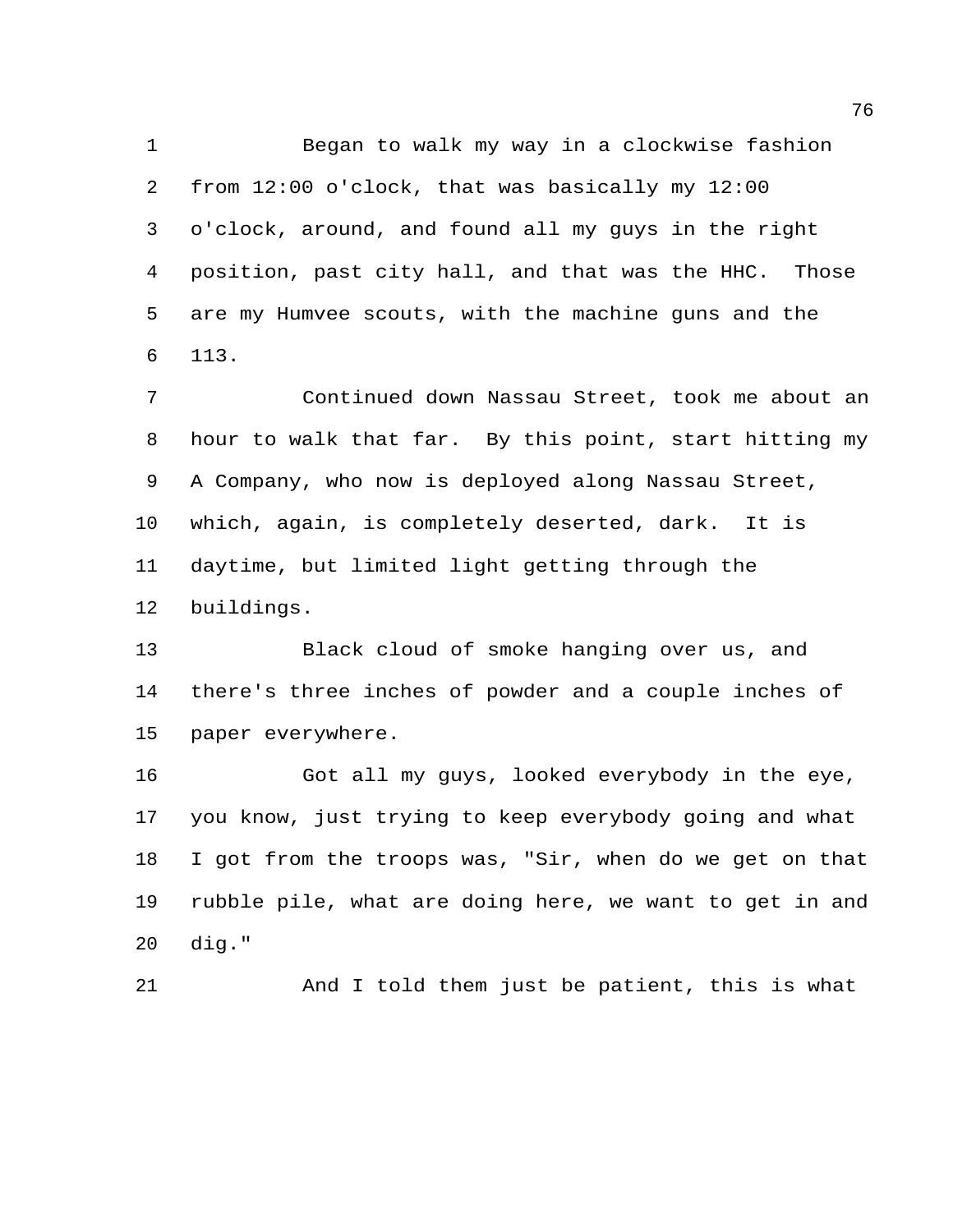the police department needs for us to do right now.

 They're shorthanded. We're doing a service for them, and we'll dig when it's time to dig. Right now, it's a fireman's rescue.

 One of the things that became apparent at that point was at each of those corners, I wanted to try to establish what we're doing and how we're doing it as far as, okay, police, there's a couple cops in each corner, and basically what I find is these guys don't know anything more than our privates. They're just told go to that corner and stand there.

 So the cops, at least at the lowest level, have no clue what's going on.

 All they know is keep everybody out, nobody gets in, which is a fairly simple mission, I guess. It becomes complicated later when we get into filtering who gets in and who gets out.

 So, again, the common theme from the soldiers is we want to get in there and dig, we want to get our hands in there and help.

A lot of our guys are civil service - cops,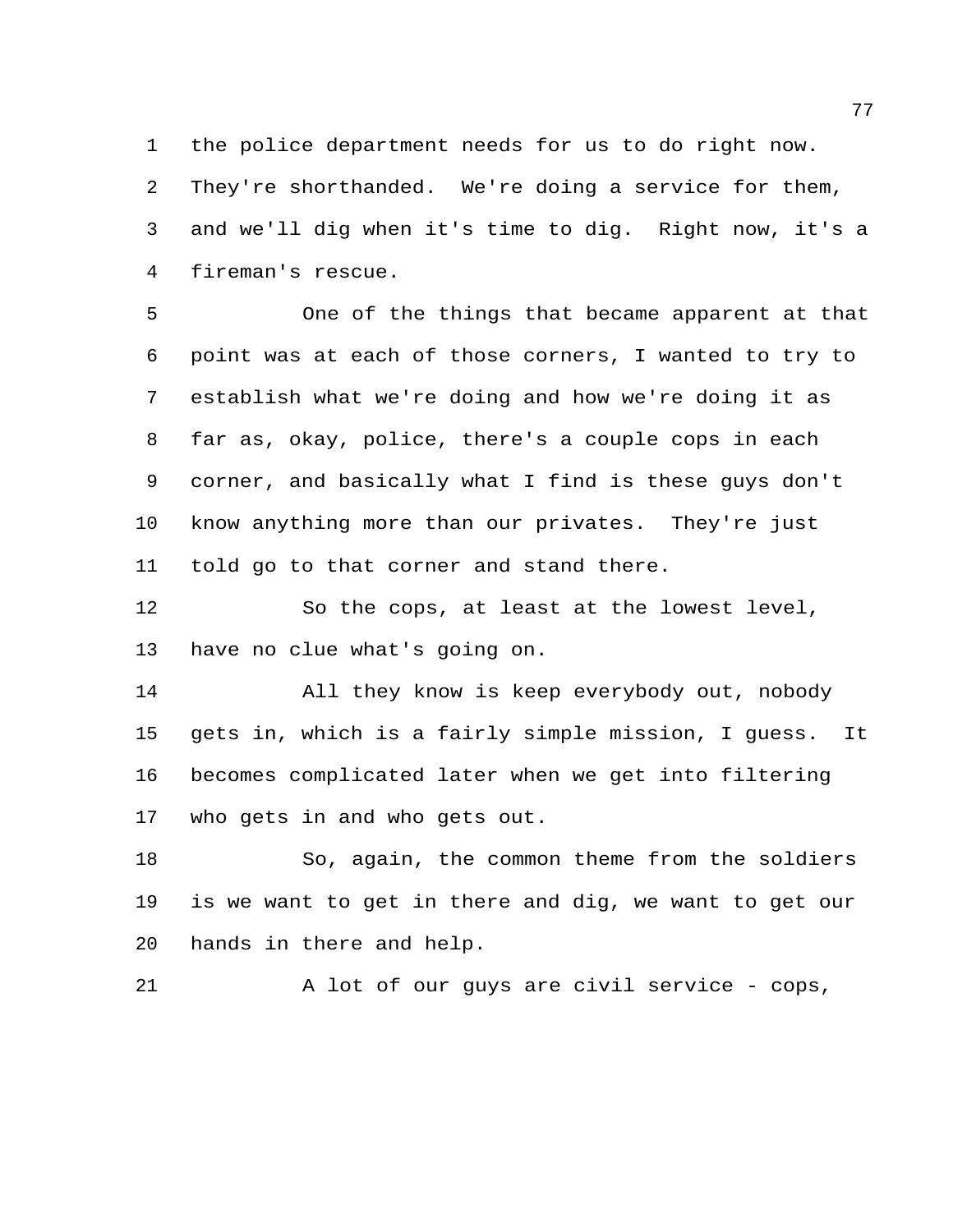firemen, they all know their brothers from their

 civilian occupation are buried in there. That word is pretty well out, and they all want to get in there and save lives.

 So I continued walking the perimeter, A Company is in place, further south D Company is in place. Back down at Battery Park, the log operation is set up, we've got food, we've got fuel.

 We're doing various missions and what is starting to happen now is equipment, supplies and these kinds of things are just being pushed in and dropped. So we're performing a role of moving that stuff around, fueling emergency vehicles so they don't have to be pulled off the job. We could get over the rubble with our HEMMT fuelers, fuel them on the spot and that kind of thing.

 **MAJ MELNYK**: How far forward did the HEMMTs go? **LTC COSTAGLIOLA**: I recall them getting right into ground zero, basically, and basically, we staged them vicinity of ground zero, about three blocks away, and then a fireman or a police official would direct us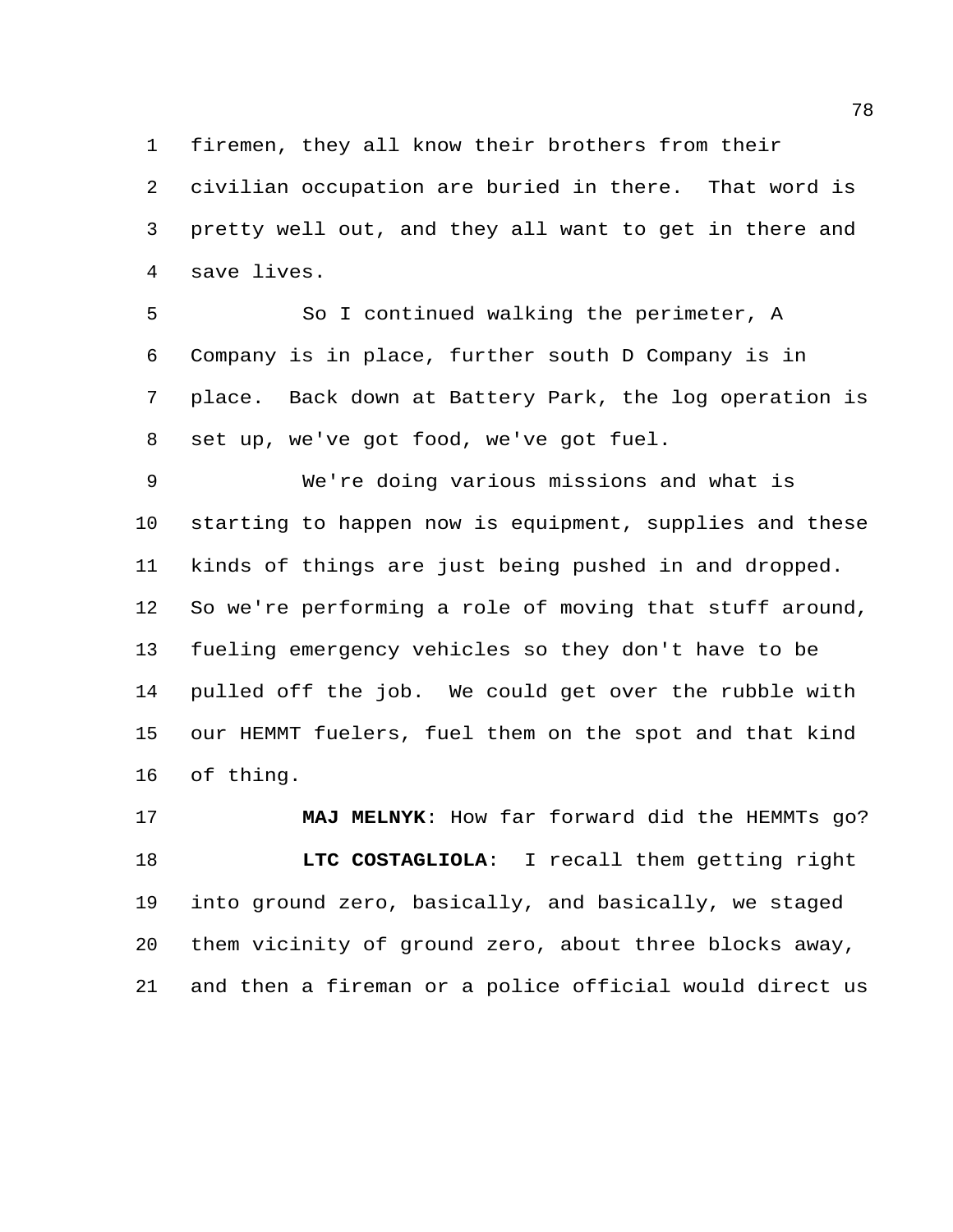on where to fuel.

| 2       | I later didn't like that arrangement and                |
|---------|---------------------------------------------------------|
| 3       | changed it to say let's establish COMMO, and I will go  |
| 4       | back to that missing link I was starting to get onto.   |
| 5       | But we later, when we had better FM                     |
| 6       | communication, more positive contact with the police    |
| 7       | and fire department. I brought them into our area,      |
| 8       | just took the mission and dispatched them from there.   |
| 9       | As I was starting to say earlier, one of the            |
| $10 \,$ | biggest voids was there was not a brigade headquarters  |
| 11      | on the scene co-located with the civilian authorities.  |
| 12      | The 107th, and I believe it was COL [Stephen            |
| 13      | R.] Seiter was the commander, was in their armory on    |
| 14      | Park Avenue, so they were relatively removed.           |
| 15      | When I called their EOC to say you guys need a          |
| 16      | headquarters co-located with the police and fire so the |
| 17      | missioning could come from them to you or at least      |
| 18      | somebody that could say 69th, you take this one, 101    |
| 19      | CAV, you take this one, and, sorry, we can't handle     |
| 20      | that one or let's get a specialized unit from Buffalo   |
| 21      | down here to do that one.                               |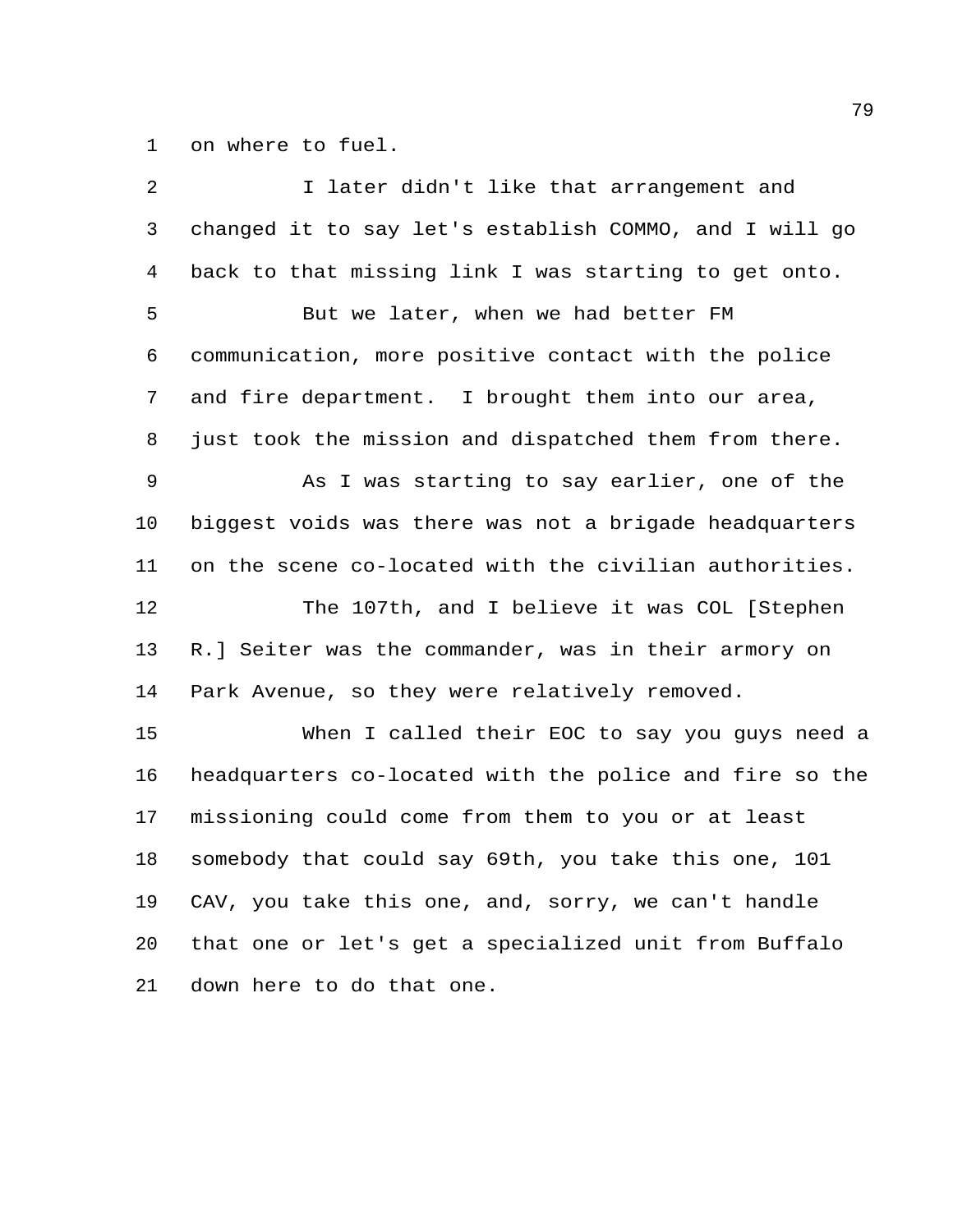That's where I saw a role and I think that's the role that Magnanini stepped up, which was critical. But he was one man with limited COMMO and the same thing.

 So I finally did get word to the 107th, hey, you need this thing here, and it was a LTC Marcni. I sent my XO as a runner up to Park Avenue and tell them, hey, tell them they need to set something up here as a command and control point at Pike and South.

 The word came back through my XO face to face with them, face to face back with me, yeah, they think it's a great idea, they said for you to do it.

 So I set my TOC - I have an Expandovan at the CP co-located with the police and fire, but it still was missing the guy who was making decisions, and not just a liaison, but somewhat of a decision-making authority, plus I now had to take my CP out of Battery Park and put those smart guys into that Expando to make that a CP.

 **MAJ MELNYK**: Still over by the base of Brooklyn Bridge.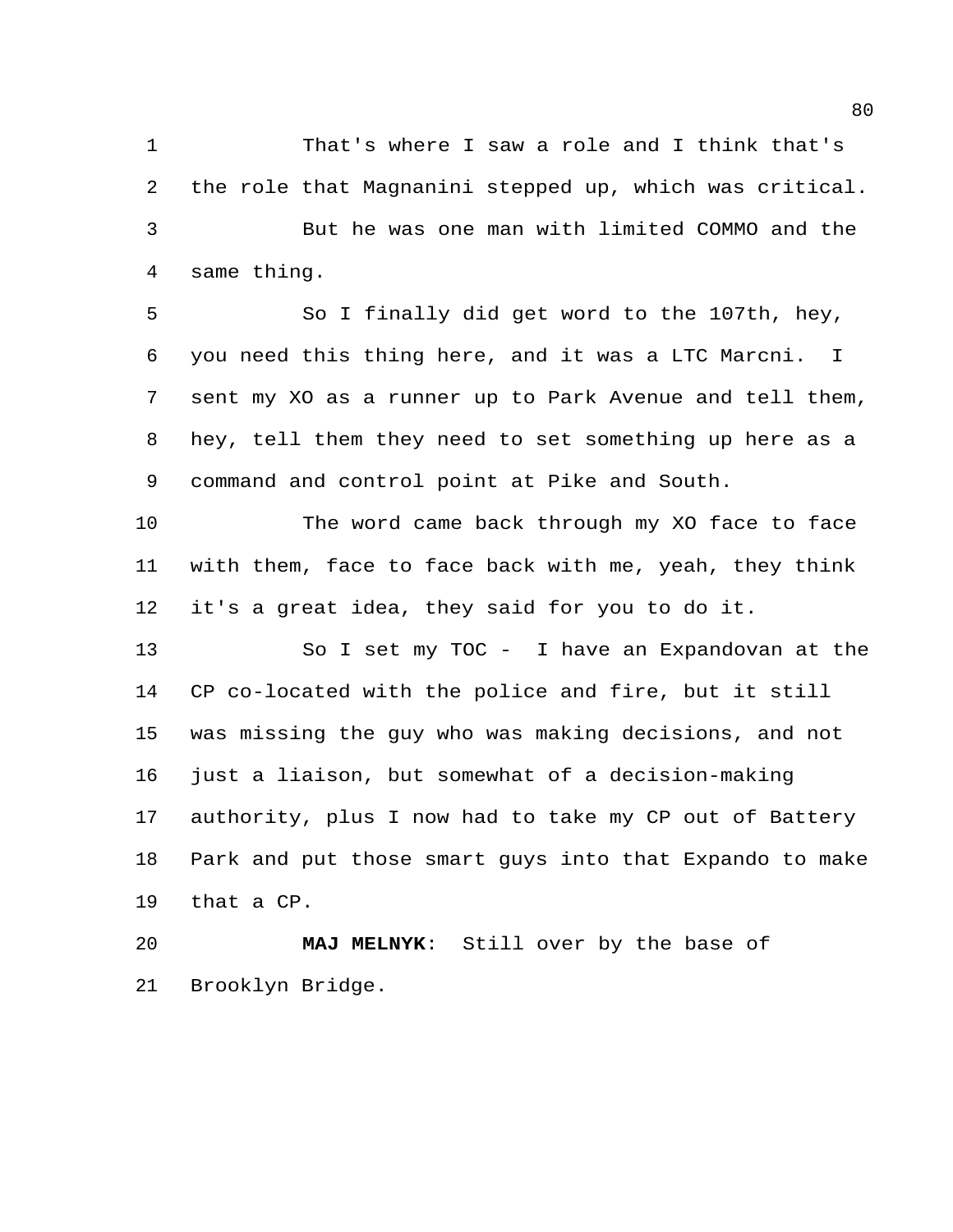**LTC COSTAGLIOLA**: Right. So that became my CP. We called that the TOC and we called basically my Humvee and the S-3 Humvee down here the TAC.

 And the TAC had eyes on, the TOC was interfacing with the civilians, and we the TAC was focusing on maneuvering what we had on the ground, the TOC was our link to the rest of the world.

 But my communication between what we were calling a TAC and what we were calling a TOC sucked, because we had no cell phones, FM was sporadic.

 **MAJ MELNYK**: FM was sporadic from there. **LTC COSTAGLIOLA**: I think it actually took us about 24 hours just to get the hardware and all that stuff set up, and that CP did not get in place til I believe it was like Wednesday afternoon, we had that co-located CP.

 **MAJ MELNYK**: Just to clarify, for someone listening to this tape 20 years from now maybe, TOC is a tactical operations center. It's a forward command post. And TAC is?

**LTC COSTAGLIOLA**: You know, it's funny. I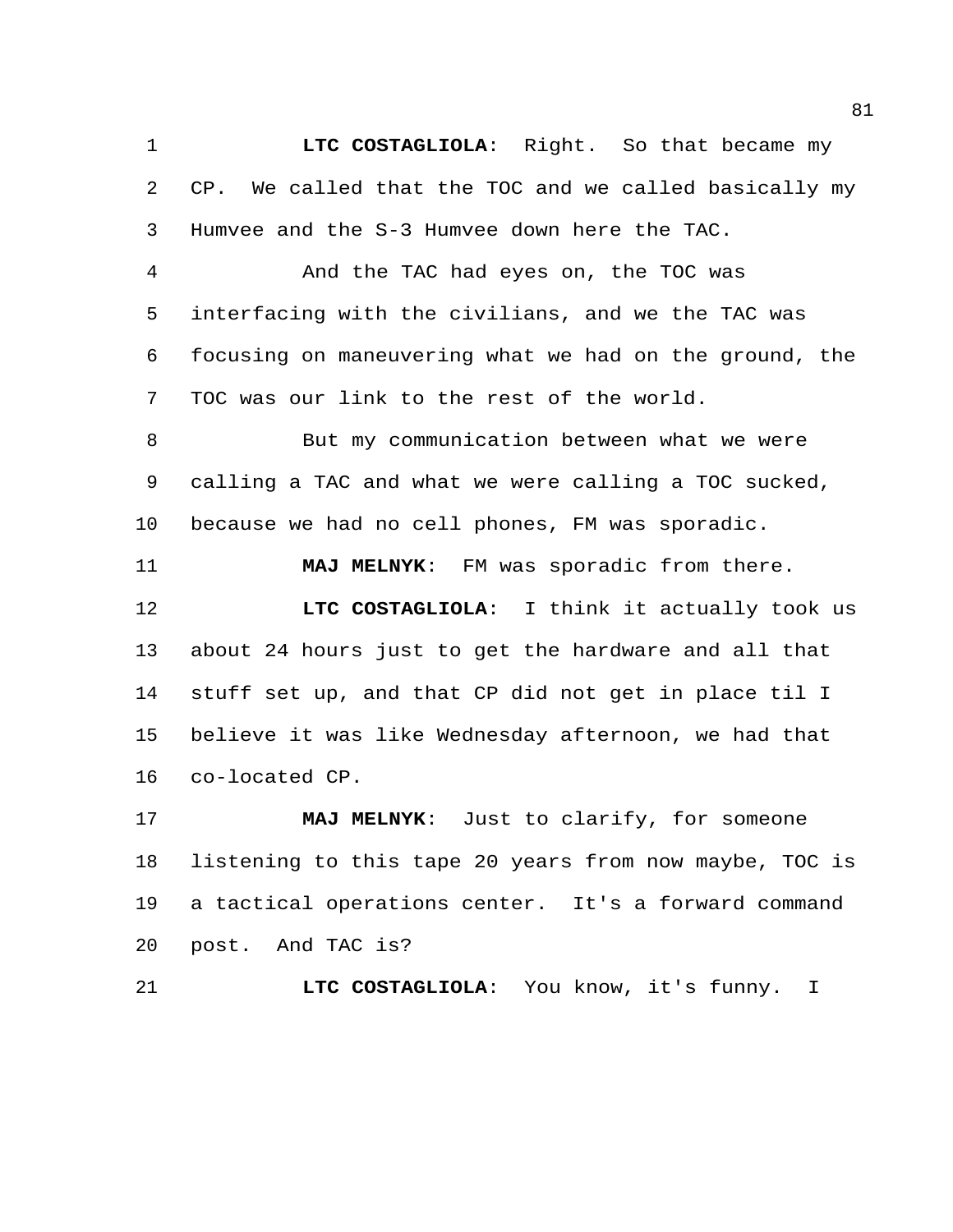went through that drill. A TOC is a tactical operations center. I forget what a TAC is, but it's bringing in the commander of forward seeing the battlefield [Tactical Command Post]. **MAJ MELNYK**: And the TOC is the main command post at a battalion level. You're right. They both -- **LTC COSTAGLIOLA**: We haven't figured out -- **MAJ MELNYK**: In my mind, they're both tactical operations center. **LTC COSTAGLIOLA**: Yeah. **MAJ MELNYK**: So we just confused somebody 20 years from now. Anyhow, you were saying, sir. You took your 24 hours or so to -- **LTC COSTAGLIOLA**: I think I got it. The TOC is the tactical operations center. The TAC is the tactical command post. **MAJ MELNYK**: Thank you, sir. **LTC COSTAGLIOLA**: We went through that drill the other day. **MAJ MELNYK**: So you ended up then --

**LTC COSTAGLIOLA**: We ended up manning it and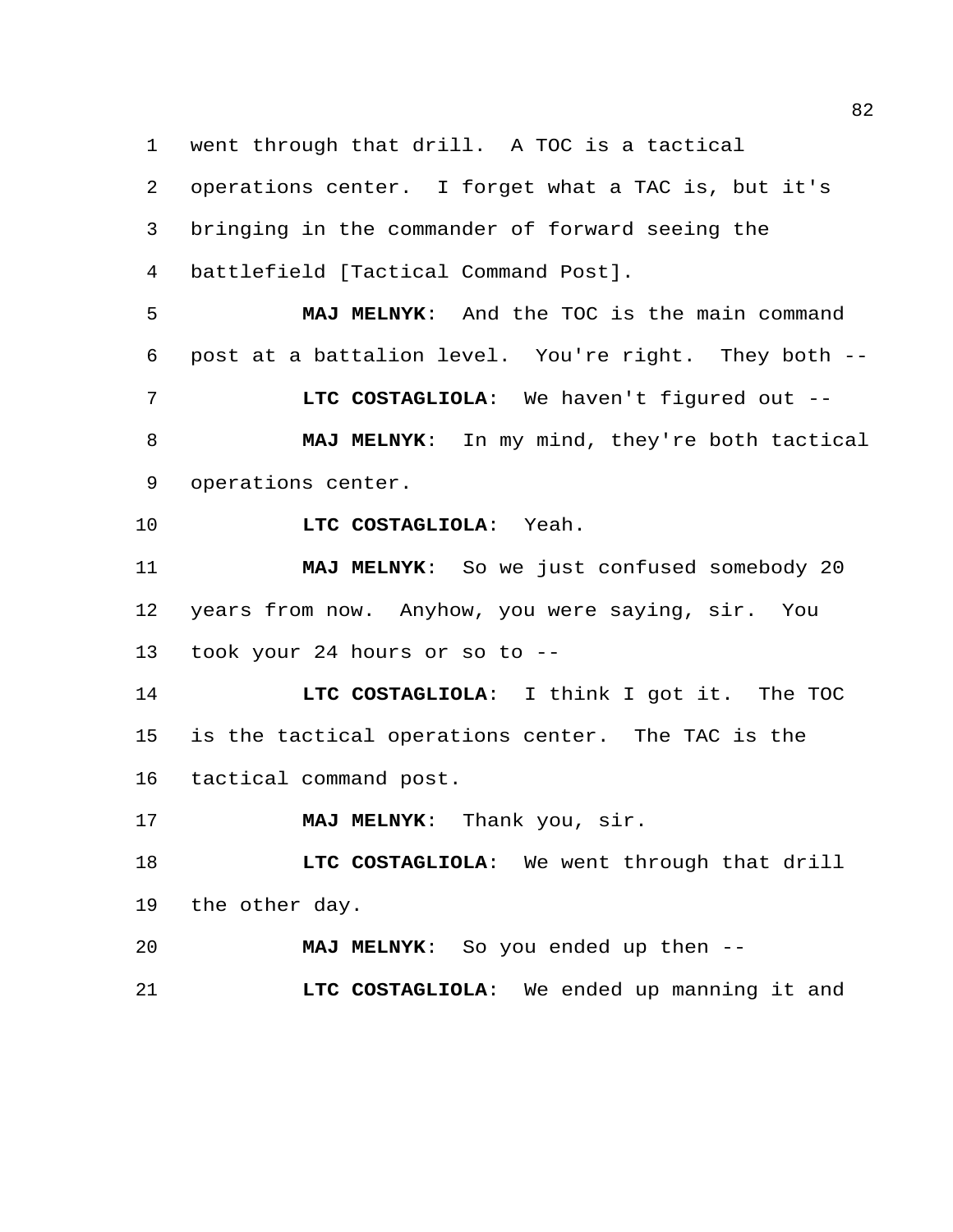what 107th did provide us was what they called liaison officers.

 During my shift, there was a COL Pietrowski, but, again --

 **MAJ MELNYK**: COL Peter Pietrowski? **LTC COSTAGLIOLA**: I believe so, yeah. And I heard that a MAJ Gim might have been the night, but I never actually made face to face or saw him at Delta at any time.

 Basically, what I think we need to go back and capture is there is so much stuff that we did and so much stuff the guys did that I don't know about.

 That first day, it was a very local E-5 or lieutenant or Spec-4.

 **MAJ MELNYK**: Any of your soldiers in particular who stood out, in your mind?

 **LTC COSTAGLIOLA**: The guys I think you need to hit first would be that whole medic/morgue operation, because they were like first to fight.

 The other guy would be CPT Reilly because about on day two, he kind of went in there and took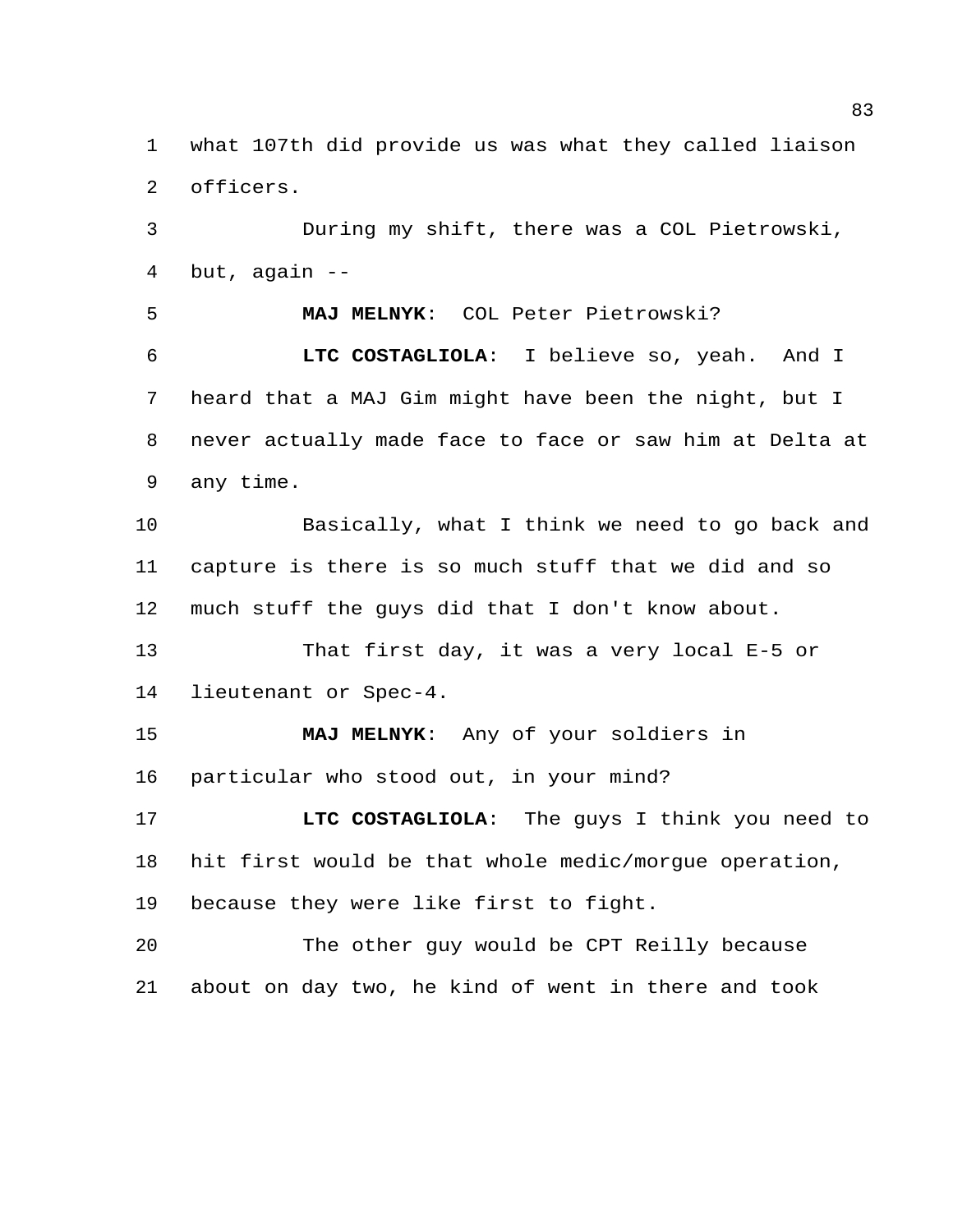control of ground zero and realizing that ground zero is very, very big, and we -- basically, ground zero consisted of four dig sites, which the fire department had named and eventually got a guy in charge of each one and that kind of developed over time, but initially was just jump on the rubble pile and don't sleep, don't eat, just keep digging. It was chaotic.

 **MAJ MELNYK**: Who took charge of the medical operation?

 **LTC COSTAGLIOLA**: The medical operation would be LT Nougasse, who didn't arrive I believe until Wednesday morning. He's my PA [Physician's Assistant]. I'm going to take a shot at his name. It's N-o-u-g-a-s-s-e, I believe that's pretty close.

And SFC Bros was the platoon sergeant.

 **MAJ MELNYK**: And how do you spell his name, sir?

 **LTC COSTAGLIOLA**: B-r-o-s. And there is a SGT Bauer in the medical platoon, B-a-u-e-r. He briefed me and, unfortunately, I couldn't hear, finish everything he needed to tell me, but he got in there and was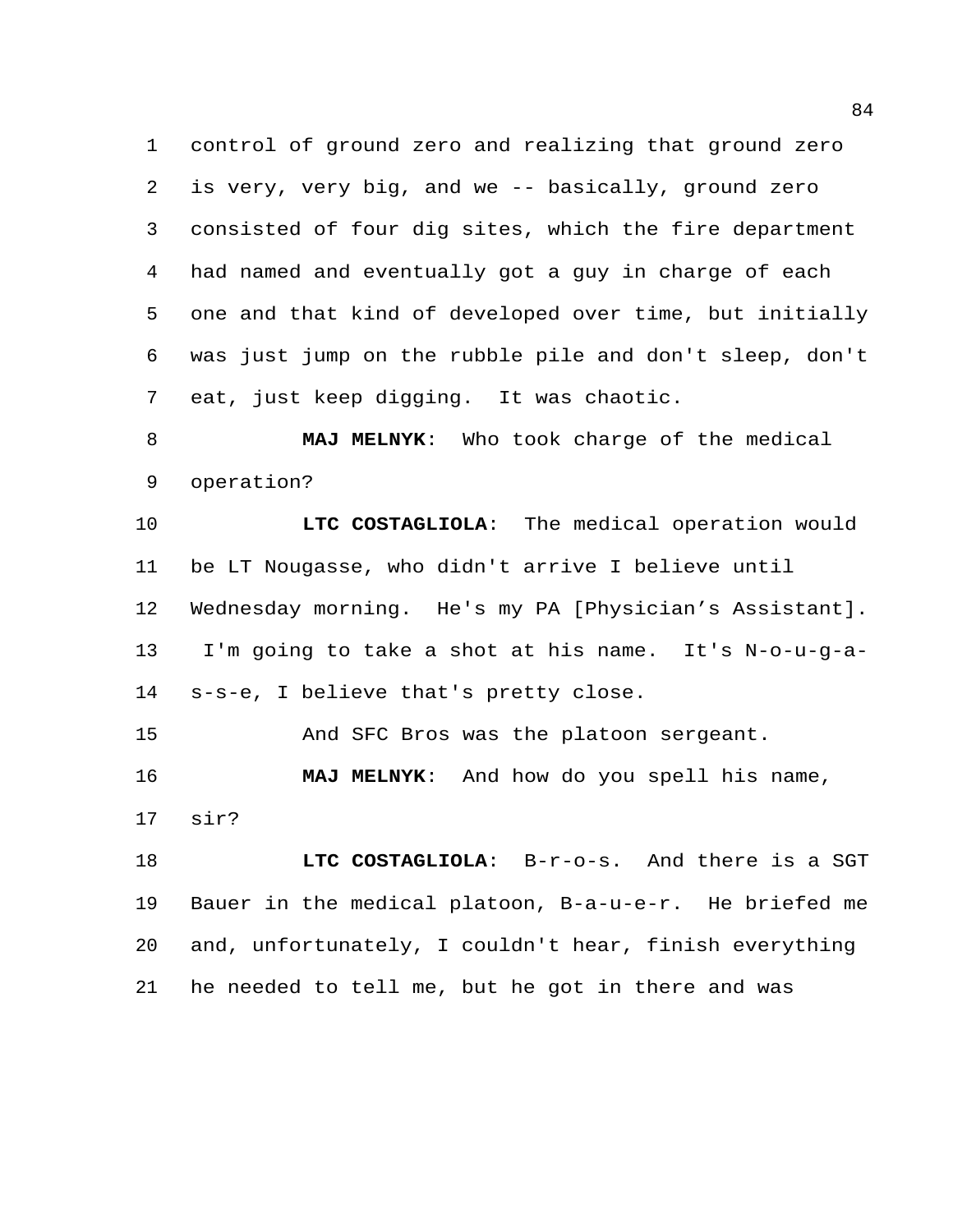pulling bodies and him and a group of medics that he led really got into the rubble pile.

 What I know of the morgue operation was we were tracking where the part was found, bringing it back to the morgue, handing it to an ME, who would say, look at a small piece and say 30 year old male, whatever, tag it, put it in a body bag.

8 And there was a critical shortage of body bags. I have to go back to that. And then plot it on a map on where it was found.

 I don't think that operation is probably still in place, because we've been digging for a week and we've only found less than 200 people. I can't imagine that kind of a job.

 But anyway, that's what we were doing initially.

 To just jump back real quick. After the urgent call for medical supplies, the call came in, I think from multiple sources, borough president's office, fire and police, everybody looking for body bags.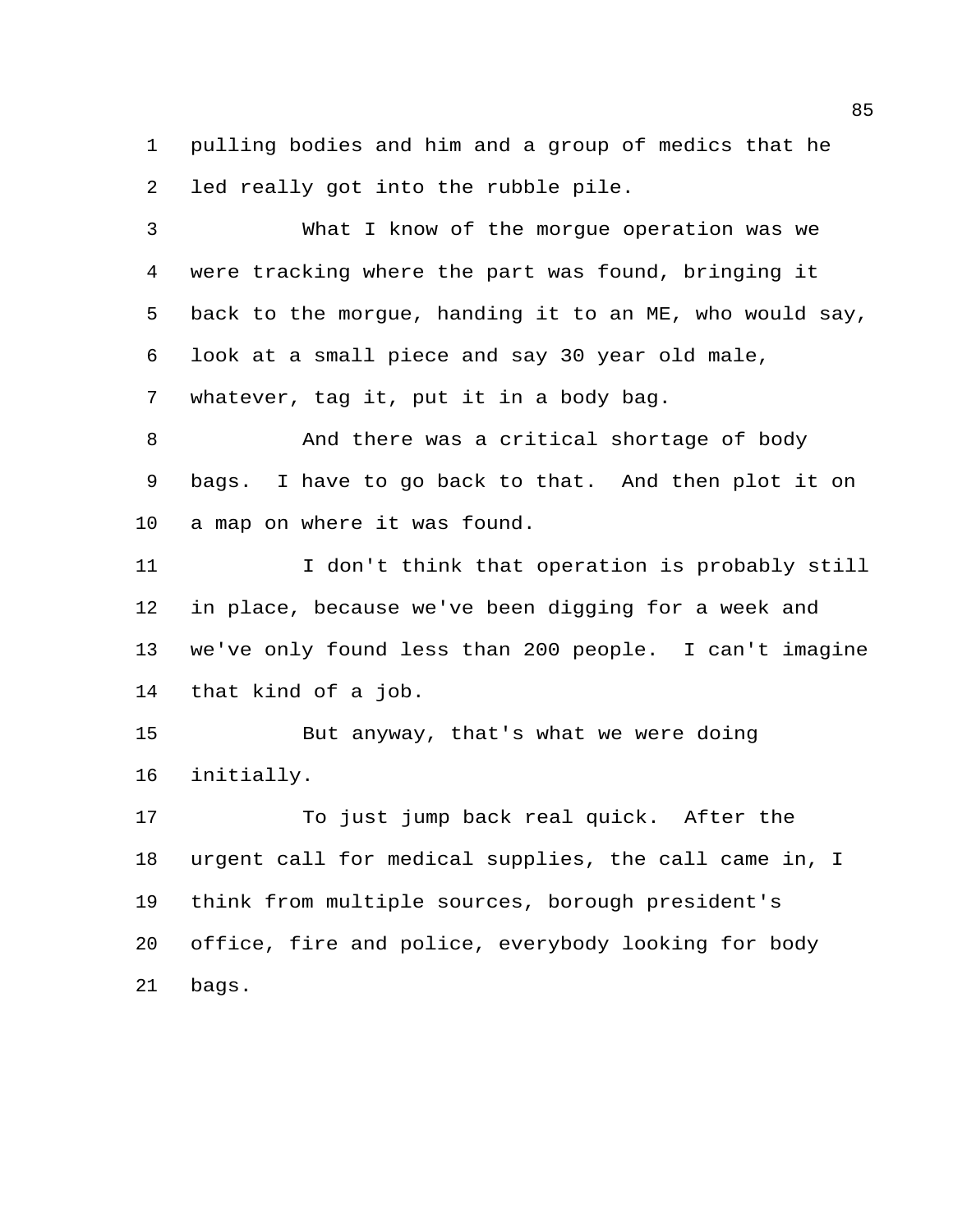We didn't have any. What I did was I sent CPT Reilly, again, my fire brigade out. He went around to local hospitals and scrounged up about 200 body bags.

 So we did provide those and used that initially in the morgue operation.

 And then at some point, the medics became fatigued and this combat stress, for lack of a better term, the same thing when somebody's not shooting at you. We had to relieve them and they were relieved by maintenance and support platoon guys in the morgue mission, and the guy who would probably be the best to talk to initially would be Perillo, SFC Perillo. He's my support platoon sergeant.

14 I know he ran that thing for at least a day. **MAJ MELNYK**: What about the men on the line? Not the men at ground zero. What did they encounter the first day? Were there a lot of attempts to get through by --

 **LTC COSTAGLIOLA**: Initially, what we had coming through were masses of firemen, policemen, from New York, from out of town, all just rushing to the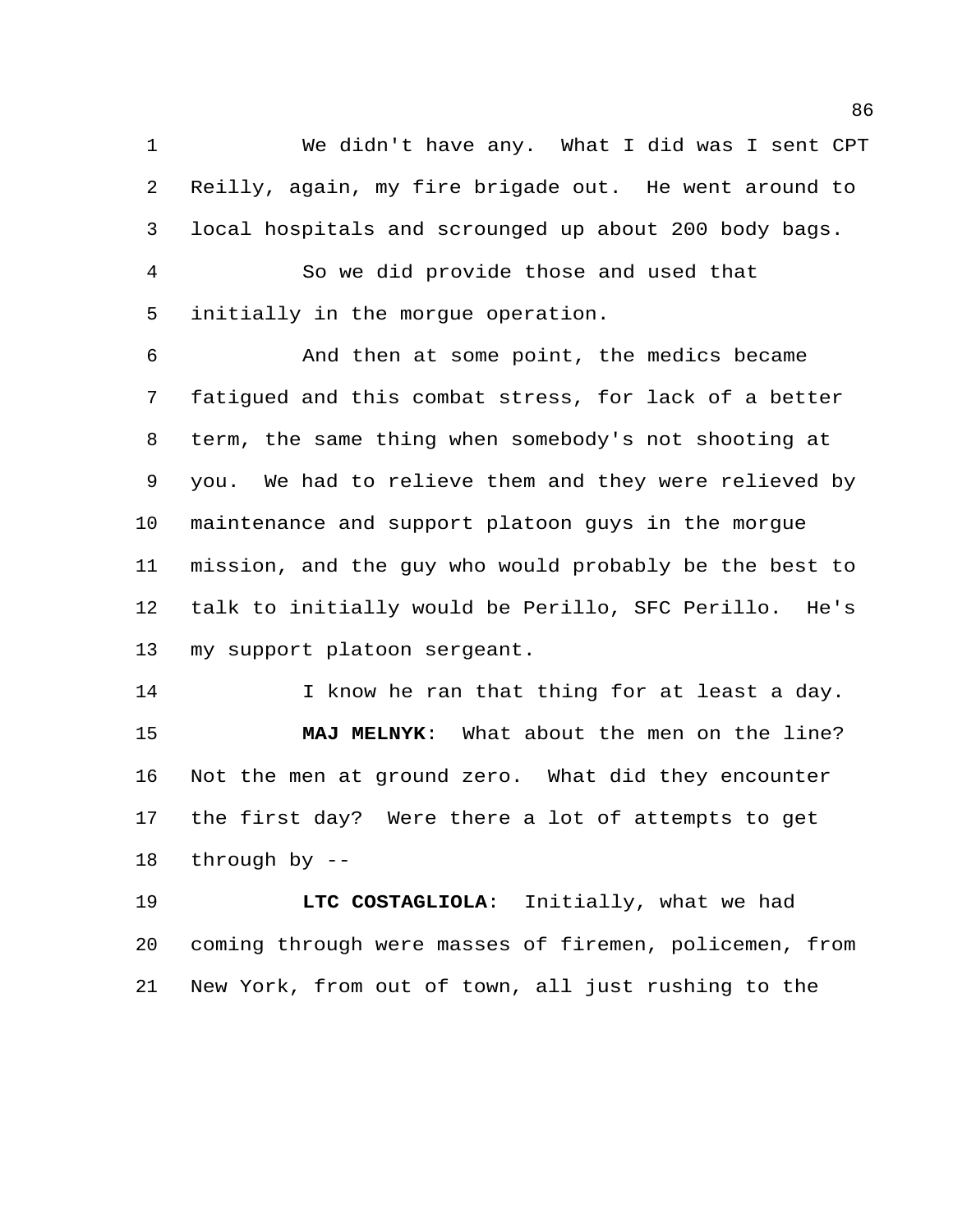sound of the guns.

 I don't recall any significant issues with civilians or anything else, because civilians basically said let's get the hell out of here and never looked back.

 I don't remember very significant activity as far as potential looting or anything like that.

 I do remember late on the first day, some of my guys came to me and said, hey, somebody from city hall came over, they're going nuts that we have machine guns on our thing, on our vehicles, apparently it keeps popping up on CNN, and he wants the guns off.

 So what we did was we collected up all the machine guns, all the M-16s, initially we left the pistols there to make it appear that we were armed, and by the end of day one, we had pretty much disarmed the battalion as far as a physical armed force.

 It was very inconspicuous, nine millimeter, which, again, wasn't really loaded.

 Again, it was a very vulnerable time for us. Most of the cops were focused on digging and did not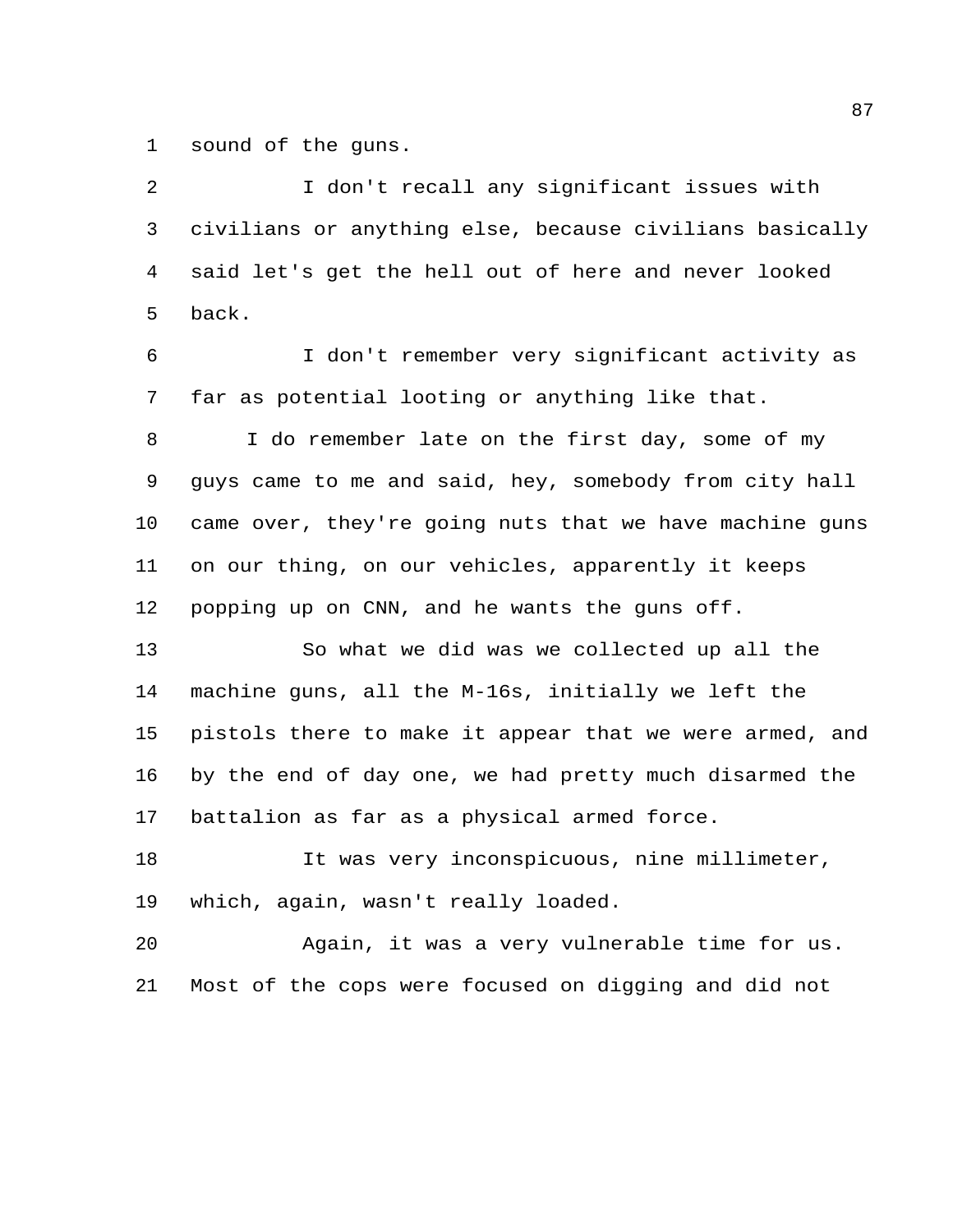have a real good handle that if somebody wanted to start exploiting the attack, we had any means of stopping it.

 We also were very uncomfortable with the fact that we had no rules of engagement. Asked the JAG to come up with some, he never did. Really didn't understand what we were allowed to do, what we should be doing, what our authority was.

 So the guidance was you stop everybody, you refer them to a cop.

 What became apparent at the street corner level, the five soldiers and the two cops that are on each street corner, is the cops thought we were in charge and we thought they were in charge.

 And what happened, I think, was, nothing against cops, but the civil service mentality is I'm just a cop, I don't make decisions.

 And so when you refer them to a soldier who has been trained all his life to make decisions, the natural leadership came from the Army side.

So you got the Guard really running things,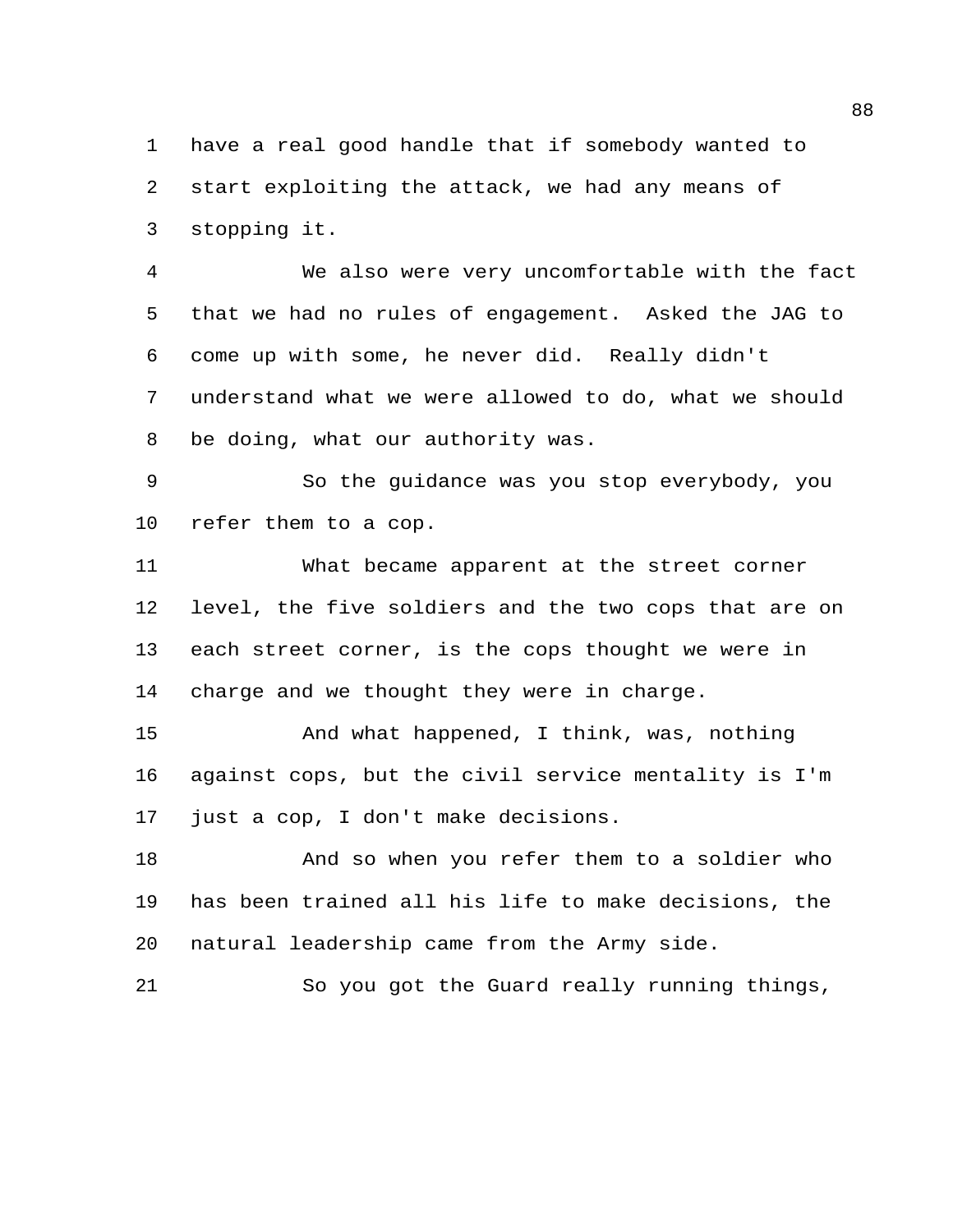making decisions and doing those kinds of things, and the cops are more or less our security and if we did see something real, that's an obvious crime, like a looter, than the cop would arrest them.

And then --

 **MAJ MELNYK**: At what point was that relationship clarified? Because martial law was not imposed.

 **LTC COSTAGLIOLA**: I think it was clarified yesterday. That was the first time we got rules of engagement. And I'm going to go into another dynamic that happened out here maybe day two or three, was basically longstanding rivalries, emotions and all those kinds of things between police and fire department.

 The fire department basically, I guess, is the expertise, saying, look, get off the rubble pile, you're not really doing any good. Everybody else is saying my buddies are down there, let me claw away at the steel.

And you have a very unstable situation and you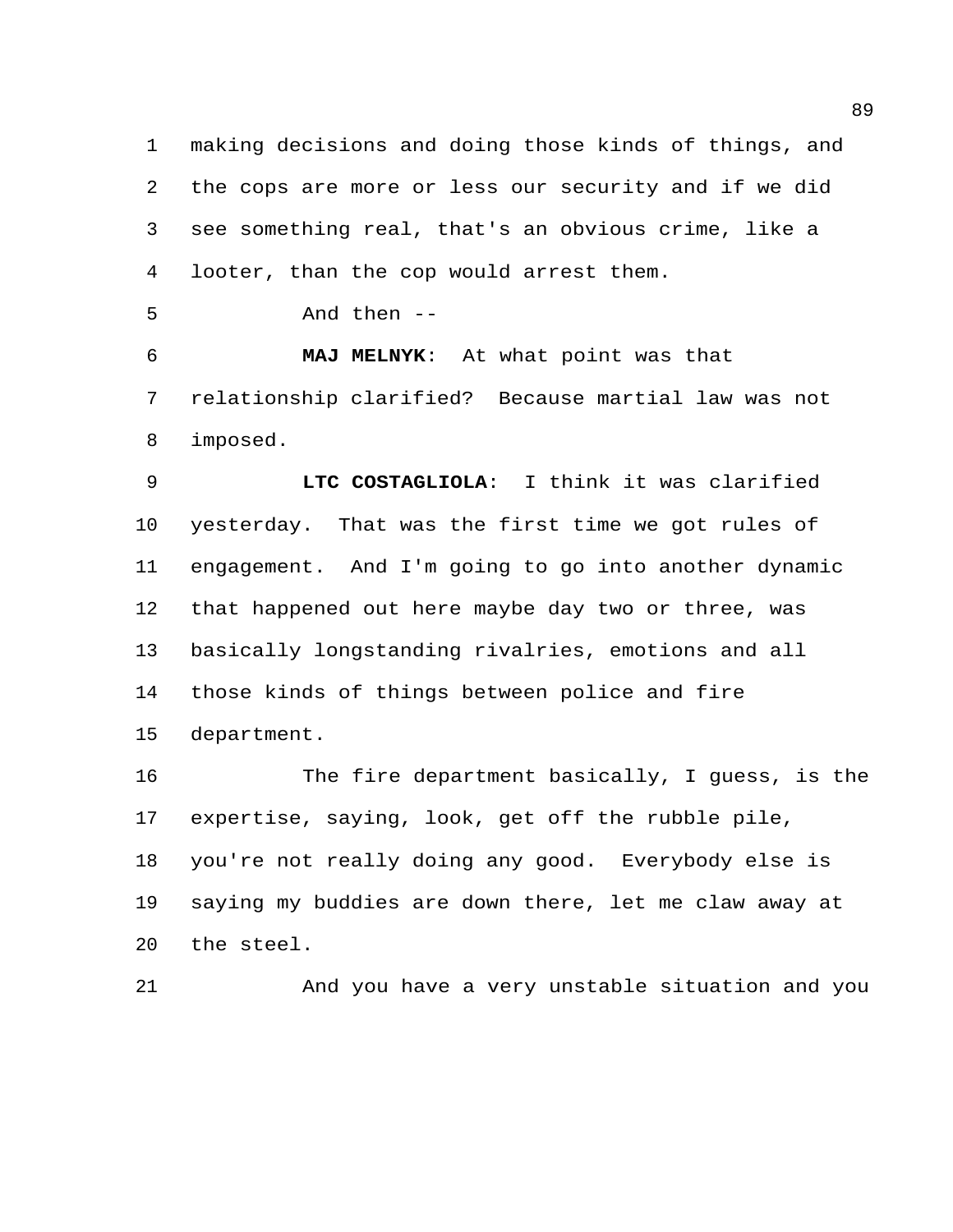got city engineers out there trying to evaluate which buildings are going to come down. They're setting up these devices that are basically watching the angle of the building, if it shifts.

 Every couple of hours, windows start popping out of buildings as they're setting and shifting. So you have a lot going on there, unstable place, unsafe place. You really don't want to have non-essential people there.

 You want to make room for the experts. You got out of town rescue people coming in. The fire department is directing a rescue effort here, but the police department has an incident commander who is supposed to be in charge.

 And none of that ever really solidifying, up until a few days ago.

 At some point, we're there, what can we do to help, what can we do to help. We were eventually used, and this is where CPT Reilly is going to give you a real big story and a big picture of what happened in ground zero, and I think it's really a heroic story for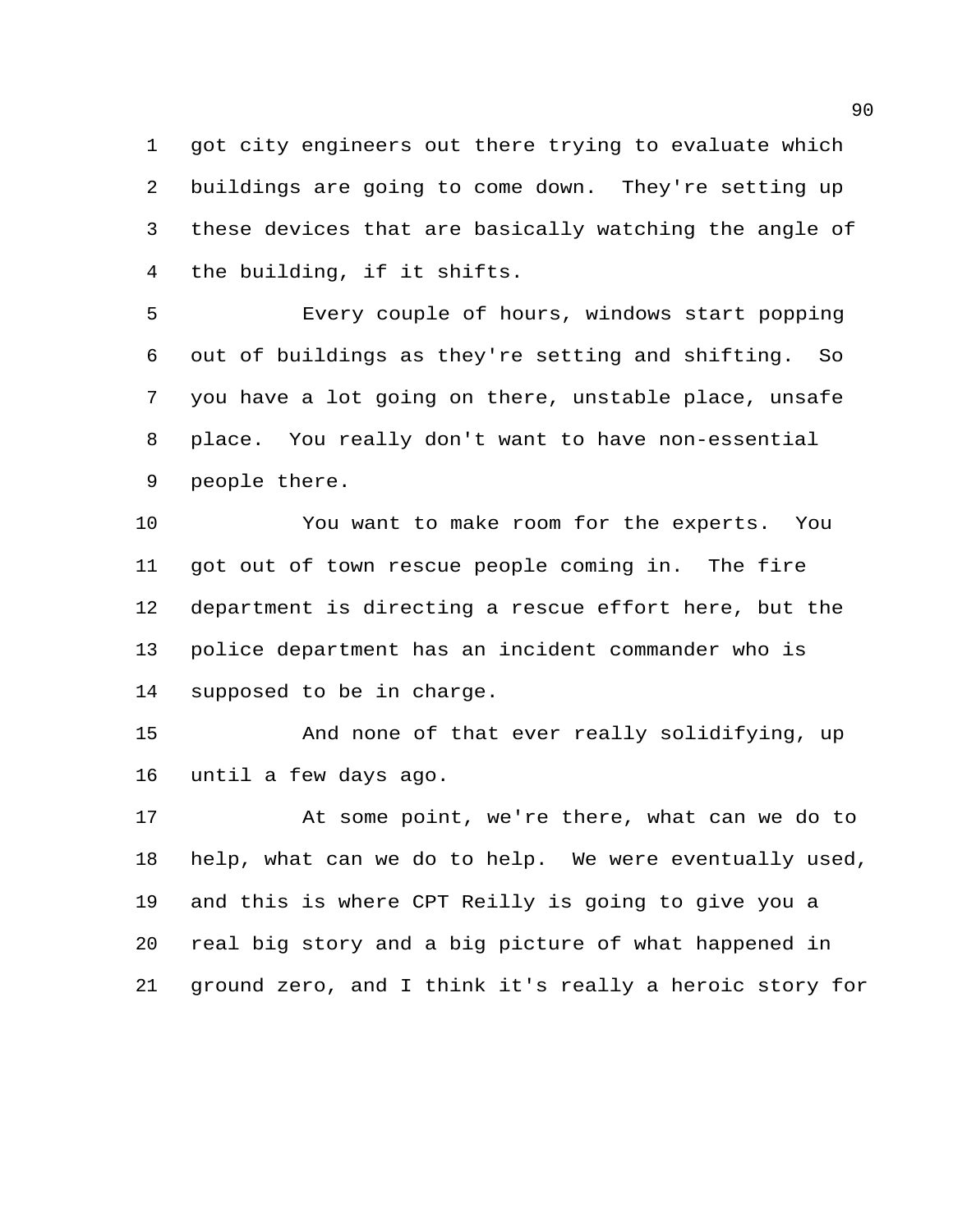the Guard.

talk.

| 2.              | But basically we were able to come in as the           |
|-----------------|--------------------------------------------------------|
| 3               | third party and the honest broker and it left some bad |
| 4               | blood and some bad feelings and we had some poor       |
| 5               | judgment and that kind of stuff on both sides, but     |
| 6               | basically the fire department used us to keep the      |
| $7\overline{ }$ | police department out of ground zero, which obviously  |
| 8               | led to a lot of stress and resentment.                 |
| 9               | But it worked because of what I was saying.            |
| 10              | The cops thought we were in charge. We thought they    |
|                 | 11 were in charge. But they're listening to us when we |
|                 |                                                        |

 So it wasn't cops trying to muscle their way through, but we were able to diplomatically keep the cops out, and Reilly will give you the whole story about basically it broke down to the workers and rescuers and the tourists and the guys that were doing good and the guys that were spinning their wheels, and now we need contractors in here.

 There's a lot of activity happened around the dig site and that was a big role for us. But that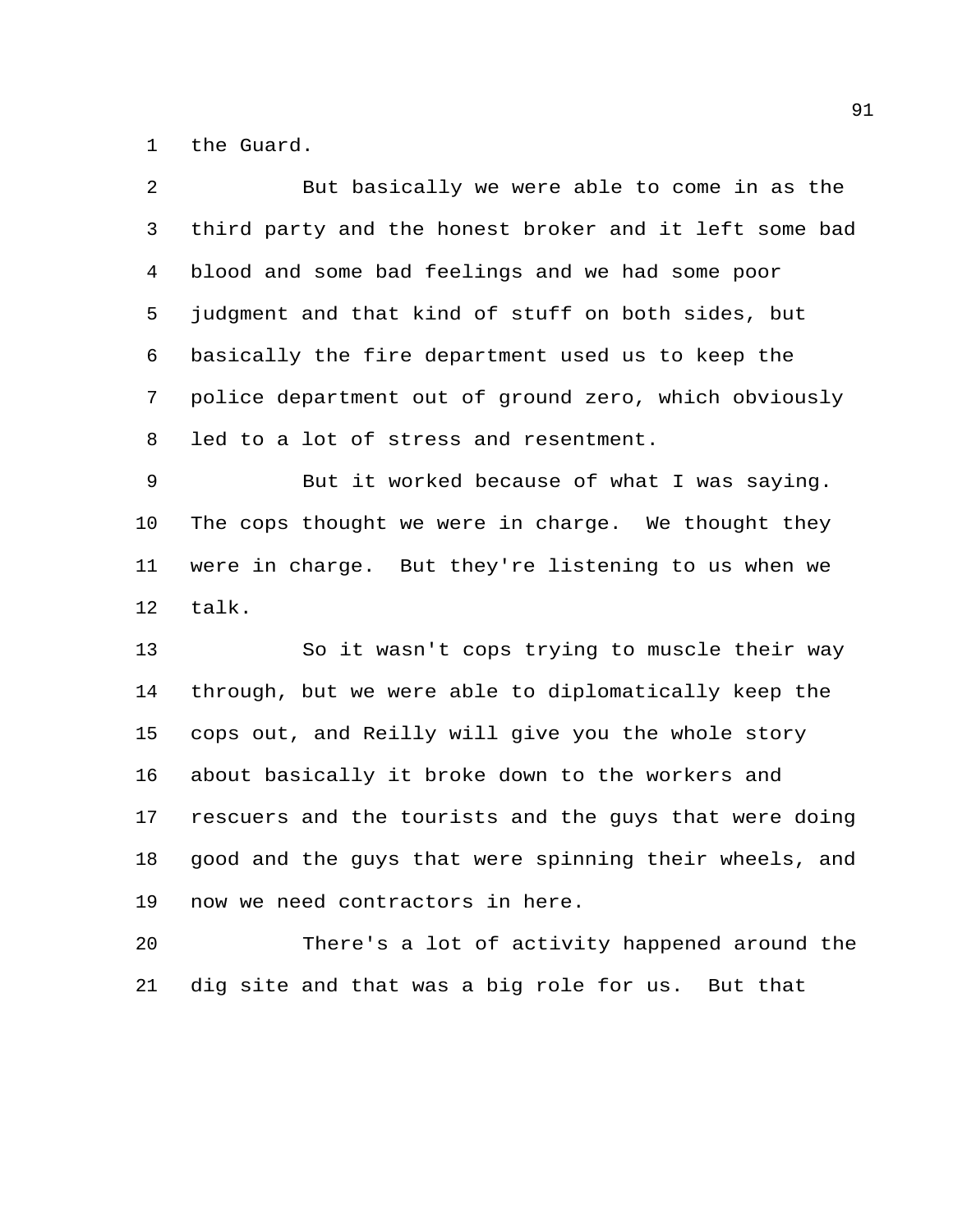relationship was never clear. The average cop on the street thinks just the fact that we're here, it's martial law and that we're in charge.

 The leaders, I think, a lot of the senior guys that are cops and firemen, cops and officers or NCOs in the Army know that we really don't have authority.

 We're a show of force and a manpower pool and maybe, in some case, some expertise, but we're not in charge.

 But the natural leaders were more on the Guard side than they were on the police side. So you'll see that dynamic happening.

 Just still on day one, somewhere around -- actually, it was early morning, right after I had gotten my marching orders, we're sticking to the plan that we talked about on the phone last night. A couple of minor adjustments to the line and we're relieving the 258 and we decide on this rotation.

 The 258 has the whole perimeter at night, with some OPCON or attached units. I've got the east in the day, Slack and the 69th's got the west in the day.

Pretty clear cut and we're going to rotate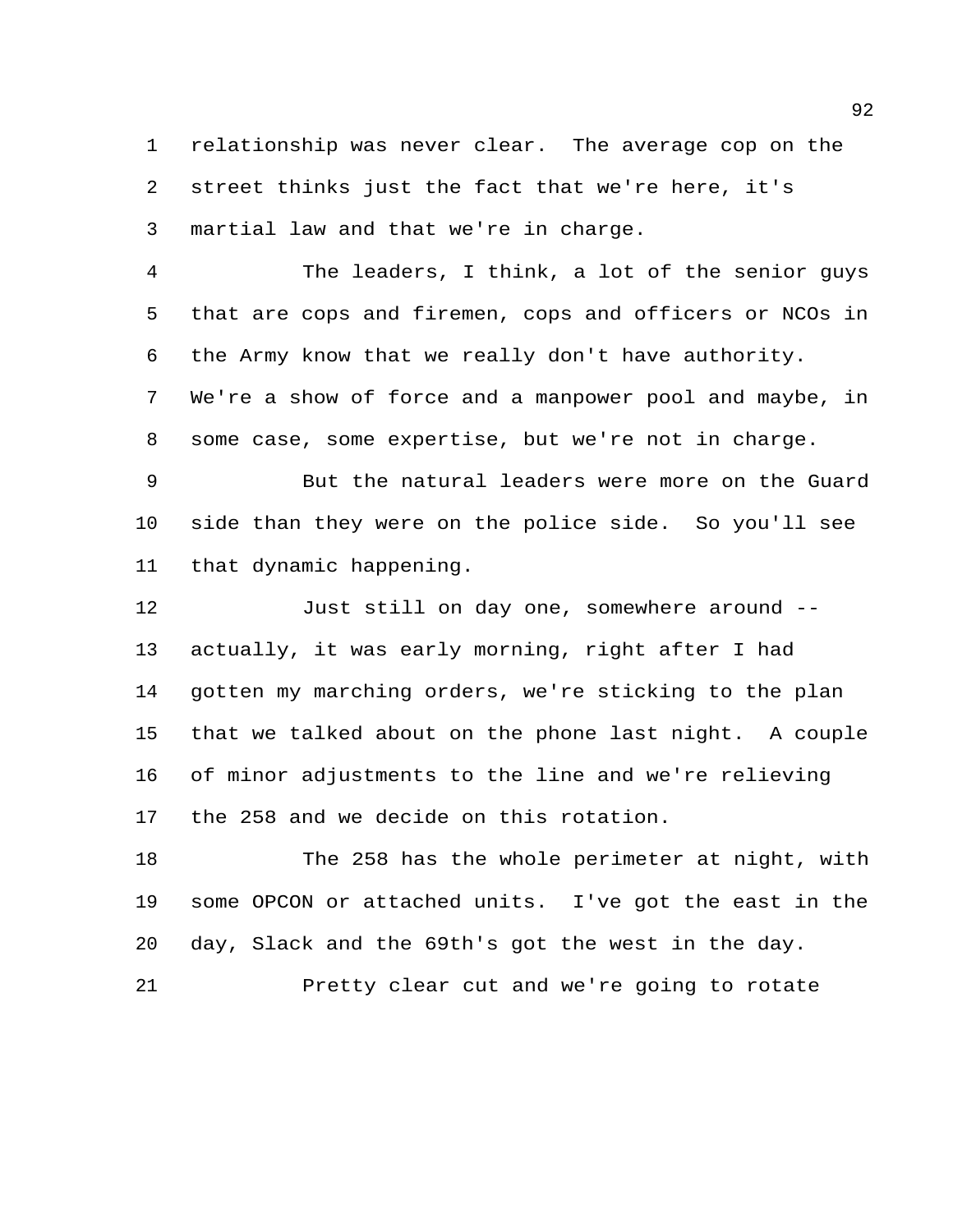battalions.

(Change tape.)

 **MAJ MELNYK**: This is MAJ Les Melnyk, Army National Guard Historian for the National Guard Bureau, continuing the interview with LTC Mario Costagliola, Commander of the 1st Battalion, 101st Cavalry, and we were discussing the events on 12 September, when your battalion had established its perimeter.

 **LTC COSTAGLIOLA**: Okay. We got the perimeter pretty well defined. We are rotating on a 0800 to 2000 hour basis.

 Logistically, we're in Battery Park and we're withdrawing across the ferry. Ferries are not carrying civilians at this point. They are carrying rescue workers back and forth.

 So we could pretty much have a ferry on call. Initially, we're withdrawing a 100 percent across back to Staten Island, living in the armory, and that's basically our lifeline.

 We have contract food working. In the beginnings of all this outpouring from the community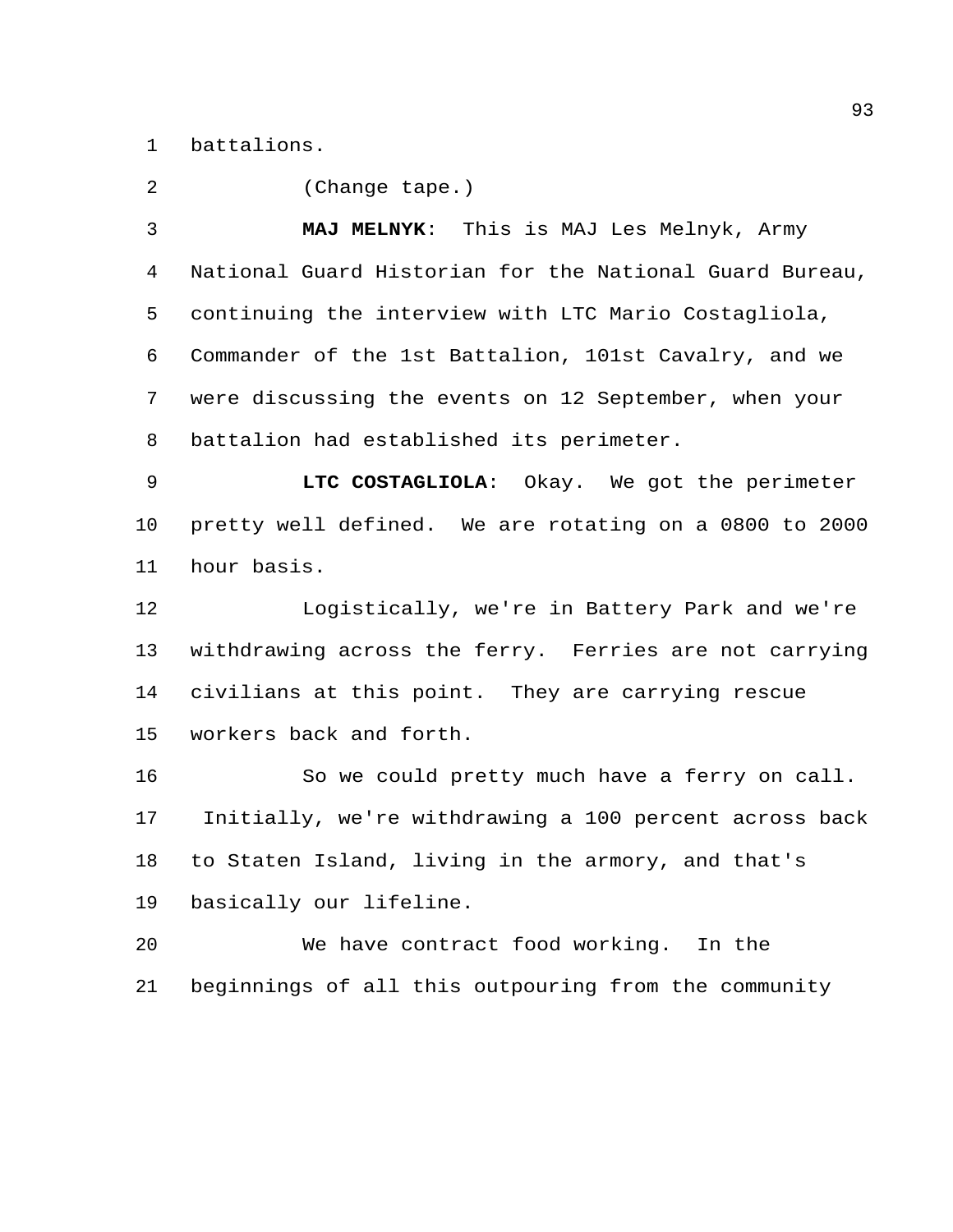and the businesses of more food, it eventually just started being literally rammed down your throat, once that whole structure got in place.

 Initially, we were feeding from Staten Island, packing it out here.

 Let's see. Where did I want to go? Still first day. COMMO was still sporadic. Did get a message through to COL Gennerieux at Troop Command, had some confirmation back that we know you need cell phones, they're coming, they'll be there soon.

 At this part, again, the missioning is really being done at the squad level, company level, some missions at battalion level, especially those that require resources, like HEMMTs and those kinds of things.

 Some of our guys take charge of what seems to be a natural development of a supply dump at South and Pike. Bottled water starts pouring in. Work boots start pouring in. Clean socks; and ultimately that Pike and South becomes this huge depot of all this stuff that's being pushed out from the outside world.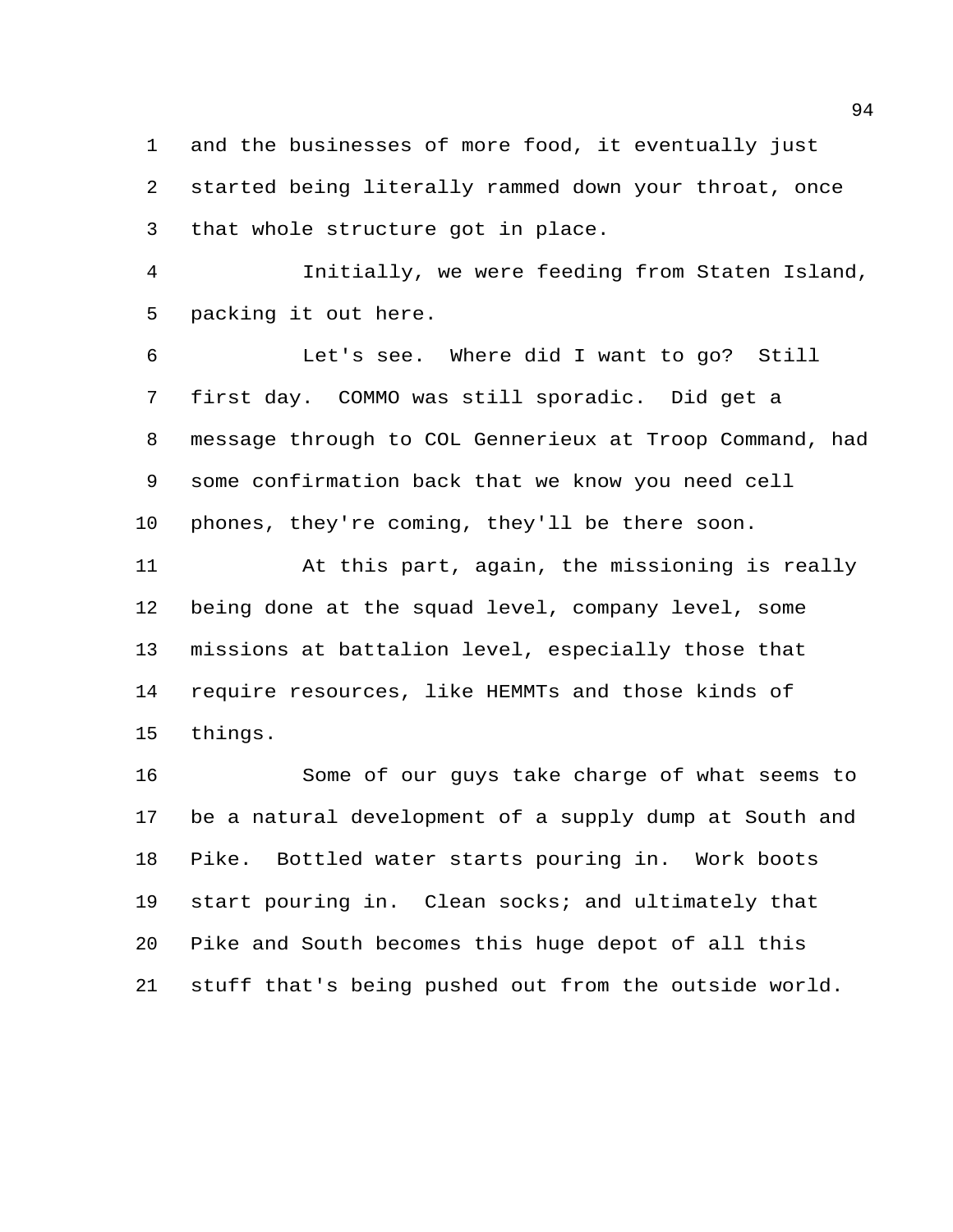**MAJ MELNYK**: By the police command post.

 **LTC COSTAGLIOLA**: Right. And we basically took charge of that. I understand that. LT O'Buckley, who was formerly in the 101, now assigned to the 127 Armor, but reported to the scene, I think directly, I'm not sure if he assembled at the armory or came right here, but he disappeared.

8 I heard from my XO that he took charge of that, organized that, where the police department didn't really have somebody to deal with it, and eventually brought in forklifts and kind of managed that whole depot, did a lot of deliveries for them, kind of organized it, organized the routes in and out and those kinds of things.

 So I think there's a story there and it was a significant mission that was performed all week.

**MAJ MELNYK**: LT O'Buckley.

 **LTC COSTAGLIOLA**: Yeah. As soon as we started doing things on Tuesday afternoon, again, this thing about mission tasking and mission tracking would constantly creep up.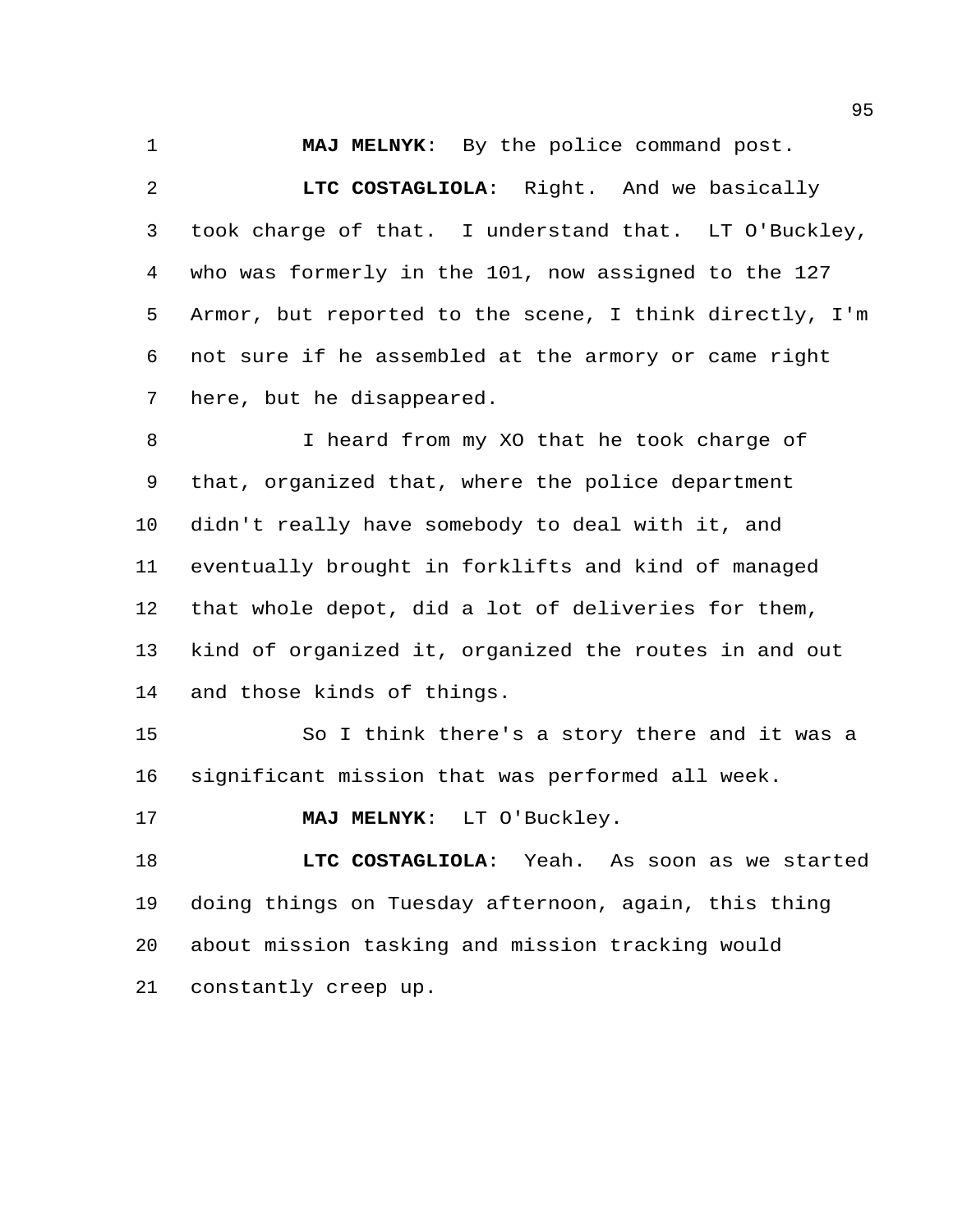Under ideal circumstances, we would track every single mission and track how many miles we put on vehicles and how many gallons of gas we use and how many people times how many hours.

 When it's a snow storm and you're taking doctor from his house to the hospital, those things are easy to track. But you have hundreds of these things going on simultaneously. But we started to have a situation where the staff guys, my XO, my staff, I'm telling them to try to work through the EOC.

 When they do have success in this intermittent COMMO, we're getting things like, hey, we're doing this, we need this in ground zero, we need respirators in ground zero, for argument's sake, and we get a call back saying, what are you doing in ground zero, you're not supposed to be there, you have no mission, you have no task.

 We're there and I got a hundred guys there and you want to take this report or do you want to tell me I'm not really there, kind of thing.

So the staffs are kind of struggling through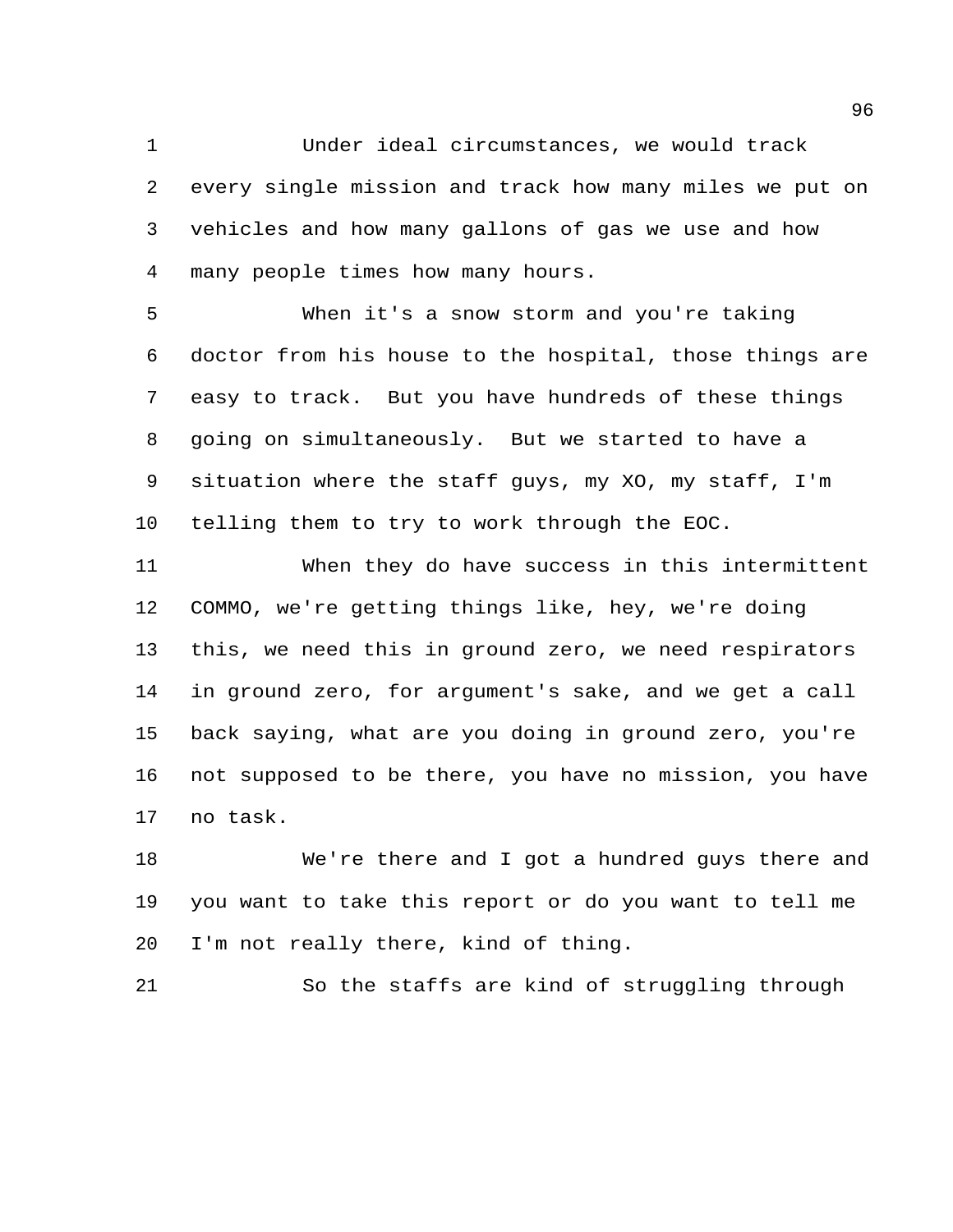that and that cumbersome chain of command that we're all used to.

 **MAJ MELNYK**: So this is a problem coming from the 107th Support Group or [Troop Command in]Valhalla? **LTC COSTAGLIOLA**: I think it's really at all levels from staff officer to staff officer, and eventually what I tried to tell my guys is work through both headquarters, if you get through, because 107th is the direct headquarters, Troop Command is -- they're higher and we've worked with Troop Command before. They're kind of like a division headquarters.

 So some of the stuff, especially on the log side, may have to go direct to them.

 And on the staff side, you're getting this what do you mean you need cots? and what do you mean you need buses? and why do you need maps? and, no, you don't need wireless phones.

 And on the commander to commander deal, you know, General Klein is telling me I'll back you, you know, if you make a bad decision, that's a bad decision, but no decision is inexcusable, so go in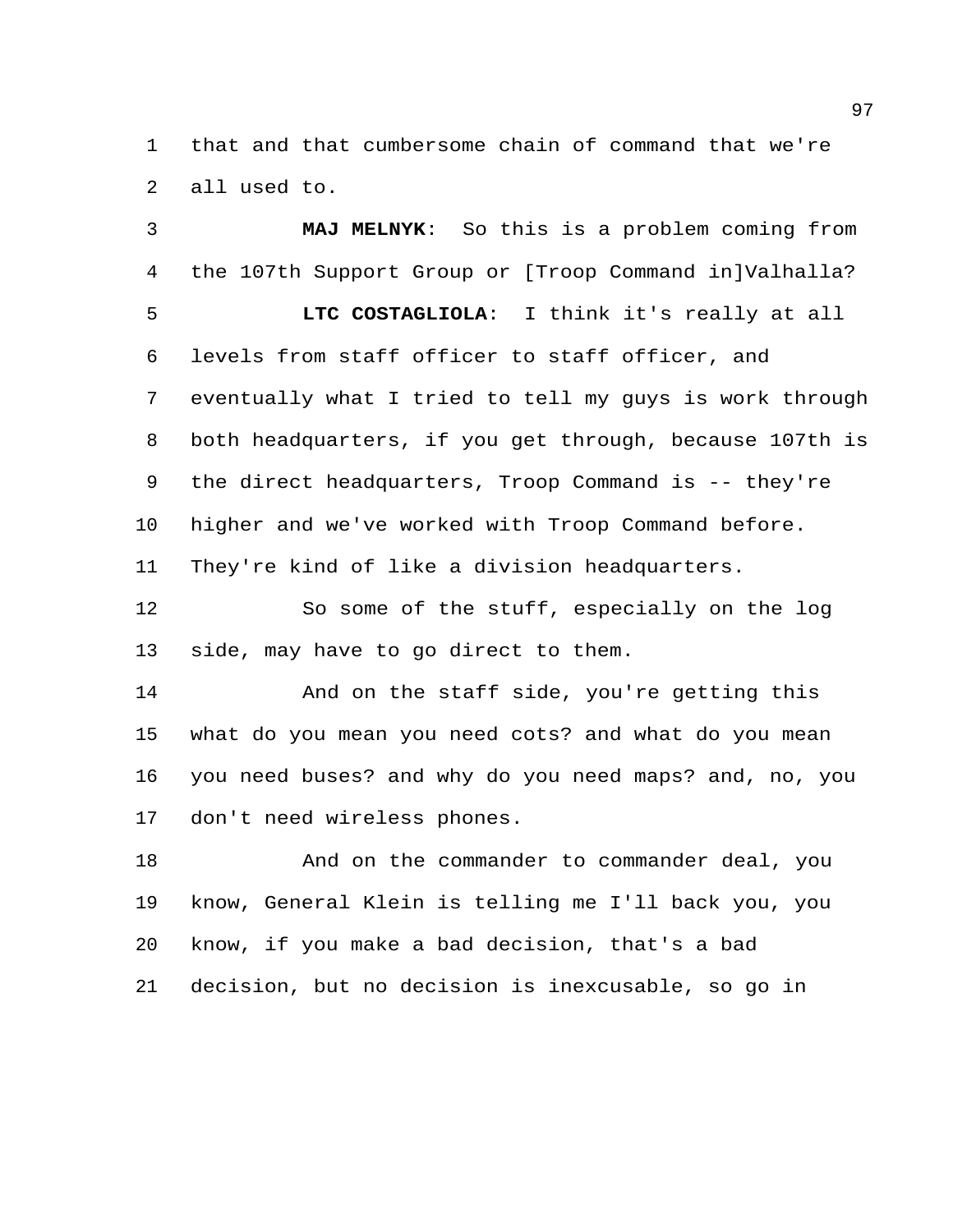there and make things happen.

 But the staffs, I think, never caught up with that intent and that kind of mind set. And, of course, and this is, I guess, just a dynamic in the military, I don't have time nor do I want to constantly say to General Klein, "Hey, your guys are not doing the right thing, they're fucking me" or whatever. But the staff guys in his headquarters are telling him, "Hey, everything is going great," but they really I don't think ever had any picture of what was going on down here. 13 And when they did, they were a source of resistance rather than a source of actual support. **MAJ MELNYK**: Do you want to comment on how things developed after the first day and how did the routine change for your troops or what routine was established? **LTC COSTAGLIOLA**: It started to improve I guess the second day we got that CP set up at Pike and

South, and that started to give us a much better link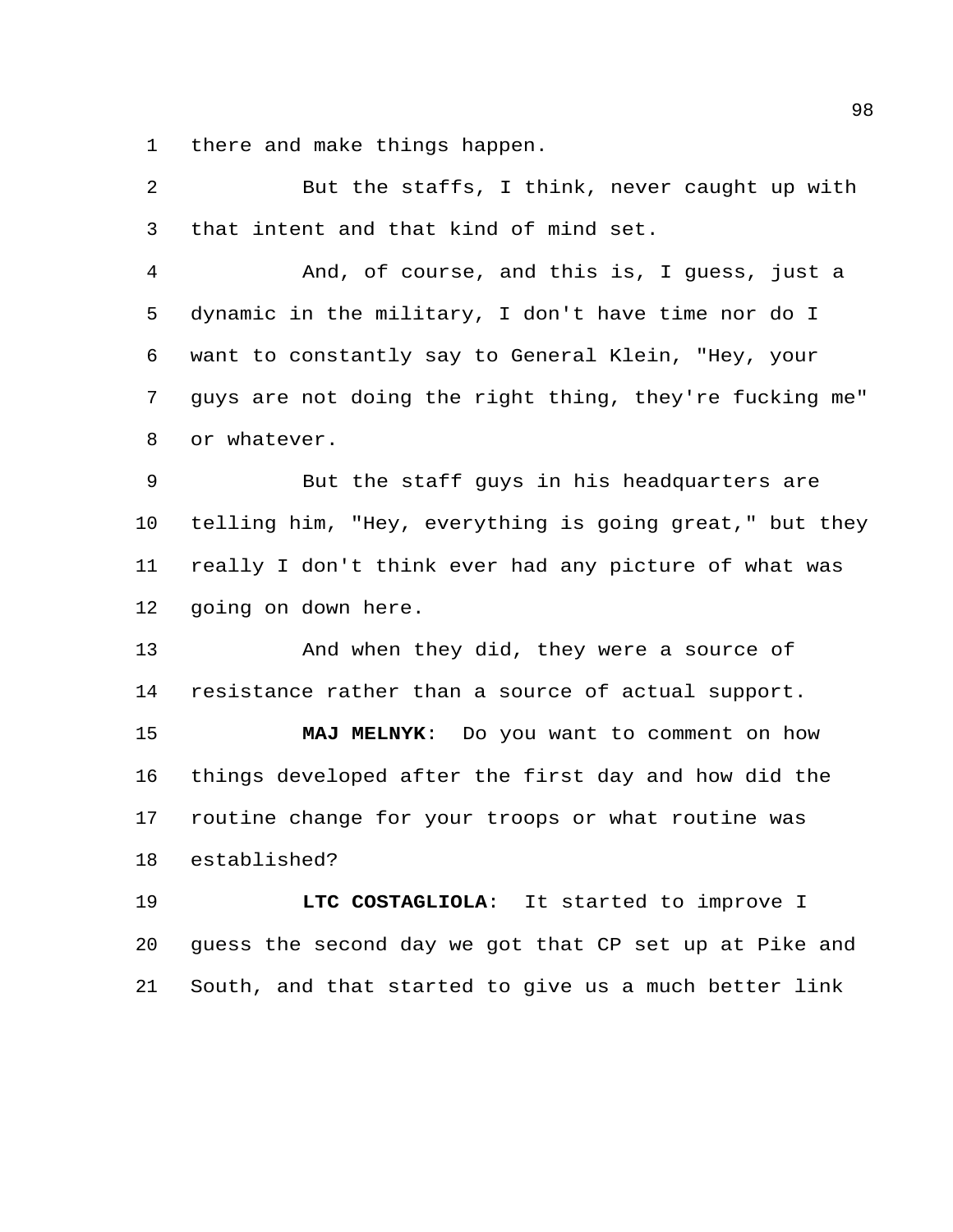in with the police department.

| $\overline{2}$ | But I don't think there was a significant               |
|----------------|---------------------------------------------------------|
| 3              | operational mode change for a while and it went like    |
| 4              | that for three days or so without a significant change. |
| 5              | Whenever I could get to an e-mail, get a                |
| 6              | message out, and I remember a couple of successful      |
| 7              | conversations with COL Generreiux, who was the night    |
| 8              | shift at Troop Command, and COL Hefner eventually when  |
| 9              | he made it back to division headquarters.               |
| 10             | Those two were very supportive. I'm firing              |
| 11             | out a couple little fragmented things of things I need  |
| 12             | and whenever I got Hefner or Generreiux, it happened,   |
| 13             | and, again, Hefner is the chief of staff of the [42d    |
| 14             | Infantry]Division. I guess Generrieux would be his      |
| 15             | counterpart at Troop Command, Troop Command being, if   |
| 16             | you're not familiar with it, more or less a division    |
| 17             | type headquarters or TDA.                               |
| 18             | But my contact with them was sporadic.                  |
| 19             | I just lost how I got on this.                          |
| 20             | MAJ MELNYK: Talking about how the routine               |
| 21             | changed and how things improved after the first day.    |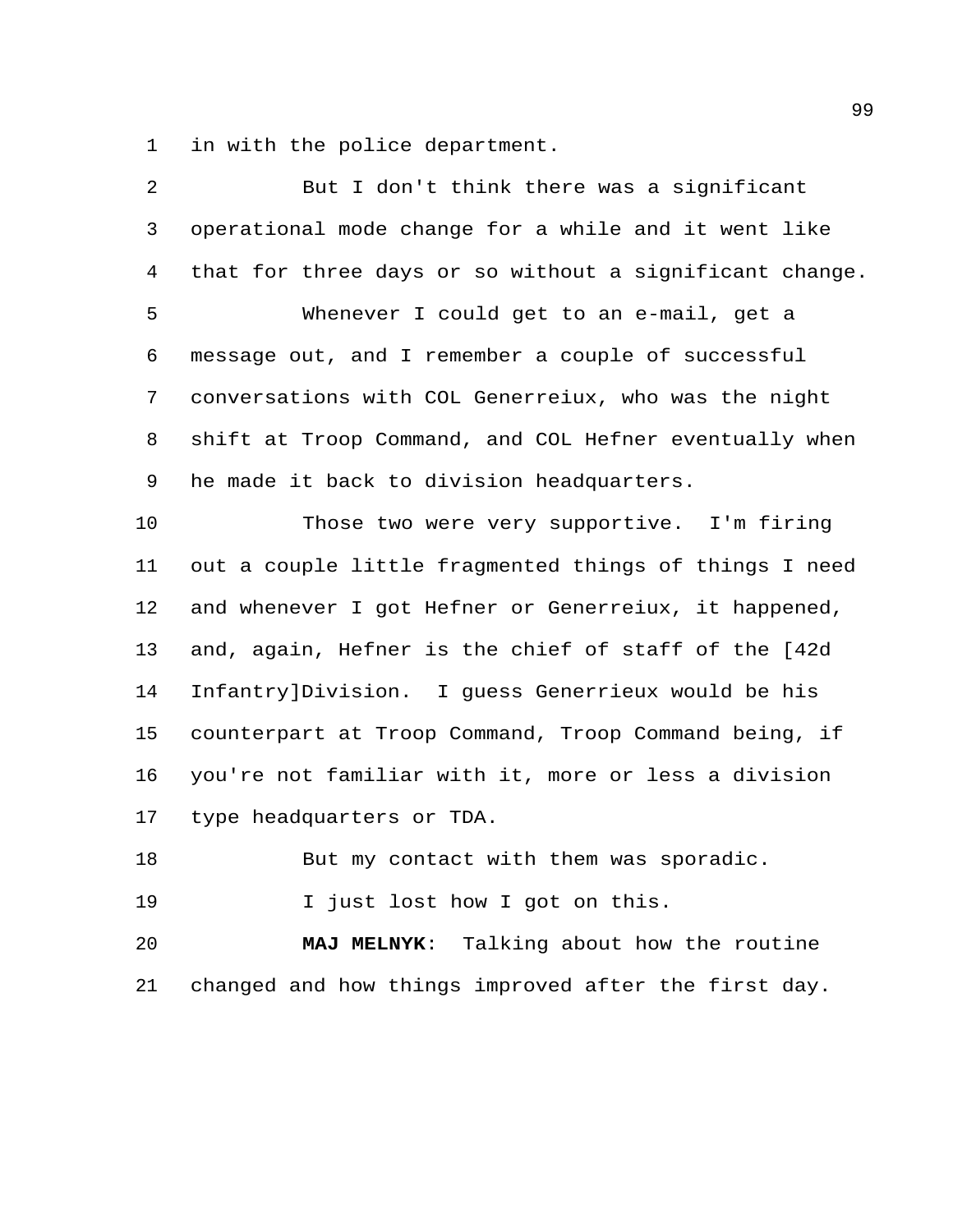**LTC COSTAGLIOLA**: That's right. And the point I kept making to both of them was we need some kind of headquarters here on the ground. I don't know what happened from their perspective, but I do know that they said don't worry, headquarters is coming, not sure who it is.

 Eventually, it turned out to be Aviation 8 Brigade [of the  $42<sup>nd</sup>$  Division]. But for that, I think they -- okay. They got here Saturday. So four days. And Saturday, when they hit the ground, I got with them and Slack and gave them a dump of what was going on and things were real intense at that point. I think their heads just spun and it took them really 24 hours to get up and into the fight.

 But what they did was they collocated with the police department here. Coincidentally, about the same time they hit the ground, the police department had really gotten this thing back under control and had taken Manhattan south that Slack and I had just kind of whacked up informally and broke that into zones that each had a two star police chief in charge of, and they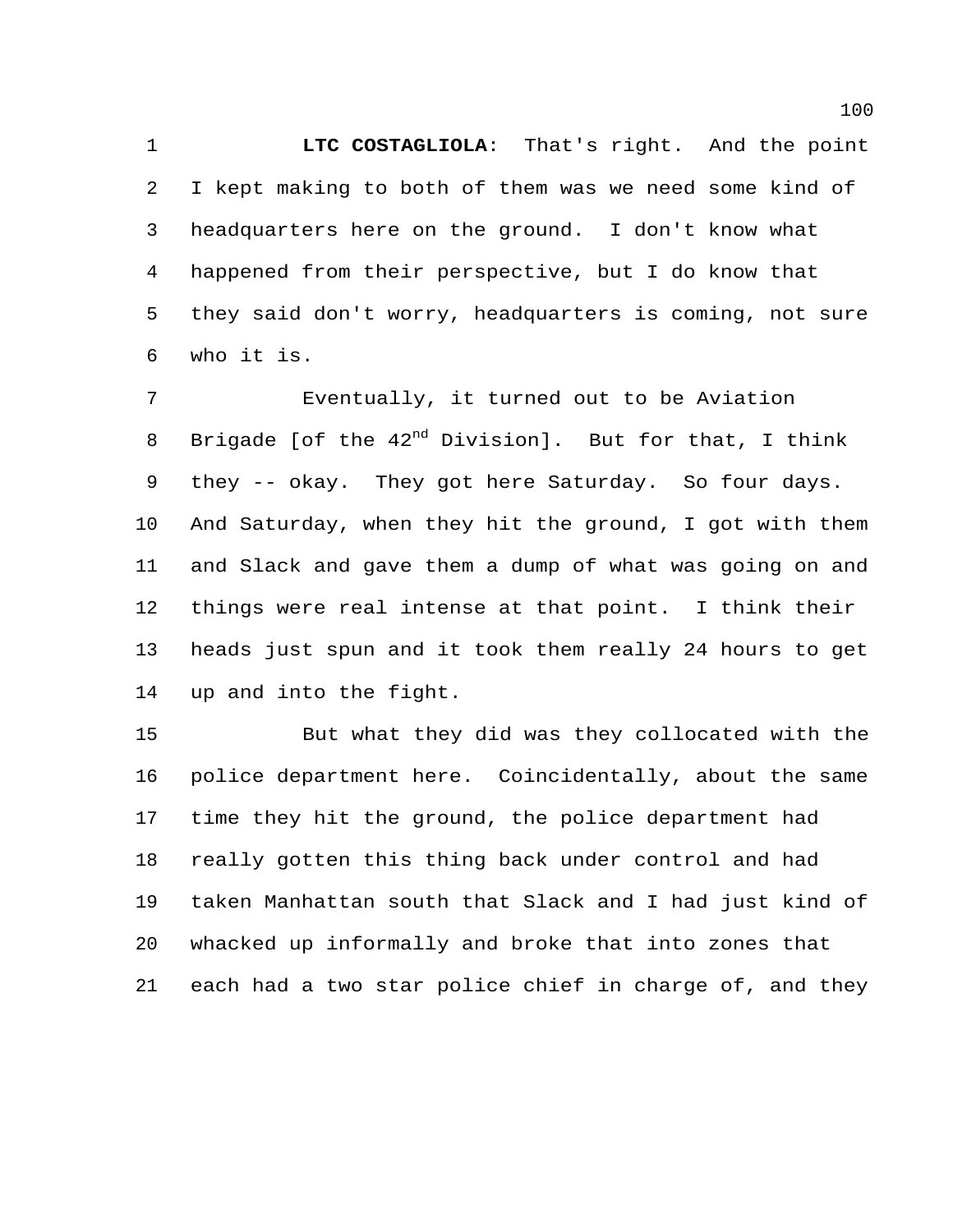started to bite this thing off and get some

organization and get it going.

 And I guess in the grand scheme of things, what you had shape up was fire department predominantly in control of ground zero, with our troops and support, police department in charge of the outer perimeter, which our guys were involved with, and then a lot of logistic and support type operations going on all over the city.

 Hey, can you pick up these 400 blankets and bring them here, this battalion chief needs to get uptown. One of the things we found is that a Humvee can get through a crowd or a traffic jam or anything faster than any police cruiser or any fire department. It just seemed to create a hole. And we did a lot of those transportation missions, a doctor needs to get here, run this doctor up to the hospital here, so we could load the Humvee with medical supplies and bring it down.

 So all those things were happening, very localized, decentralized levels.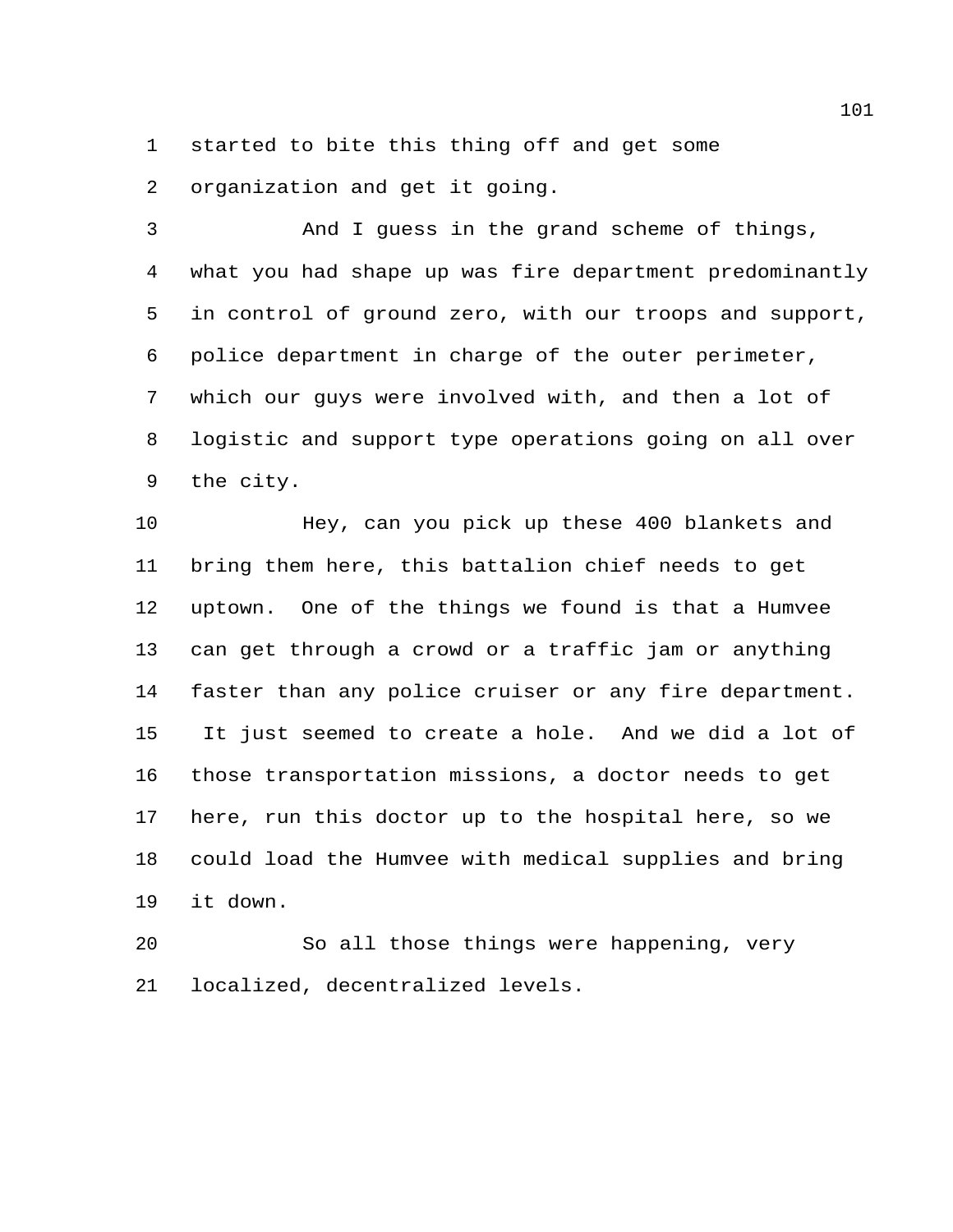We did have mission tracking and we do have those charts and whatnot that need to be captured. But I'm going to say, conservatively, it's probably a 50 percent solution on what we actually did. Actually, I won't say conservatively. That's pretty generous. If we actually captured -- **MAJ MELNYK**: You only captured about half of the missions you accomplished. **LTC COSTAGLIOLA**: Yeah. I mean, if you consider I took the boulder off that guy's chest a mission, I would say 50 percent or less. If you define a mission as something that required one man hour or ten man hours, there really is no definition. But in the past, taking the boulder off the guy's chest was a mission that required a very cumbersome request procedure and chain of command. So this has definitely been different. This has been every agency at every level being stressed to the max. And the other thing is you're wireless and

paperless. We have no power, we have no copy machines,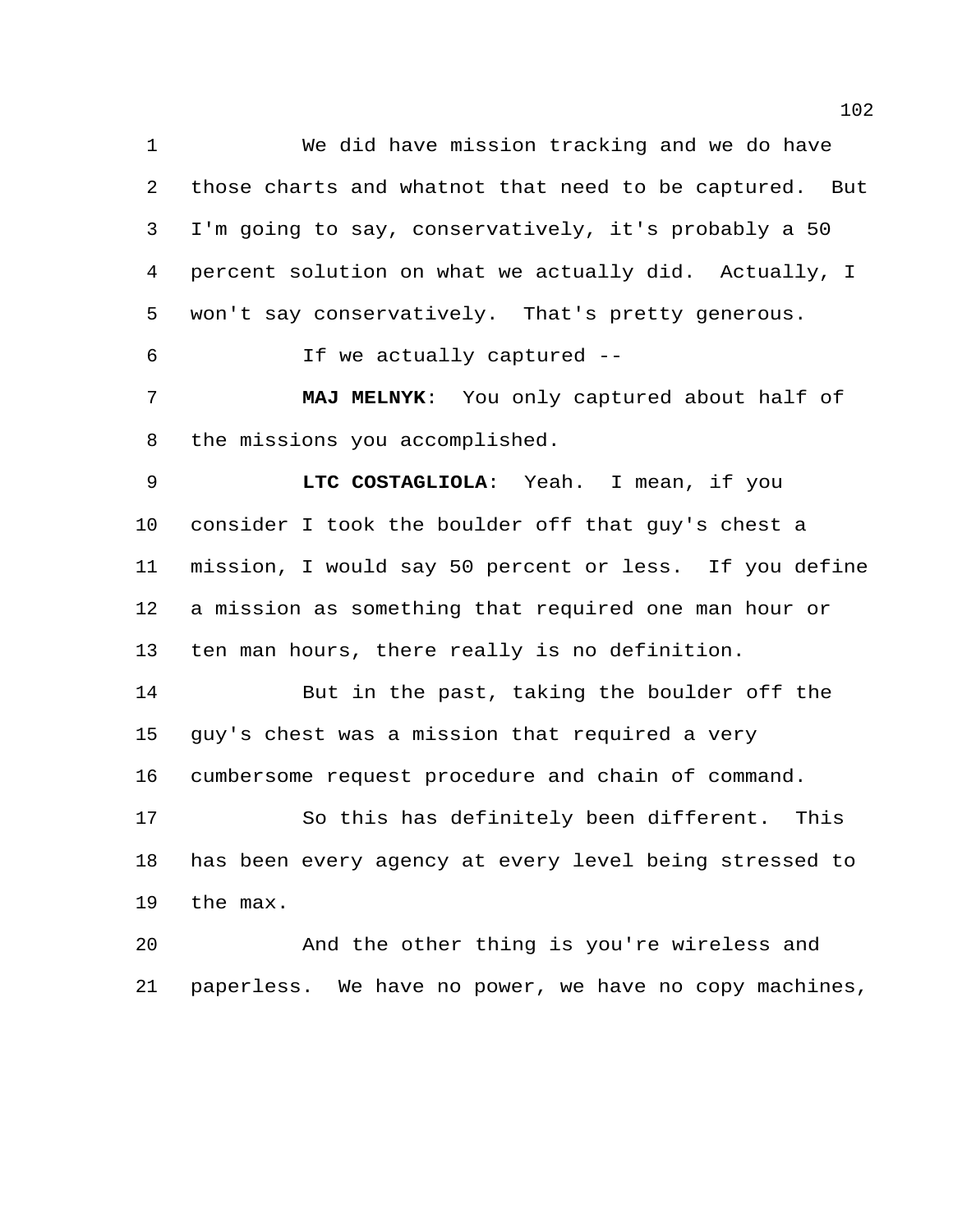we have no fax machines. Eventually, we got the cell phones, D-plus-three, I believe, and that hand receipt, we need to capture exactly when those cell phones hit the ground. I wanted that for my AAR, but I'm pretty sure it was D-plus-three.

 We had no hard lines out of here, telephone lines. So again, everything that was done out here was stubby pencil and verbal, and that's one of the reasons I'm glad you're here, because there's just a lot to capture. It was a verbal operation, so let's capture it verbally and then try to verify some of it with the limited paper that is available, phone records and all these other kinds of things, mission tracking charts and stuff like that.

 If you can get to me in the next 24 hours, maybe talk to your smart guy, what are the things that we need to gather, and I'm thinking of some obvious ones, but there may be some good ones out there that your guys -- maybe dispatch records.

**MAJ MELNYK**: Right.

**LTC COSTAGLIOLA**: What do we really need to do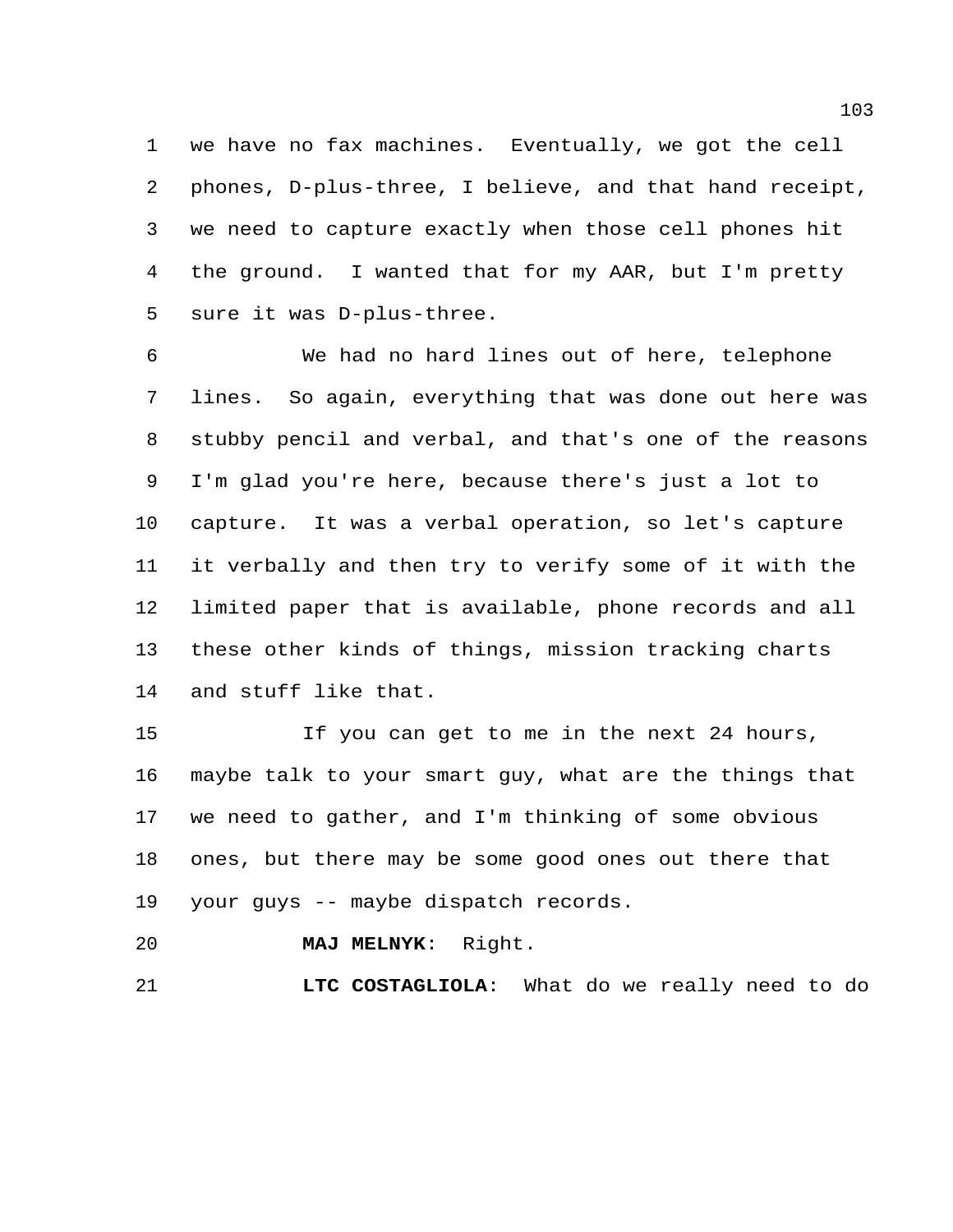to -- which data would be a good place to go and

capture it before we lose it?

 **MAJ MELNYK**: Do we need to take a break here, sir?

 **LTC COSTAGLIOLA**: Yeah. I think my mind is starting to go to mush.

 **MAJ MELNYK**: I think we'll do that at this point.

(Tape stopped.)

 **MAJ MELNYK**: This is MAJ Melnyk. We are resuming the interview with LTC Costagliola, several days later. Today is the 20th of September, and we are still in Battery Park.

 Colonel, we were about to discuss operations on the second day and subsequent, up to today, how things have developed in your battalion.

 **LTC COSTAGLIOLA**: Okay. Once we got settled in, as I said, we set up a CP and a logistic area in Battery Park, collocated with the 69th Infantry.

 The 69th and I had basically the day shift, 258 had the night shift, and we started to try to help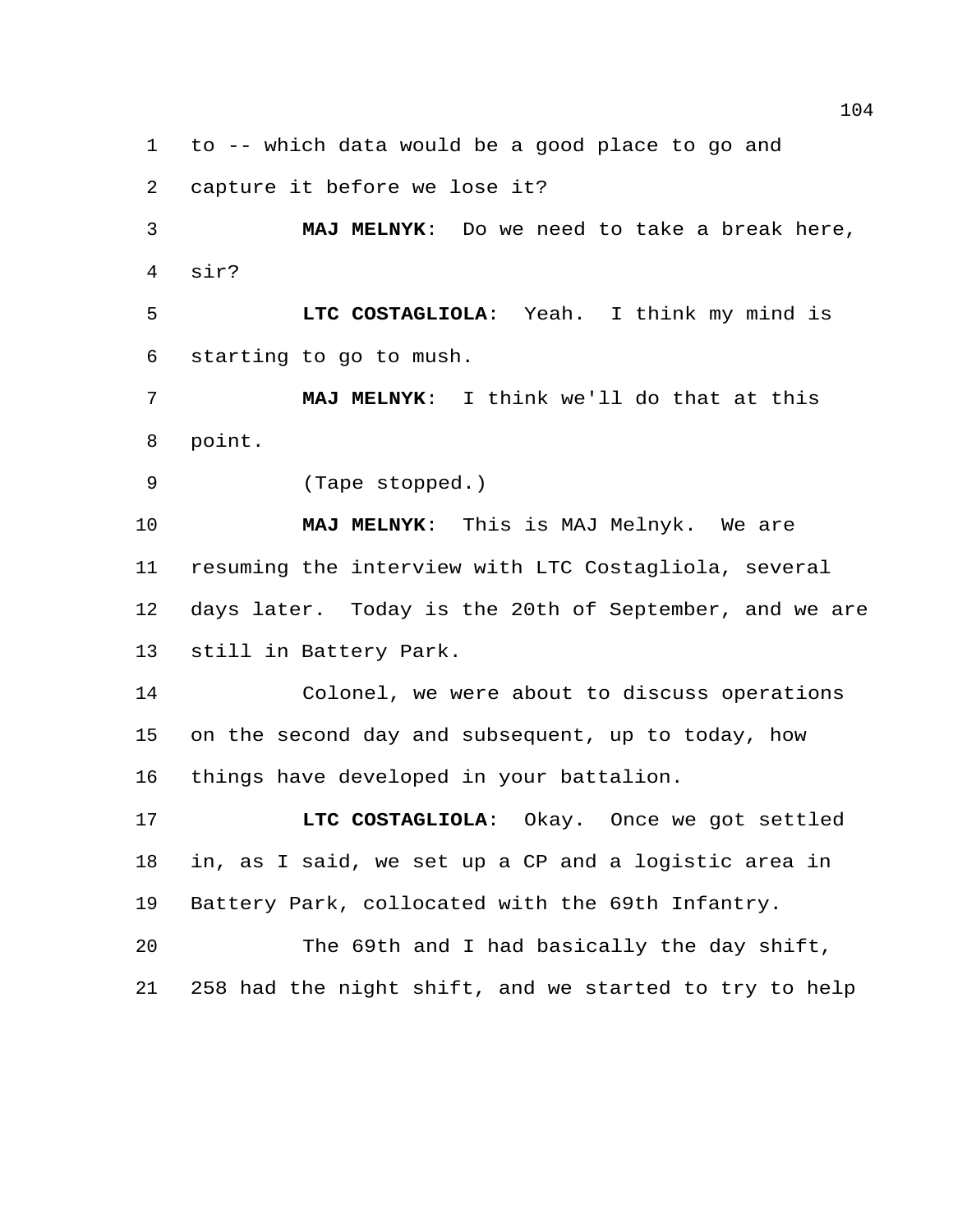at the crash scene.

| 2  | My first impressions of what was going on               |
|----|---------------------------------------------------------|
| 3  | there was basically every cop, firemen, whether it was  |
| 4  | organized or unorganized, EMS worker, correction        |
| 5  | officer, you name it, just basically did a free for all |
| 6  | charge for the rock pile.                               |
| 7  | MAJ MELNYK: Continue, please.                           |
| 8  | LTC COSTAGLIOLA: You had this burning,                  |
| 9  | smoking, twisted pile of steel, which I distinctly      |
| 10 | remember was colorless. Everything was gray. You        |
| 11 | couldn't really see people, desks, you couldn't see     |
| 12 | anything. All you saw was twisted steel and gray dust   |
| 13 | and paper. That's basically what the scene looked       |
| 14 | like.                                                   |
| 15 | The other thing that stood out, in my mind,             |
| 16 | was the eerie silence. There was no sirens, no          |
| 17 | generators, no traffic, no people, all the kind of      |
| 18 | stuff that we kind of get used to having here now.      |
| 19 | No sound, no color, and that kind of added to           |
| 20 | the surreal feeling of the scene.                       |
| 21 | So you had what I considered to be a                    |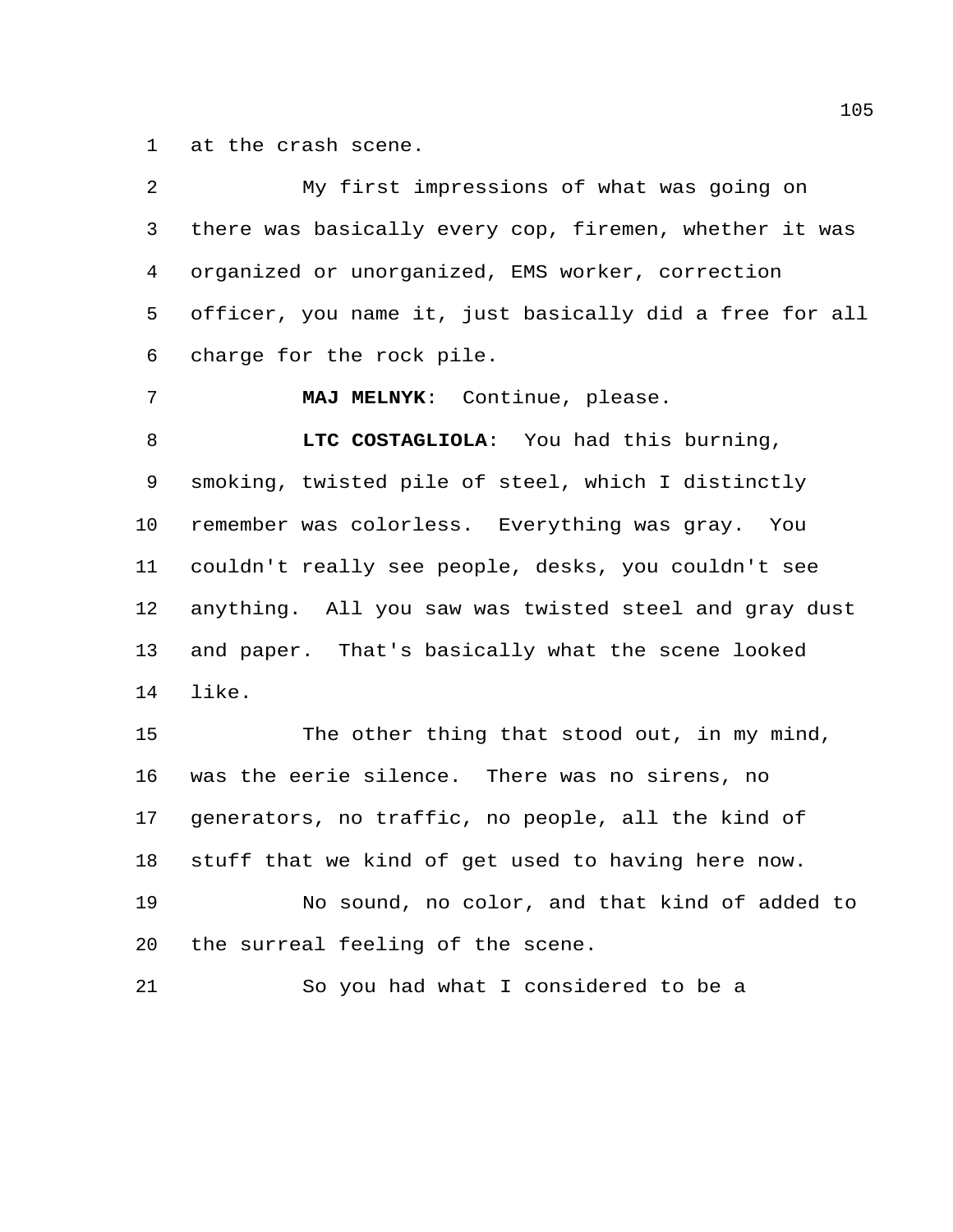completely disorganized effort as far as rescue. Not sure if I mentioned this before, but basically, for those of you listening to this that are not familiar with New York City, the city's OEM, what they call Giuliani's bunker, which it was nicknamed, was in the World Trade Center.

 That was the OEM command post and had all the communications and had all the right guys working there, including representatives from each agency.

 **MAJ MELNYK**: And Mayor Giuliani had just spent millions of dollars --

**LTC COSTAGLIOLA**: Millions.

 **MAJ MELNYK**: -- to build this brand new facility in the World Trade Center.

 **LTC COSTAGLIOLA**: Very controversial. We all kind of said why build it there, because that's where you're going to have a crisis. I guess that was pretty prophetic a couple of years prior.

 But the facilities, the hardware, all that stuff obviously gone. But in addition, when the first plane hit the World Trade Center, of course, all these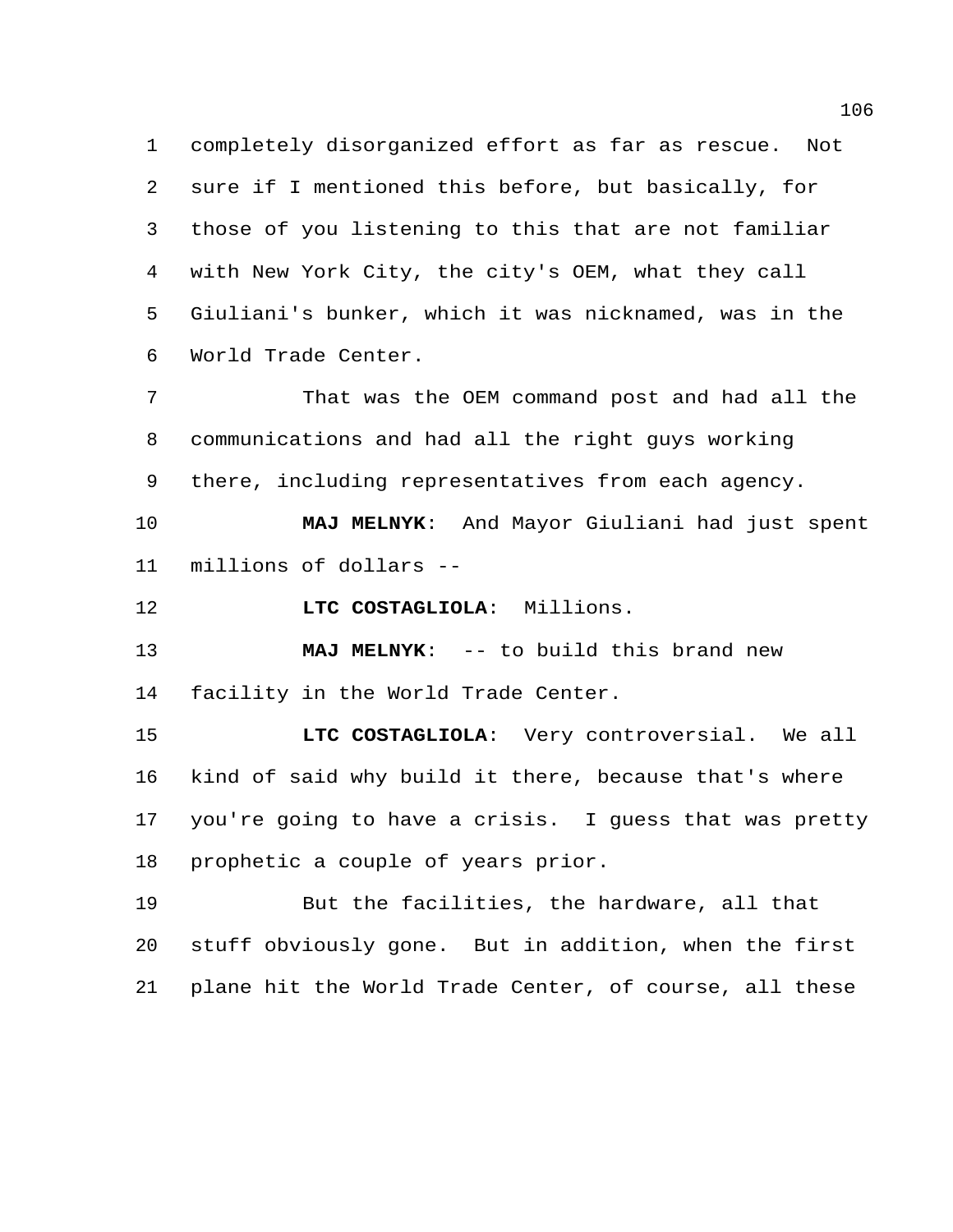guys, the city OEM, director of OEM, his staff, the number two man in the fire department, all these high ranking chiefs in the fire department, all the rescue companies in New York City, of which there are five, one per borough, all ran to the site of an airplane crash, which, at that point, was to considered to be accidental.

 Plus, all the police, fire, port authority and all these guys that work in and around that area, all rush to the scene of a fire at this point.

 Then you had the second impact, followed shortly by the collapse, which basically decapitated all the smart guys in New York City that are supposed to be able to handle this kind of stuff.

 So at that point, it turned into something that I think we can identify with in the military, local attacks by what we could -- the analogy would be the squad leaders and the company commanders charging to the sound of the guns and trying to help.

 And I think what aggravated the situation is every one of those agencies, police, ESU, emergency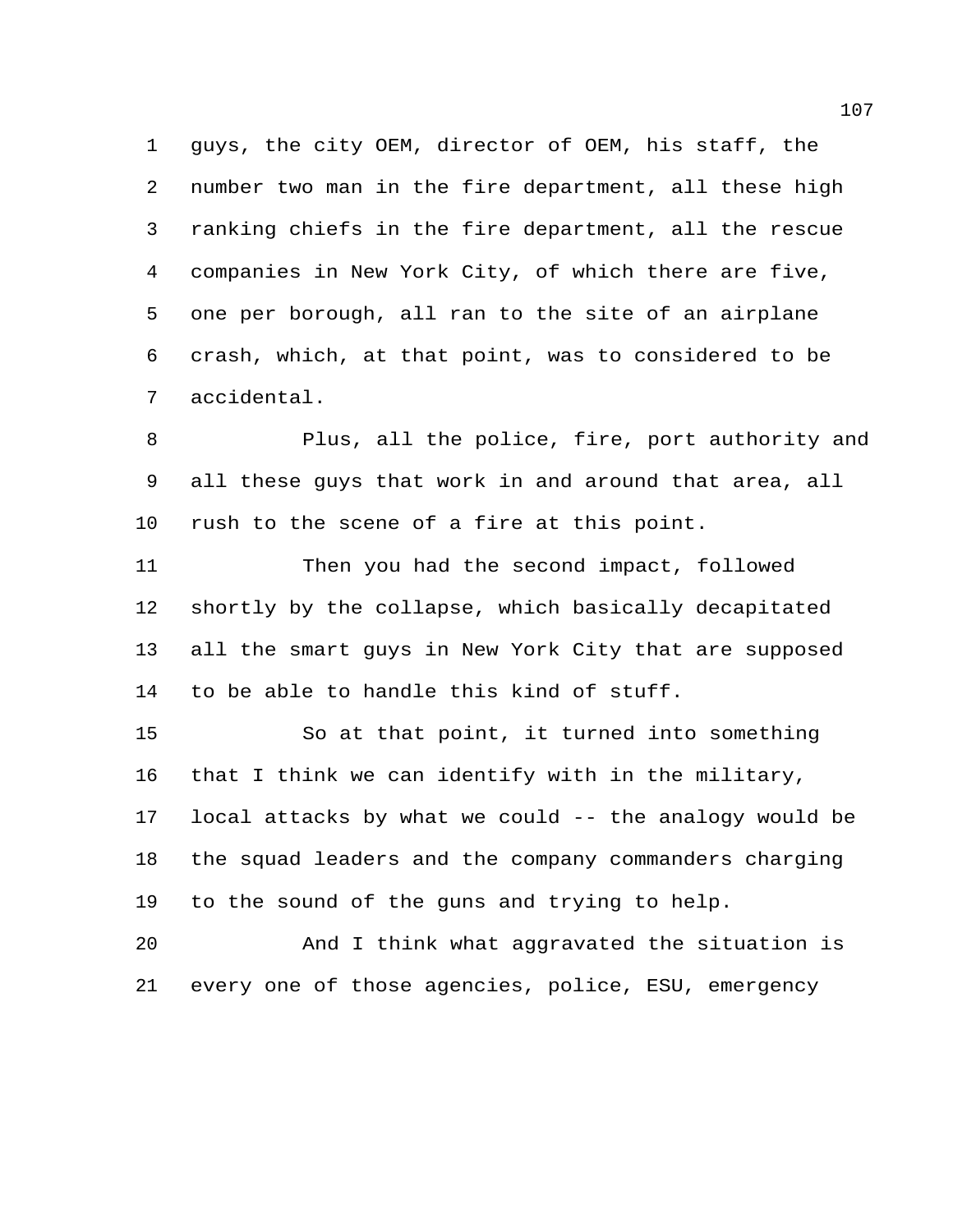service unit, port authority, corrections, fire,

 police, et cetera, et cetera, et cetera, are all trying to save their buddies that are under the rubble.

 And what I have learned subsequent to those early days is that's a very sensitive issue in New York City and later on, as I see -- every time the body of a fireman is a found, that a group of firemen is assembled and it's unwritten protocol that only the firemen carry him out. Same for the police.

 So what you had was no leadership, no organization, and emotion, complete panic.

 So I think early on, the three of us battalion commanders got together. As I mentioned to you earlier, the Home Depot had given us all this great stuff to do rescue work, and what we did is we got up there and found that this is not the kind of thing you're going to start digging with a shovel.

 You need welders, you need heavy equipment, you need expertise.

 So we sent a few of these companies, which are tank companies, which probably equate to about a rifle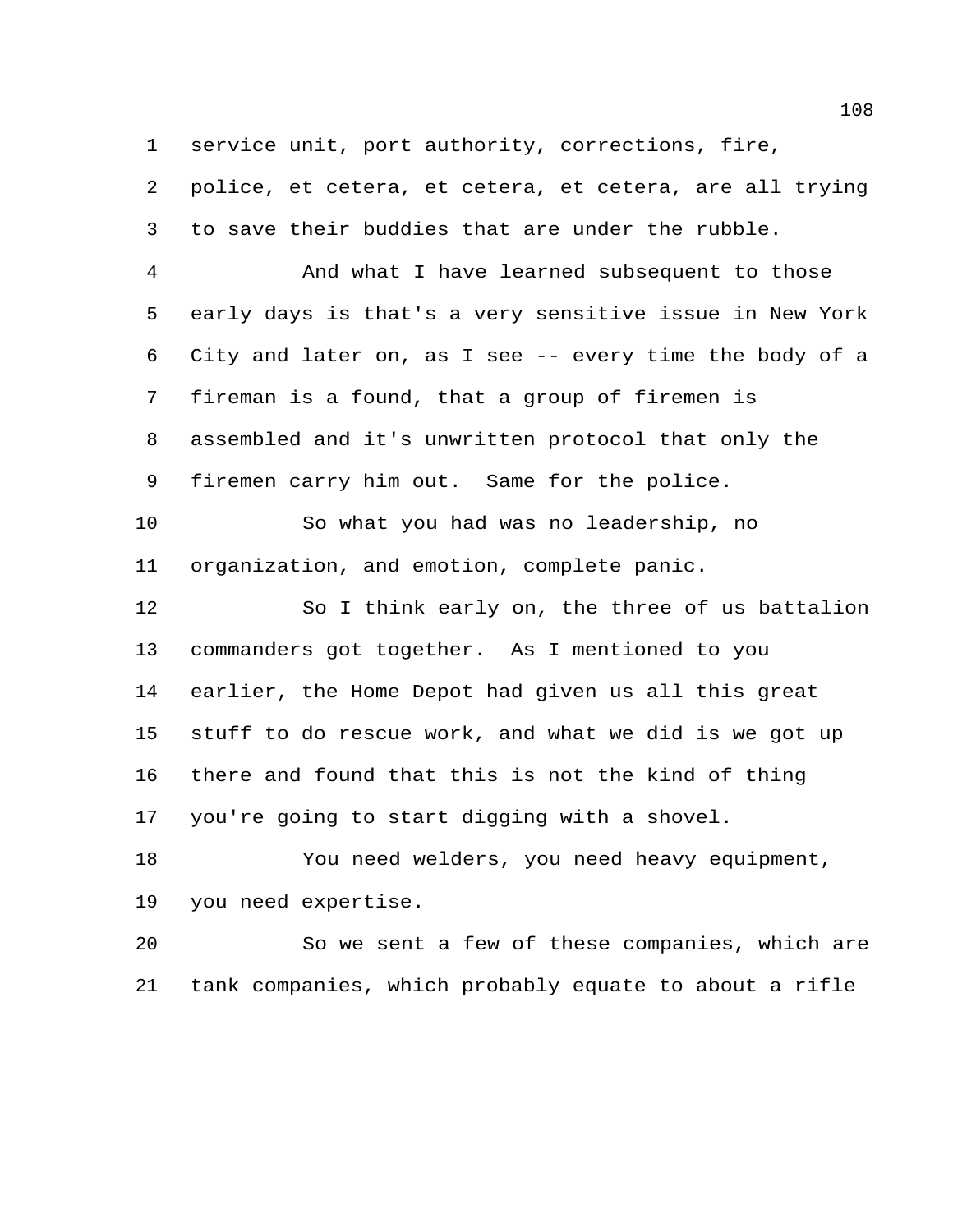platoon, 40-50 guys, armed with kneepads, goggles,

 respirators, gloves, shovels, sledge hammers, all these kinds of things.

 We'd march them up to the rock pile or the ground zero, try to work, realized it was futile. In a few cases, the fire department would say, hey, you guys aren't helping us, get out of the way, and you just had an army of ants running up on this rock pile. You had a lot of injuries, because the thing was still burning and it was not only burning, but putting out a lot of toxic stuff.

 And you still had this toxic cloud in the air of asbestos, powdered concrete, cremated bodies, and there was just that acrid pollutants in the air.

 They irritate your throat, your lungs, your eyes, it was a very uncomfortable environment to be working in.

 So we realized that there was definitely a role here for the Guard in organizing the site. Police vehicles were blocking fire vehicles that were blocking ambulances that were blocking civilian contractors and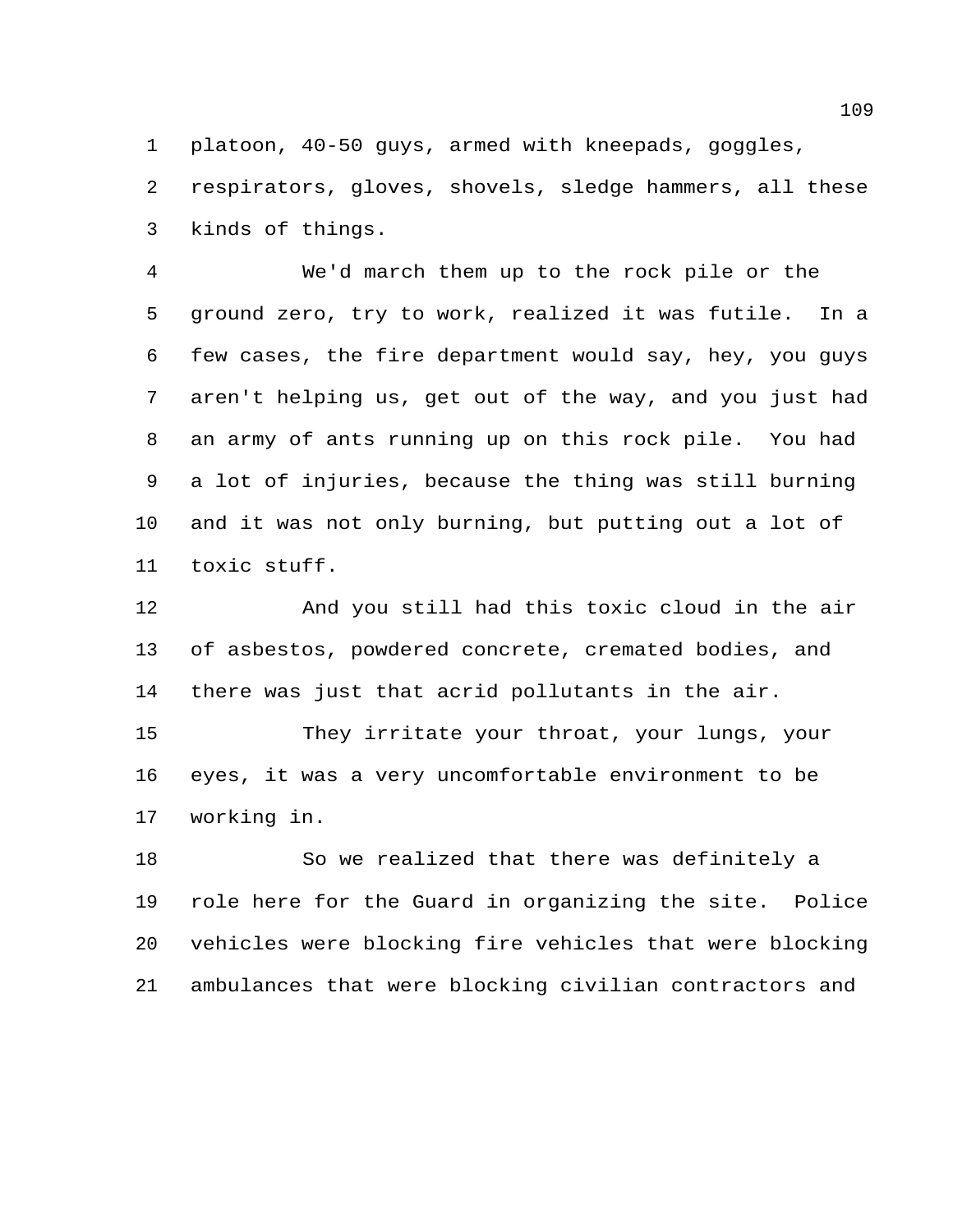it was just a freaking mess.

| 2  | So basically what we had, the analogy I used,           |
|----|---------------------------------------------------------|
| 3  | I remember, when I briefed my company commanders, was   |
| 4  | what we have is a screen line, which was the perimeter  |
| 5  | I had mentioned earlier, which I was responsible, my    |
| 6  | battalion, for the east side.                           |
| 7  | Slack and I had used Broadway as the battalion          |
| 8  | boundary and we had this outer perimeter, it was more   |
| 9  | or less a screen.                                       |
| 10 | What we didn't want were civilians, looters,            |
| 11 | tourists and all this kind of stuff, which --           |
|    |                                                         |
| 12 | MAJ MELNYK: You didn't have much of a problem           |
| 13 | with that.                                              |
| 14 | LTC COSTAGLIOLA: -- didn't really come,                 |
| 15 | because everybody had just left New York in a panic and |
| 16 | were not coming back anytime soon. The people who had   |
| 17 | been anywhere near this thing were terrorized.          |
| 18 | And what I later found out was that a lot of            |
| 19 | these surrounding buildings were hit with debris,       |
| 20 | filled up with smoke, and several days later, when I    |
| 21 | got into some of these buildings, it was very eerie,    |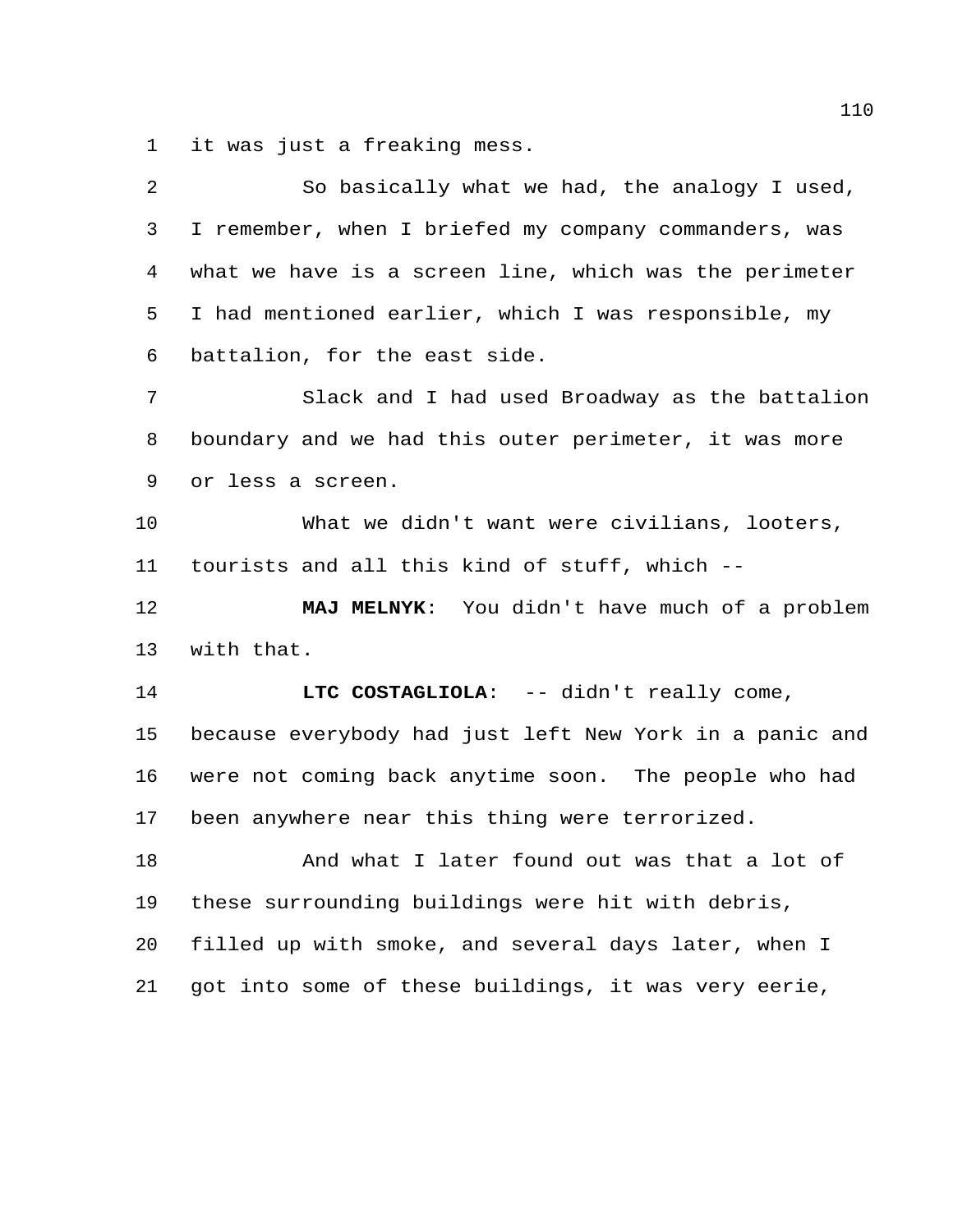because time had just stopped.

 You know, you could see it was 9:30 in the morning on a Tuesday and everybody had just disappeared. Newspapers were opened to the first page. Coffee cups were still full. Bagels were half eaten. Jackets were on the backs of chairs. Time just stopped. That was eerie. But anybody that had been near this thing was not coming back. They were terrorized and they were gone. What you did have a problem with was all these do-gooders and a big percentage of those do-gooders, that we later characterized as workers and tourists, but initially it was everybody coming to help. The radio was basically saying we need help, we need volunteers, we need medical people. They were coming. Cops, firemen and all those guys were coming because their brothers were in the pile. Didn't see too much, as far as I'm aware, of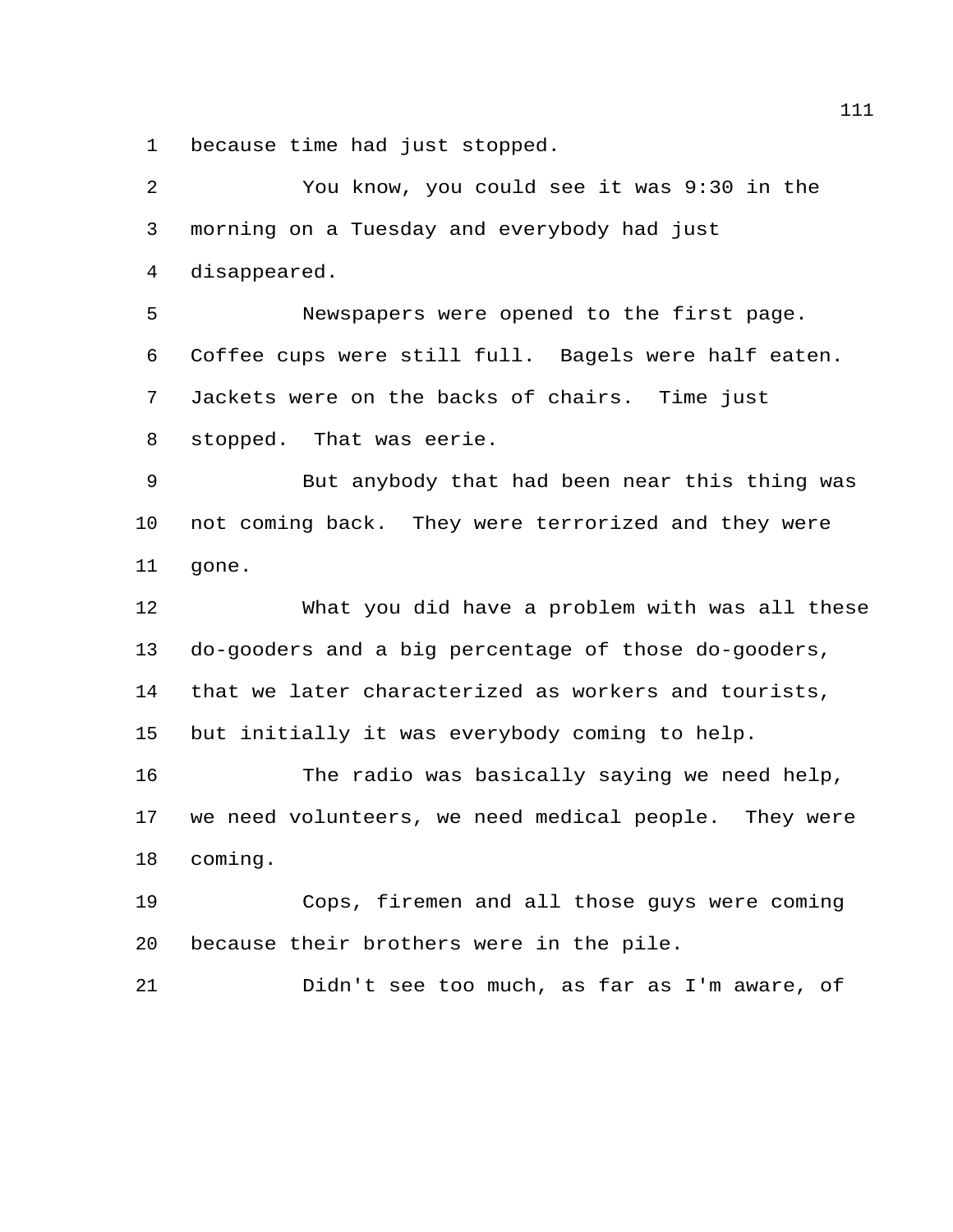relatives or people trying to look for their own, but you did have a lot of the public service people just coming.

 Anyway, so our outer screen initially provided that first line of defense. Then what we found is in the crash site, we needed to kind of get some order and my guy who really took charge of this was Reilly.

 Basically, what we did was provide security for the crash site and at this point, it was very difficult to find somebody in charge and interesting thing, as we went through this operation and continue to learn, that your average civil service police officer, and not to knock them, but the equivalent of their private is no less than our private.

 And it quickly became apparent that although we were here to aid civil authority, did not have any authority really, any arresting power, any authority to do anything, the cops thought we were in charge, especially the rank and file cop. So what that did was allow us to start to get some control over the area and we put up a perimeter which became known as ground zero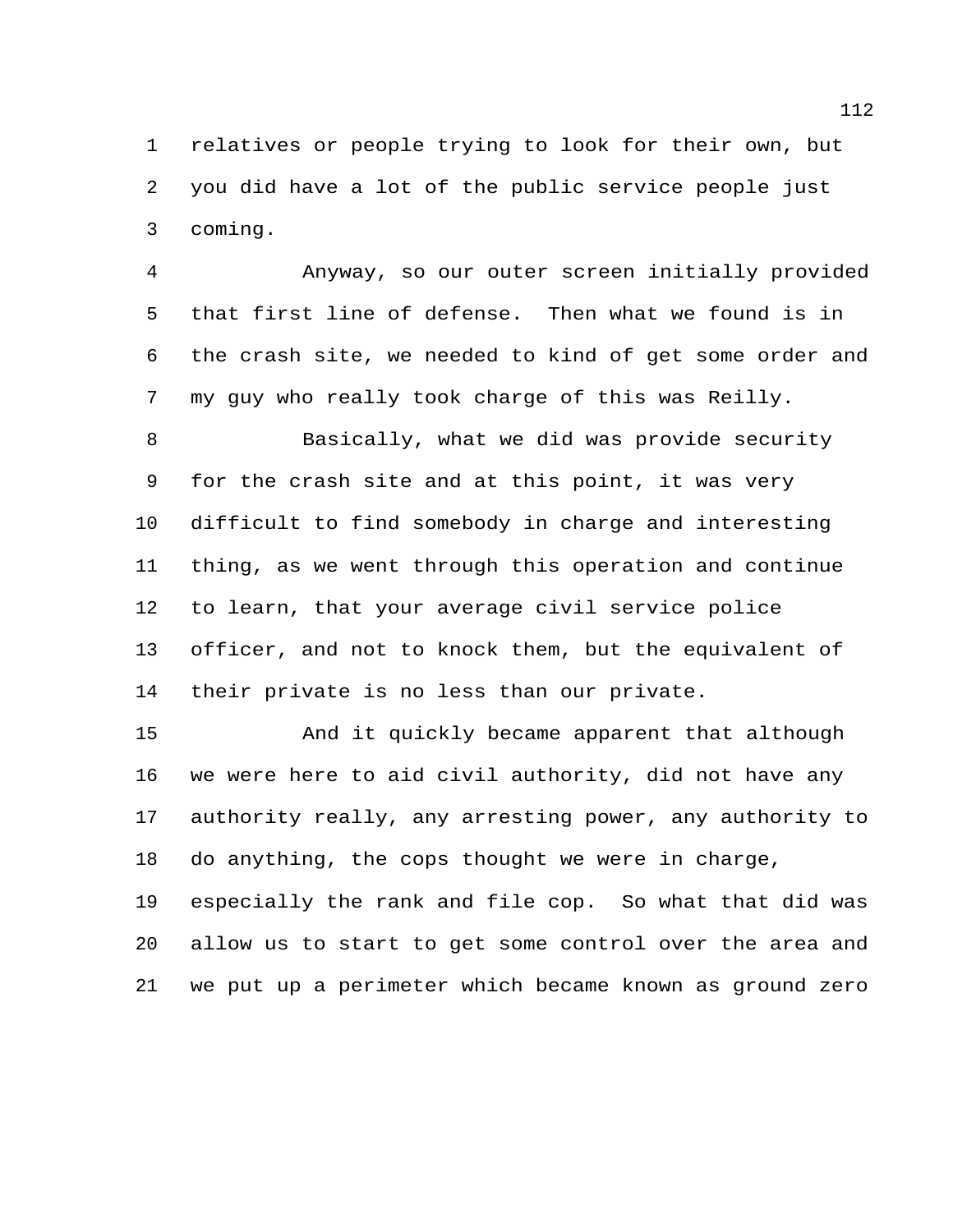and by late on day two, really into day three, what you had was the people that were really the experts in this stuff, the fire department, I would say, at this point, and, to some extent, ESU, police special services, were basically going on 24, 48 hours, and they were just continuing to try to work at this pile.

 And it was still hazardous, still burning. So most of, I think, day two, which would have been -- this happened on Tuesday, it would have been Wednesday, was us realizing, really assessing this, and getting that outer perimeter going, which went in very quickly.

13 I don't remember, but I guess I'll back up, if I mentioned this or not, but we came in with guns mounted, machine guns mounted and that kind of stuff, we got the word to disarm, which we did, or at least made it invisible.

 We still kept the weapons here on Manhattan, but took them out of site.

 So we started to get some control of the crash scene. I had my B and C Company hit the ground on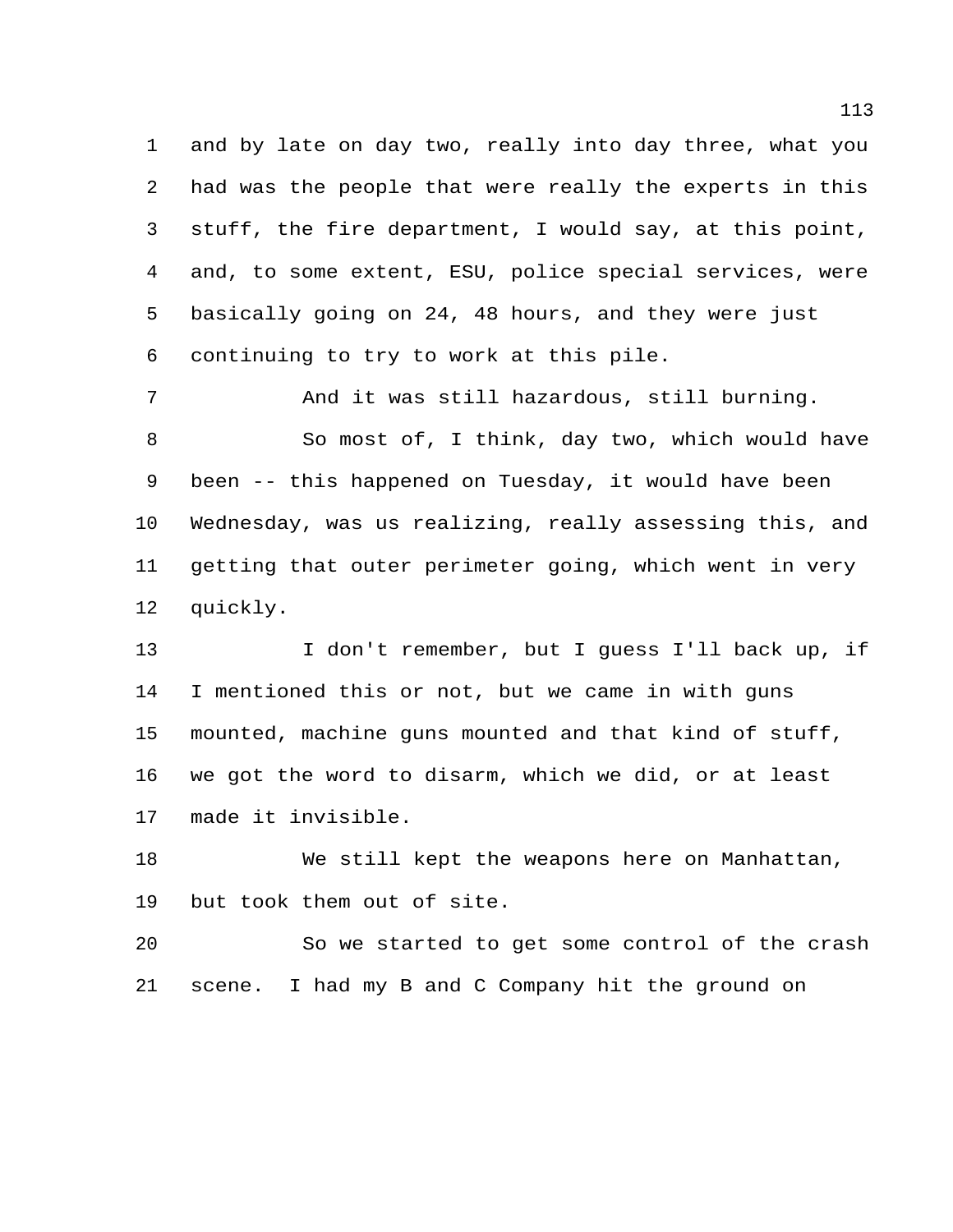Wednesday. They, as we had discussed, they were a little bit delayed. They were told to hold until Wednesday morning before they convoyed down, and the EOC up the state was telling us no, we can't have a bus because we don't have a mission.

 So we left the people that we couldn't carry organically behind and the convoy SP'd out of Albany about 0500.

 I got a call about noon from my XO, who was honchoing that piece, and they were -- their orders were go to Staten Island.

 When I provide you with copies of the e-mails and stuff, you will see that about 0300 or 0400 on the 12th of September, I had sent an e-mail to my Albany units to say, look, this thing is out of control, we need to go in immediately, meet us in Manhattan.

 Well, they didn't get that word. I guess they didn't check the e-mail before SP'ing. So they were on the road headed for Staten Island.

 My XO called me from the road. I was at ground zero, and I explained to him to bypass Staten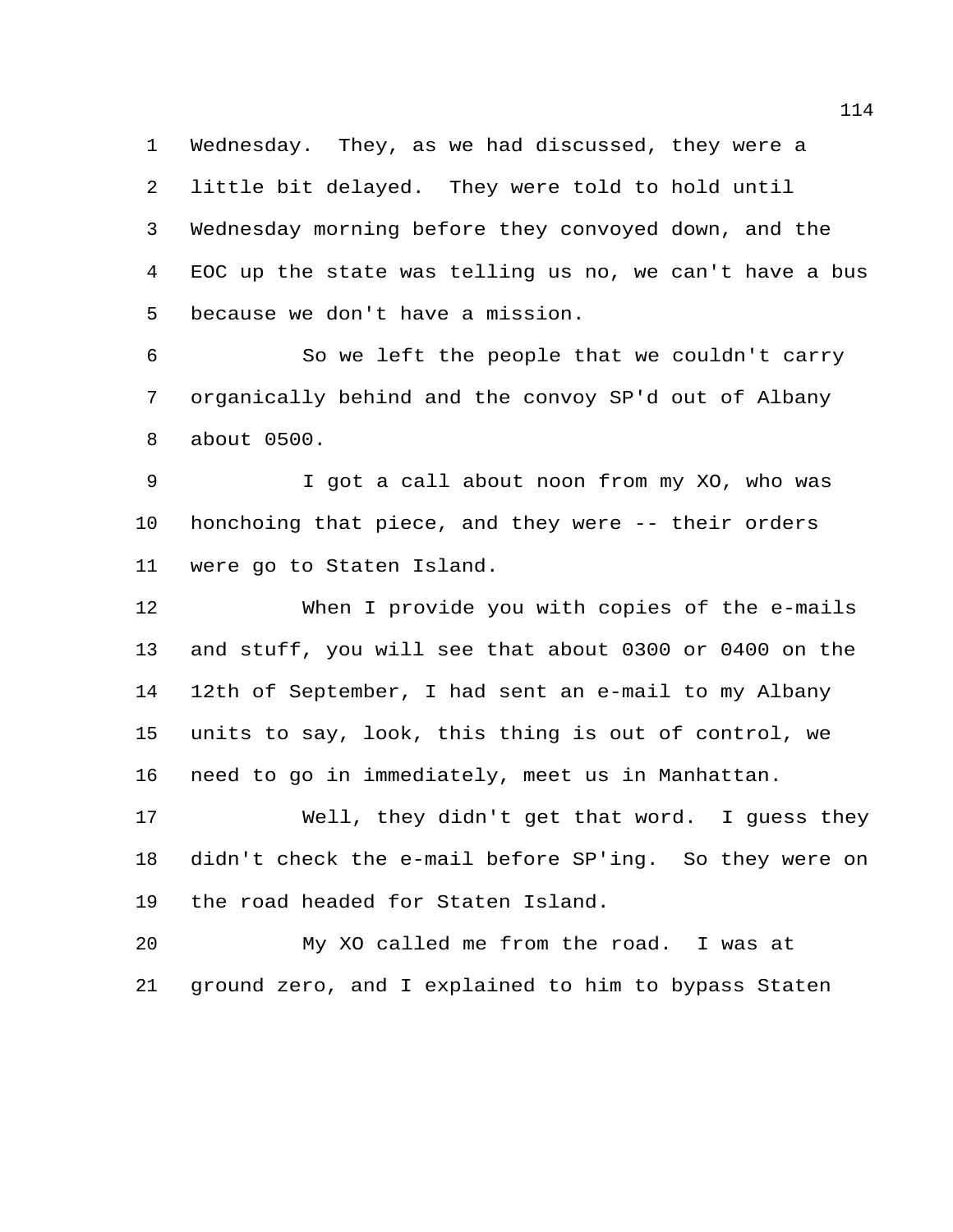Island, come direct to a rally point, which, at that point, I gave him as Pike and South and later adjusted to Battery Park.

 My XO was a little frazzled by that, because these guys don't really know Manhattan, and he implored me not to do it, let him go to Staten Island, and I insisted that stop on the[NY State] Thruway, get a map, figure out where it is to get here, which they did.

 About the time I gave him that order, I think the bus thing was resolved by General Klein's intervention, who said, "Look, I'm the task force commander" -- I mean, "I'm the brigade equivalent or division equivalent commander. This battalion commander needs his companies. Get them on the road. Give me the bus. Stop screwing around."

 Whatever transpired there, we got the bus, but it took his intervention just to get B and C moving.

 So they later linked up. That afternoon, on Wednesday, my company commanders, Pickering and Schultze.

**MAJ MELNYK**: How do you spell that, sir?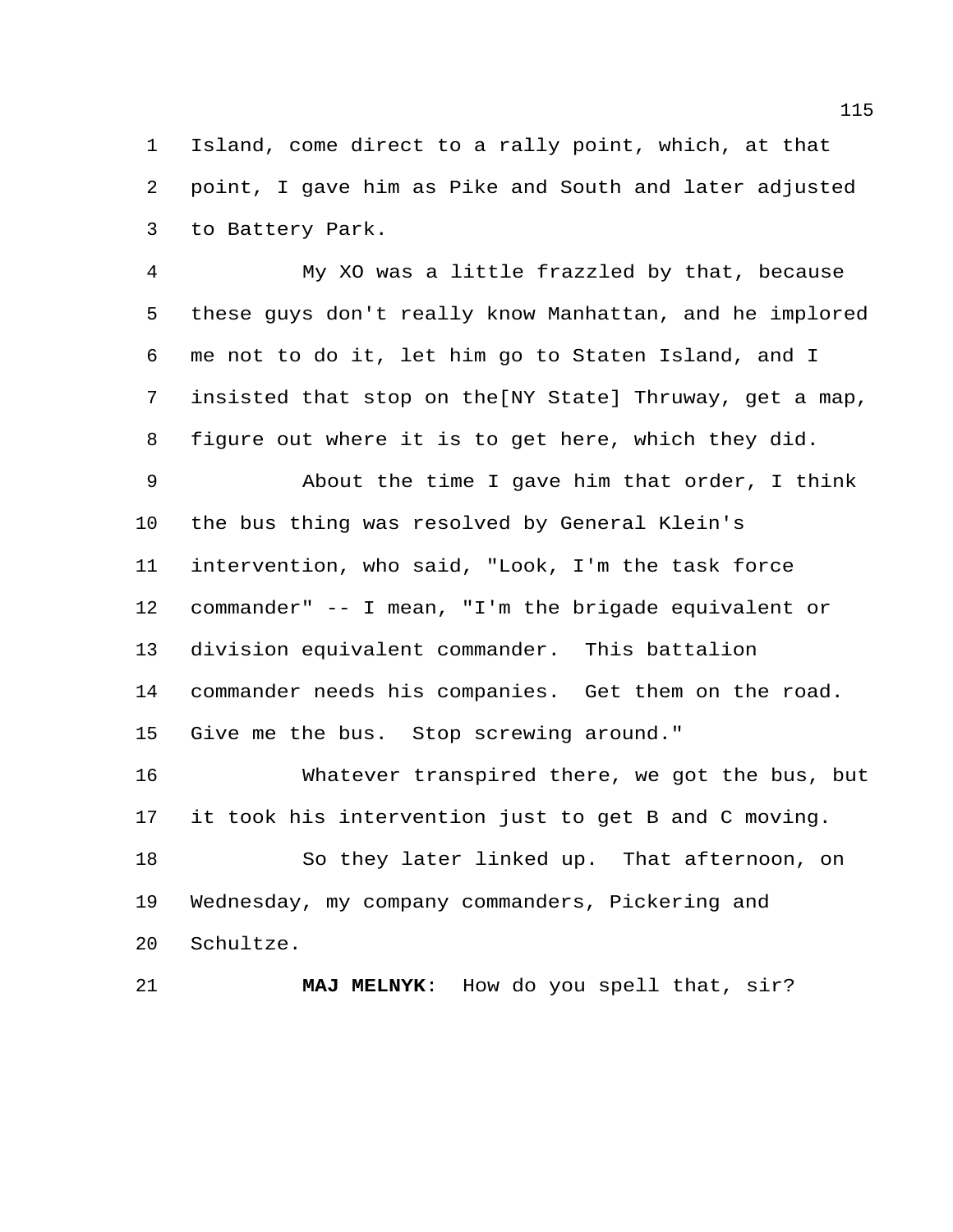**LTC COSTAGLIOLA**: Pickering is P-i-c-k-e-r-i-n-g, and Schultze, S-c-h-u-l-t-z-e.

 **MAJ MELNYK**: They command, respectively, which companies?

 **LTC COSTAGLIOLA**: Pickering is B Company in Troy. Schultze is C Company in Hoosick Falls, and he's actually an incoming commander from the 27th Brigade. On paper, he's an S-1 of some rifle battalion. But he's been doing his hand receipt, change of hand receipt holder and all that.

 **MAJ MELNYK**: Coming in brand new in this kind of crisis.

 **LTC COSTAGLIOLA**: Coming in brand new. He's been to one drill with the unit and this is his welcome to the CAV. Good decisive officer, combat veteran.

 So they hit the ground and at that point, I took them on a tour of the crash site.

 One of the things about the crash site that struck me and will remain in my mind for the rest of my life, and you can't really appreciate by looking at pictures of it, is the size of it.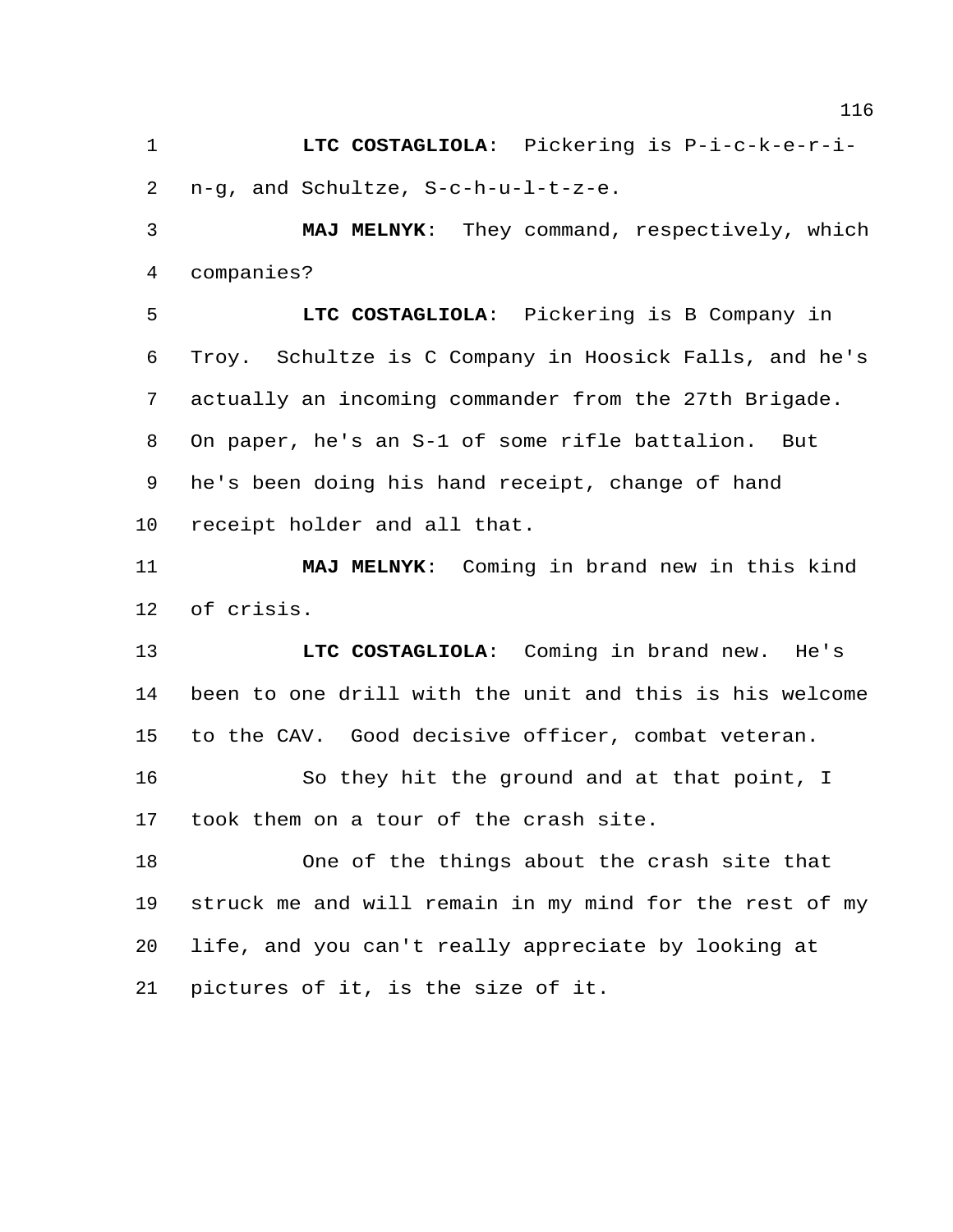**MAJ MELNYK**: Yeah. I agree.

 **LTC COSTAGLIOLA**: And what ultimately evolved was ground zero -- and this really started to take shape on Tuesday afternoon late -- became four different rescue missions.

 The southeast corner is where we had the most involvement throughout the operation. That was known as the 10-10 dig site.

**MAJ MELNYK**: Ten-ten, one zero-one zero.

 **LTC COSTAGLIOLA**: I don't know how that name came about. It was a fire department nomenclature.

 **MAJ MELNYK**: And that's right by One Liberty Plaza.

 **LTC COSTAGLIOLA**: That was right by One Liberty Plaza. By this time, I'm glad you mentioned it, by this time, One Liberty Plaza is the morgue, of which my guys are operating, primarily medics and later that day we switched off with mechanics and support platoon guys, because they were getting traumatized.

 I think we talked about the whole morgue piece and what they were doing.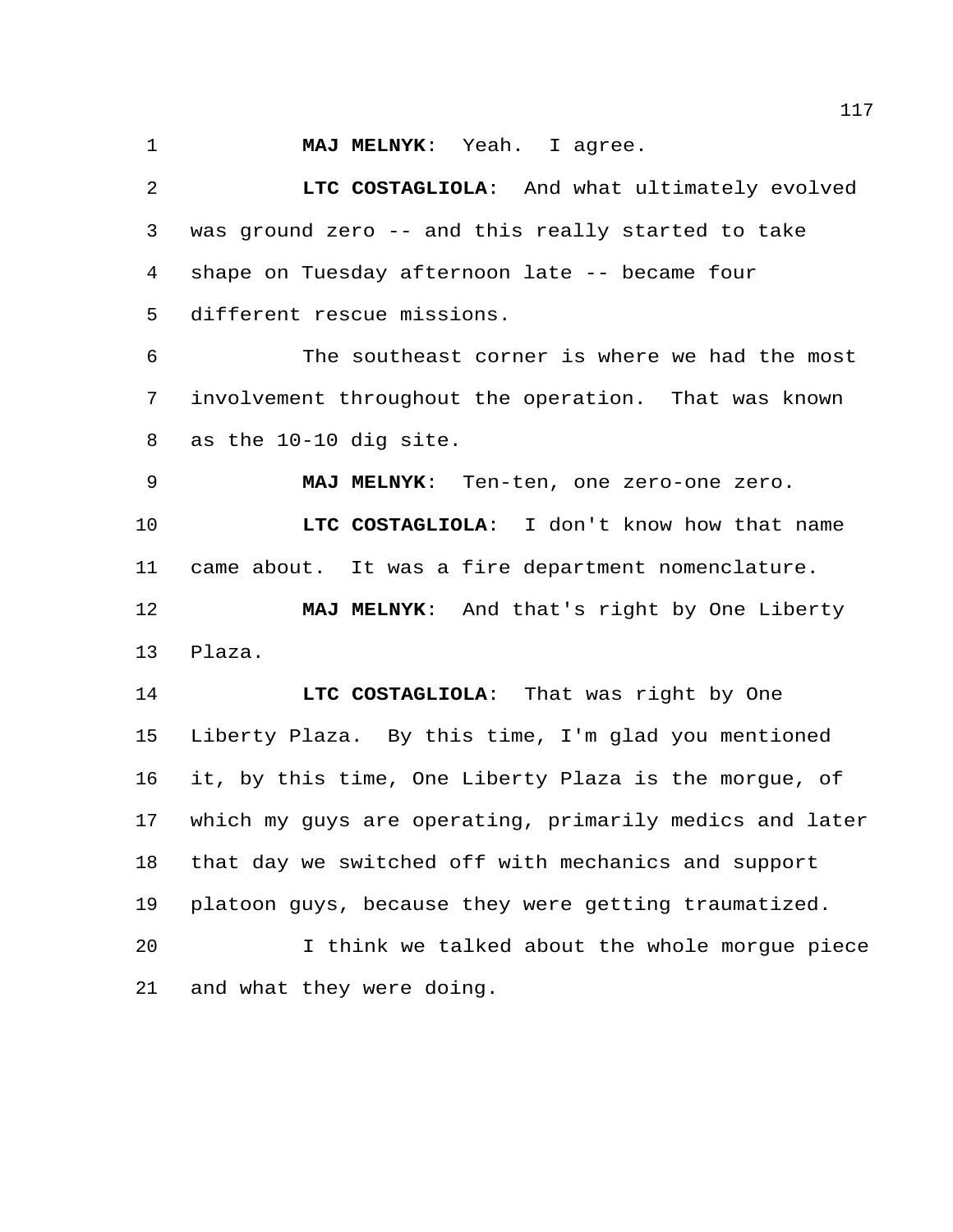**MAJ MELNYK**: We did, and also that they had to jump it later because of a danger of that building collapsing. So they divided it up into sectors and 10-10 was that corner. **LTC COSTAGLIOLA**: Right. Yeah. **MAJ MELNYK**: Do you know what the other sectors were called? **LTC COSTAGLIOLA**: I know that the northeast corner, which is called the east dig site. Don't really know what the western side was called. The 69th was the military unit that really was on the whole western side of the island. **MAJ MELNYK**: Right. **LTC COSTAGLIOLA**: And I'm not sure of their involvement. When I walked the perimeter of the entire crash site -- And let me just go back for a minute. Whenever I refer to our involvement at ground zero, from here on in, it was pretty well isolated to -- **MAJ MELNYK**: The eastern side.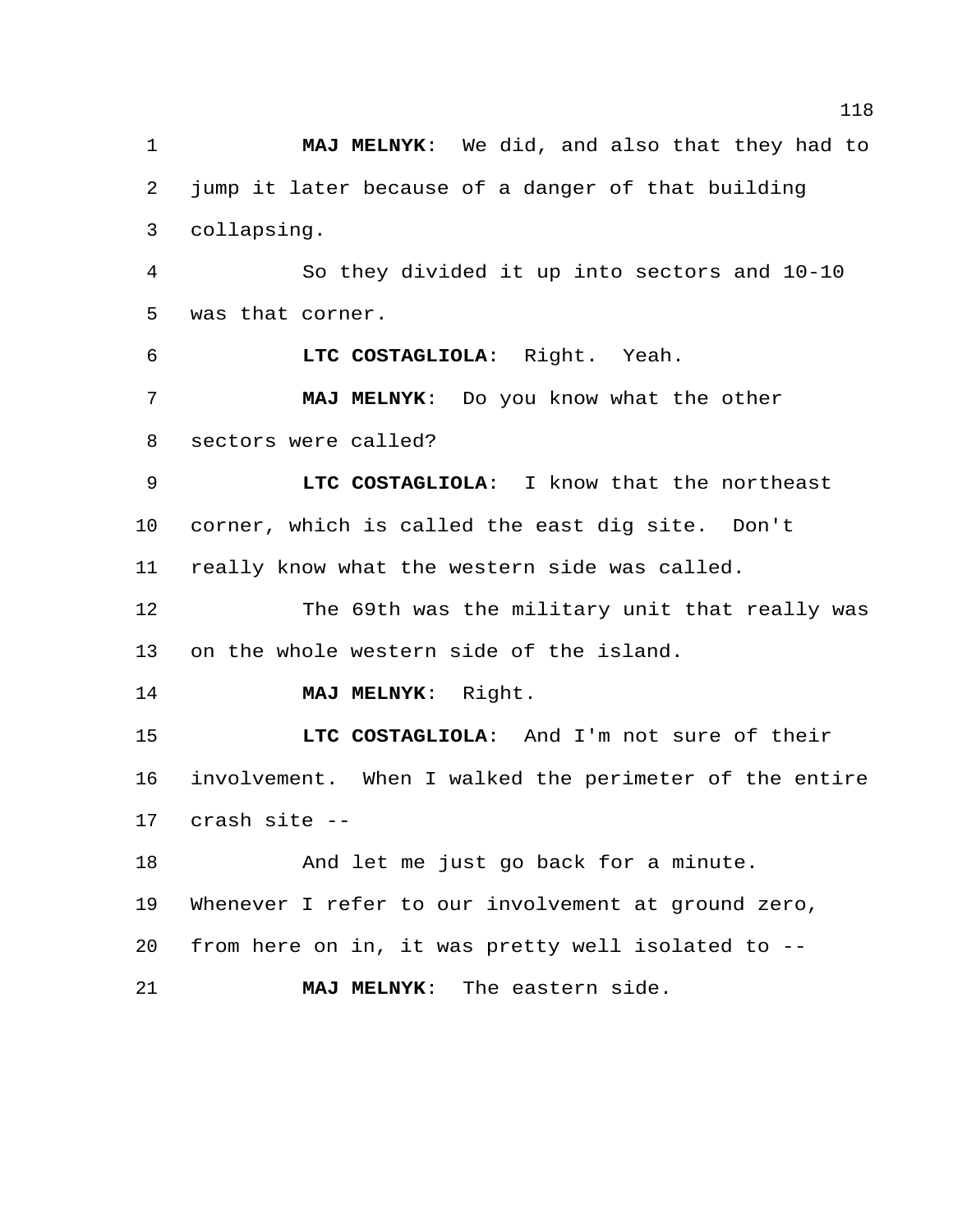**LTC COSTAGLIOLA:** -- 10-10 and it went, I would say, from the southern -- if due north is 12:00 o'clock, our major involvement was from the --

(Change tape.)

 **MAJ MELNYK**: If you could say, again, sir, the area you were involved in.

 **LTC COSTAGLIOLA**: From here on in, when I refer to ground zero, I'm referring to my piece of ground zero, which was known as 10-10 to the fire department, and it went from -- if due north was 12:00 o'clock, it went from the 3:00 o'clock to the 6:00 o'clock position.

 It was basically the southeast corner of the area.

 Adjacent to us was the 105th Infantry, Bravo and Charlie Company. They pretty much handled from 12:00 o'clock to 3:00 o'clock.

And I think --

 **MAJ MELNYK**: That was the area in front of the Millennium Hotel.

**LTC COSTAGLIOLA**: Pretty much. From the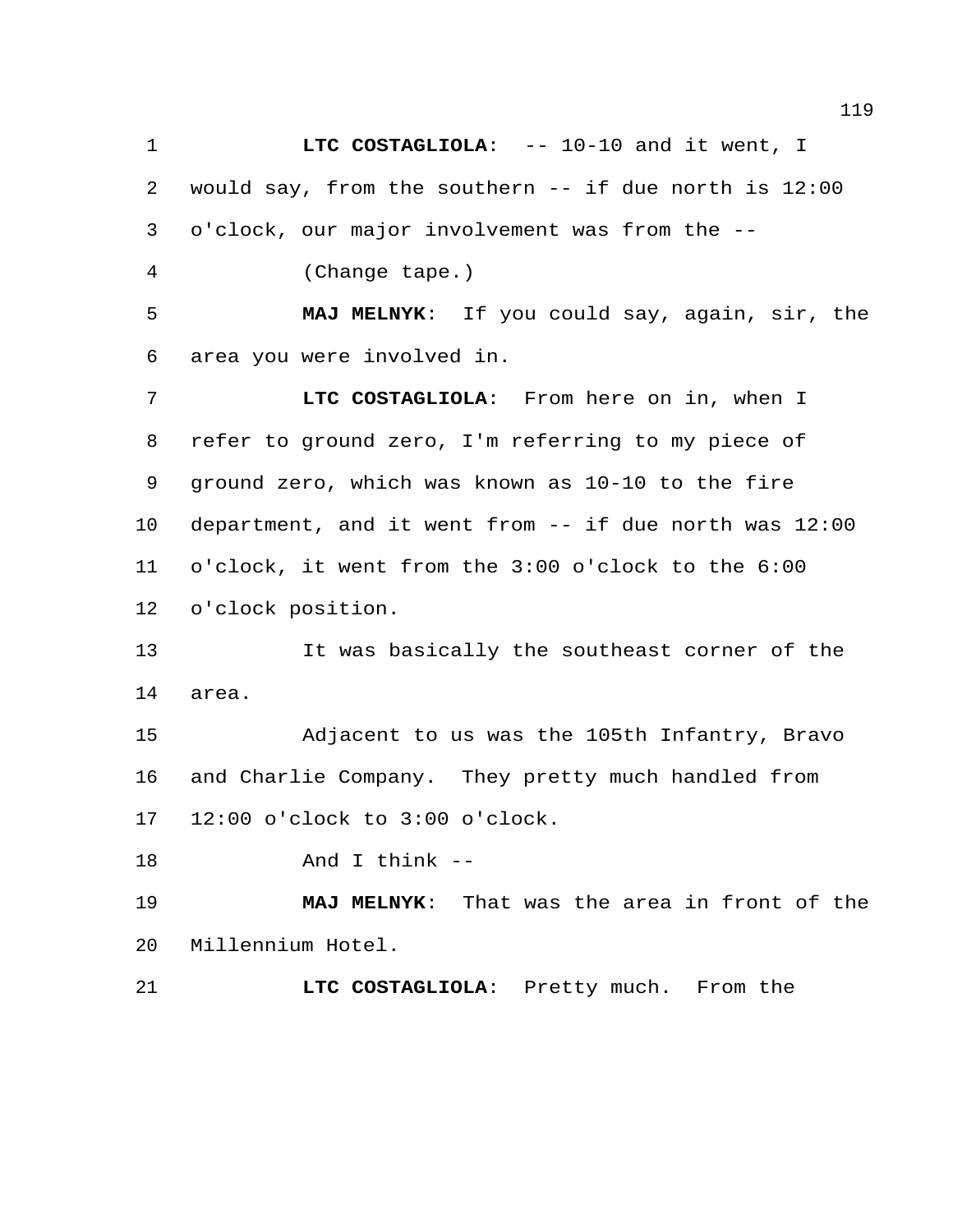Millennium north is where they were.

**MAJ MELNYK**: Right.

 **LTC COSTAGLIOLA**: Millennium was pretty much our boundary.

 When you talk to other commanders and other people who were there, you're going to wonder to yourself were these guys at the same place, were they at the same ground zero, and I just want to emphasize that ground zero was tremendous.

 And I'm going to go into that a little bit in a minute, but my ground zero is going to be completely different than somebody that was a block away from me, and it's just that huge.

 **MAJ MELNYK**: How far out did the rubble extend when you got there? Because in the week since, it's been pushed back considerably.

 **LTC COSTAGLIOLA**: It has really amazed me, from hitting the ground that night to watching that footage, to everything we did here, how isolated that rubble really was.

On day three, I spoke to a civilian contractor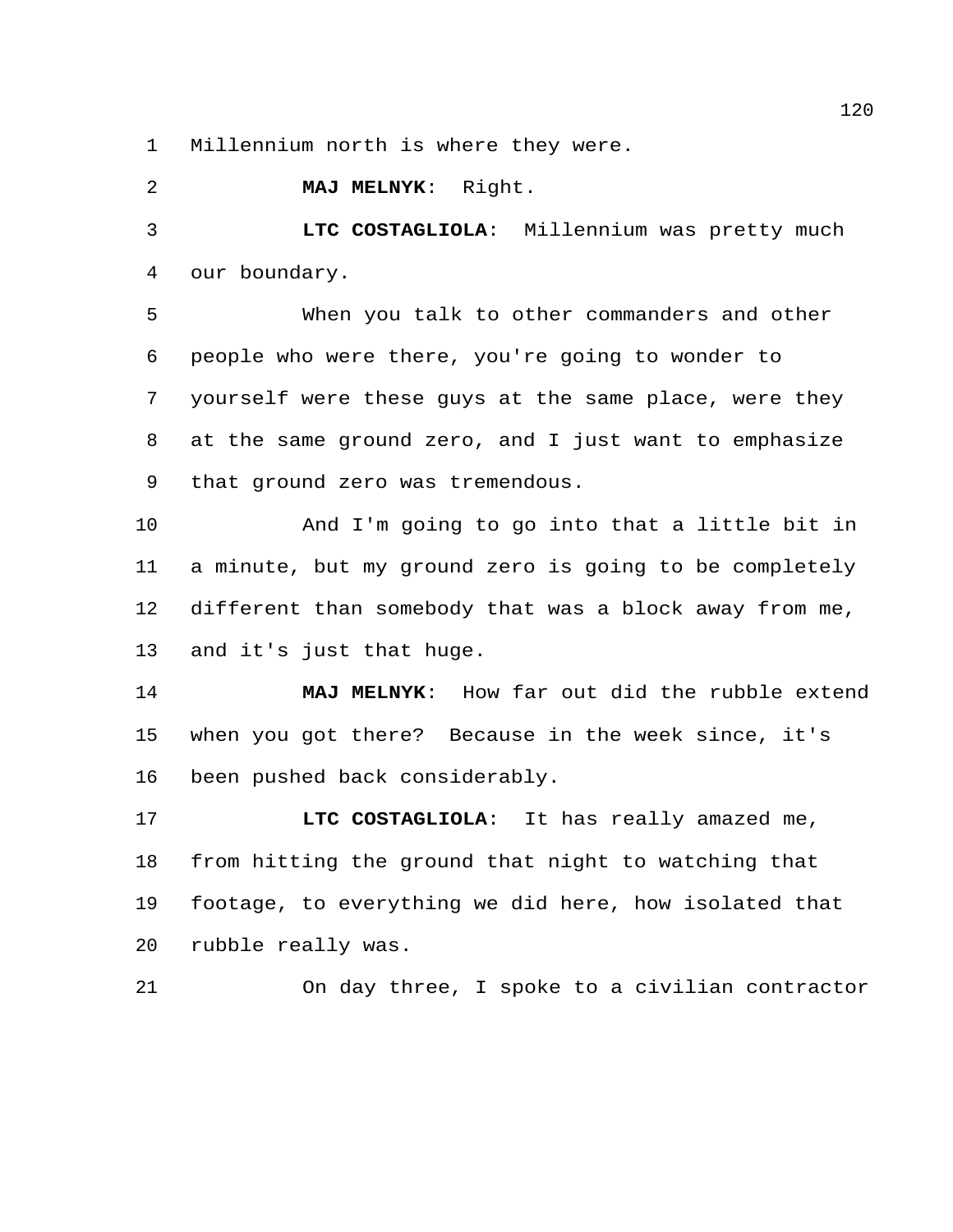that claimed to be one of the engineers that built the building and right in front of the Millennium Hotel, there was about a four story structure of steel girdering that you could obviously make out was about four floors of the World Trade Center sticking out of the ground. This engineer, with blueprint in hand, explained to me that that was the 72nd, 73rd, 74th, and 75th floor that's sticking up. **MAJ MELNYK**: From the South Tower, that immense piece of the South Tower facade that's sticking in the ground. **LTC COSTAGLIOLA**: There's two. There's one that's bigger. **MAJ MELNYK**: Right. **LTC COSTAGLIOLA**: Where, if you look closely at it, you could actually see the shape of where the plane hit. And then there's one that's smaller that was right in front of the Millennium Hotel. It's the smaller of the two steel structures that are standing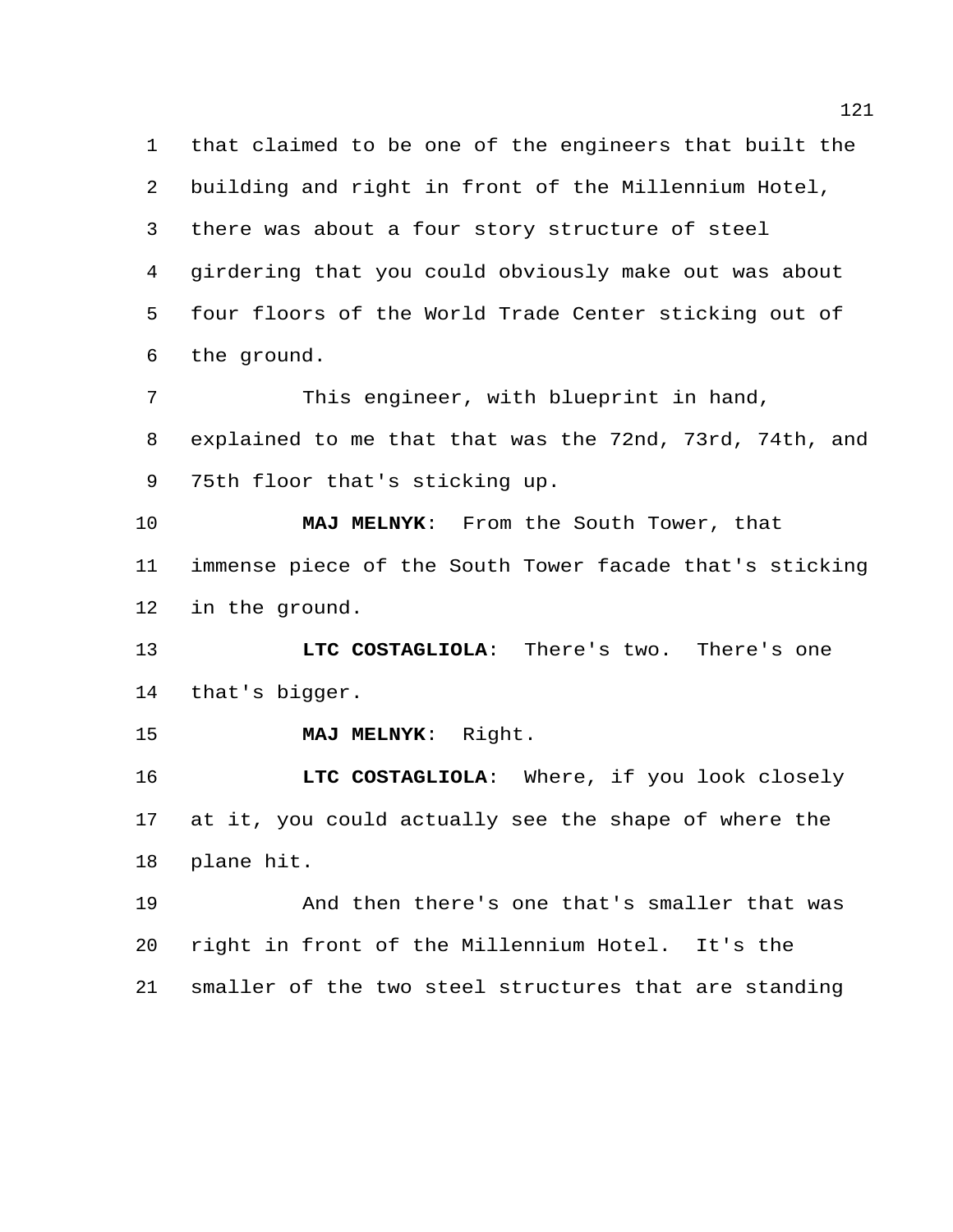up, was the 72nd, 73rd, 74th, 75th floor.

 And they knew that and I asked him how do you know that, and he said the number. And at that point, he had guys with welders up on top of it. So can't verify it, but this is what the man told me. Point being that the building basically imploded on itself. It didn't really go out. What went out into the surrounding area was this gray ash and concrete and asbestos. But the debris was relatively contained to that immediate area. Now, the adjacent buildings that are part of the World Trade Complex, like Building 5, Building 7, you know, these things were, for the most part, still standing, but completely incinerated and burnt. But most of the structure fell into itself and it was a tremendous amount of glass, as you can imagine. You have 220 stories of glass. There's another hotel that was on the east side of the towers that was completely black. But there was damage to the buildings.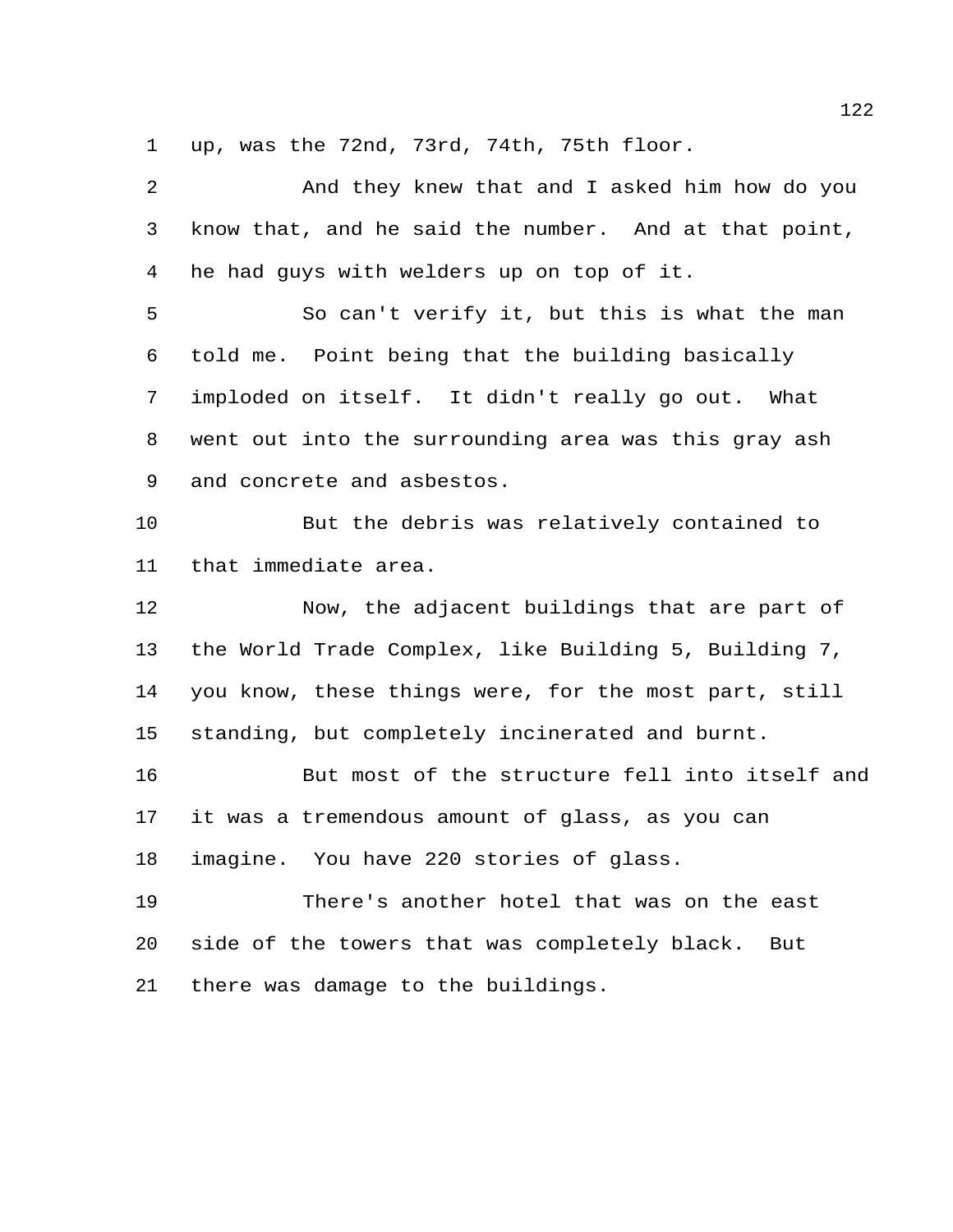What I -- I remember looking at the surrounding damage and what it looked like to me was fragments of the aircraft that had still had velocity when it came out the other end and basically had made shotgun patterns on the buildings, and those were pretty evident, and then just some damage from like the collapsing structure.

 But the rubble did not really extend out of the World Trade Center boundaries. It pretty much fell right on top of each other.

 **MAJ MELNYK**: Within limits, it did destroy the other buildings in the World Trade Center complex.

 **LTC COSTAGLIOLA**: It did cause collateral damage. What you had at this point was a lot of emergency vehicles that were completely destroyed.

**MAJ MELNYK**: In the surrounding streets.

 **LTC COSTAGLIOLA**: I remember seeing at least six fire engines that were destroyed. I'd say at least eight police cars, four ambulances. I mean, they were just twisted metal.

**MAJ MELNYK**: There's been some people making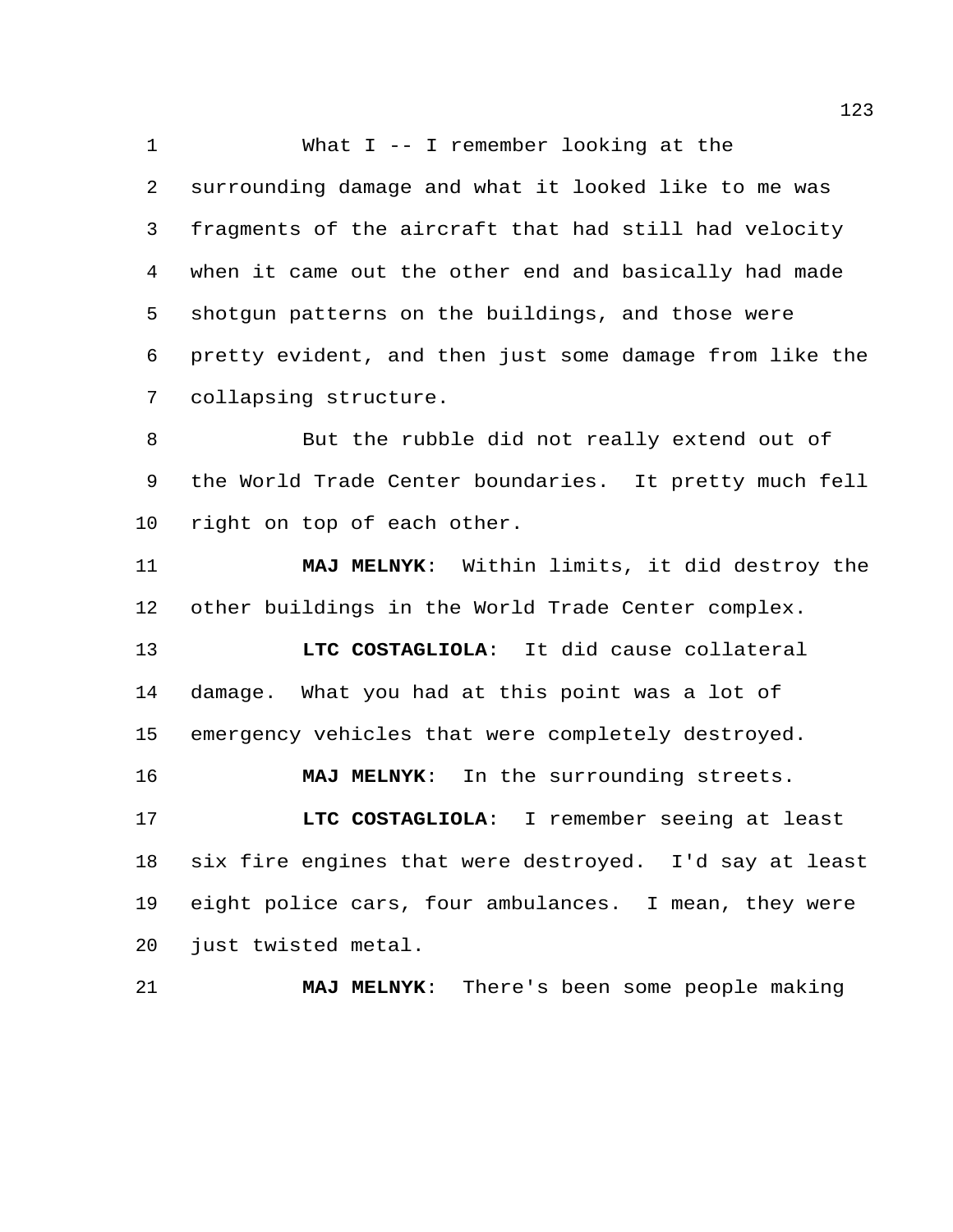the commentary on the news that the towers were

 designed to sort of implode like that if they ever had to be taken down someday, and that was sort of the way they did end up coming down.

 **LTC COSTAGLIOLA**: There was some -- and I don't know if there's any truth to this, but some mention, also, that those were built during the time when we had a lot of nukes pointed at the Russians and they had nukes pointed at us, and those things were designed to come down like that under a nuclear attack.

**MAJ MELNYK**: Whether that's true or not.

 **LTC COSTAGLIOLA**: Don't know if that's true. Heard that before about the Verrazano Bridge. It was designed to open so it won't block New York Harbor. So I wouldn't be surprised if that was a planning consideration.

 But getting back to that mid-day, noon, approximately, B and C hit the ground, got my two incoming company commanders, and told them to let's go recon the site.

We walked the entire perimeter of the crash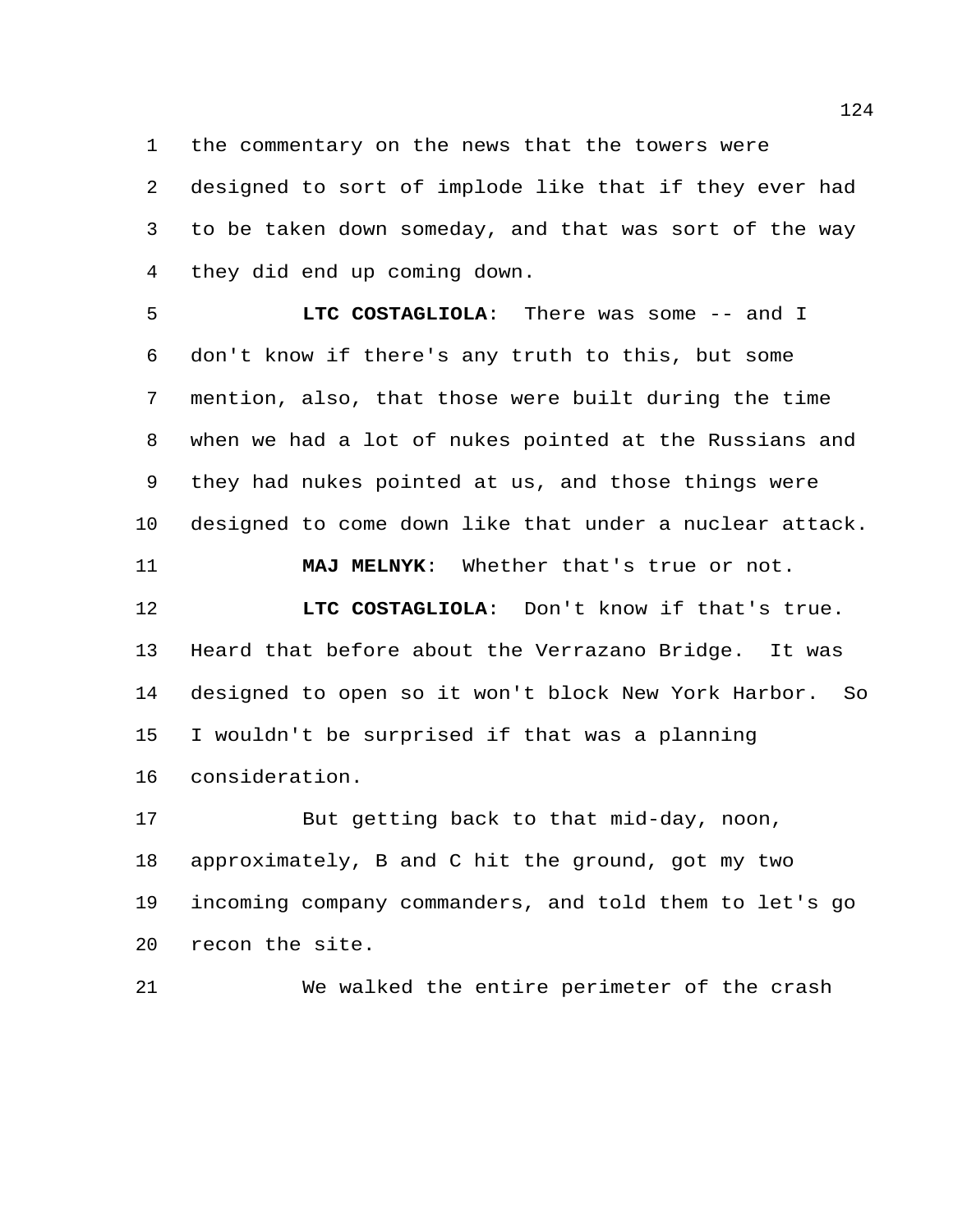site and it took us three hours at a pretty good pace. So to give you an idea of the size of it.

 One of the distinct moments I remember there was walking through this pattern, if you've ever been to the NTC [National Training Center, Ft. Irwin, CA], you kind of identify that real fine silk powder that kind of makes a little dust cloud when you step. **MAJ MELNYK**: When you step in it, sure.

 **LTC COSTAGLIOLA**: Covered by a couple inches of paper everywhere, and as we were walking around there, I remember looking down and picking up a perfectly intact boarding pass from American Flight 11. That was kind of an emotional moment there.

 **MAJ MELNYK**: What did you do with that? **LTC COSTAGLIOLA**: Ended up turning that in to the FBI, who tagged it, wanted to know where we found it, that kind of stuff, and I guess that became a piece of evidence.

 So what we were looking for was really a place that we could get into and start working.

I was continuously bombarded from the time we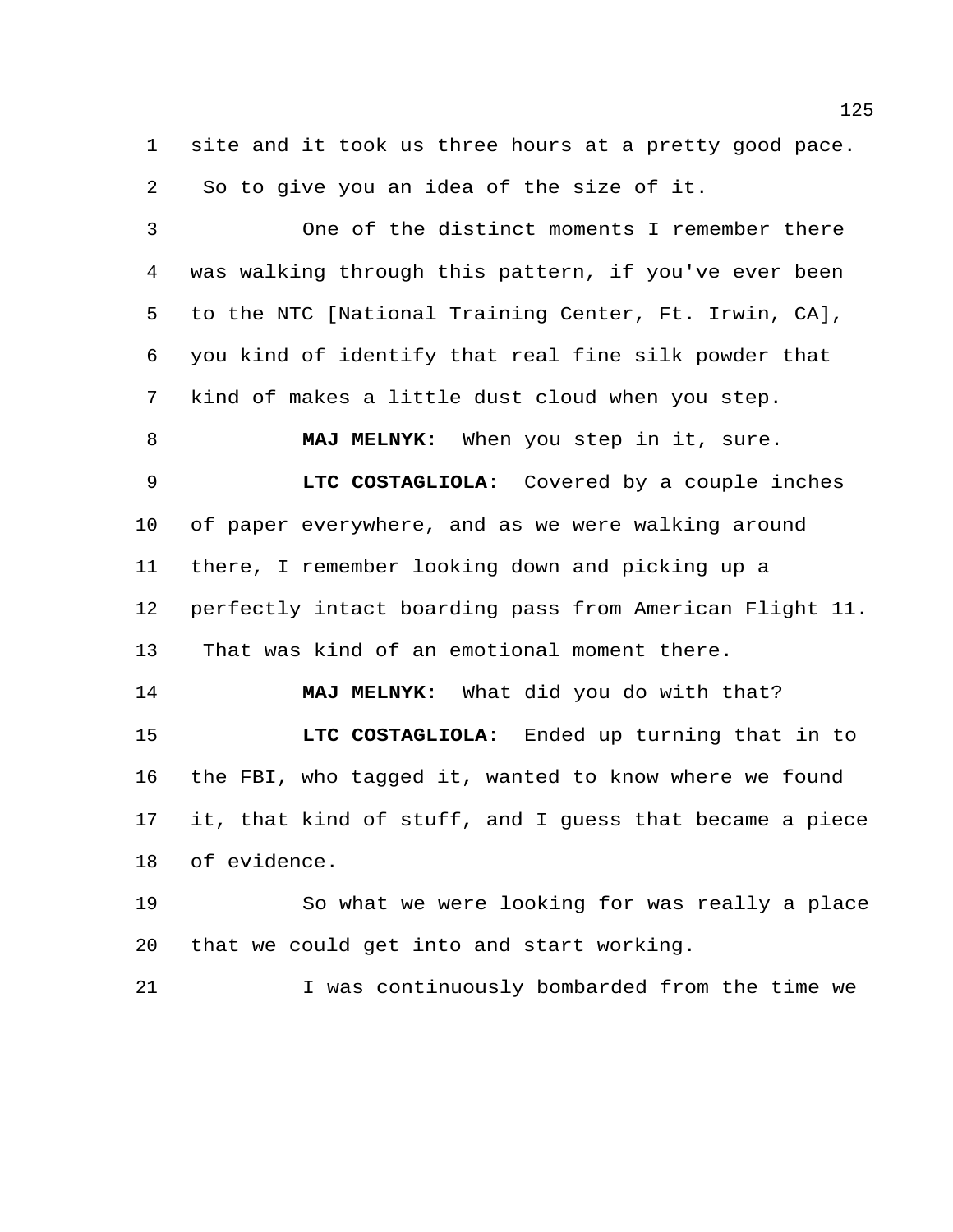hit Manhattan throughout really the first three days. My soldiers were very, very frustrated. They wanted to get into the rubble pile. They wanted to get into the rubble pile and dig.

 It was fairly apparent that that was not going to be the most useful way to use -- for us to be deployed, but that's what the soldiers thought they were going to be doing and they wanted to get in there and you kind of have these visions of these earthquakes where you have concrete buildings and you can start picking up boulders and lifting them off of people and that kind of stuff.

 But this wreckage was clearly different. It was -- where you did have anything that could be distinguishable as the insides of the building, it kind of reminded me of a landfill, where something has been compacted by a garbage truck and really compressed.

18 I think the impact of all that weight coming down in the center of that building just really compressed everything in layers of whatever, but it was just one big compact.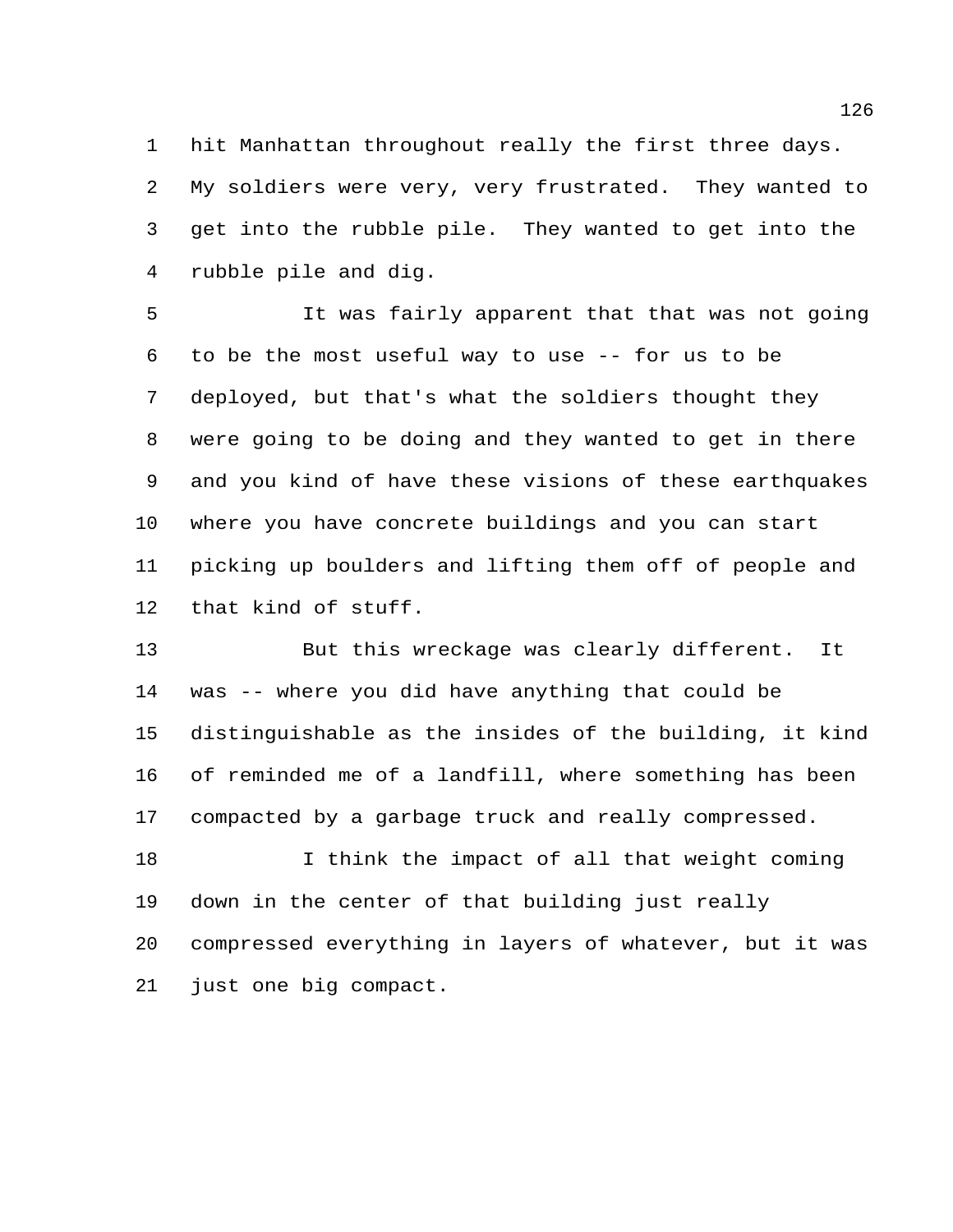And it also became apparent very early on that there were no survivors.

 I remember thinking day one, into day two, there's nobody left. I even remember calling my -- I don't remember if it was my wife or my brother, and telling them, you know, there's nobody here. There are no wounded.

 The mass casualty drill that we had anticipated didn't happen, because you either got away or you were dead. There was really no in between.

 I did not see one injured person ever that was a victim of the building. We saw a lot that were rescuers injured trying to get in there, but never saw a victim.

 The casualties that we saw initially that were the pieces of bodies that were strewn everywhere, I believe, were primarily the people in the aircraft, and you can kind of see -- wherever you saw concentrations of body parts, you saw evidence of an airplane, whether it was a little piece of a window or aluminum skin or an airplane seat.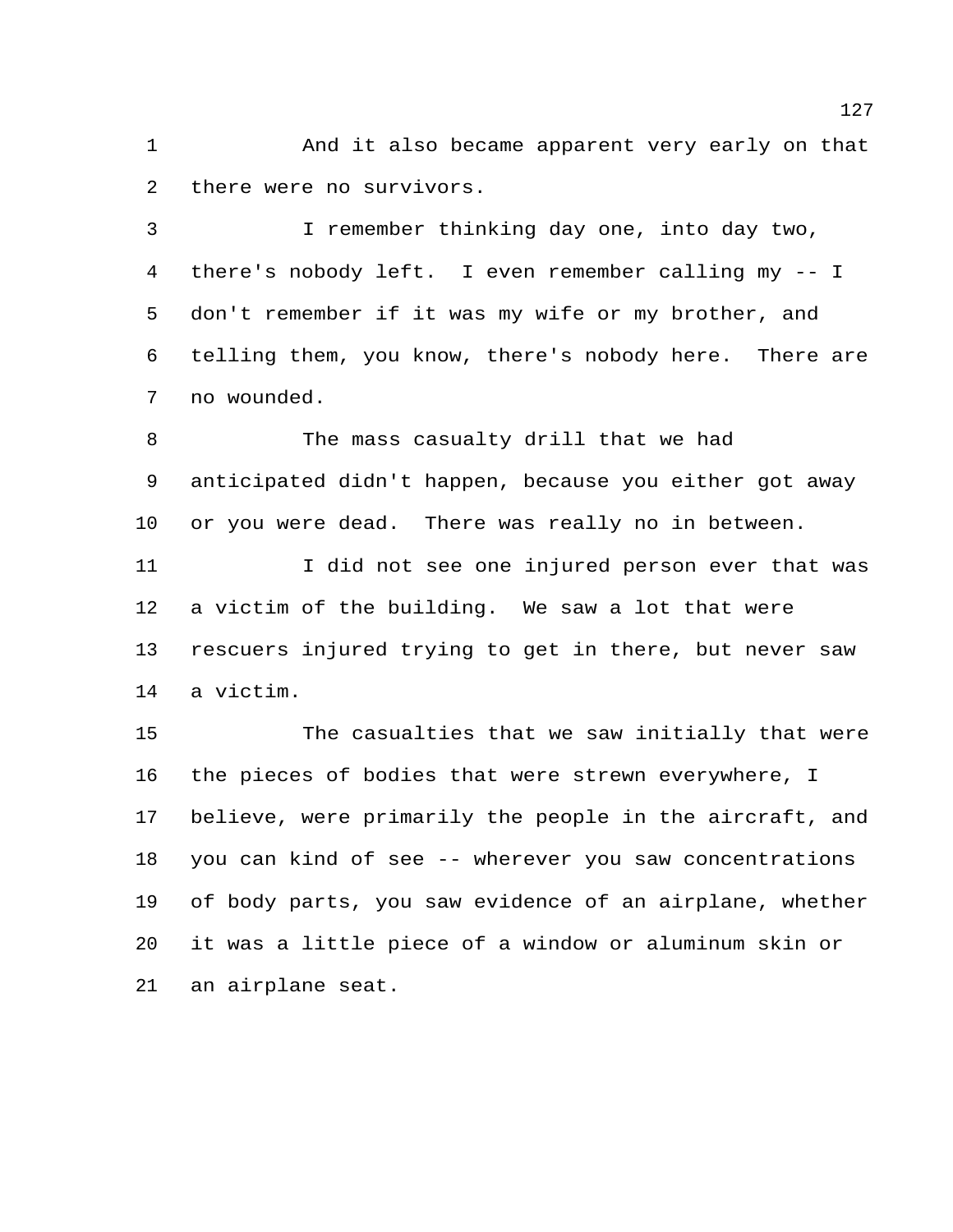It was obviously not people that were in the building.

 So what our role very quickly became was the outer perimeter was critical and organizing the dig site itself, and that became a controversial issue. You have police and fire department in New York City that are longstanding rivals and I always remember, and even when we've done practice drills with them in the past when they do -- we used to have a training site on Staten Island where they would do practice train wrecks and this kind of stuff. You know, the fire department would run to one train, the cops would run to another, and nobody would ever work together. I remember an incidence once where fire department and police arrived on an accident scene,

 reading this in the paper, and ended up in a fist fight while the victim died.

 So there is an intense rivalry there between those two departments. Now you had complete exhaustion, complete confusion, and a lot of their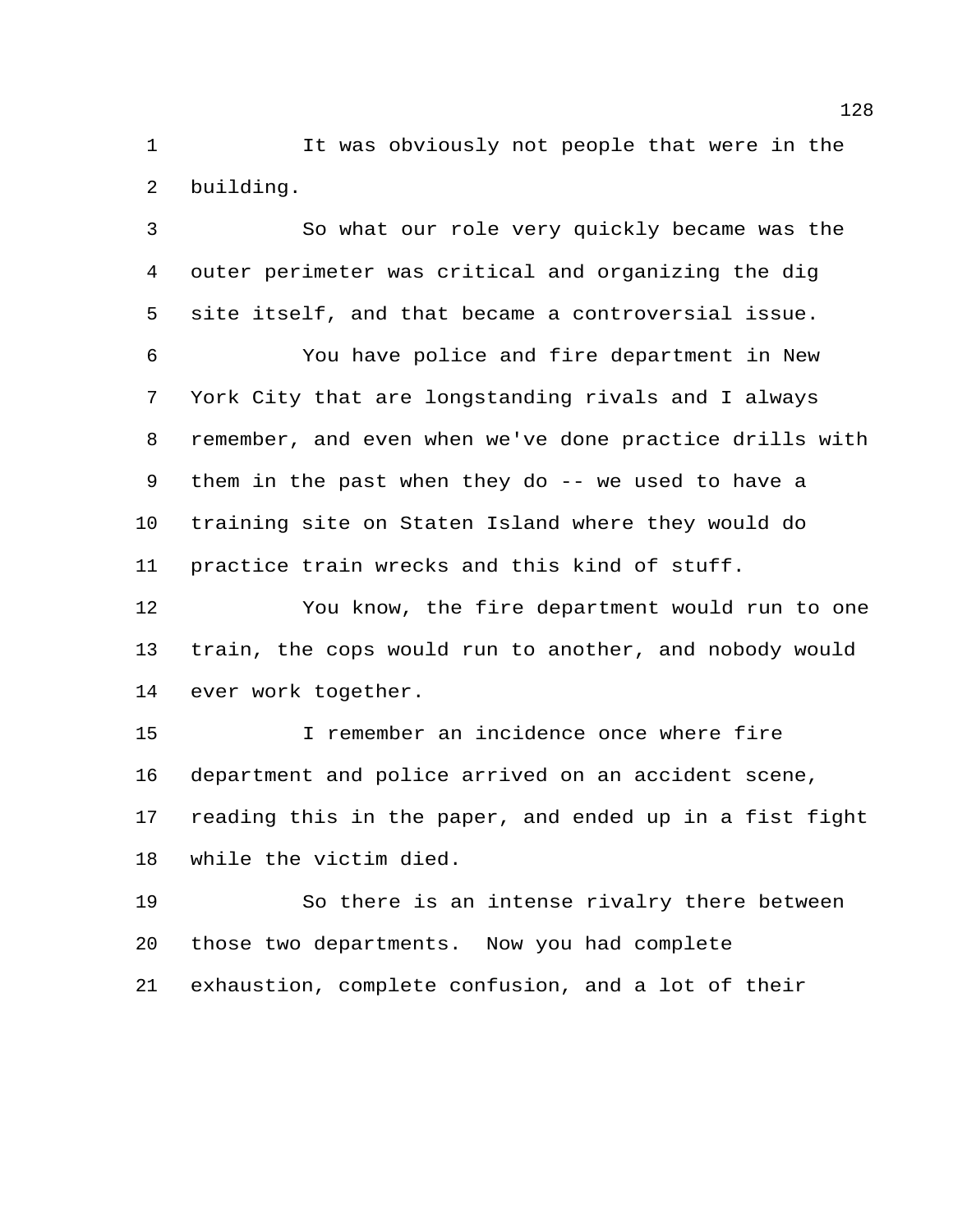brothers missing. So that intensified.

| 2  | What we saw, I think, was the fire department           |
|----|---------------------------------------------------------|
| 3  | get control of the rescue much quicker than the police  |
| 4  | department did. It was very difficult to ever find a    |
| 5  | cop who would admit he was in charge.                   |
| 6  | I didn't know enough about the police                   |
| 7  | department initially, and we have so many cops in a     |
| 8  | unit and you always kind of assume people know things,  |
| 9  | but it took me into late on the second day till I       |
| 10 | realized that the guys in the white shirts are the guys |
| 11 | in charge.                                              |
|    |                                                         |
| 12 | But when you approach a white shirt,                    |
| 13 | generally, he would tell you he was not in charge.      |
| 14 | And the fire department was a little                    |
| 15 | different. They started to set up these dig sites, 10-  |
| 16 | 10 dig site; by the end of day two, had a cordoned area |
| 17 | which was kind of equivalent of a command post.         |
| 18 | You had a chief that was directing the rescue           |
| 19 | and you had an assistant chief who was kind of doing    |
| 20 | his deflection.                                         |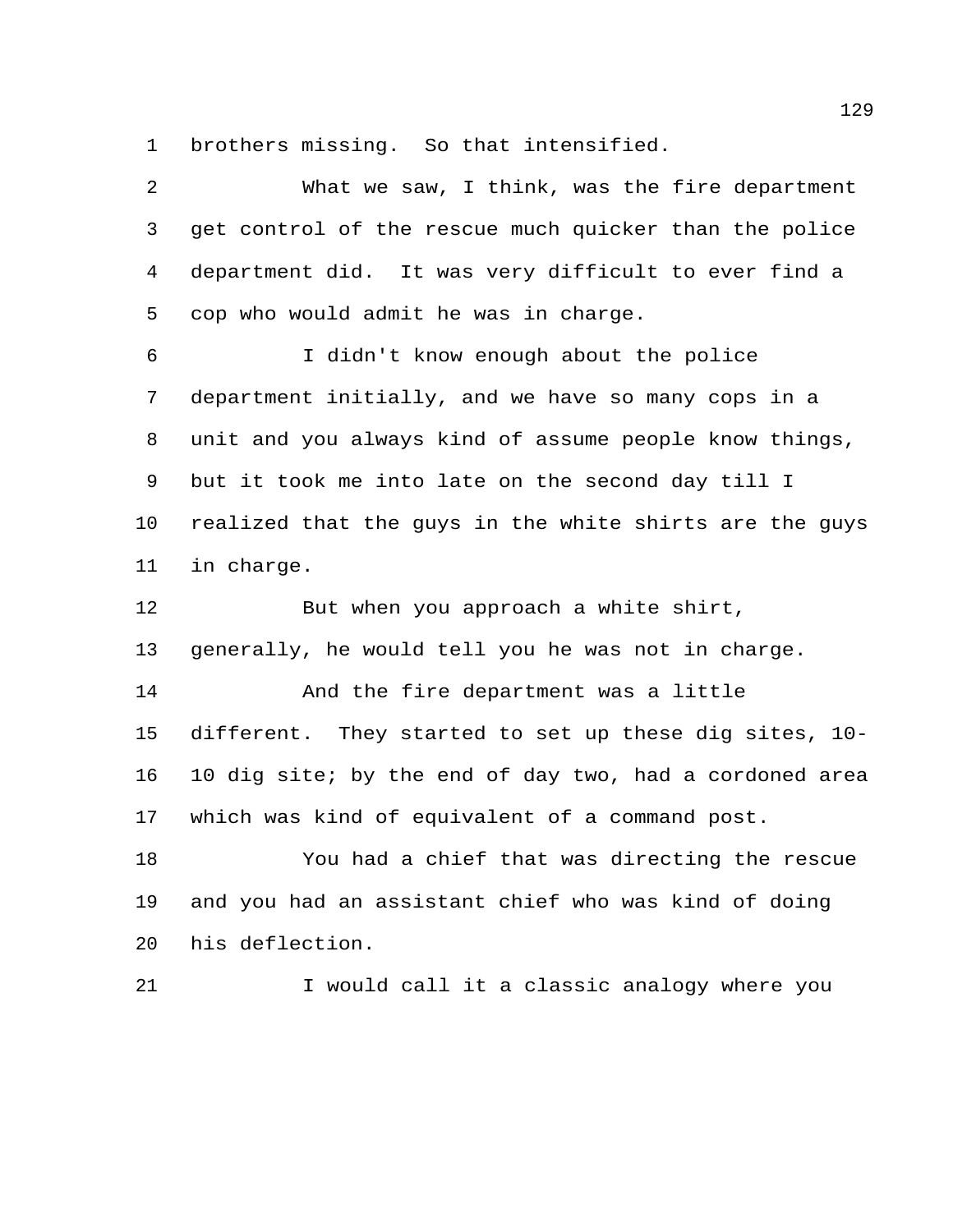had a battalion commander fighting the battle and you had an XO that was managing information and working resources and those kinds of things.

 So it was something we could identify and have now found somebody in charge. Generally too busy to really deal with us much, but what they did tell us was, look, the way you guys can help us is get all these freaking people out of here, get all these vehicles out of here, and we'll start telling you what can come in and what can't.

 That put us in a bad position because we had soldiers that were very eager to execute a mission. They really wanted to dig, but they were eager to help. 14 And when we gave them those marching orders, what we ended up having to do is move police officers out so firefighters could work, and that obviously

started to cause friction very early on.

 We got things like "Who are you guys, this is our city," you know, "You're not going to tell us what to do." It eventually evolved into, because our guys really held their ground, it evolved into a situation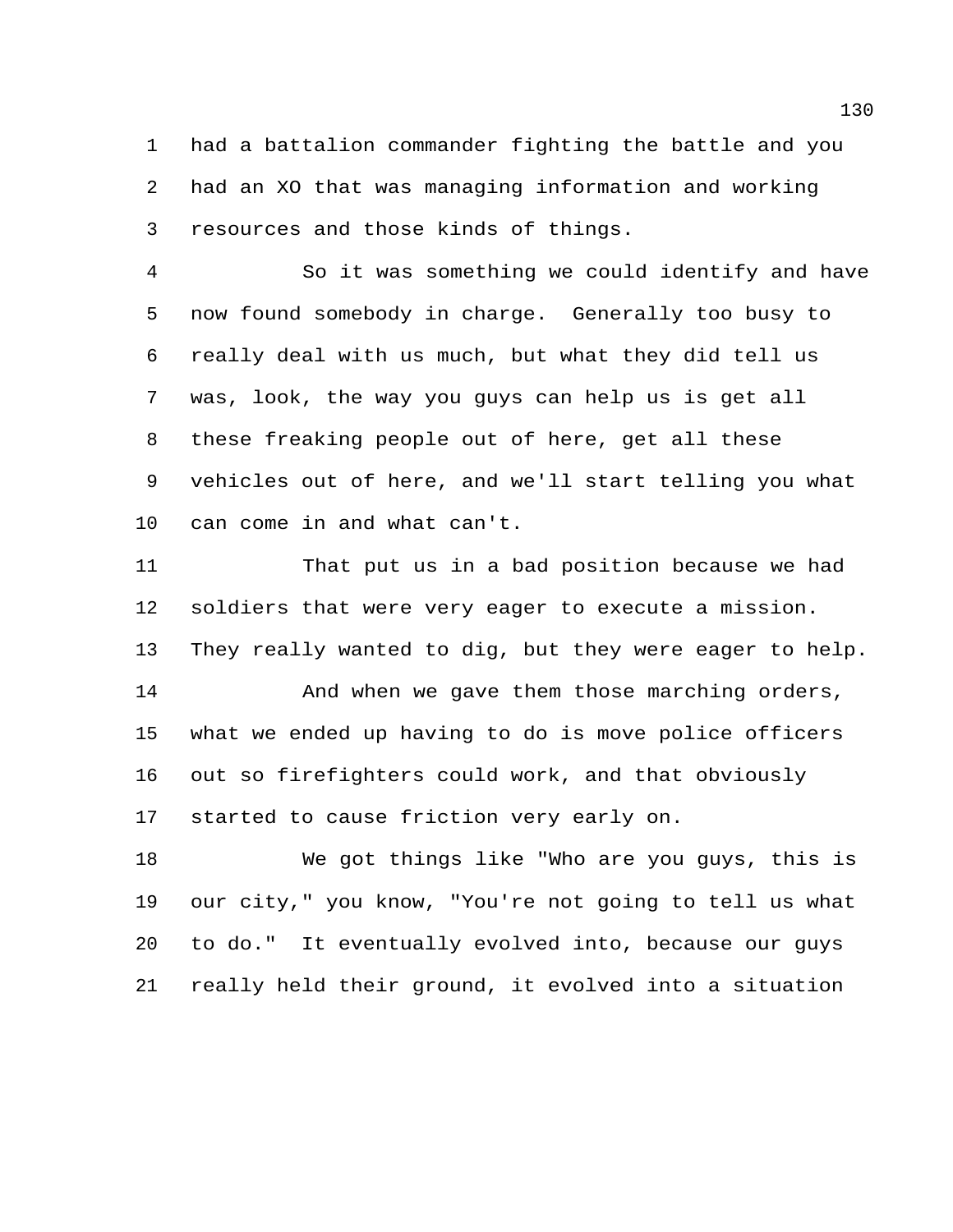where the police thought we were in charge and they started to listen, for the most part.

 And so our mission became get the guys that aren't really helping out of here. Let's get the road clear. Let's get priority traffic in and out. Let's get routes organized, and those were the things we were able to do and I think that's really where we made our money.

 The cops, when we first came on the scene, were very glad to see us. They said, "Look, we don't have a plan, we don't know what's going on, we're trying to figure this out, but we're glad you're here."

 So what we were able to do is that outer perimeter really gave the cops a chance to figure out what they were going to do.

 And I also remember pulling up with that convoy that first day or second day, D-plus-two or D- plus-one, and getting -- making my way -- having to park about six blocks away from this command post at Pike Street and South Street, basically right at the base of the Brooklyn Bridge, and walking that six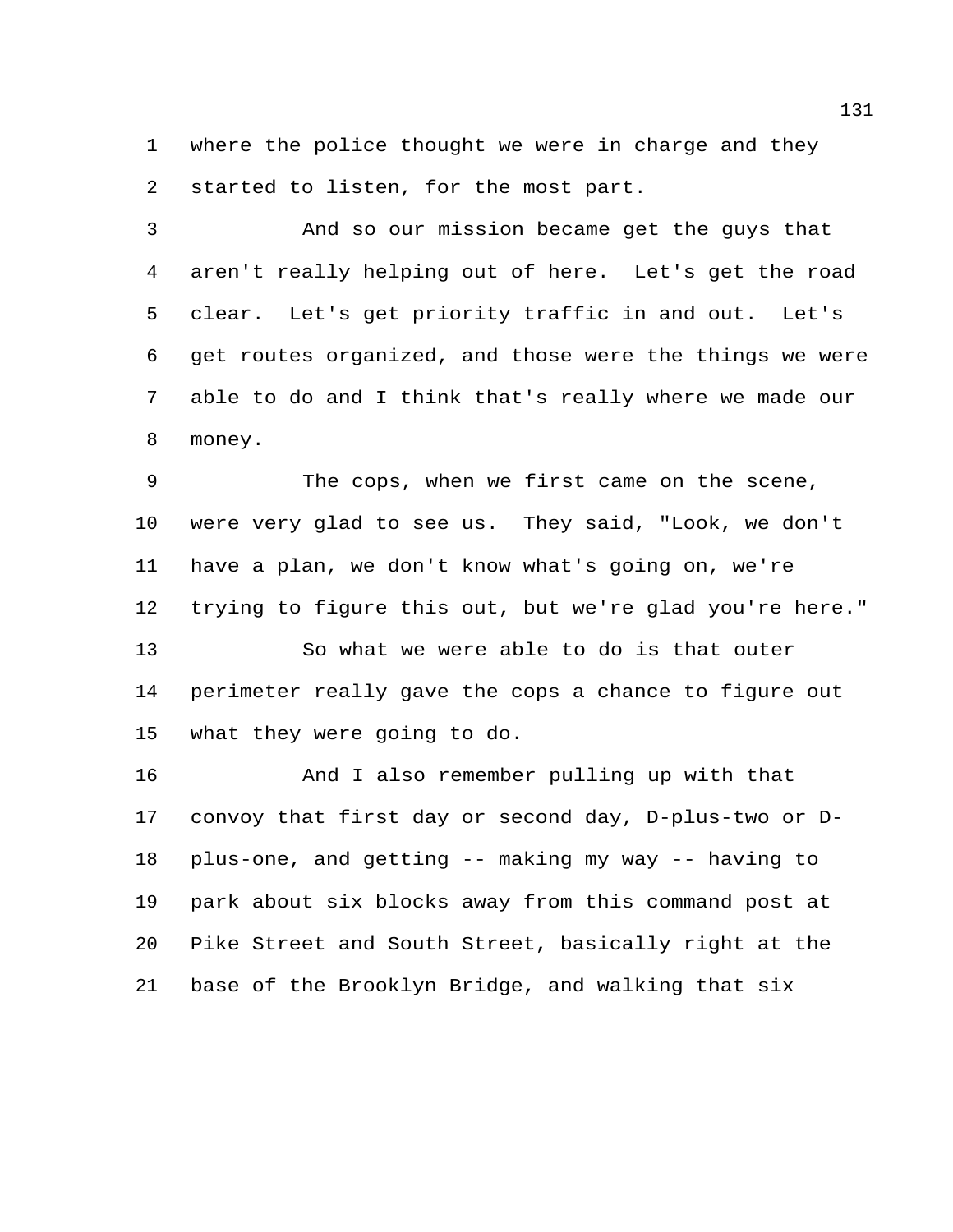blocks, because there was just an endless mob of cops, and they weren't doing anything.

 They were just waiting for somebody to tell them what to do.

 So we were able to do that. By day three, we were really up and running into that mission. That perimeter was adjusted slightly. The Mayor, as we got it and city hall basically didn't want a big military presence around city hall. So we withdrew from that area. That was secured strictly by cops. And our line continued down Nassau Street, down into the Battery Park area.

 What we began to do immediately was a 12 hour shift, eight to eight. We would relieve the 258 at 08. They would relieve us at 2000.

 And it generally took longer than that to physically hand off each post in the dark. There's no electricity. There's no phone COMMO. So doing those battle handoffs were a little slow and tedious for the first at least four days.

So then we would rally at the ferry terminal,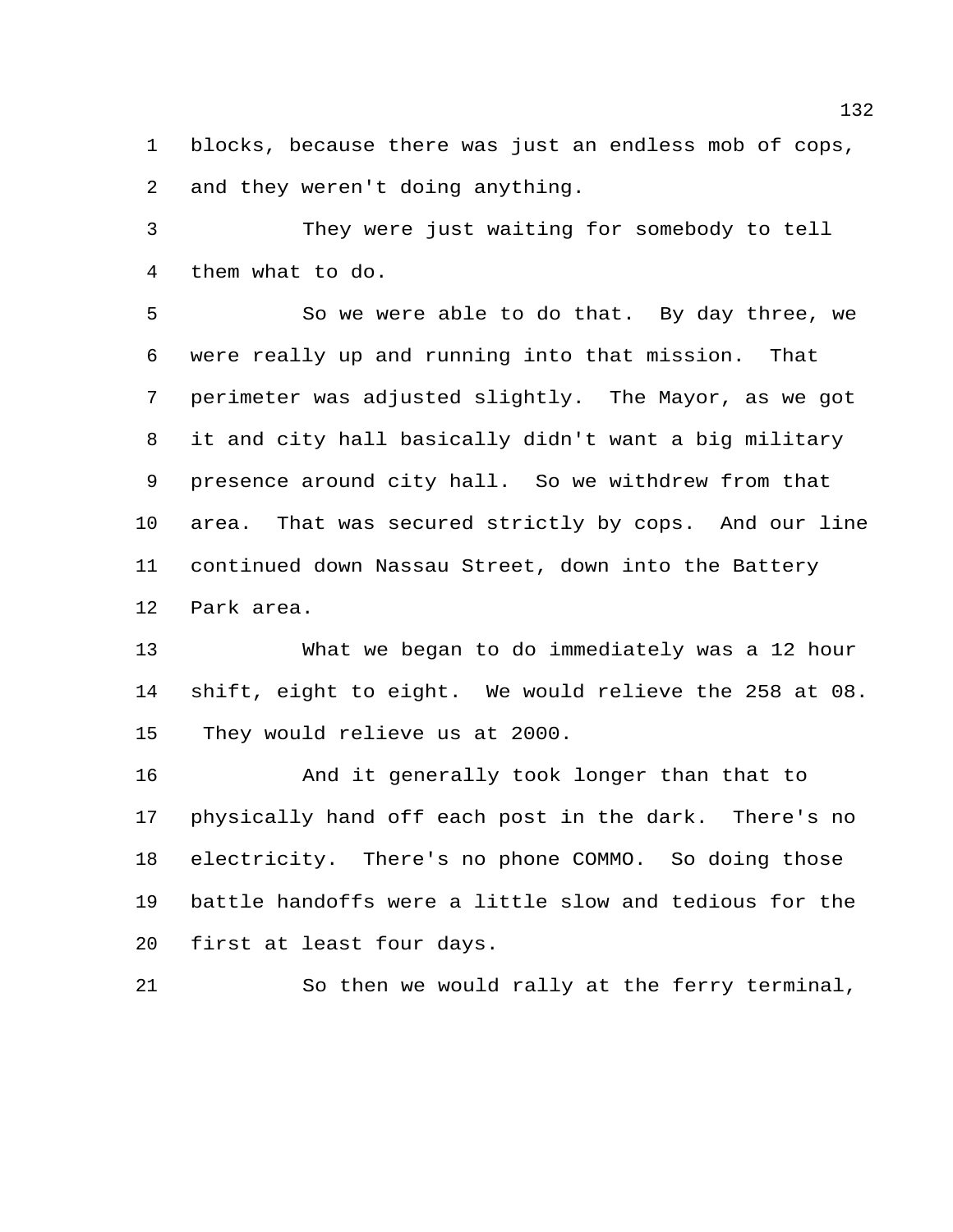which was basically, even from our furthest post, was never more than a couple of mile walk, and get on a ferry, go back to Staten Island, vehicles on the ferry. The ferries, at this point, are shut down completely, only emergency traffic. So a ferry boat would come in, unload, the cops would fire them in, we'd get on and go out on the ferry. **MAJ MELNYK**: What elements stayed behind, if any? **LTC COSTAGLIOLA**: We did not leave any at all the first night. **MAJ MELNYK**: The medics came back and -- **LTC COSTAGLIOLA**: Everybody came back. The generators were up and running at that point. They were left in place. But I do not recall specifically leaving any element back. **MAJ MELNYK**: You took all your vehicles out, as well. **LTC COSTAGLIOLA**: All our vehicles, unless it was engaged with something, which, at that point, might have just been the water buffaloes and the generators.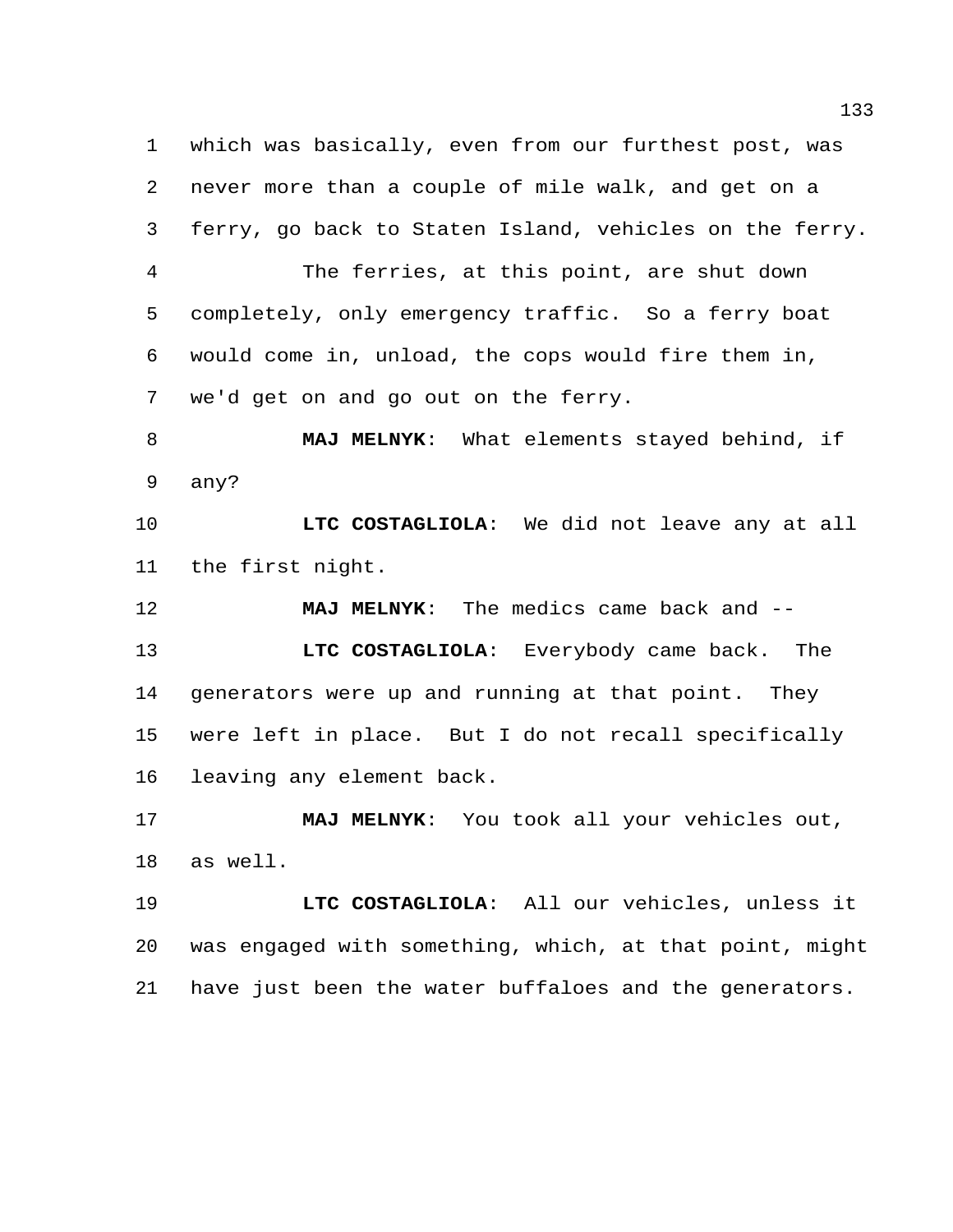The morgue was basically set up with military equipment. So we left all our stretchers, medical supplies and those kinds of things.

 We never actually did recover any of that, because eventually the morgue was abandoned due to structural problems and we abandoned all our equipment with it.

 But for the most part, we did not leave anybody in Manhattan the first night.

 By the time we got on the ferry boat, it was about 2300, between battle handoff and getting everybody consolidated and accounting for everybody, priority of boats.

 We eventually got out, got back to Staten Island, got back to the armory.

 I remember it was probably about 01, and we had a 05 SP the next day.

 I personally -- you know, we had some meetings, tried to get organized. Most of us had been up all night the night before, because as you recall, we thought we were coming in.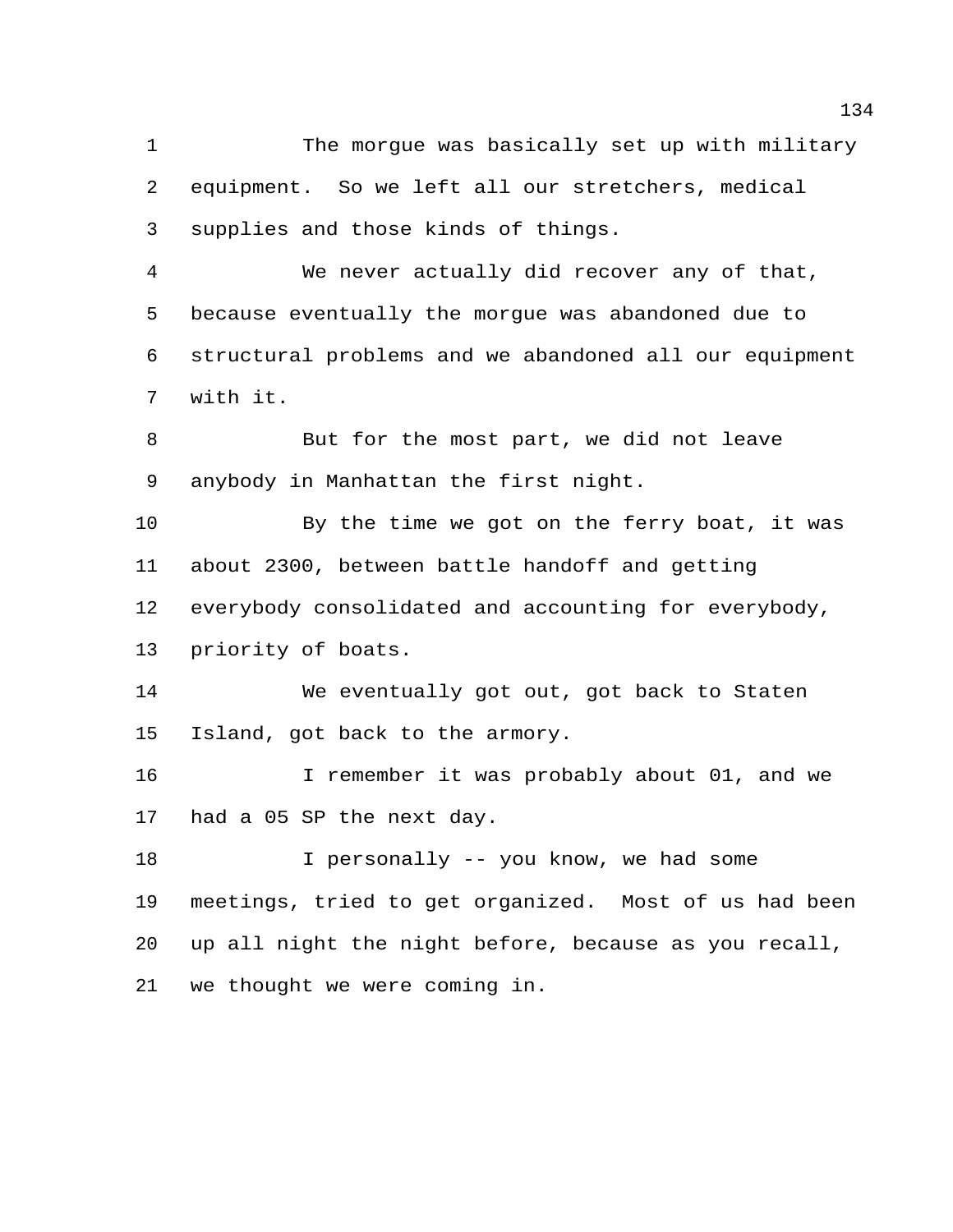**MAJ MELNYK**: Right.

 **LTC COSTAGLIOLA**: And then we decided no, hold till morning. I laid down on the couch in my office and could not sleep, and I have heard that from a lot of leaders. It probably happened to a lot of soldiers, too, but I've communicated it with leaders that nobody really could sleep. I just kept replaying that picture of the second plane hitting the building. I just couldn't get it out of my mind. And 05, we were back up and running, back headed to Manhattan, on the ground in Manhattan about 07, on our post by 08, and basically a replay of the whole thing.

 **MAJ MELNYK**: Thursday morning now. A little less hectic?

**LTC COSTAGLIOLA:** Thursday morning, what we're starting to see is a little bit of organization take shape. I think we contributed a lot to that.

I did not spend a lot of time on ground zero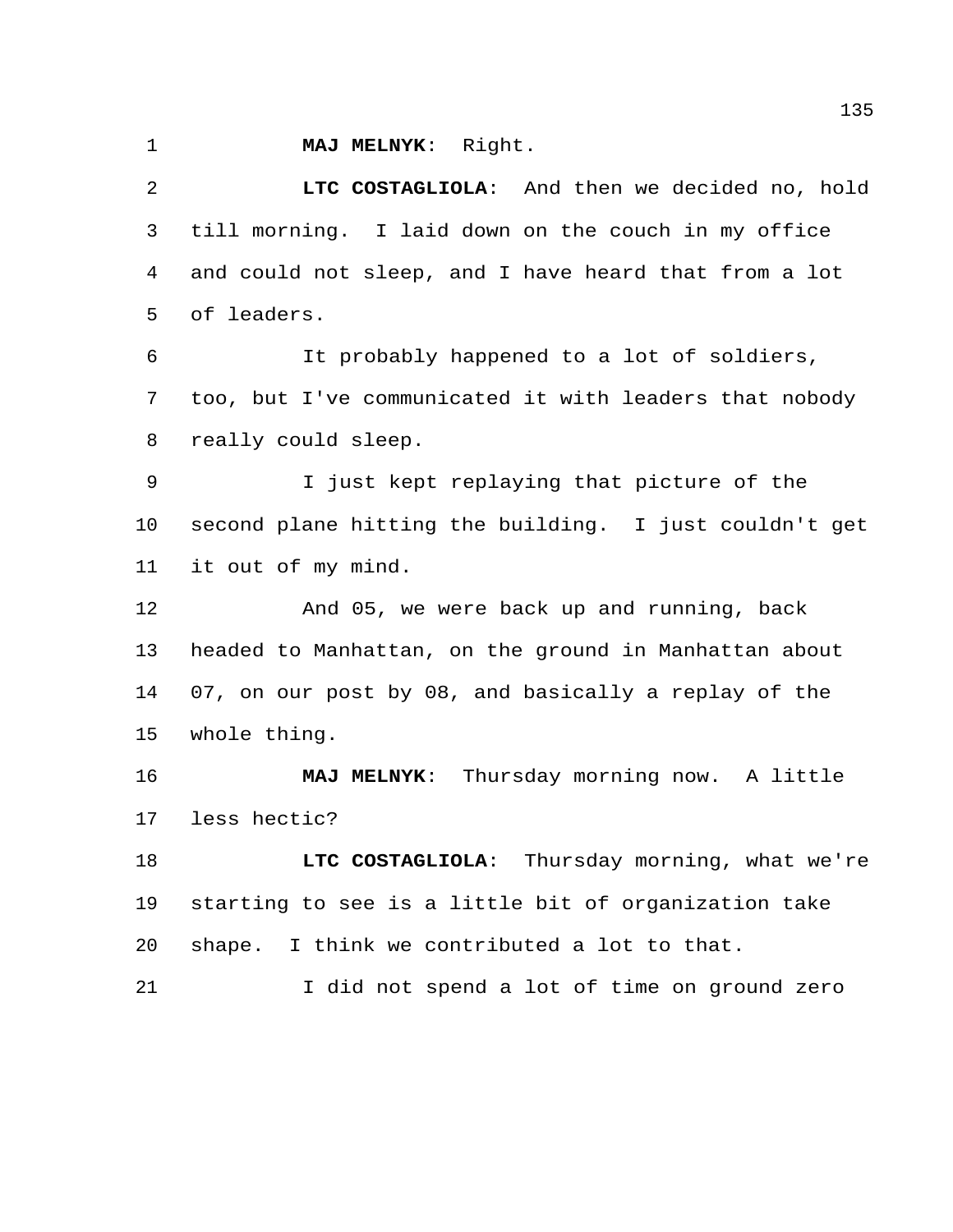that day, but what I tried to do was start getting communication out.

 Communication was a big problem. Let's talk about that for a little while.

 As I said, we're limited. We don't -- we're basically running this operation verbally and on cell phones. Don't really have a command post, per se.

 Now, I am calling to higher headquarters, which is changing several times.

 Initially, it was the 53rd Troop Command when I left Staten Island the first time. Now it's the 107th Support Group on Park Avenue.

 And we don't really have consistent communication with them. We're calling for cell phones, we're calling for maps, and I'm calling to get a higher headquarters on the ground.

 The 107th is set up at Park Avenue, but the link that was missing … and to the credit of the battalions and the companies and the platoons, we were able to really hit the ground and have an immediate impact, immediate positive impact just by using our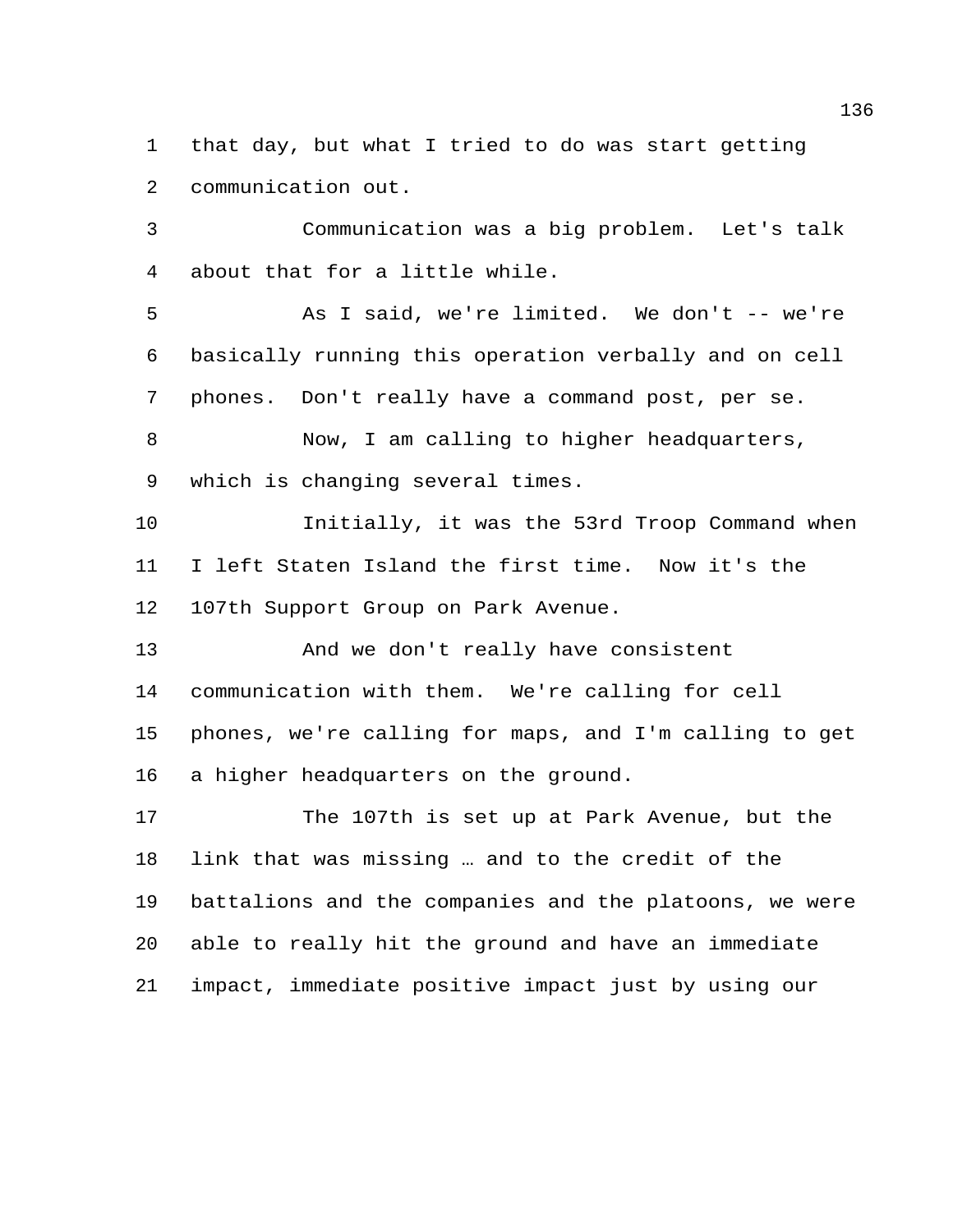common sense, judgment and all those kinds of things.

 But what we were really missing was a good link into the police department and we had some LNOs [Liaison Officers] there, but we didn't have a consistent face to face, here's the guy to go to in charge, here's where I get my missions.

 So basically it was missions being coordinated on the ground by the guy that happened to be on that particular block with the guy from another agency that happened to be right there; you know, hey, can you move this here, can you give us 20 guys here for a bucket brigade, and it happened all at a very localized, low level.

 The CP that -- the only CP that we could identify at that point was the police CP at Pike and South. So basically you had the outer perimeter security mission being more or less coordinated through that point.

 Then you have the ground zero /10-10 dig site being directed under the fire chief, and Reilly really working direct with that fire chief.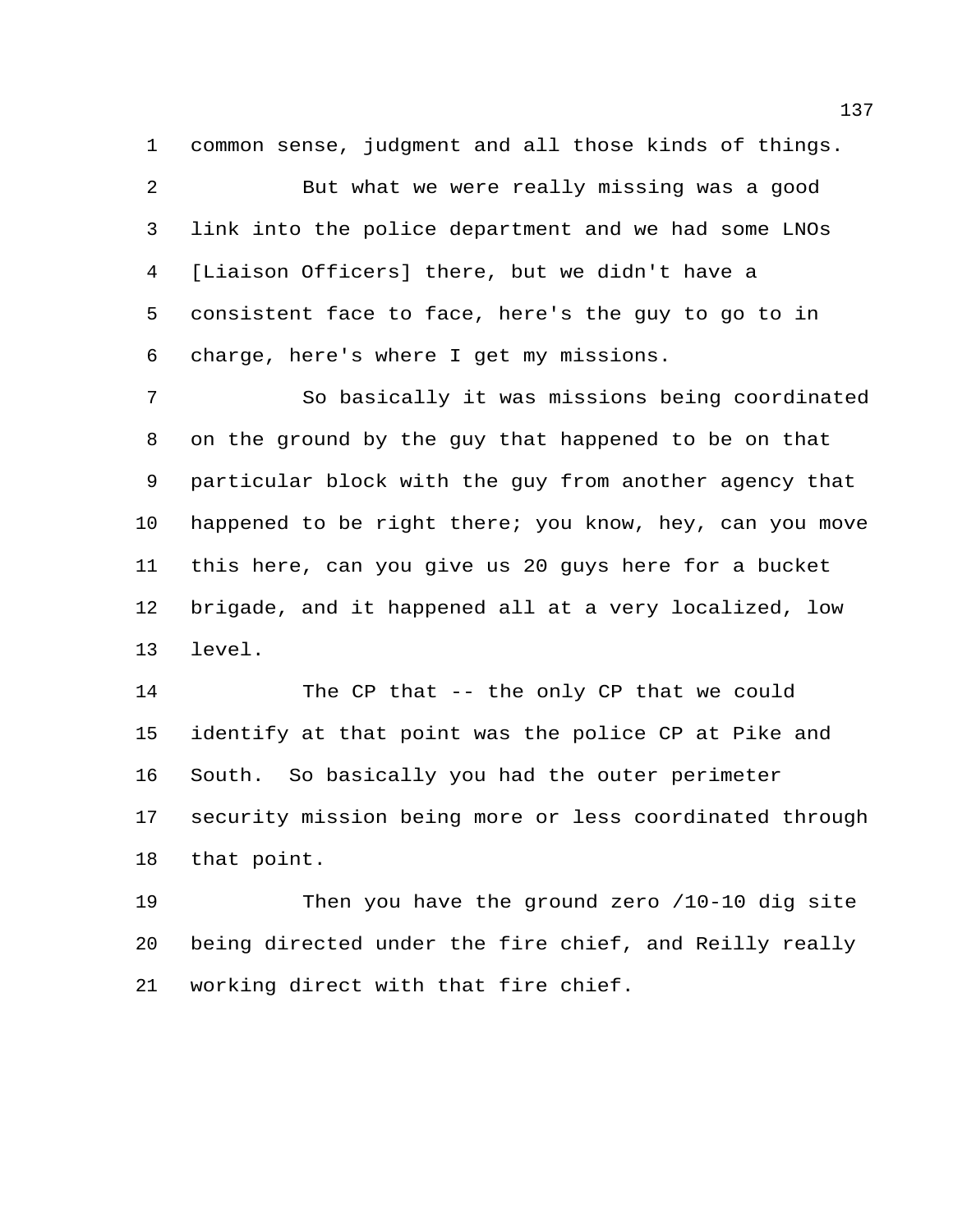So he pretty much had control of that operation. I more or less stayed out of his way, as a battalion commander. I saw he was really doing good. You could talk to him for a second and it became apparent that he was the go-to guy for everybody. That's who the fire department went to, that's who the police department went to, that's who the civilian contractors went to. He really got things up and running there and I'm sure he's got a good story to tell about it. But now my focus really turned on to the other things, where is our logistics support coming from, what's going on. A lot of frustration from the troops at the soldier level on the fact that things changed so rapidly. Information was not getting down to them because there was no information. We were really operating minute to minute based on anything we can do to help.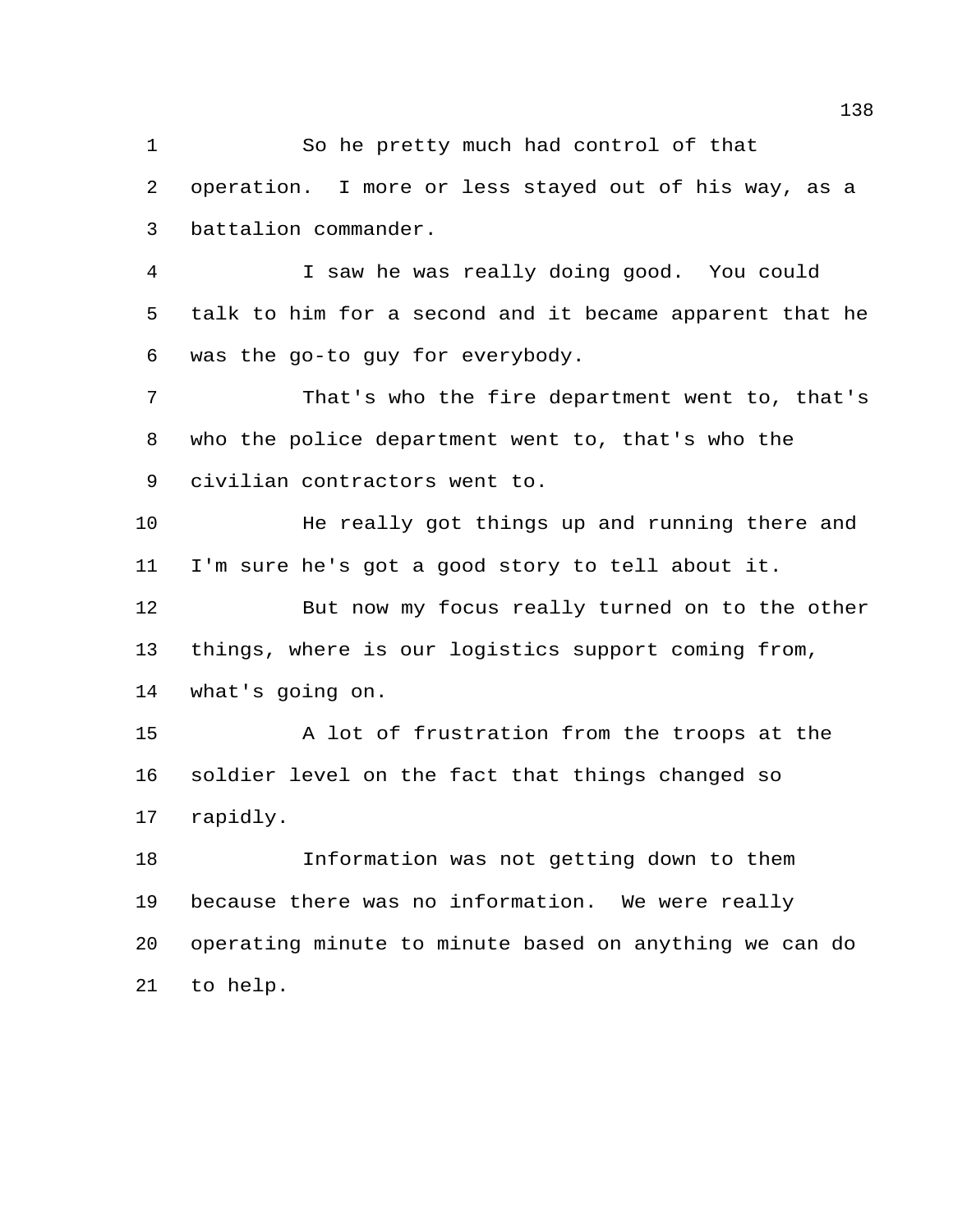By Thursday, you started to have this push down effect of medical supplies and food and bottled water and respirators and all these things just kind of showing up all over Manhattan.

 A lot of it was dumped at Pike and South. That became a big kind of depot. But they were showing up all over the city. So we were doing a lot of movement missions.

 We had missions to provide fuel to fire and police vehicles. We had the outer perimeter and the ground zero security and command and control going on, and the morgue.

 Don't remember when the morgue was finally moved, but I don't think it was until late on Thursday or early on Friday.

 Remember, again, going up to see Klein personally and --

 **MAJ MELNYK**: This is at the Park Avenue Armory.

 **LTC COSTAGLIOLA**: At the Park Avenue Armory. **MAJ MELNYK**: So General Klein had moved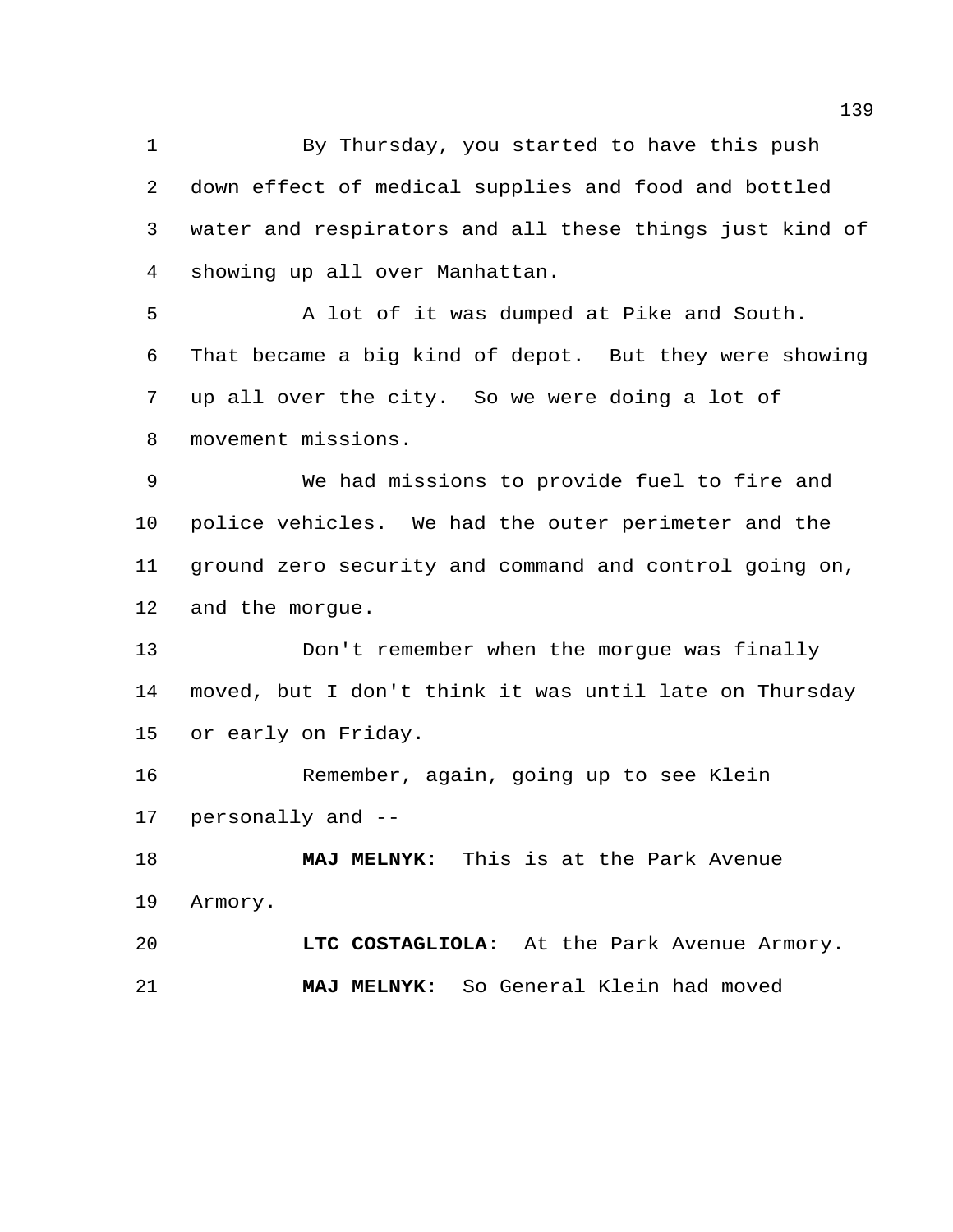forward from Valhalla?

 **LTC COSTAGLIOLA**: Yes. He had jumped from Valhalla to Park Avenue. I found out he was there and I went to go see him personally, because communication was sporadic. We're still operating on our personal cell phones at this point, no e-mail, no fax, no real solid FM communication. Really went up to see him about some logistics issues. I was getting real frustrated that I could not get some very basic things like maps, cell phones. 12 I was asking for the wireless modems so we could at e-mail and fax and those kinds of things. We're at, what, D-plus-eight or nine now and we still don't have that stuff. **MAJ MELNYK**: What items specifically, sir? **LTC COSTAGLIOLA**: The biggies really, for me, were the maps. I wanted every soldier to have a map. And throughout these days, D-plus-one, D-plus- two, really through D-plus-five, I think, was the last one, there were these constant building collapse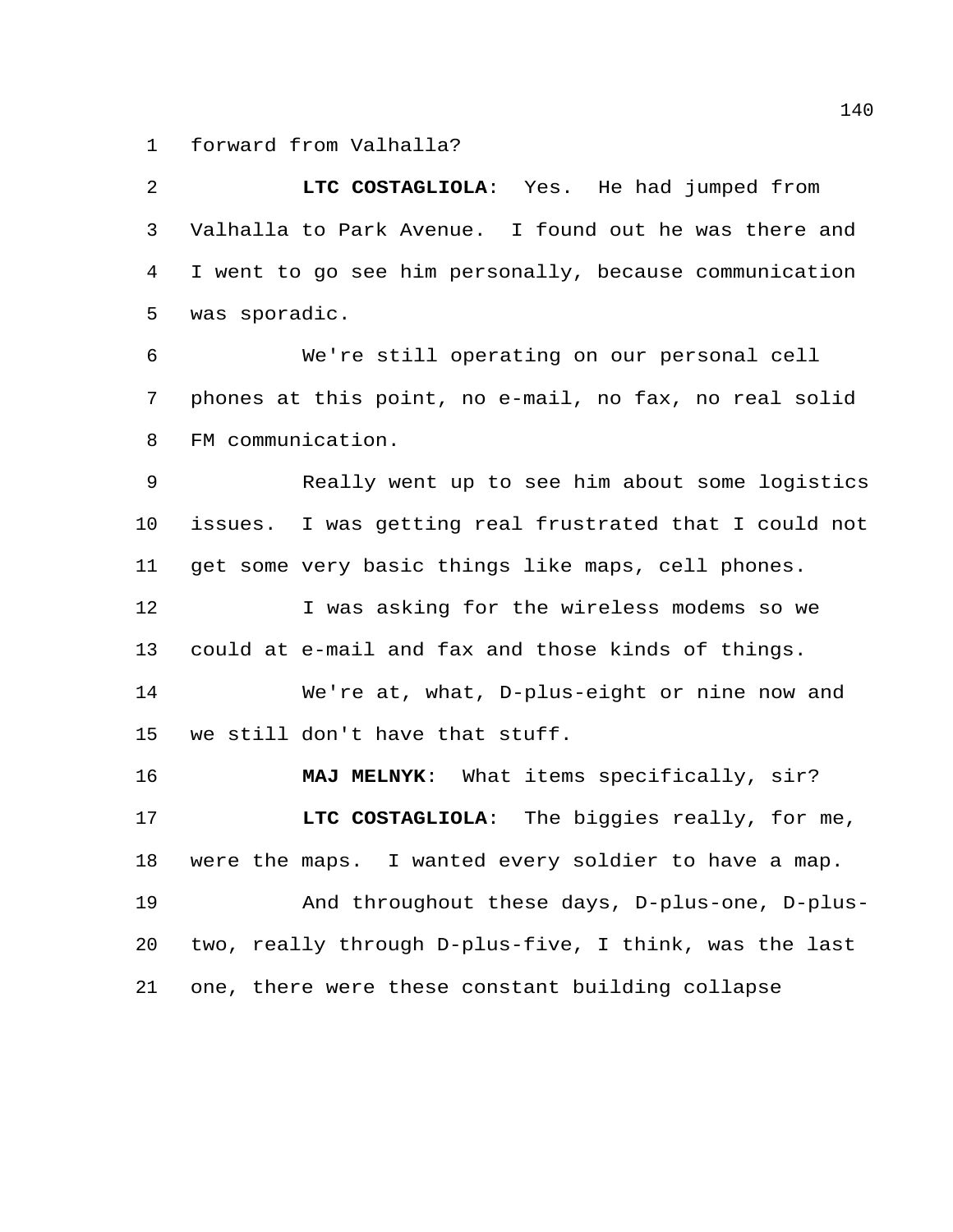drills, where horns would blow and everybody would run, every fireman, cop, sanitation contractor would just run for their lives. That was the building collapse warning.

 And every time that happened, it was very difficult to get command and control back without maps. We also had two companies worth of guys from the Capital district [Albany area] that don't know Manhattan. So you can't tell them to go to Pike and South and expect them to know that.

 So that was really hampering our operation and I thought that was really a force protection thing.

 By this point, most leaders had, by hook or crook, obtained a map, but I wanted a map on every street corner with every soldier.

 That never happened, even to this day. It is one of the things I have implored the incoming units to make sure they do before they get here, is get every soldier a map.

 When I went to this meeting at Park Avenue, met with Klein, basically his guidance was, you know,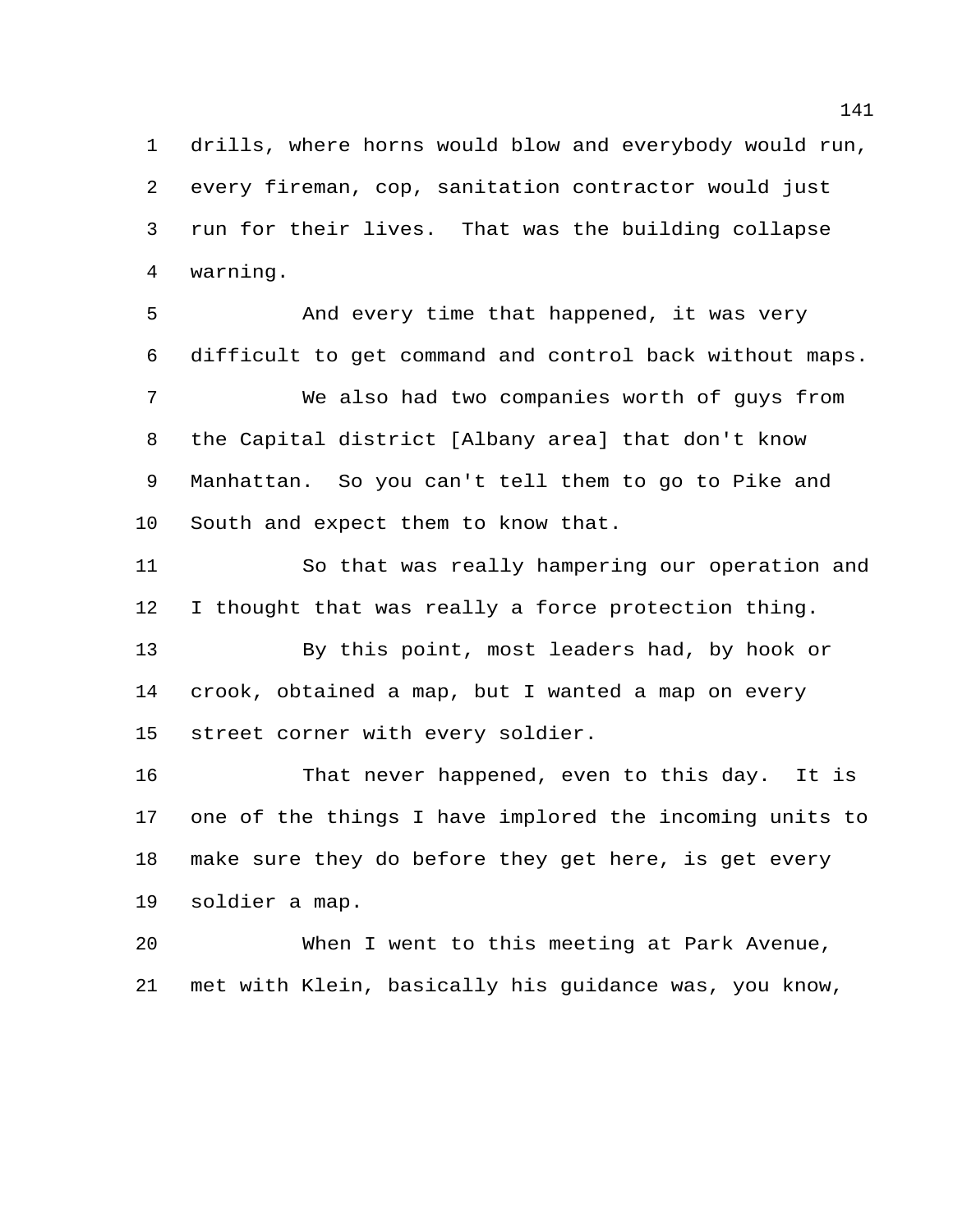you're the commander, I can't micro manage you from here, make decisions, do good things, be careful.

 If it's some kind of major off the wall thing that they want, somehow get through us, but do what you can to help.

 So I really credit that guidance and the fact that COMMO was so bad with the fact that we were able to accomplish anything at all.

 It's ironic, but it's really the key to why all three battalions were effective.

 And I'll give you a good example. On Thursday, I went up to ground zero, met with the battalion chief, the 10-10 commander, fire department chief, fire battalion chief, and I said, look, I got these guys that could dig, we got them all set up and this and that, and he said what I really need are welders.

 And I knew I had ten qualified welders in the battalion, several of which have extensive experience in the civilian world.

So I said great, I got welders. I'll be back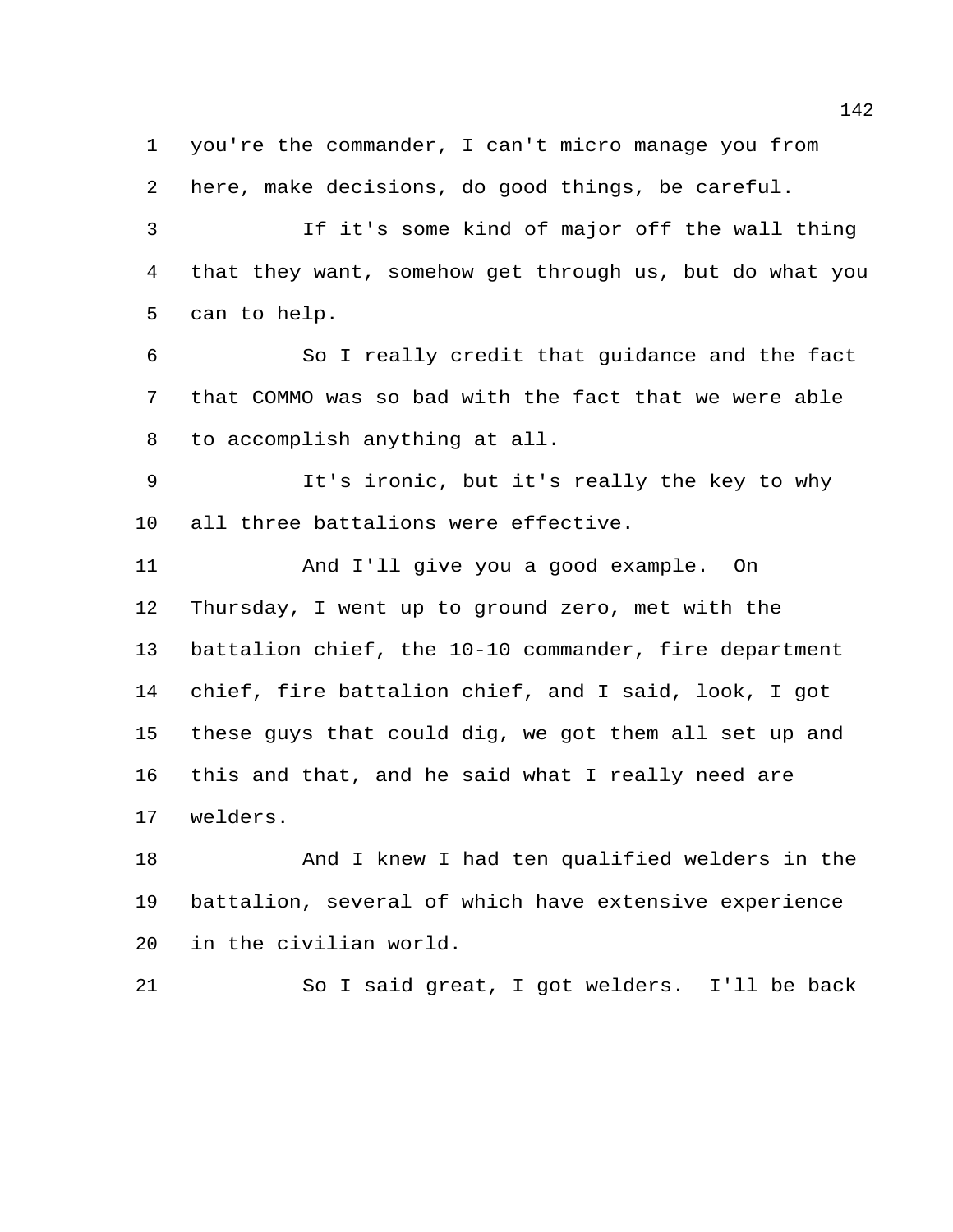with ten welders.

| 2  | Grabbed my maintenance guys and said we need            |
|----|---------------------------------------------------------|
| 3  | to start cutting, we need welders. Have you got the     |
| 4  | equipment? Yeah, we got the equipment. Okay. Are we     |
| 5  | ready to go? No. One problem. What? No acetylene.       |
| 6  | Okay. Let's go. Let's get this into the chain.          |
| 7  | Get it into the higher headquarters chain,              |
| 8  | tell them we need acetylene, we're going to be          |
| 9  | assisting with cutting steel and that kind of stuff,    |
| 10 | and the word that came back through the 107th, and I    |
| 11 | believe the name that stands out is LTC Marchi, who is, |
| 12 | I believe, the day EOC OIC, was, first of all, what are |
| 13 | you doing in ground zero, we don't have people in       |
| 14 | ground zero.                                            |
| 15 | So my response to that was yes, we do, we have          |
| 16 | a hundred people in ground zero.                        |
| 17 | And it was almost as if the guy was saying no,          |
| 18 | you don't, you know. He's in Park Avenue and he's       |
| 19 | telling me I don't have people in ground zero, when I'm |
| 20 | standing there watching one group picking up body parts |
| 21 | and another group digging in the rubble and another     |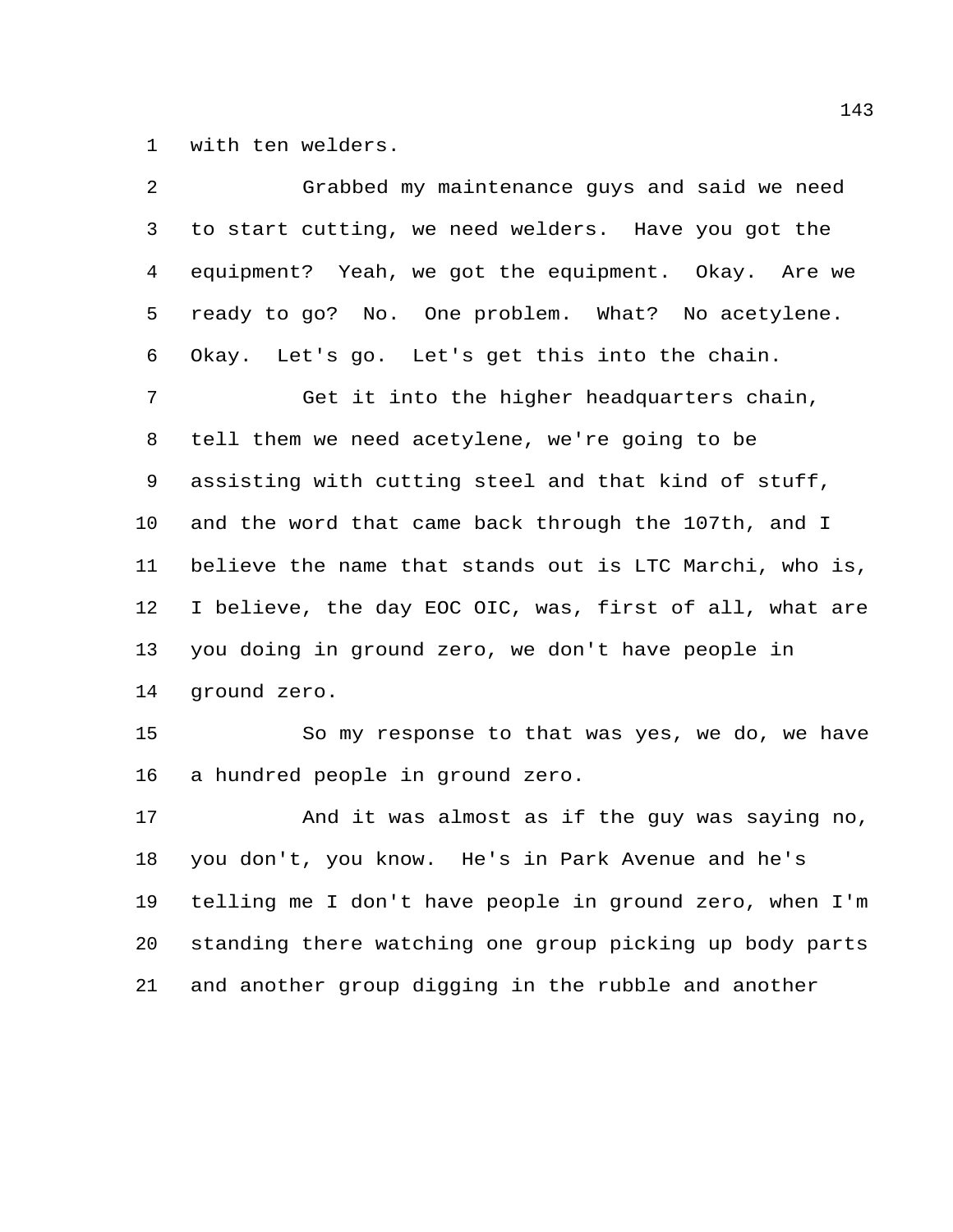group wanting to start firing up their torches, but they can't.

 So we struggle all day Thursday trying to get acetylene. Then the word comes back, why are you cutting with torches, you don't have a mission request, why do you need acetylene, you don't have a mission request for torches.

 So, again, am I going go out to a battalion chief who's got the biggest crisis he'll ever see in his career, and that's saying a lot if you're a New York City battalion chief, telling him, you know, call the state EOC or write me a letter or what do they want as far as a mission request.

 So my response was, "Asshole, before you have a mission, you need a capability. You can't have a mission first and then try to get a capability."

 So if I had a capability to cut, then I could have a mission, because I got ten guys that can really fire up torches and go to work.

 So that was a good example of the frustration of this whole chain of command, which is what we've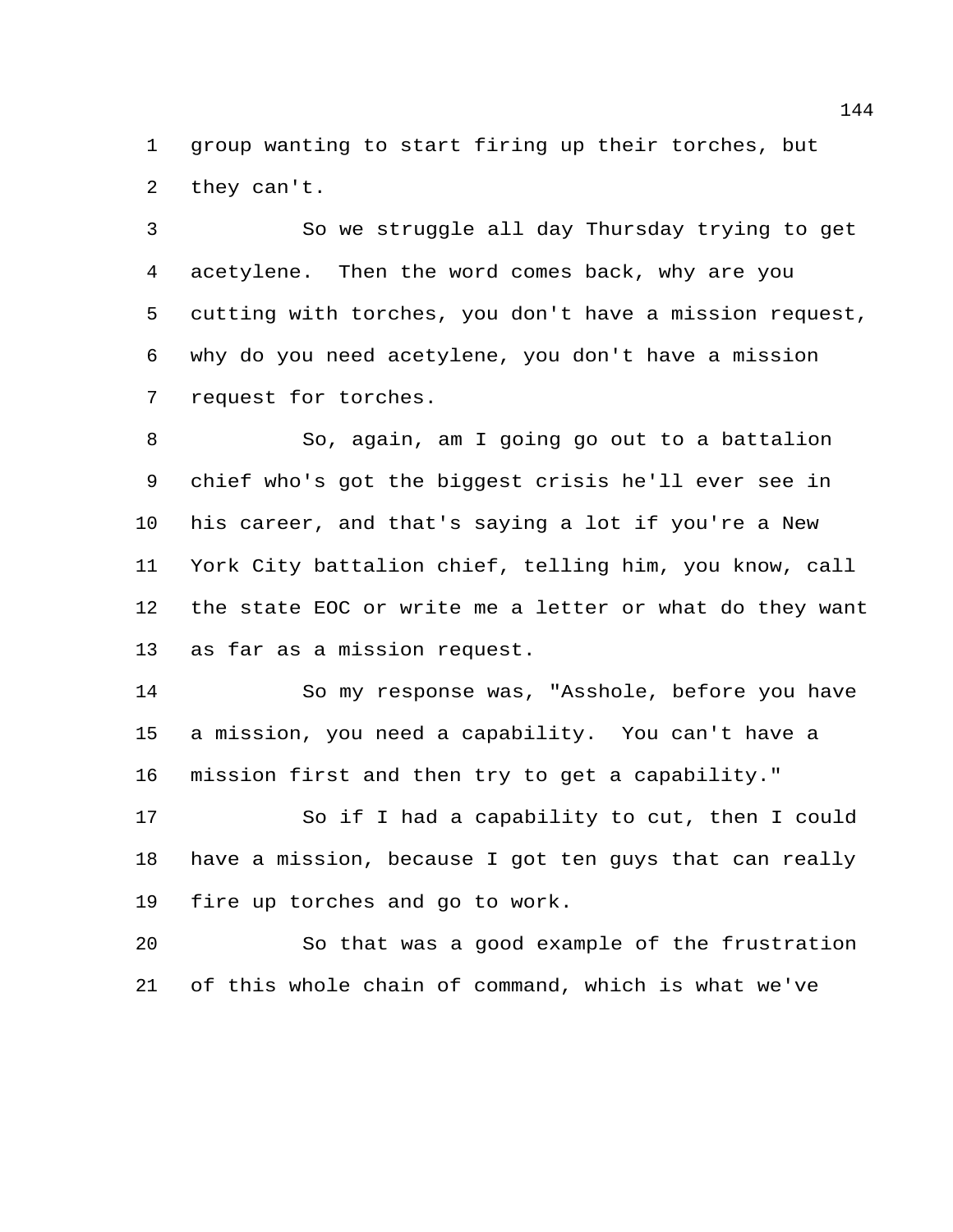been conditioned to do in these state emergencies.

 We've never had anything on the magnitude of this. You know, for a snow storm, you want to take a doctor to work, you can wait two hours for the EOC to say okay, do it.

 But -- and, you know, that takes the hospital calling the PD, who calls the EOC in the city, who decides if they're going to do it and then send it to the EOC at state, who is going to send it to the New York Army National Guard EOC, who is going to kick it back down through troop command or whatever, and, you know, it's two or three hours.

 And I think I mentioned that the missions that we really didn't want to do were the ones we put into that chain, because you'd never hear from them again.

 **MAJ MELNYK**: I was going to ask you, sir, what happened with the acetylene? How did you resolve that issue with the state?

 **LTC COSTAGLIOLA**: We never did and we never did any cutting. So we had ten welders standing there with torches and could never cut.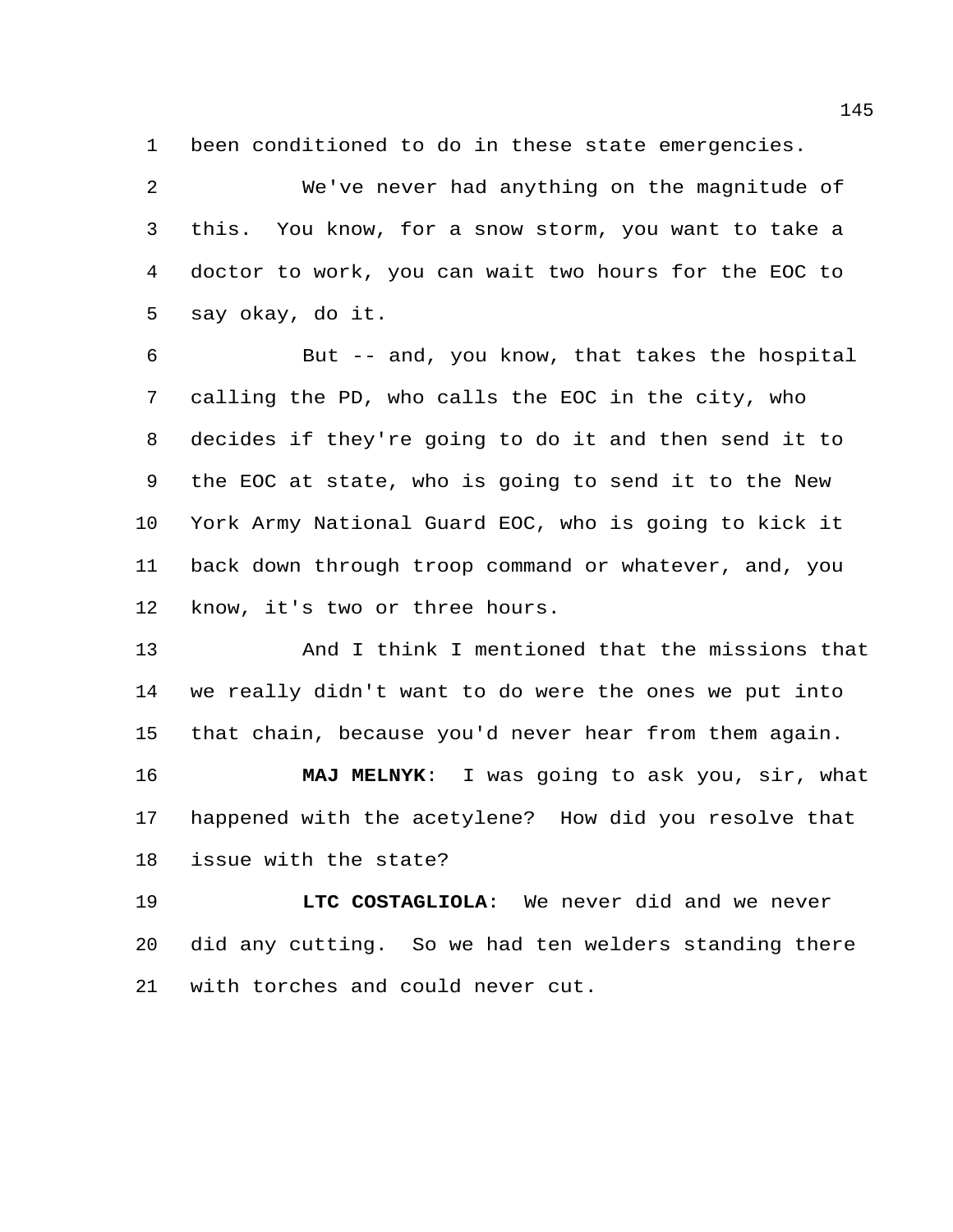**MAJ MELNYK**: You couldn't get acetylene from the fire department?

 **LTC COSTAGLIOLA**: Could not, no. There was a story later on that eventually the fire department ran out of acetylene and the contractors ran out of acetylene, and some of my guys, Koch, went with a team of policemen and firemen.

**MAJ MELNYK**: SSG Koch.

**LTC COSTAGLIOLA**: Yeah.

**MAJ MELNYK**: Your full-time training NCO.

 **LTC COSTAGLIOLA**: Correct. He took a team and they drove uptown to various construction sites gathering acetylene tanks.

 And there's a story there. If you do talk to Koch, try to remember to ask him about it, but he went around to various contractors and, again, the fire department and police department thought we were in charge.

 So they went around saying we need your acetylene, and these said what are you talking about, we're working here. And when they saw a military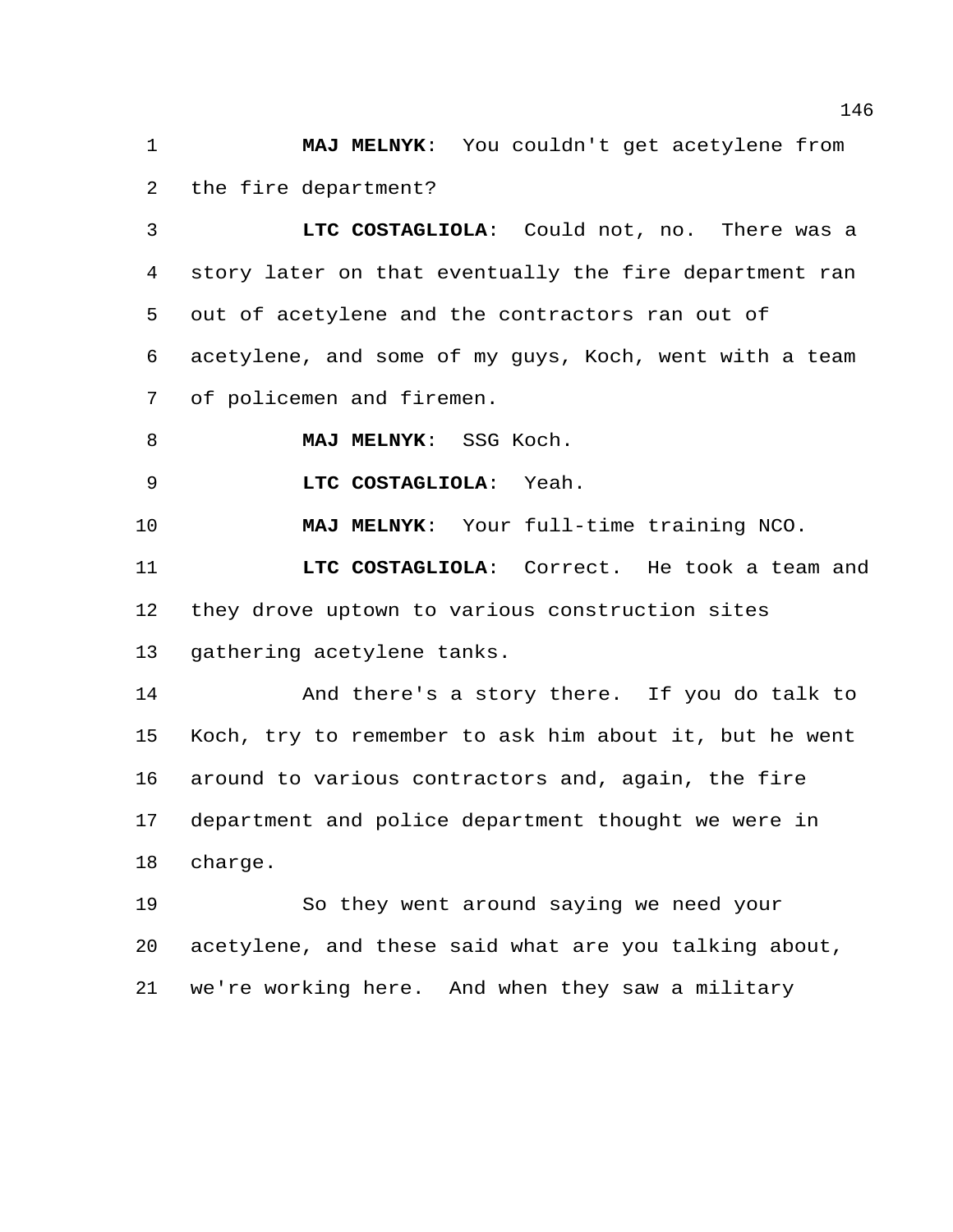vehicle pull up, they didn't even question it, just handed over their tanks.

 So they went around the city and picked up some tanks for the fire department and police department.

 But we never got any and were never able to employ our welders.

 Ironically, there's tons of acetylene tanks back in Staten Island, but they're under the control of the maintenance shop and the maintenance shop, Chief Hayter (phonetic,) said we couldn't have acetylene because it had to go through the state EOC and all that kind of stuff.

(Change tape.)

 **MAJ MELNYK**: This is MAJ Les Melnyk, Army National Guard Historian, continuing the interview with LTC Mario Costagliola. It's a silent G, right, sir?

```
18 LTC COSTAGLIOLA: Right.
```
 **MAJ MELNYK**: On the 20th of September, at Battery Park, his headquarters location during the operations following the September 11 attack on the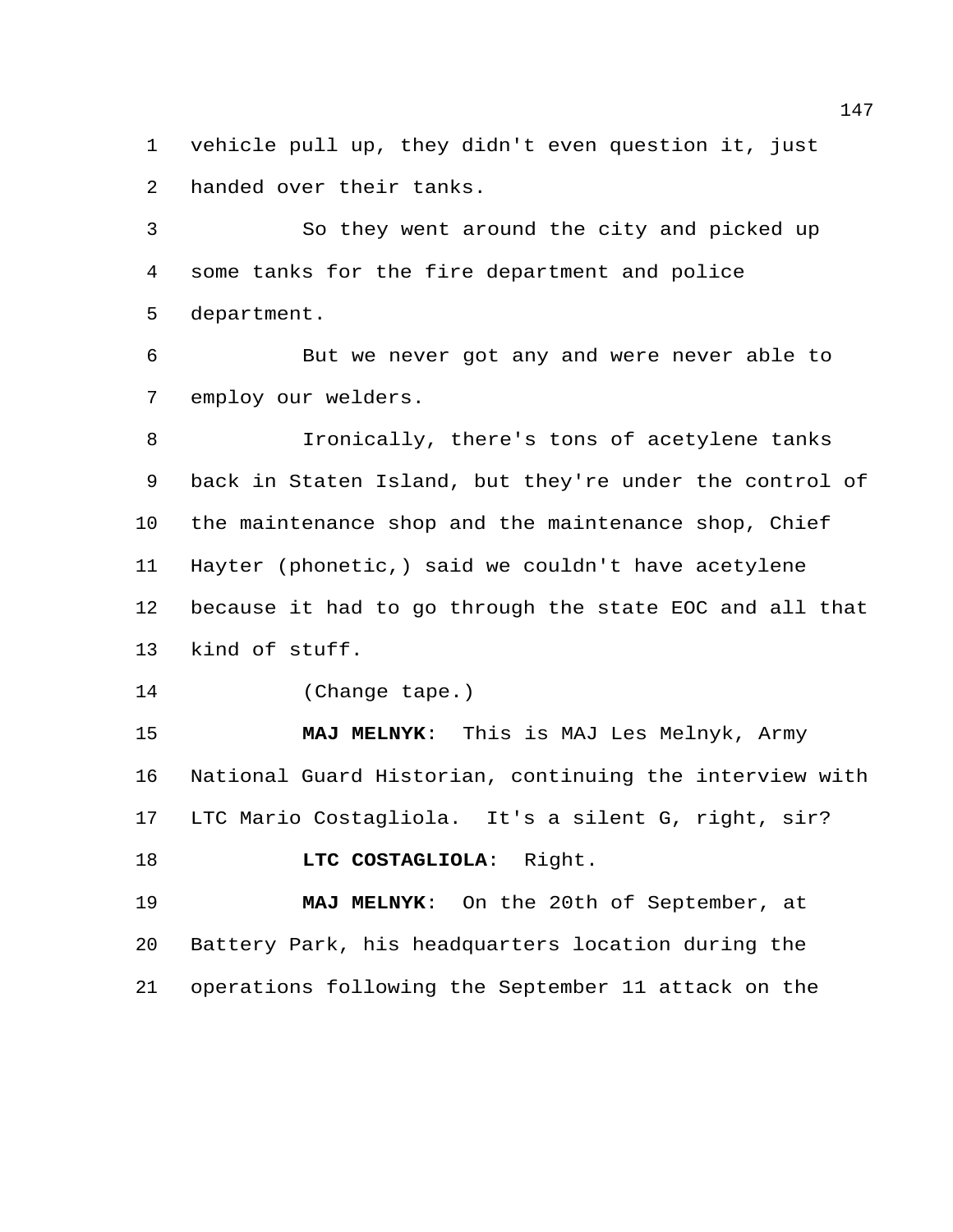World Trade Center.

| 2              | Colonel Costagliola, you were -- you had just           |
|----------------|---------------------------------------------------------|
| 3              | drawn -- you just related the tale of the long drawn    |
| $\overline{4}$ | out process, it would have taken approval to get        |
| 5              | acetylene for the Guard and you were making a larger    |
| 6              | point about that and the way emergencies are handled in |
| 7              | New York State.                                         |
| 8              | LTC COSTAGLIOLA: The acetylene is                       |
| 9              | representative of something that happened and is        |
| 10             | continuing to happen as this operation is in progress,  |
| 11             | and that is that the command structure for the first    |
| 12             | time I've ever been involved with one of these things,  |
| 13             | and, again, I really have to attribute this to General  |
| 14             | Klien, because it's never happened before, is basically |
| 15             | saying go out and do good.                              |
| 16             | The problem is I can only go out and do good            |
| 17             | with stuff that I left the armory with. I have not      |
| 18             | been able to really get any of the things I need and    |
| 19             | whether that was acetylene or whether that was cell     |
| 20             | phones, which, by Thursday, I still did not have.       |

We're still running this operation on personal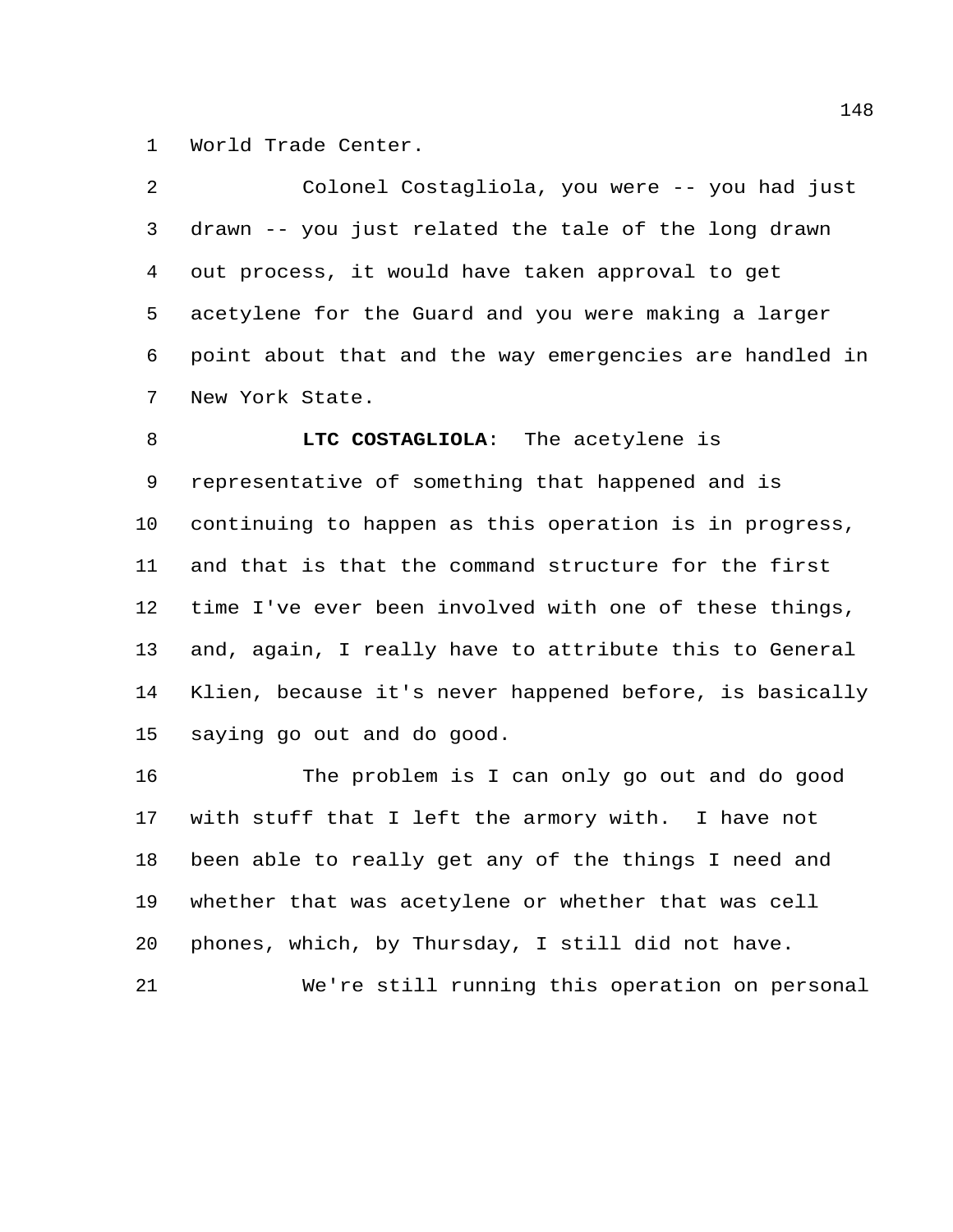cell phones. Whether that's wireless modems that I had asked for on day one, so we could at least transmit out what was going on to higher headquarters and what I assumed that would be a follow-on unit which was coming quickly, which will be another issue later on, but I assumed that while we were here, kind of holding the front line, somebody else was getting ready to come in and plus us up and reinforce us or replace us, and trying to get these simple lessons learned out.

 The whole logistic support of my battalion, with few exceptions, has been accomplished through these push packages that have been coming for the civilians.

 A couple other examples. My C Company had just turned in their ponchos and ordered Gortex. So they came without rain gear, and Thursday was the day I believe we had rain, and we had no rain gear for one complete company.

 They are still wearing some kind of green rain gear, civilian rain gear, with a Canadian maple leaf on it.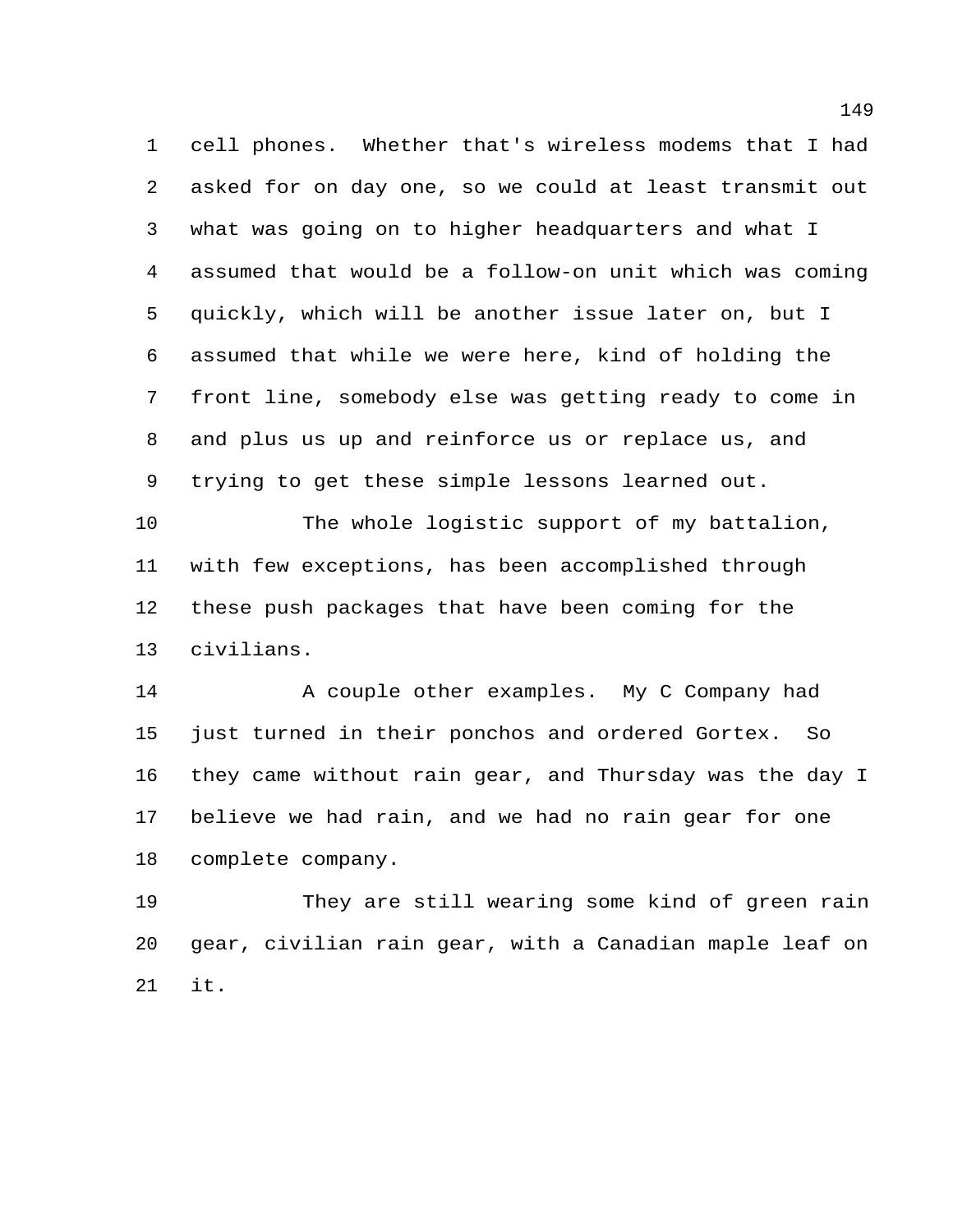A lot of us, like myself, grabbed -- either came to the armory with what we were wearing or, in my case, and I've heard other people say the same magic number, grabbed a three day supply of underwear, socks and that kind of stuff and ran out the door.

 So we're trying to get stuff like tee shirts, underwear, socks. We're trying to get rain gear. We would have been much, much less effective if Home Depot didn't give us all that stuff, because we would never have gotten it through any kind of state command channel.

 The most recent thing I have asked for yesterday and was told "Fuck off, you don't need it," are the camelbacks. My guys are dismounted, walking, escorting people up and down streets, up and down flights of stairs, because all the elevators are down, all the electric power is out, and they're telling me I don't need camelbacks.

 **MAJ MELNYK**: Would you explain, for future audiences, what a camelback is?

**LTC COSTAGLIOLA**: A camelback is something I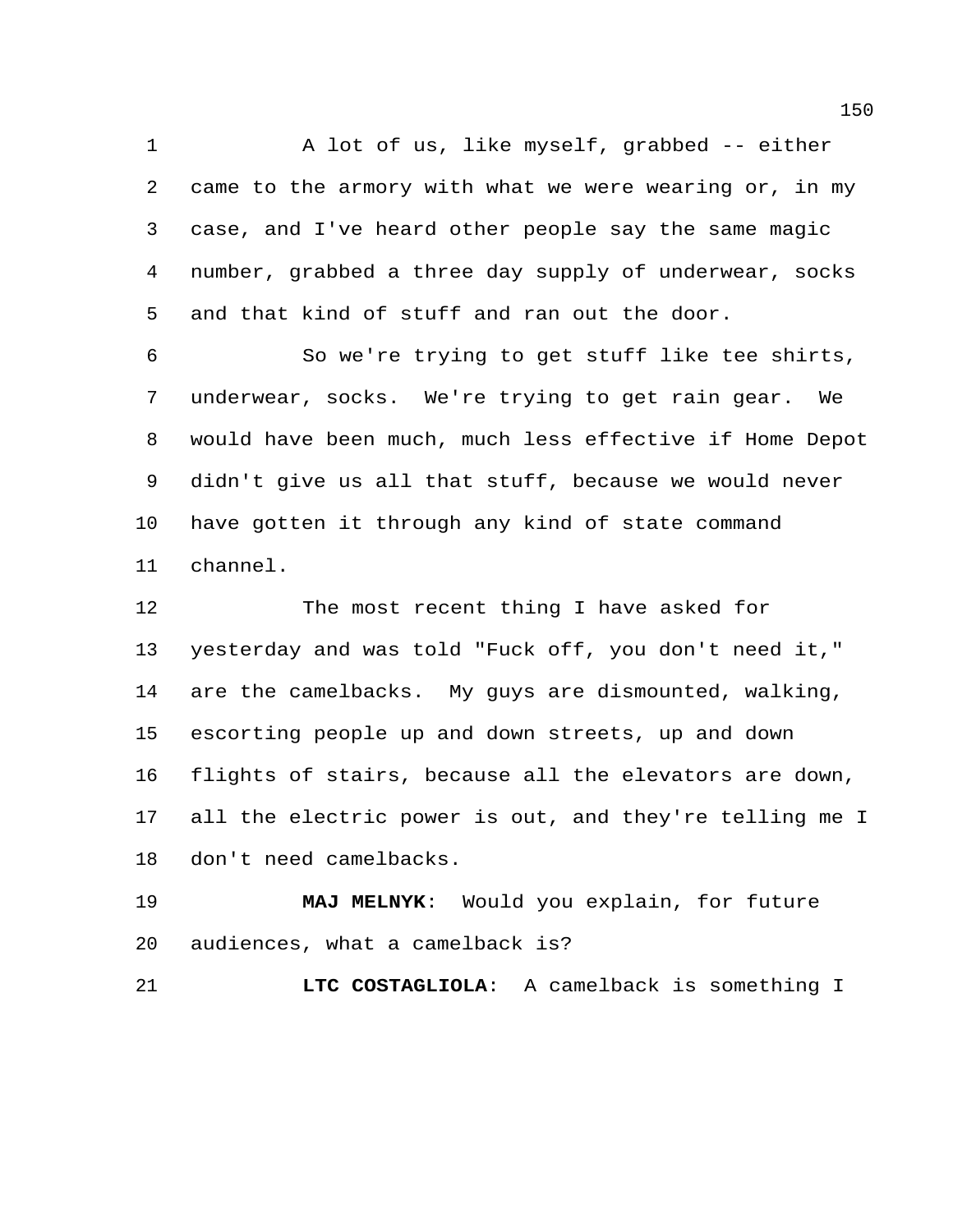didn't even know what it was until recently, but it's basically a backpack water system. It's a canteen on your back with a hose that you can just suck water and keep yourself hydrated.

 So all of those things, we're -- water, bottled water, even chow, to some extent, we did get a civilian contract up and running and the logistic line for chow was out of a local caterer on Staten Island, but really our primary source of food is all these businesses that have opened up for us.

 One thing that I will say has been responsive, for the most part, has been armory improvements. And I'm getting off on a tangent, but I think it's a good point.

 The stuff we needed for our armory has been fixed almost immediately, and that would be stuff like hot water in the showers. When we started, we had 400 people, seven shower stalls, two of which had hot water.

 Next day, plumber was there, and that was only because I called COL Hefner directly.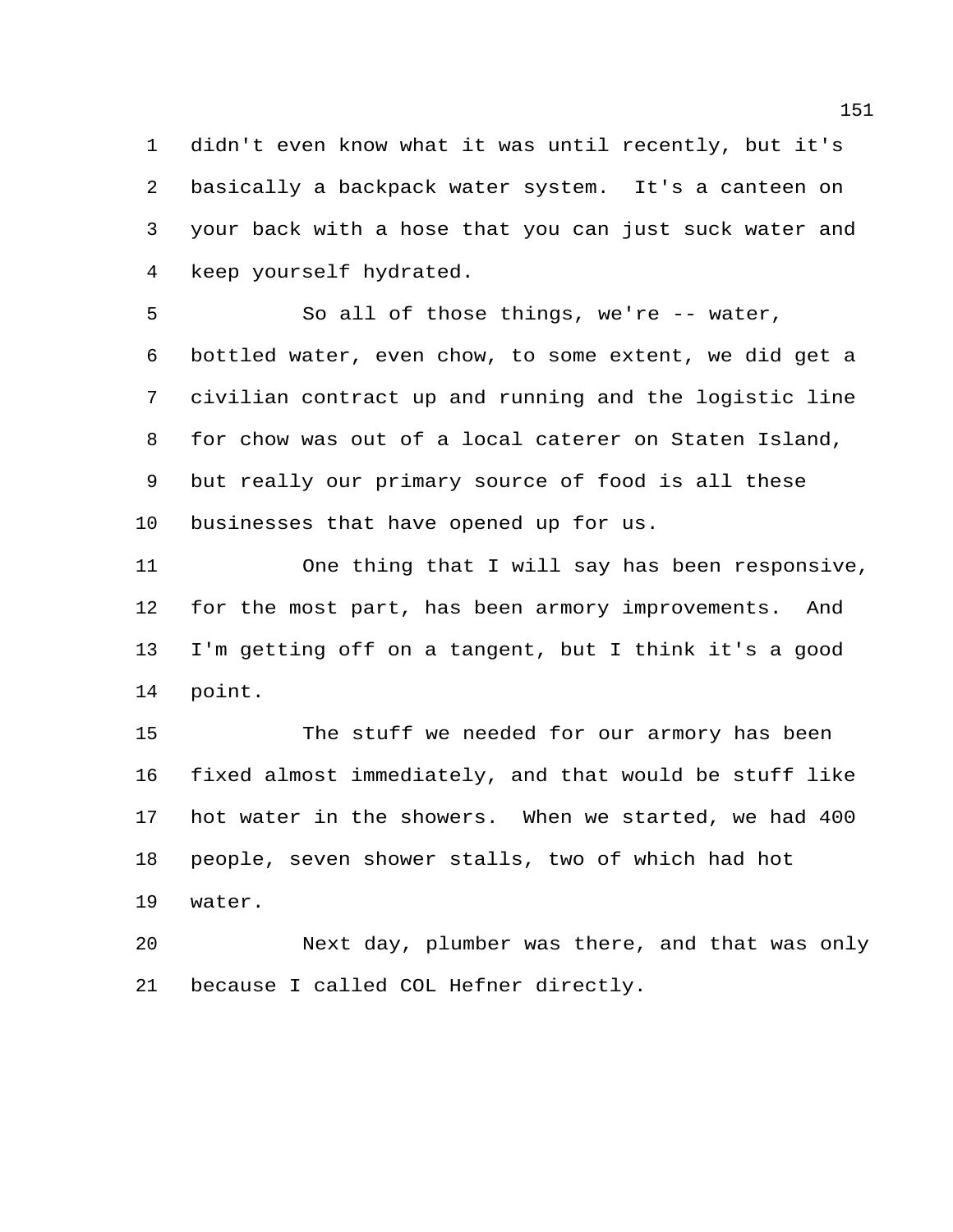**MAJ MELNYK**: COL Hefner is, again? **LTC COSTAGLIOLA**: He's the division chief of staff. But the facilities people, I think, at the state level have been very responsive to our needs. Our lighting, security lighting system for the armory has not worked since I've been in the unit, which, on and off, spans 20 years, and that is being repaired. So those kinds of things are being fixed. The LAN that ties into the RCAS, reserve component automation system, we've been -- **MAJ MELNYK**: It's the local area network line of the hard hookup. **LTC COSTAGLIOLA**: Hard hookup. We've been dicking around with that for a year now and those guys are at my armory right now getting that thing up and running. So the facility piece has been very responsive. Some of the logistics things that I'm complaining about, and, again, I'm speaking from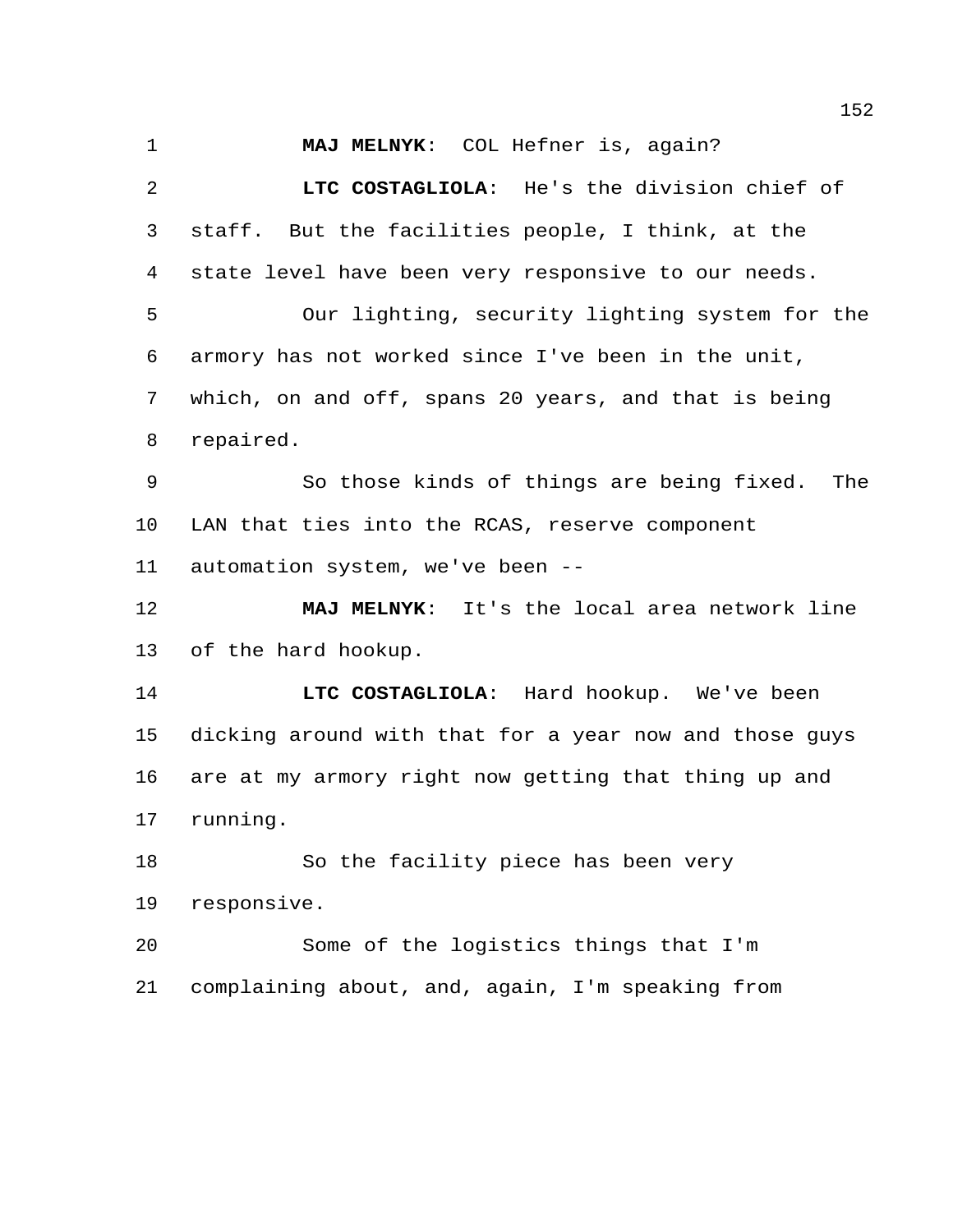somebody who is very isolated information wise,

because, again, I don't have the wireless modems, I

don't have faxes, e-mails, good solid phone

communication, all those things.

 But what I'm learning as of today is a lot of the stuff that we asked for, like maps and cots and stuff like that, apparently was delivered somewhere and some soldiers have it somewhere, but, again, it's probably a soldier that's sitting in the Park Avenue Armory that hasn't gotten his boots dirty that's sleeping on my cots and my guys are sleeping on the floor of a classroom.

 So what I think happens is I ask for something on D day and it shows up at D-plus-four and some guy sitting in Park Avenue says, "Oh, that's the stuff I asked for this morning. It came already, look at that." And they're on my cot or they got my map in their pocket.

 I've talked to one unit, the 258, who has similar experiences. He's living in an armory that's not his. So when something gets delivered, the full-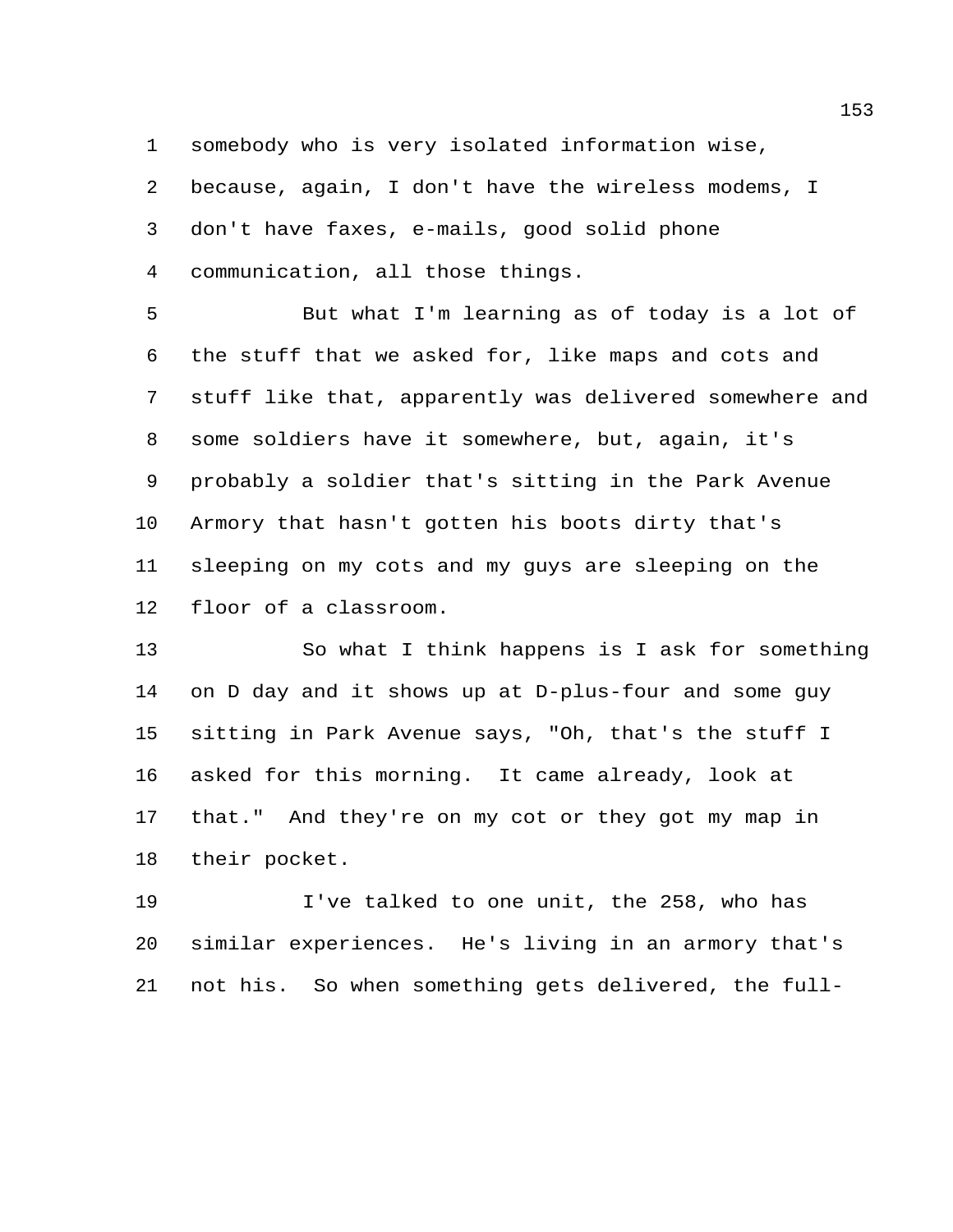timers at that armory are securing it for themselves.

 So the logistics and the staff piece is really broken. The command piece, I think, has worked because I've been given that flexible guidance from GEN Klein, who said "The only thing I won't forgive you for is making no decision."

 And there was a lot of heat when I rolled in here with machine guns and it was kind of funny, on day two, after we had taken the machine guns down, CNN kept playing the tape with the Humvees and 113s with machine guns on them every five minutes on CNN, which I learned later, and every time that happened, my -- our phones would light up and somebody would be screaming "Get those fucking guns out of there," because they think they're looking at something live and they're looking at the day before's clips.

 And we're actually trying to find who the hell is this unit out here that's got machine guns and who is getting us in trouble because they think it's us, and ultimately we found out that it was CNN playing the day before's footage.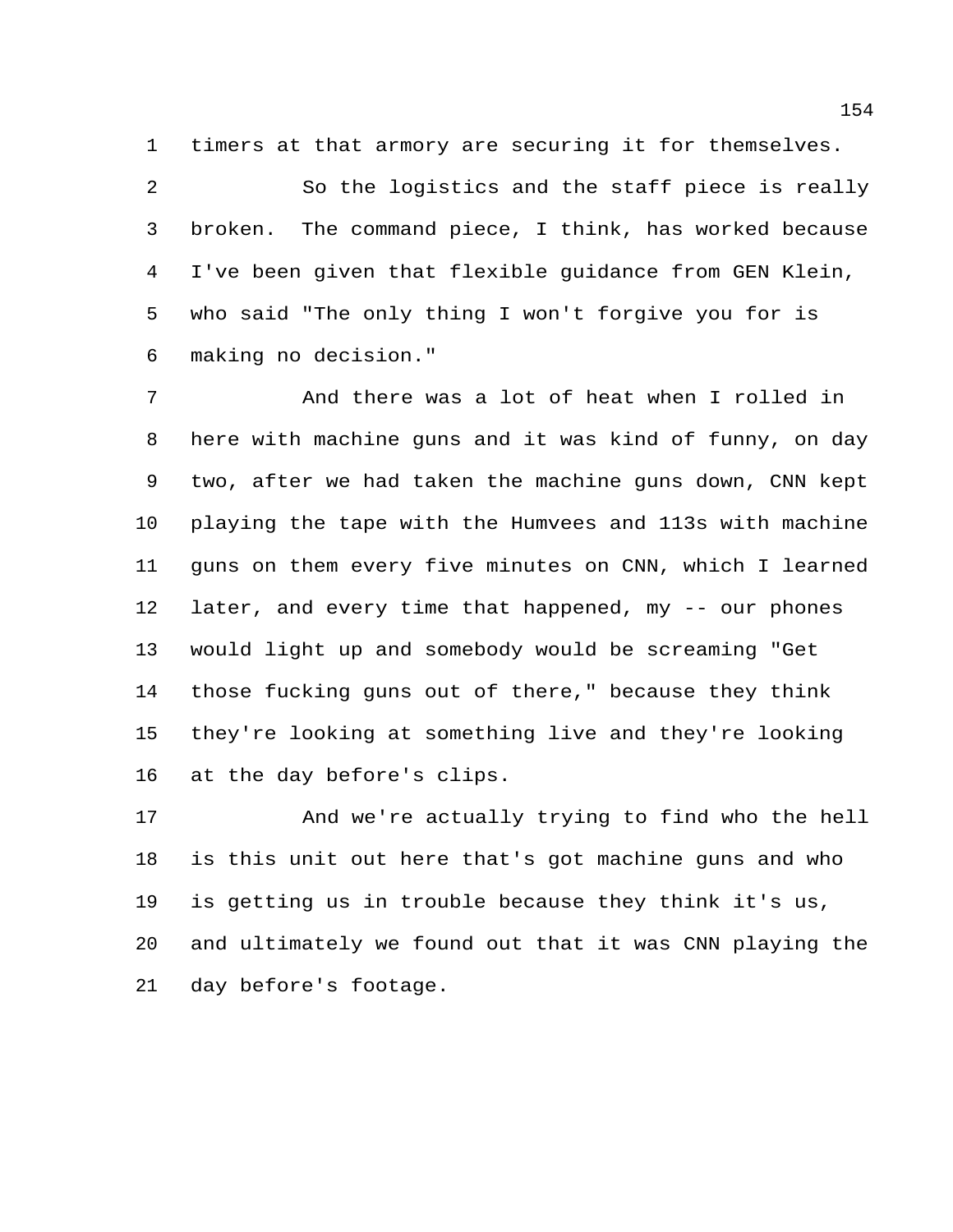**MAJ MELNYK**: So you keep getting in trouble for a problem you fixed.

 **LTC COSTAGLIOLA**: Right. But General Klein backed me. He said, "Look, you made a decision. You didn't know what was going on. You came in here with guns. Maybe I wouldn't have done that, but I'm going to back you on your decision."

 **MAJ MELNYK**: Many of the soldiers I have spoken to and some of the officers on your staff and the other battalions still feel that was the wrong decision in terms of force protection.

 They feel that that was driven by politicians and not by an assessment of the possible terrorist threat.

 How do you feel about that? What guidance? Who actually directed you to take the guns out and how do you feel about that guidance and how that decision was made?

 **LTC COSTAGLIOLA**: That's a good subject to lead into. First of all, my stress as a commander, since really day two, because day one was so confusing,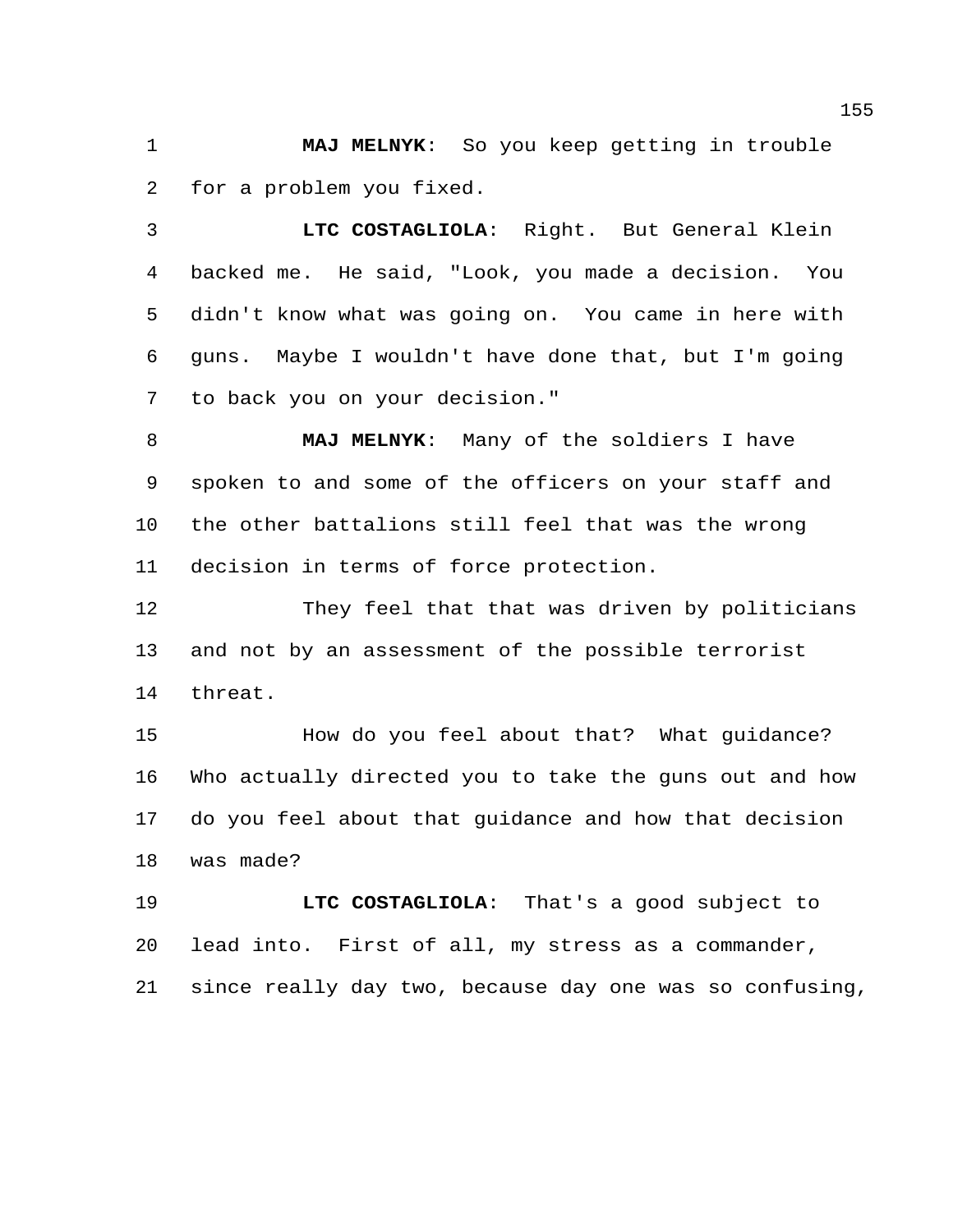we didn't know what's what.

| 2              | But since day two on, it's been force                 |
|----------------|-------------------------------------------------------|
| 3              | protection and that takes a lot of shapes and forms.  |
| $\overline{4}$ | It includes the buildings that were falling.          |
| 5              | It includes a limited ability to command and control  |
| 6              | because of the communications.                        |
| 7              | It includes the fact that I am completely             |
| 8              | unarmed, even though THREATCON Charlie said I should  |
| 9              | have at least designated individuals armed.           |
| 10             | And I know we've been in the press, everybody         |
| 11             | knows we're here, and I feel very vulnerable to an    |
| 12             | exploiting attack or a follow-on attack and I think   |
| 13             | we'd be a very visible target for that.               |
| 14             | Even the police are coming up and saying why          |
| 15             | the hell don't you guys have weapons, aren't you here |
| 16             | to protect us.                                        |
| 17             | These cops are out there with nine                    |
| 18             | millimeters. A couple of guys come up with satchel    |
| 19             | charges and AK-47s and they're going to have a field  |
| 20             | day with all the cops and unarmed guards.             |
| 21             | So I think this is a really bad situation.<br>$\perp$ |
|                |                                                       |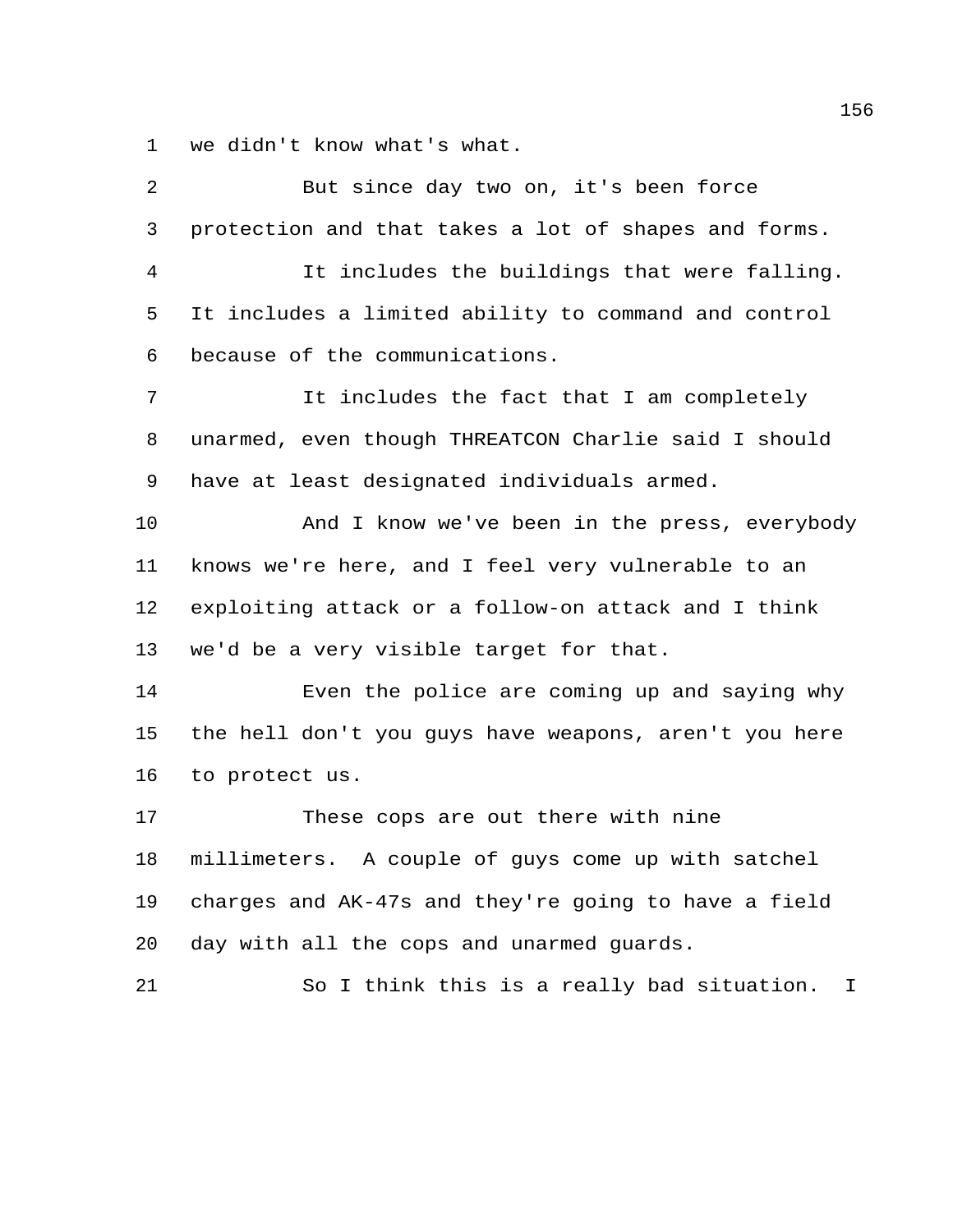like to -- I've tried to comfort my troops by telling them, listen, there are people here that you can't see that are here protecting us.

 And that may or may not be true. It was probably true the day Bush was here, because that was the day -- and I don't know.

 Did I relay the story about the four Arabics that -- I think that was actually Thursday.

 **MAJ MELNYK**: Other people have relayed that to me, but I don't know that I have it on tape. So if you would.

 **LTC COSTAGLIOLA**: Let me tell that story in a second, but let's keep in the time line here. We're on Thursday.

 Thursday was my hardest day and I really felt a tremendous pressure that I had made it through three days, all my soldiers were intact, I had no injuries, and I felt like -- and at that point, when I was talking to some of my people, I said I just call it a gut feeling for now, but I felt very vulnerable, very afraid for my soldier.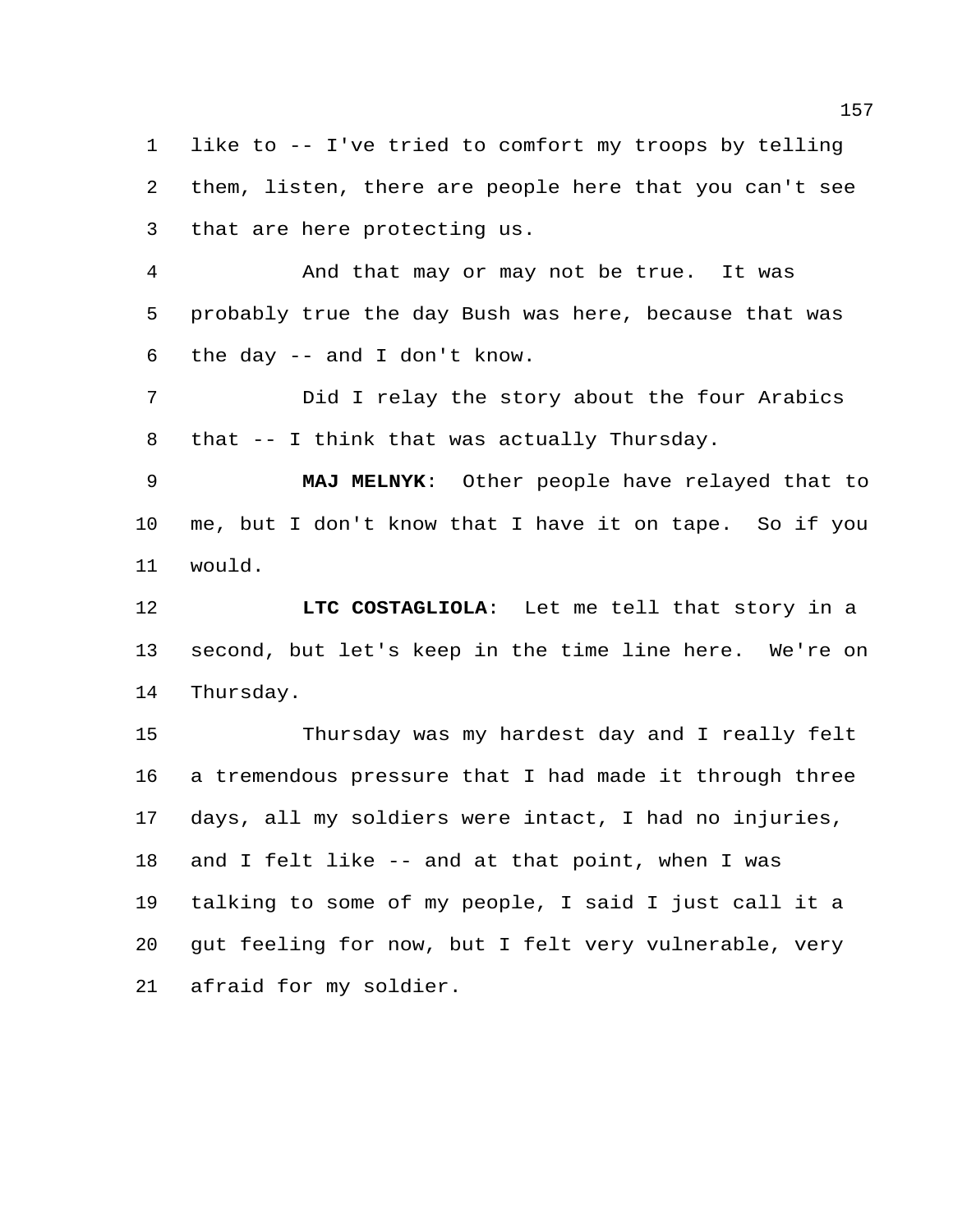1 I had not slept in three days, because even when I had downtime, I had that instant replay nightmare that was haunting me, and it evolved into a nightmare where I see that plane hitting the building and my wife and my child are on the plane. That's an image that's just been haunting me.

 But I felt really afraid for my soldiers and we had an incident. We had moved into the -- some of my guys had negotiated, instead of living in the field, we had moved into the ferry terminal, which was good, because for the first time, we had some protection as far as the elements.

 We had a little more comfortable area to operate. We had a CP set up in there. The ferry was our main point in and out.

 **MAJ MELNYK**: And you had protection from the elements.

 **LTC COSTAGLIOLA**: And protection from the elements. It was raining that day.

 So the ferry terminal was a good, hard CP for, I believe, at least 48 hours, maybe longer, until the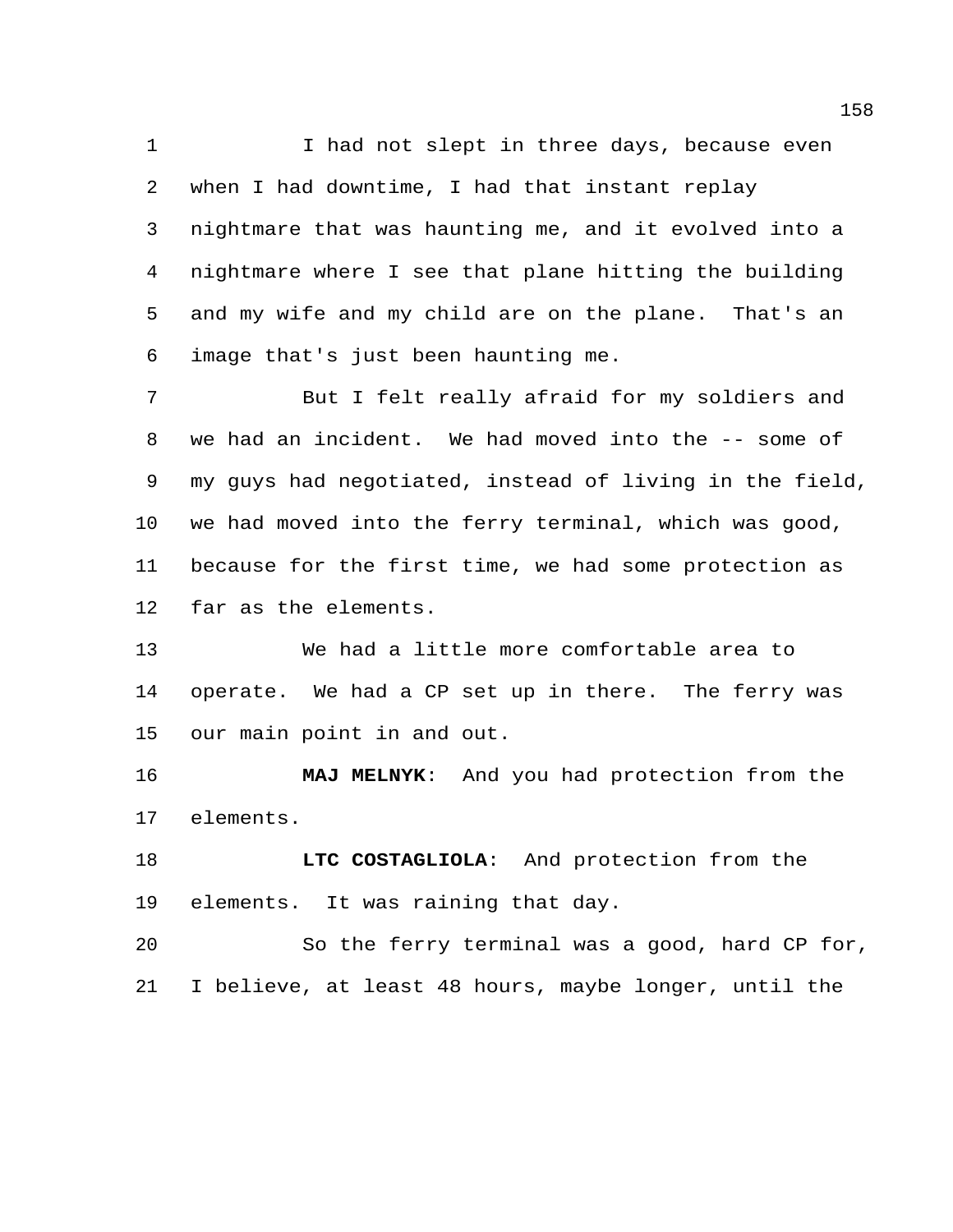civilian traffic was going to open up again.

 But we felt -- we still feel very vulnerable out here.

 The day Bush was here, we consolidated into the ferry terminal, had our security patrols out, which are -- they're security for people that really are not here to harm us.

 You tell a civilian, "Hey, you can't come in here," he turns around and goes the other way. But if somebody was coming to hurt us, we have no guns, it's obvious, you can look at us and see we're not armed, and we felt really vulnerable.

 So on that particular day, 1SG Ranauro and SGT Encarcion, who is, on the civilian side, a highway patrol officer for the NYPD, saw three male and one female what could be initially described as Arabic or at least dark skinned Caucasians, coming into our ferry terminal area.

 Encarcion approached them and asked for ID and they proceeded to turn around and run.

**MAJ MELNYK**: Encarcion, how do you spell his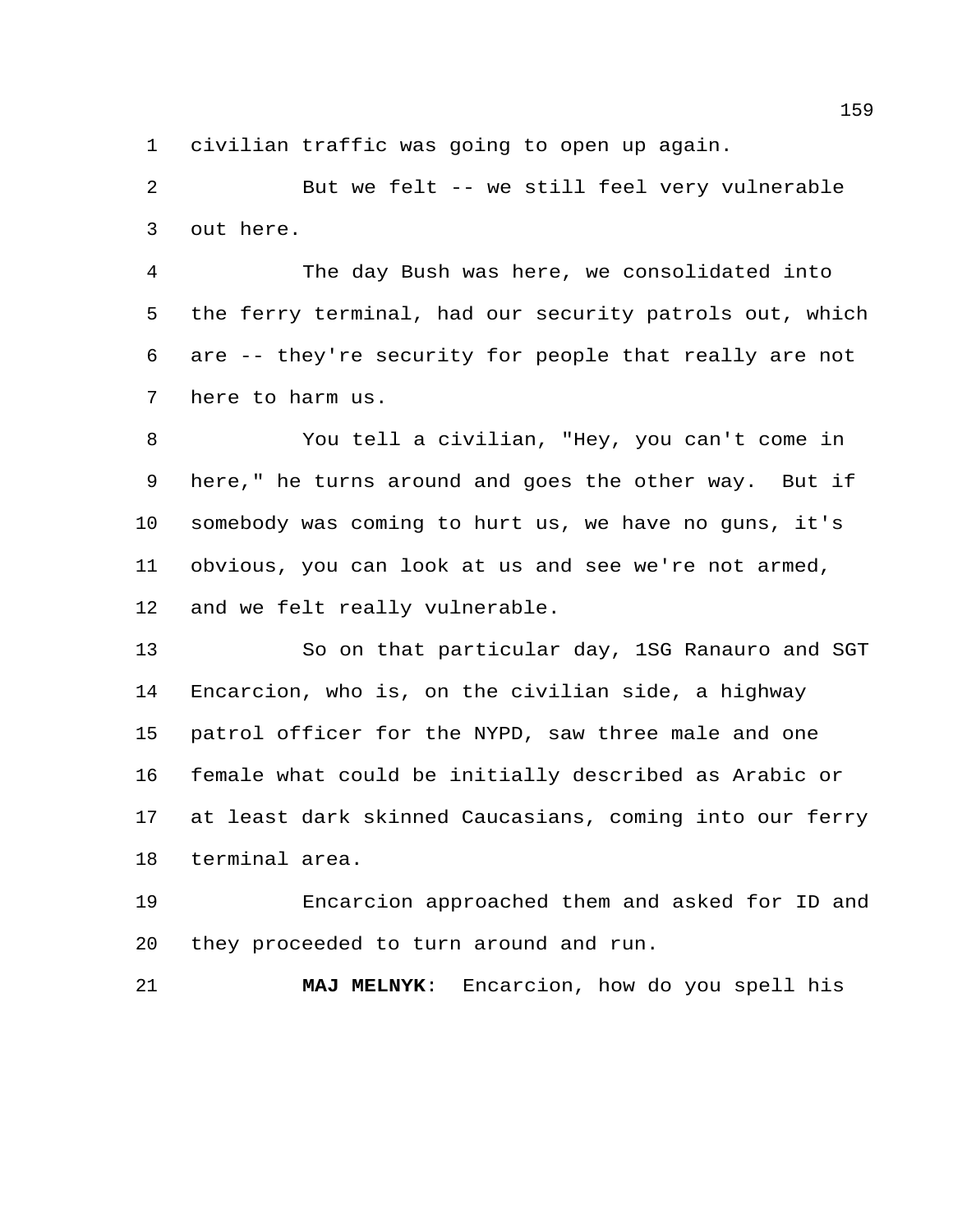name?

 **LTC COSTAGLIOLA**: E-n-c-a-r-c-i-o-n. **MAJ MELNYK**: And this 1SG Ranauro from HHC. **LTC COSTAGLIOLA**: Correct. I believe Encarcion is definitely a five, if not a six. He's in the mortar platoon.

 They pursue the four subjects and two what appeared to be sanitation workers or bums or -- I didn't witness it, but it was definitely somebody you wouldn't expect, quickly apprehended two of the subjects that were running.

 Turned out to be undercover police of some type.

 So they were searched. One male and one female got away. The two were searched and were found to have \$7,500 in cash in their backpack, multiple country passports, and videotape of most of the crash, from what I understand, and all of the response.

 The female was later asking suspicious questions in the 69th area and ultimately was -- the police were alerted by the 69th and she was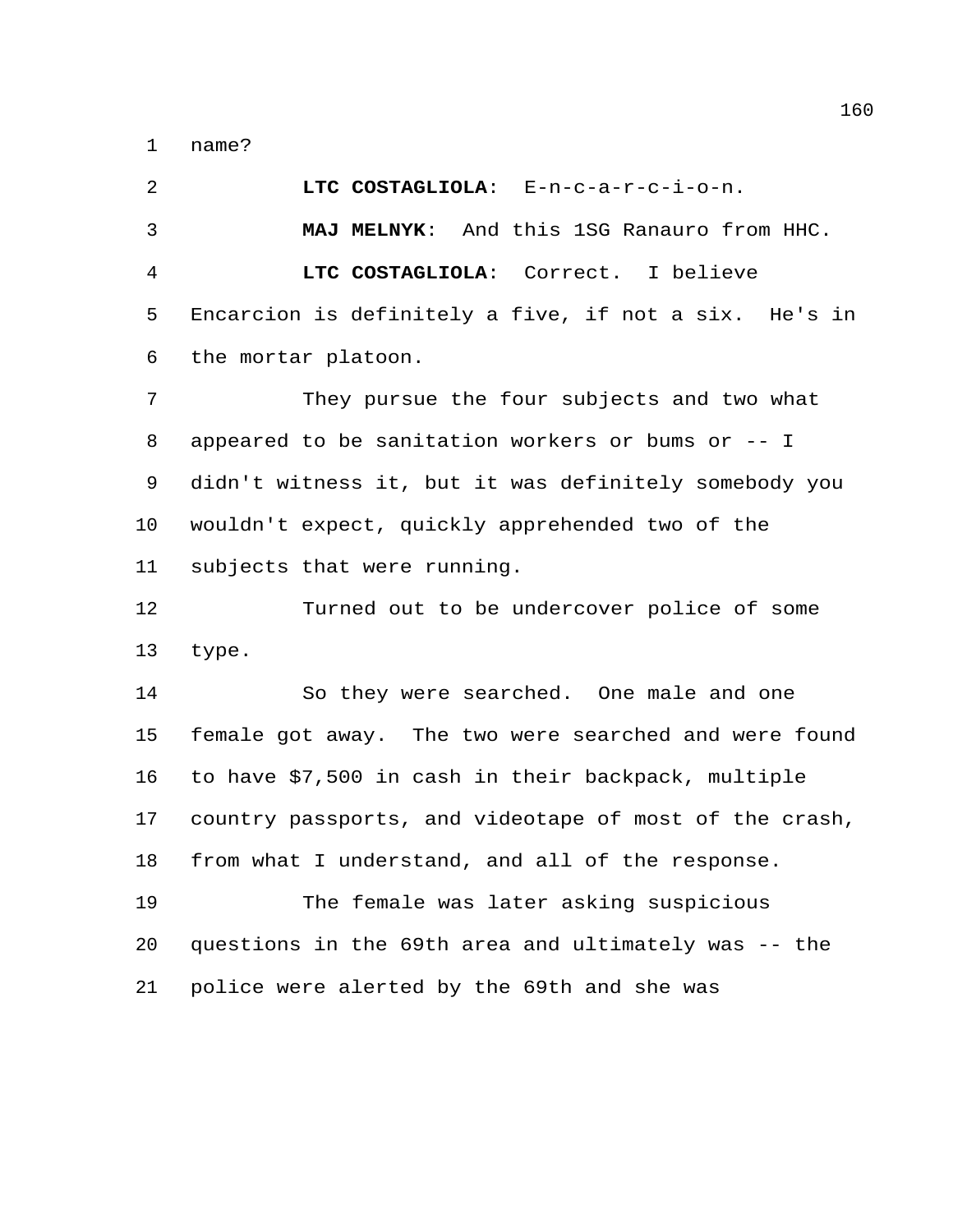apprehended. One male was never apprehended.

 At that time, we thought that was a possible terrorist. It appeared to be somebody that had kind of hung around in these buildings and now that people were moving around again, may have come out. But we later learned from the police, and, again, this probably needs independent verification, but from the police CP that's here, that they were actually highly wanted drug dealers. But at that time, that was the kind of stuff that was making us very uncomfortable. We had somebody who we later think was of Indian descent that was apprehended in our area and when we asked him for ID, he pulled out an expired reserve ID card, and we had him arrested. So those kinds of things were starting to surface. There were F-16s patrolling the skies overhead, which was kind of surreal in lower Manhattan. So we felt vulnerable. The other thing, and I might have discussed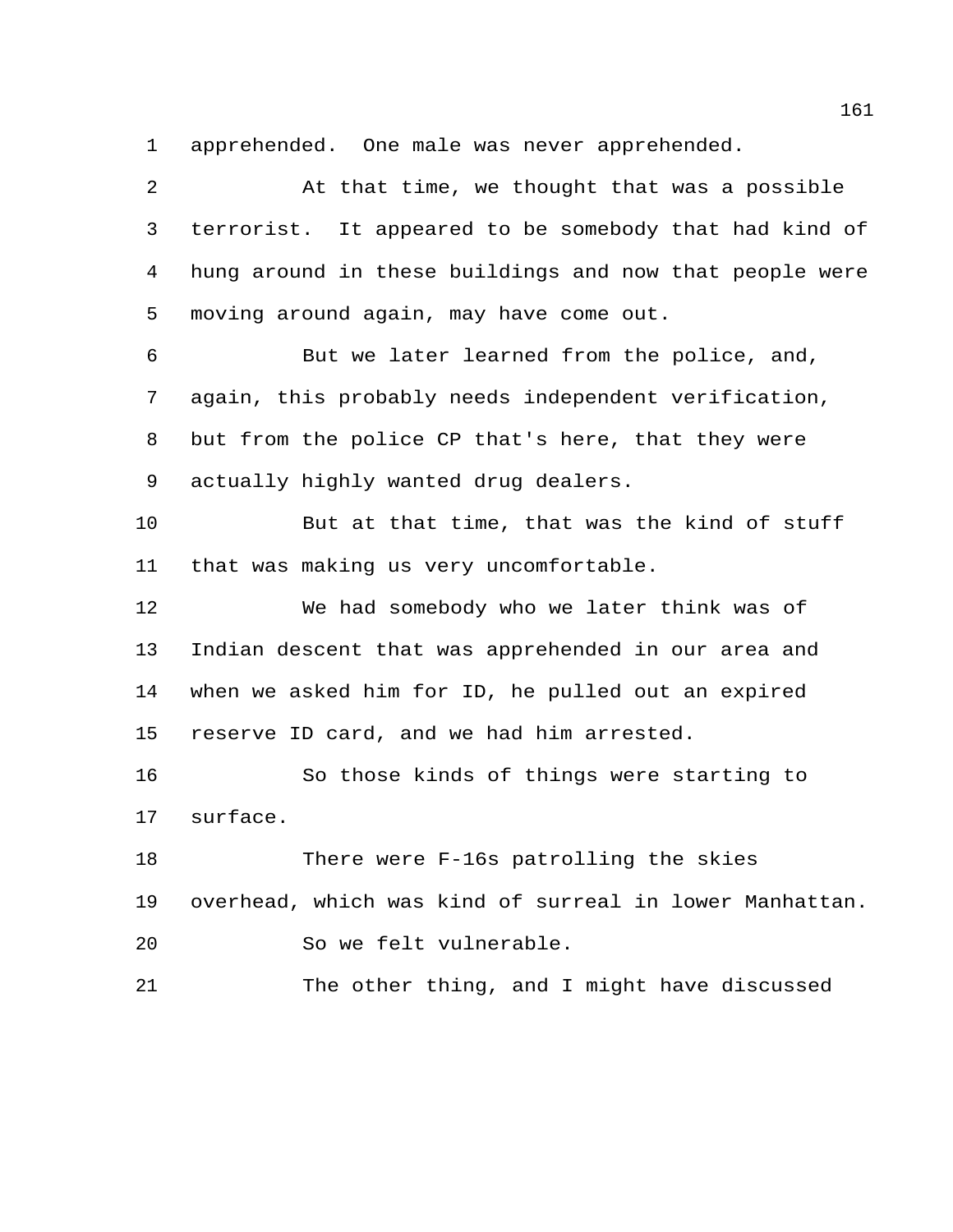this, but I felt very vulnerable to the chemical and bio threat. I think I mentioned that early on. **MAJ MELNYK**: Yes. **LTC COSTAGLIOLA**: One of our preps was to see if we had MOPP suits and filters. And we didn't have any of that stuff on hand. **MAJ MELNYK**: Right. **LTC COSTAGLIOLA**: And I recall about 18 months ago or so, the former adjutant general, Fenimore and his PAO guy, Sandman, came down to do an editorial board at the Staten Island Advance, and General Fenimore was hot into these kind of scenarios and had -- the state was forming this RAID team that was

 basically a chemical and bio detection team, from what I understand, those kinds of things. [This unit would 16 become NY's 2<sup>nd</sup> WMD Civil Support Team in Scotia, NY]

 And I remember telling him that I was concerned that units don't have that stuff, and I remember the response at that time was -- from me was, well, I mean, I had mentioned that we needed all that chemical stuff, live 258 kits and all that, and they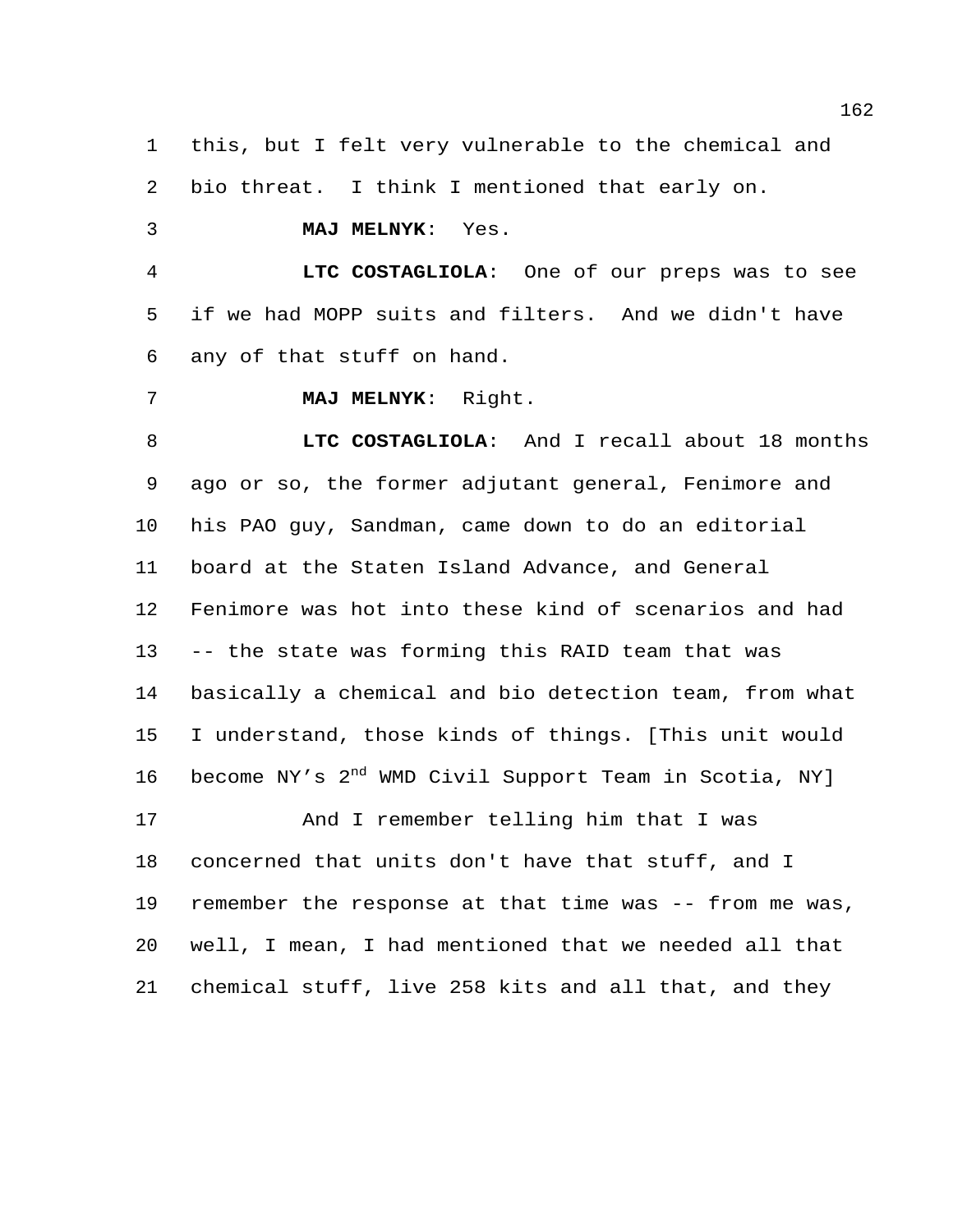said, well, you don't need that stuff.

 **MAJ MELNYK**: Could you explain what a 258 kit does?

 **LTC COSTAGLIOLA**: A 258 kit would be the -- be able to test, tell us if it was positive or negative and type if there was a chemical agent.

**MAJ MELNYK**: Okay.

 **LTC COSTAGLIOLA**: And the response from the general and his PAO guy, who was a civilian, Sandman, said, "Well, you guys don't have to worry about that. We have a RAID team. That's what they do."

 And I remember my response to him, "Well, what's the NYPD and fire department going to do with 40,000 dead bodies that are chemically contaminated? Who is going to go in and police those up?" So I had thought about this scenario in the past, but I always thought it was going to be a bio or a chemical

scenario.

 But we don't have that stuff and we don't know what was on that plane. I really would have preferred to have been in MOPP-4 with a test kit out when we came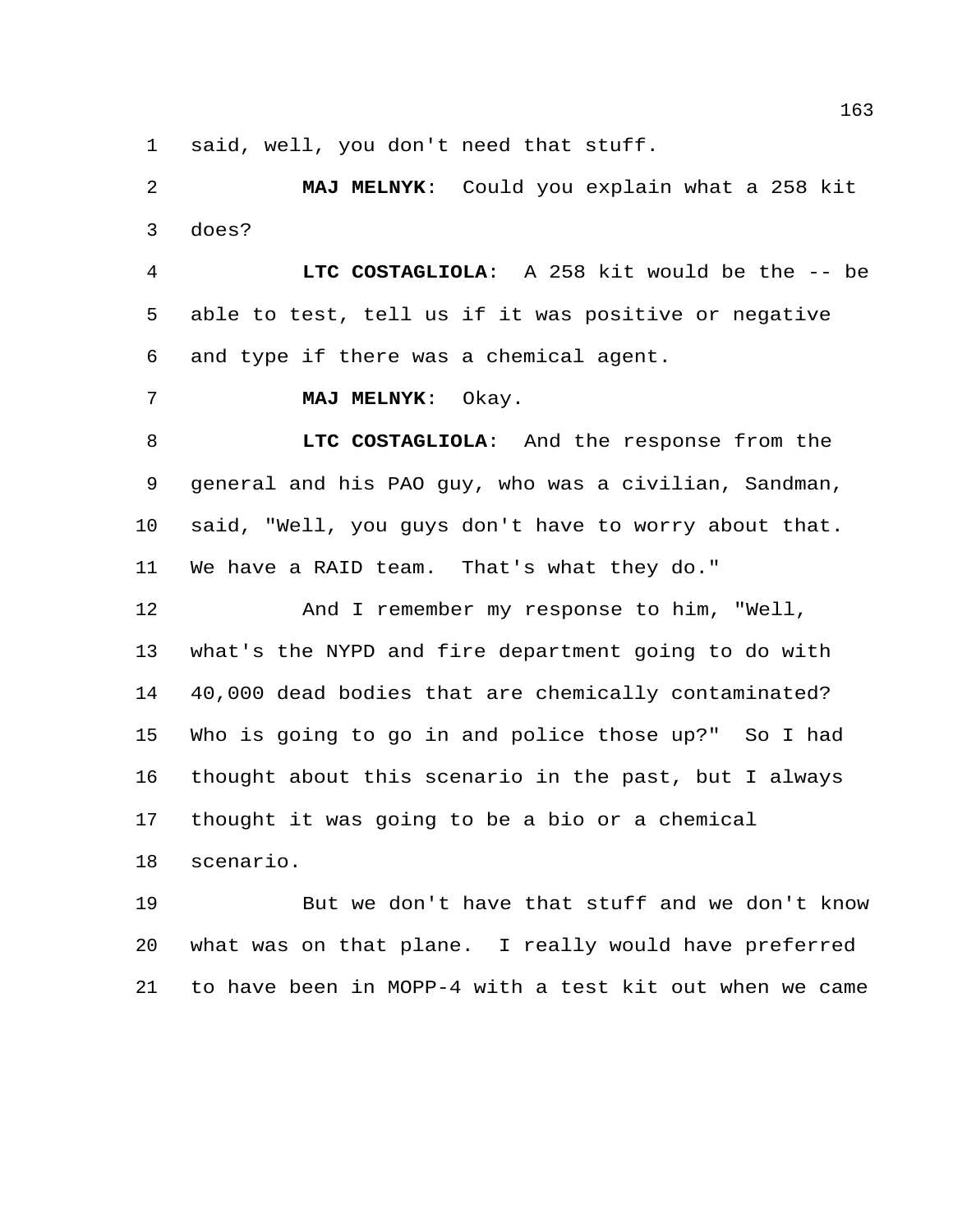through that tunnel the first time, instead of charging into the smoke.

 And even now, I mean, my heart dropped the other day. We have one our company commanders who has been with us sporadically because he's an FBI agent and they can't really deploy with us.

 He has been flying back and forth to both crash sites and those kinds of things. Two days ago, I called him because we had some Intel I wanted to pass on to the FBI.

 One of our soldiers actually went to flight school with some of these bombers, PFC Trudden, T-r-u- d-d-e-n, from A Company, and I wanted to pass that on to Pat Kern, who is an FBI agent in civilian life.

 And when I called Pat, he was in the hospital with flu symptoms and I knew he had been to both crash sites extensively, and when I say both, I mean New York and Pentagon, and that gave me a scare.

 And I talked to my PA about, hey, well, what do you think about putting everybody on antibiotics and he talked me out of it. My S-3 calmed me down. But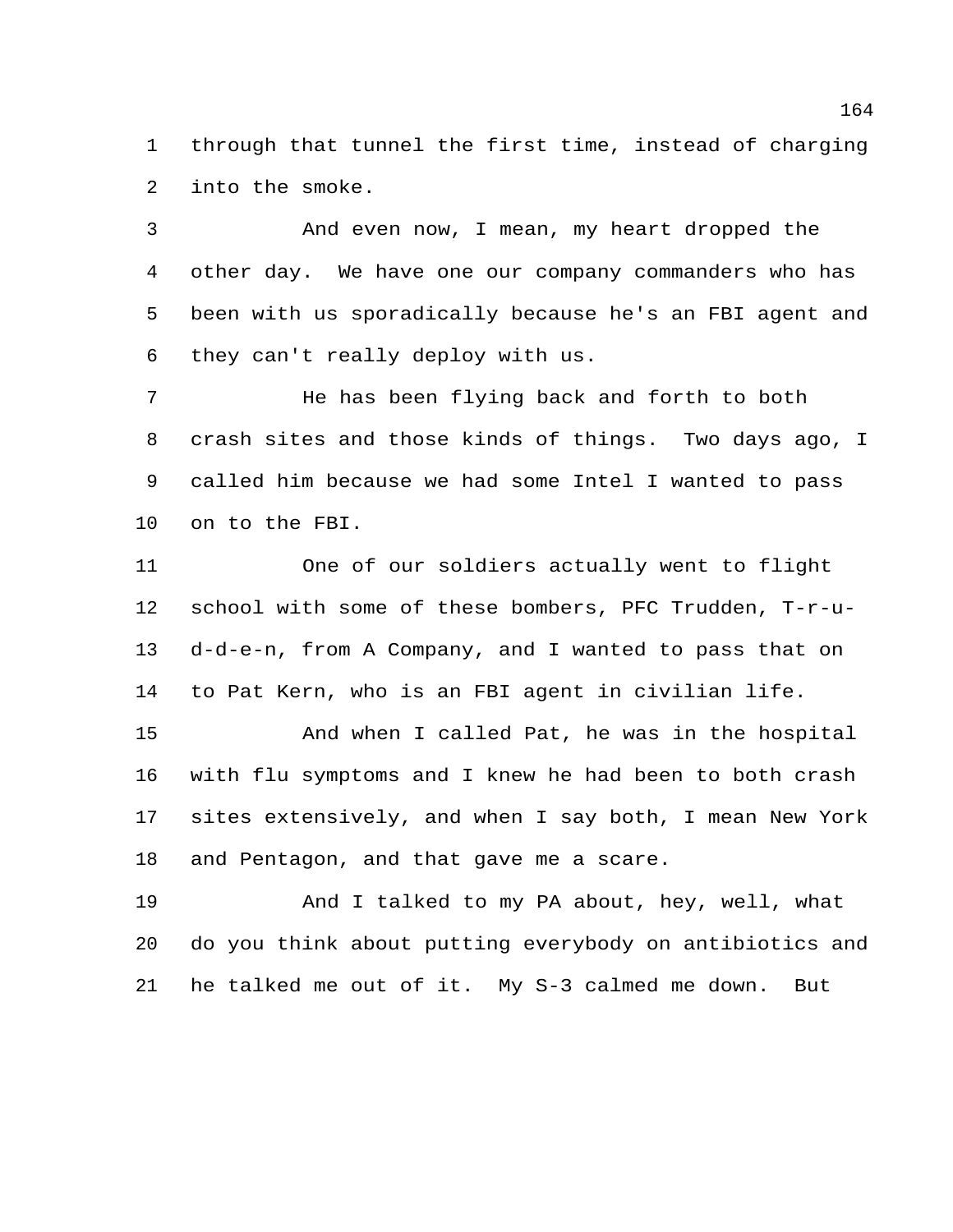between being tired and everything, that was a scare.

 But I feel very vulnerable to that kind of threat here and I think it would be disgraceful if we have ten or a thousand or five hundred or one casualty to chemical or bio, and that's the thing we have been talking about for years, and we are completely unprepared for that scenario.

 Who the hell is going to -- we don't even have the MOPP suits. So if they use that shit, we're all dead.

 So some active duty division is going to have to come in and police up the dead Guard bodies, because the Guard is not ready.

 That's something I think should be in every armory, if not every individual's trunk of his car.

 But so we have no bullets, we have no chem protection. We are at the mercy that people think we have that shit and when they figure out we don't, it's going to increase our vulnerability level.

 The only thing that gives me comfort is when I drive 20 blocks away from this area, being -- having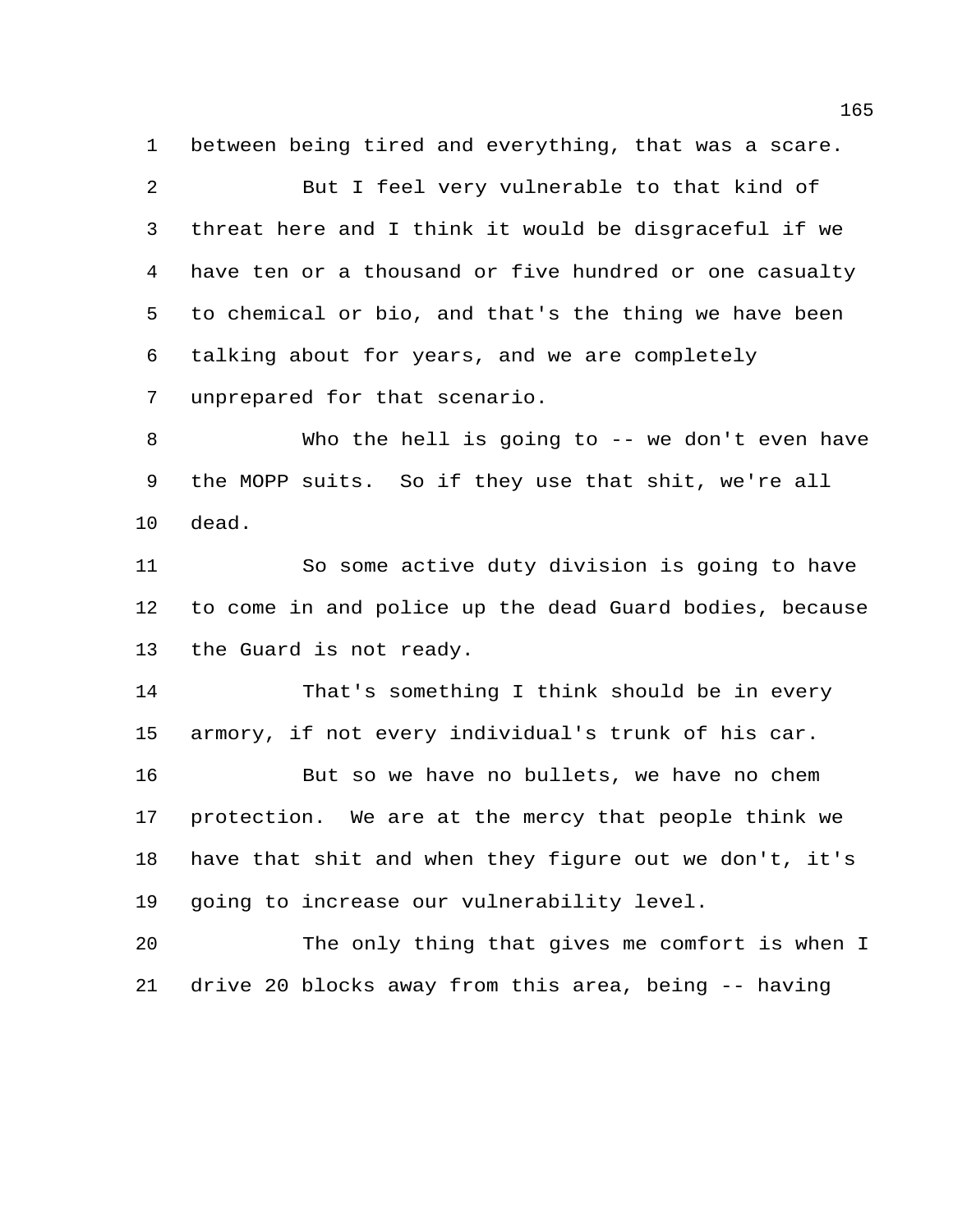been here since the first day, you kind of start to feel like the whole world is locked down like lower Manhattan is, and you drive 20 blocks away from here to a meeting at Clark Avenue and the girls are out roller- blading, people walking their dog, and it's like this thing never happened.

 So my only comfort as far as force protection is that this is probably the least likely place to get hit, because it's the most secure probably in the world right now. But that's not really a good force protection plan.

 So we are extremely vulnerable and that has caused me considerable stress as a commander.

 Since about day four, when I started to realize that we came in here, I think we really did a good service for the police, fire, and they still want us here and we're still having an impact, as a commander charged with 400 lives, my priority right now is to get my guys off Manhattan Island before there's a counter-attack or some more of these buildings come down, because I know, from some of the meetings I've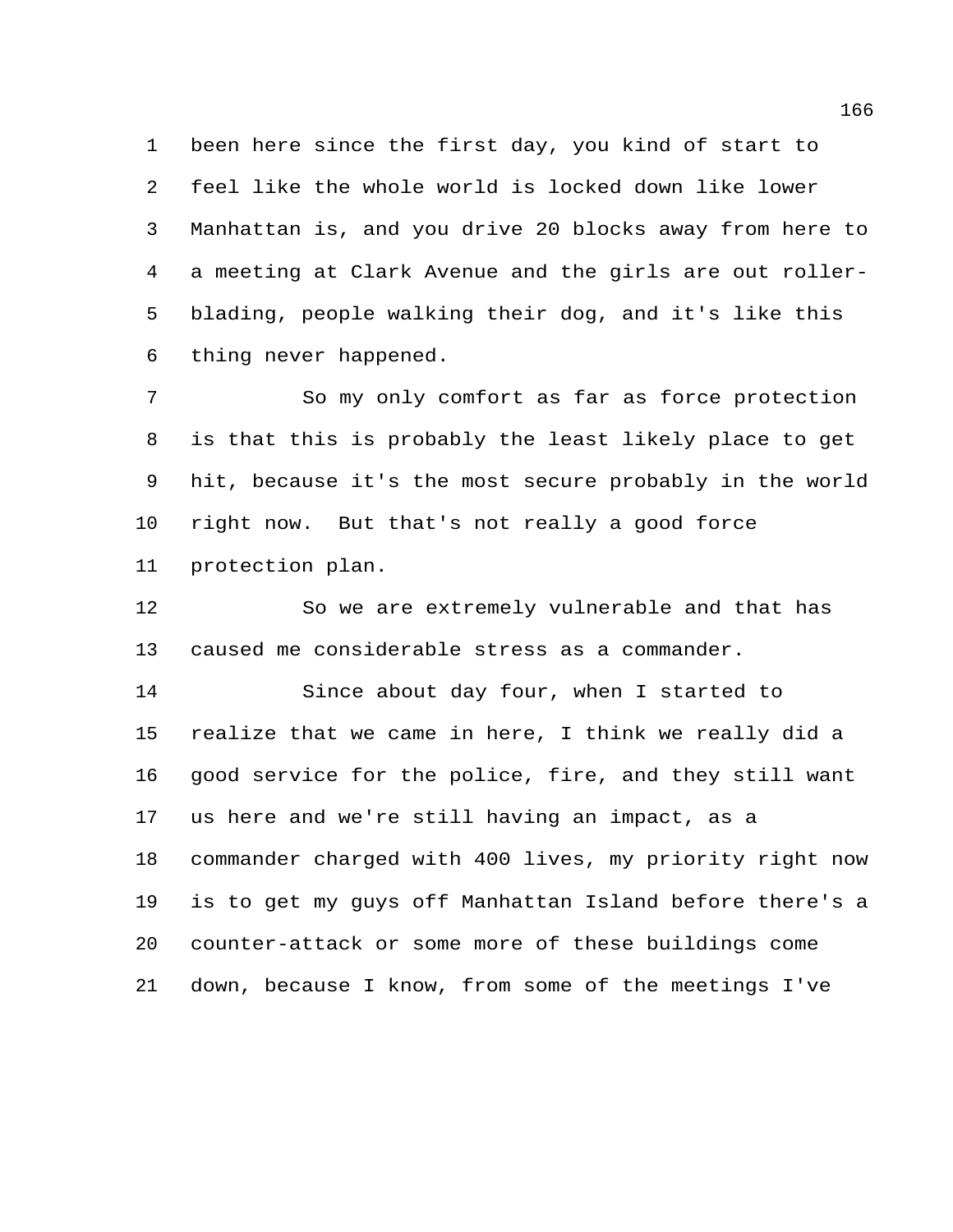had with the police, that the ground is continually washing out the base of a lot of these buildings.

 Battery Park was built on a landfill that was further filled with sand and there's a major water break underground that's still washing that out.

 A lot of these -- Manhattan is made of bedrock, but a lot of these large buildings are not all the way secured to the bedrock. So I still think there's a building collapse potential here and a counter-attack.

 If I was the bad guys, when these civilians here that you see wide-eyed and scared, scared to death, leerily come back to work, you hit them again and, you know what? Nobody will ever come to Manhattan.

 And I know a lot of people, from what I'm hearing when I get contact with my wife or family, that have quit their jobs. My brother had a business in the World Trade Center. He's moved that out.

 Most of the escort duty we're seeing are people grabbing their passports and their important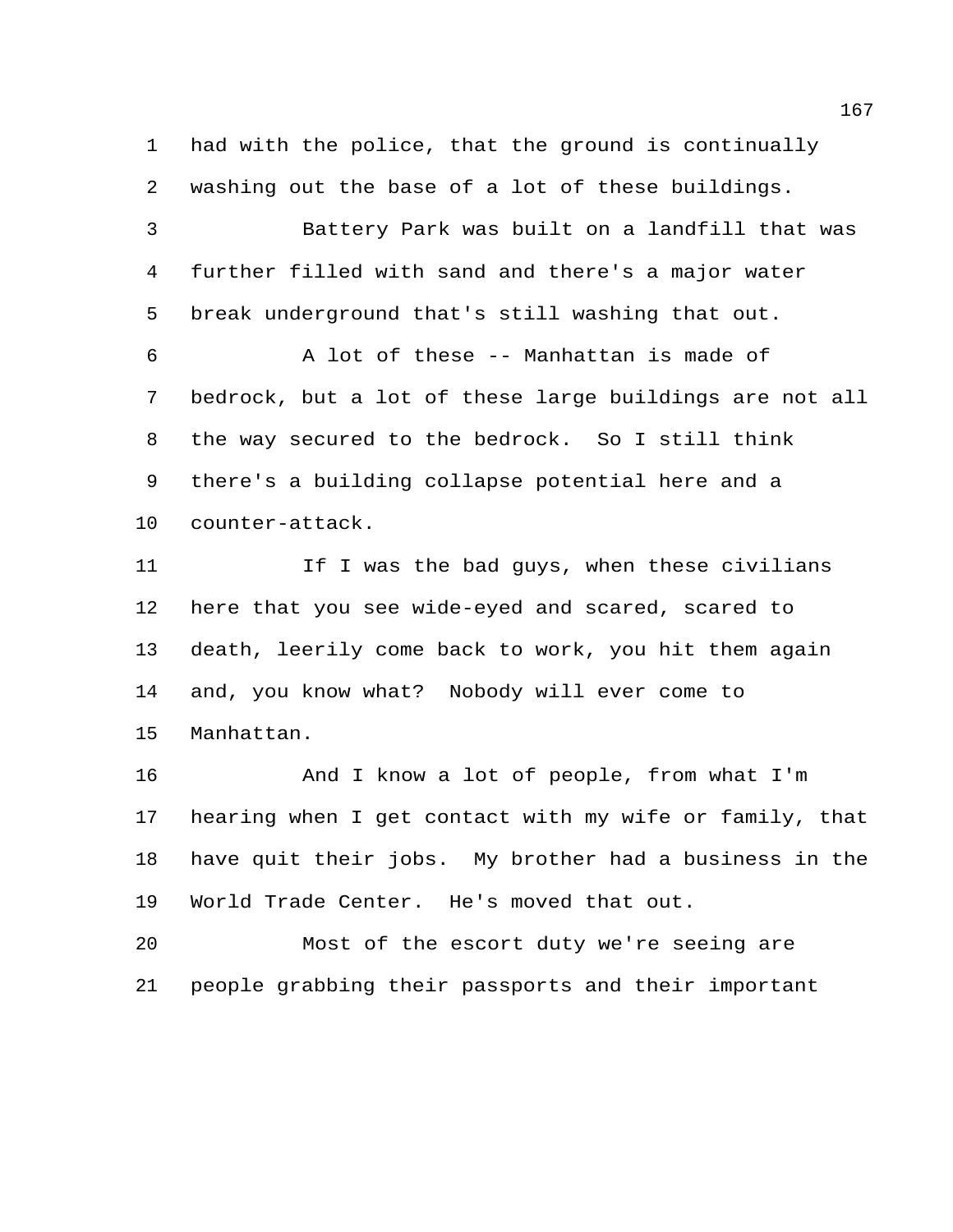documents and they look to me like people who are not coming back.

 The businesses are coming in, we're escorting them, they're grabbing their hard drives and their files and they're out of here.

 So these are not people that are coming to get their businesses up and running again. These are people that are coming to get the fuck out of Manhattan.

 So psychologically, if they hit us again here, I think they would have a devastating economic impact and I think it's a shame that the Guard is really not able, has no means of protecting these people.

 We are comforting them psychologically and we have been getting nothing but thank you's and praises from the civilians and even from the cops and firemen, that we're glad you're here and all this kind of stuff, but they really think we have a capability that we don't.

 That's really been a frustration for me and I think to my subordinate commanders and my peers.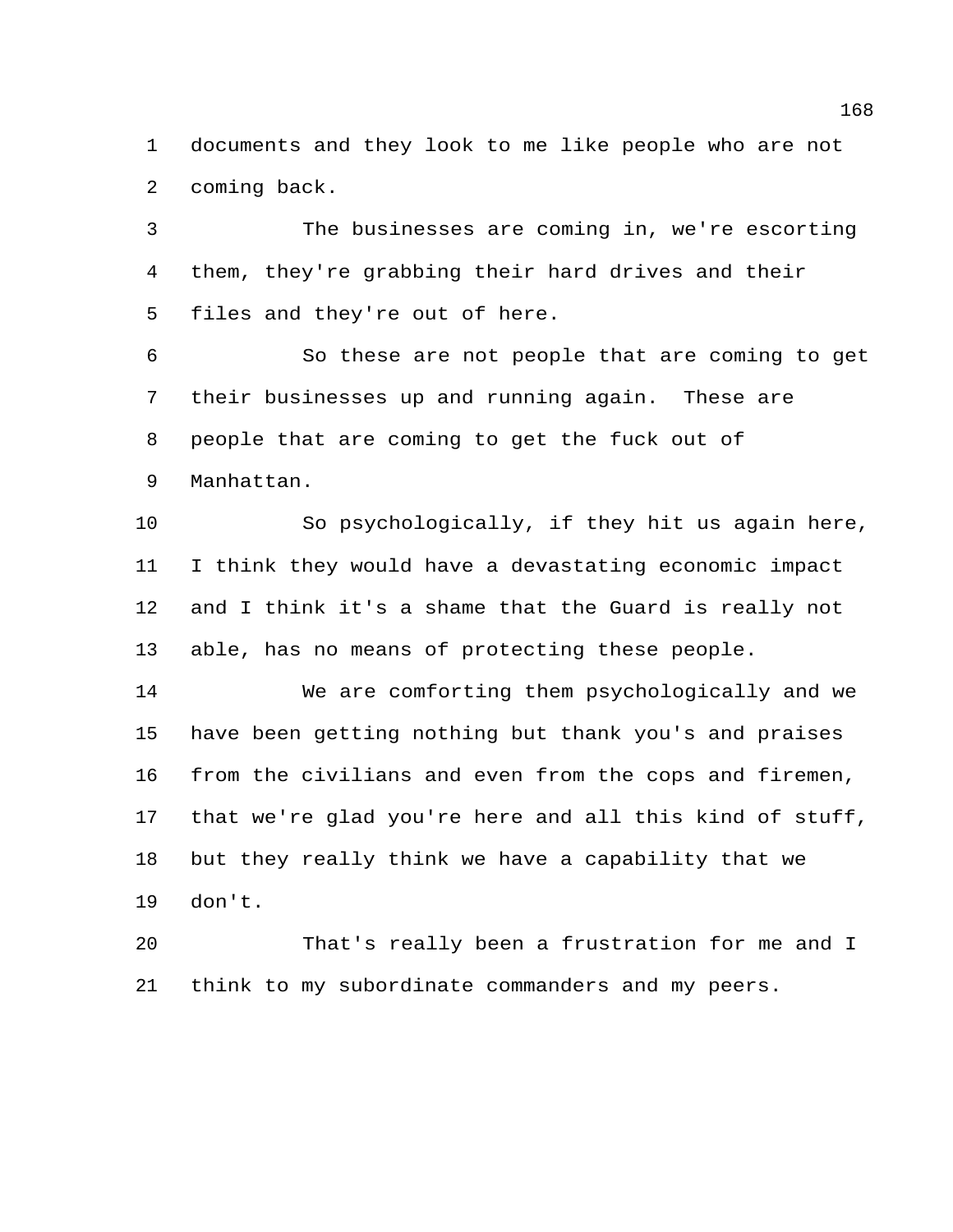**MAJ MELNYK**: You've touched on COMMO, you've touched on force protection and chem protection and touched on the tasking process during emergency operations.

 Any other AAR areas that you want to reach into?

 **LTC COSTAGLIOLA**: I guess we could talk briefly about the psychology of it.

 Going back again, about Thursday, I said it was a low point for me psychologically. I think I saw that as a low point.

 That's when I saw my company commanders and first sergeants and platoon sergeants crying whenever we got together and talked, and it would just be an uncontrollable, overwhelming feeling to want to cry, and then it would last 30 seconds or two minutes and it would be gone, and you would say like why was I just crying.

 But the emotions would just kind of bubble up and then you'd get them back down.

So I'm concerned that we are suppressing a lot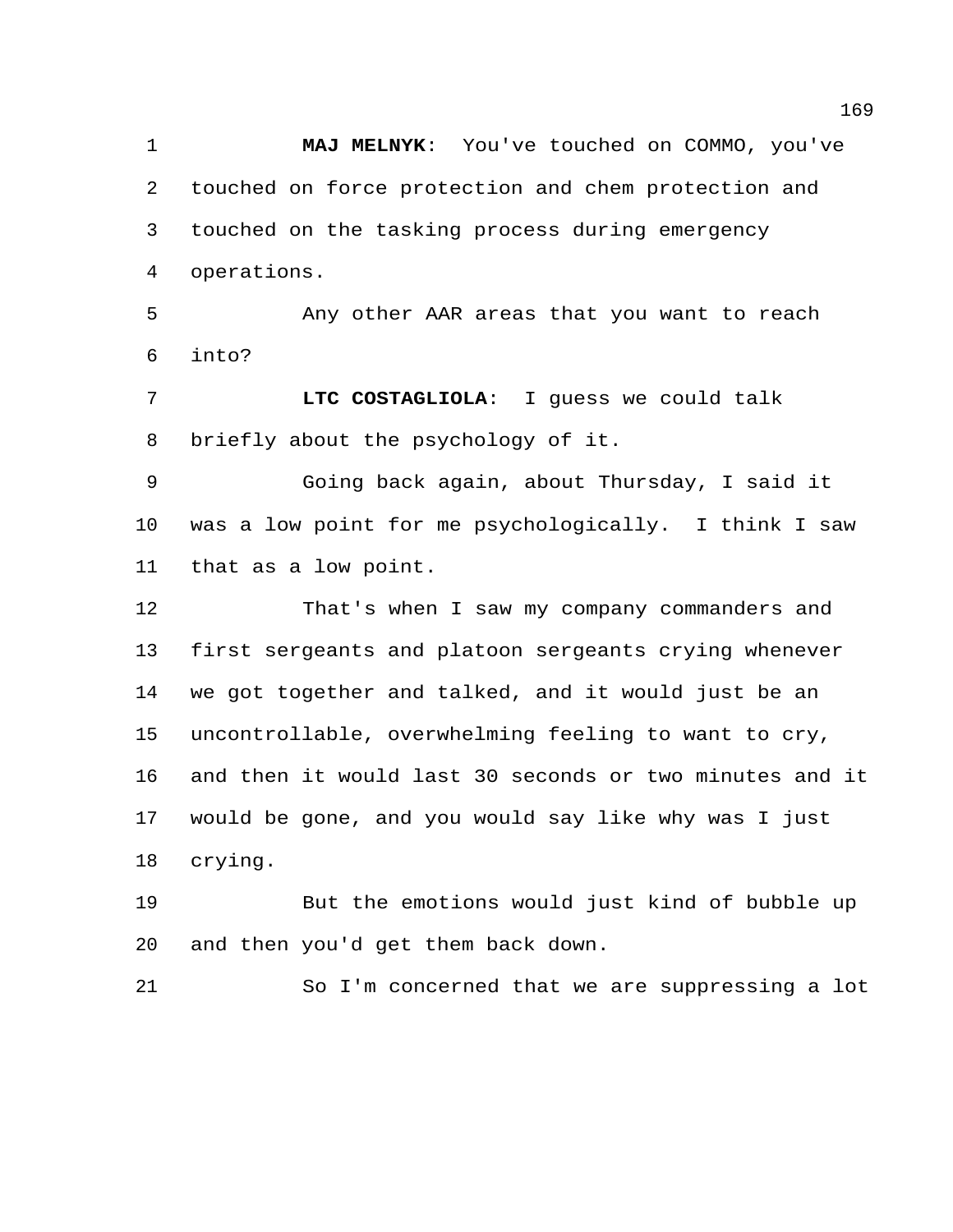of shit that's going to come back to haunt us,

literally.

 I did, on that Thursday, fire out some e- mails, one of the few e-mail opportunities, some messages to every higher headquarters that I have any connection with, either in this operation or normally, and said, "A, get us out of here, my guys are breaking, and, B, I need some crisis intervention and critical incident people waiting for us when we come off the line."

11 I am really surprised that we are still here. I'm not sure why we are. Again, we have a pretty well feeling of isolation here, not a lot of command information, that kind of stuff.

 That's been my biggest complaint I'm hearing when I get around and talk to soldiers, that I can't give them an answer, why does stuff keep changing, and we're trying to explain that it's changing because we're doing something that we have never trained to do. And the information we're not getting is information that just hasn't been decided.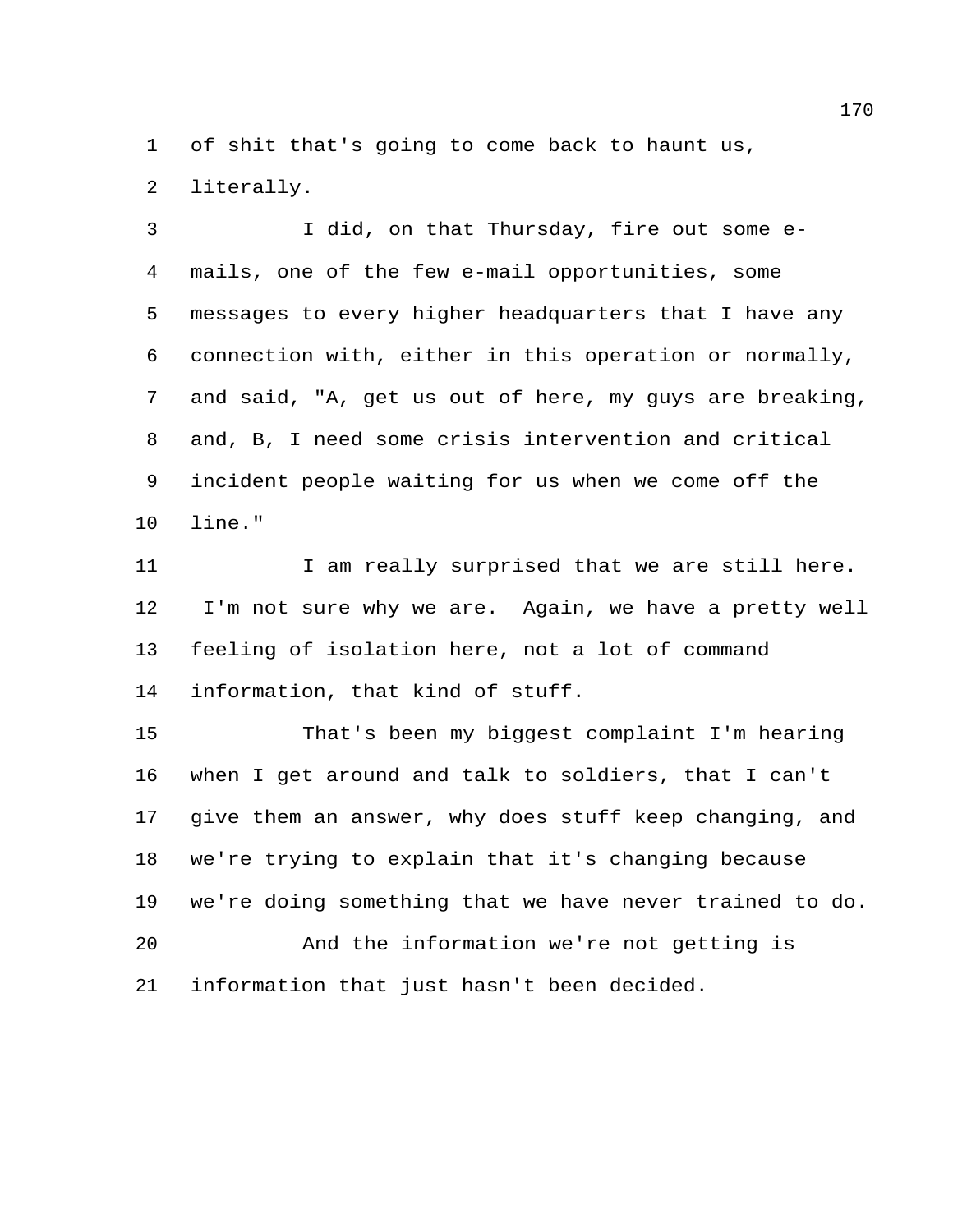So it hasn't been decided how long we're going to be here, who is going to replace us. It hasn't been decided if we're going to leave here and be federally mobilized.

 And the missions and things we're doing with the police are just so fluid that what's a critical mission now in two hours from now is abandoned because it's just the nature of what we're doing, and I think soldiers are starting to understand that.

 There has been absolutely no ability for me to mass a battalion and get up there and talk and tell them what's going on.

 I've had the ability to talk to one company in a company formation. So information dissemination is really going through the company and other than me getting around and patting the soldiers and shaking their hands and telling them what I know at that moment, which changes two hours later, that's their biggest frustration.

 Psychologically, here are the factors that I see. Came in here, was initial frustration that we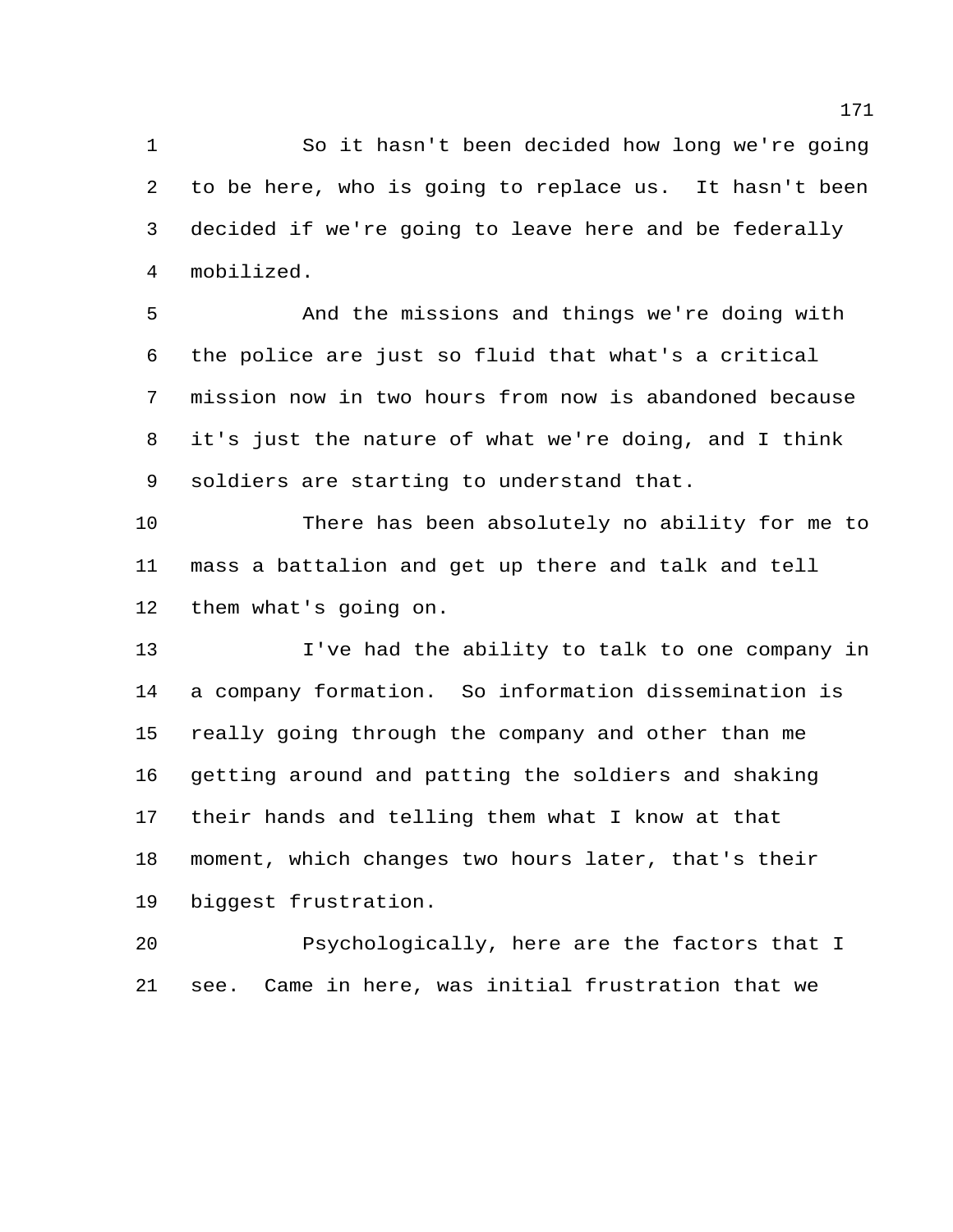want to get in and help, we want to pull these people out of the building, and, A, we can't do it physically with the equipment we have and, B, even if we did, they're all pretty well dead.

 Second psychological impact is the horror of what we saw, body parts, suffering, death.

 Third psychological impact is that most of us have a friend, relative, neighbor or somebody we know is in that thing.

 Next psychological impact is that we are New Yorkers. I'm 38 years old. I grew up watching those towers be built and that was a symbol of New York, and I cry every morning still when I come over that bridge or over that ferry and there's a smoking hole where those buildings used to be.

 That has a tremendous psychological impact on us.

 The next psychological trauma is for at least the first three days, we were in pretty severe physical danger, especially with the buildings collapsing. That was scary.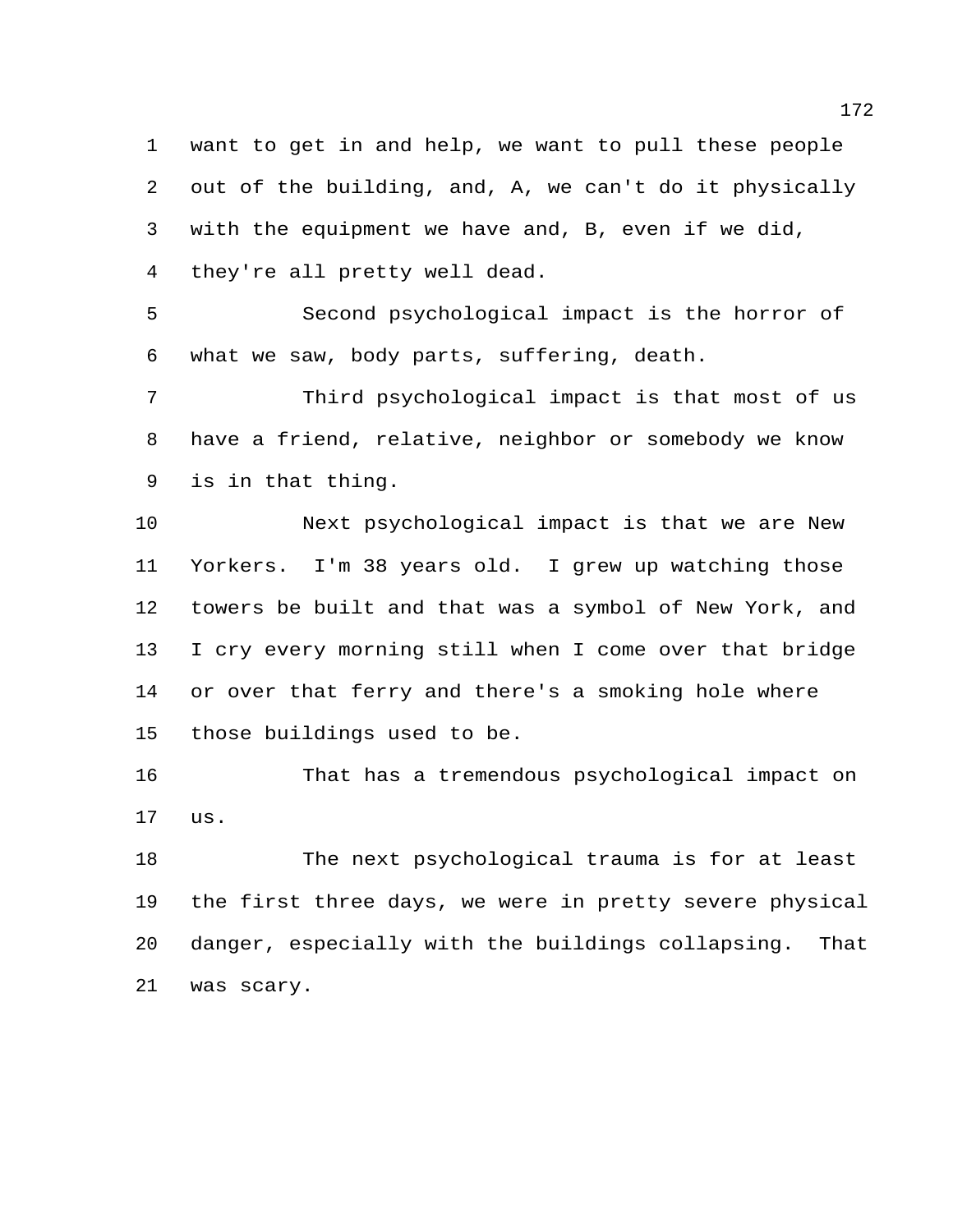The next one is this force protection thing of feeling naked. I think I'd feel better if I had an empty M-16, just from a psychological aspect of it.

 The next thing is we're all calling home and our wives are all crying, saying what's going on, are you okay, we're seeing this on the news, buildings are falling, is that you, are you there, the shit is poison in the air, you're going to get lung cancer and die, when are you coming home, are you going to war, are you getting mobilized.

 My wife is completely freaked out. Guys are telling me their kids are crying on the phone, "Daddy, are you going to die." So big stress on the family.

14 I don't know if I'm going to be federally mobilized and have time to do a will and a power of attorney and all that kind of stuff.

 So we have that stress, plus the inability for anybody to tell us when we're getting out of here and for me to be able to tell my troops there's an end state to this thing.

**MAJ MELNYK**: Is that still true?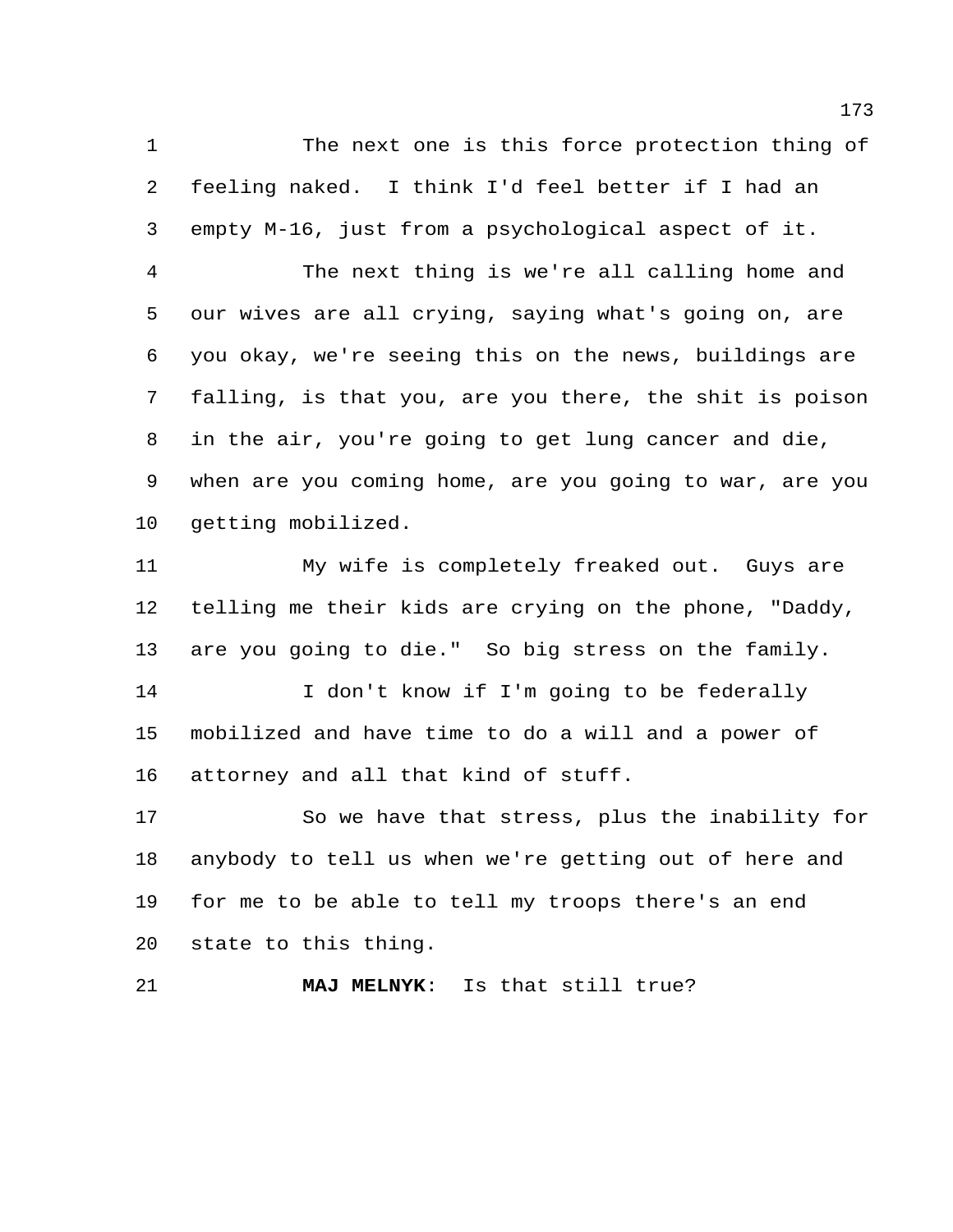**LTC COSTAGLIOLA**: That's still true. It looks like we're out of here on Monday now, but I'm very leery to put out dates, because they've always changed. **MAJ MELNYK**: Yesterday it was Saturday, is my understanding.

 **LTC COSTAGLIOLA**: Yes. At one point, we actually had buses scheduled, and then they were canceled, because now we got a new headquarters coming in.

 What I sense is a reluctance to pull a unit out of the line that has a handle on this for fear that an incoming unit will drop the ball or skip a beat, which I don't think is the case, especially as the operation stands down.

 But what -- early on, it was, "Guys, I'm working on getting us out of here, I'm working on getting us out of here, maybe tomorrow, maybe tomorrow," and I think that was even worse.

 So now we're saying we're on active duty indefinitely. When we get the word, we'll all celebrate, but let's just plan on being here for the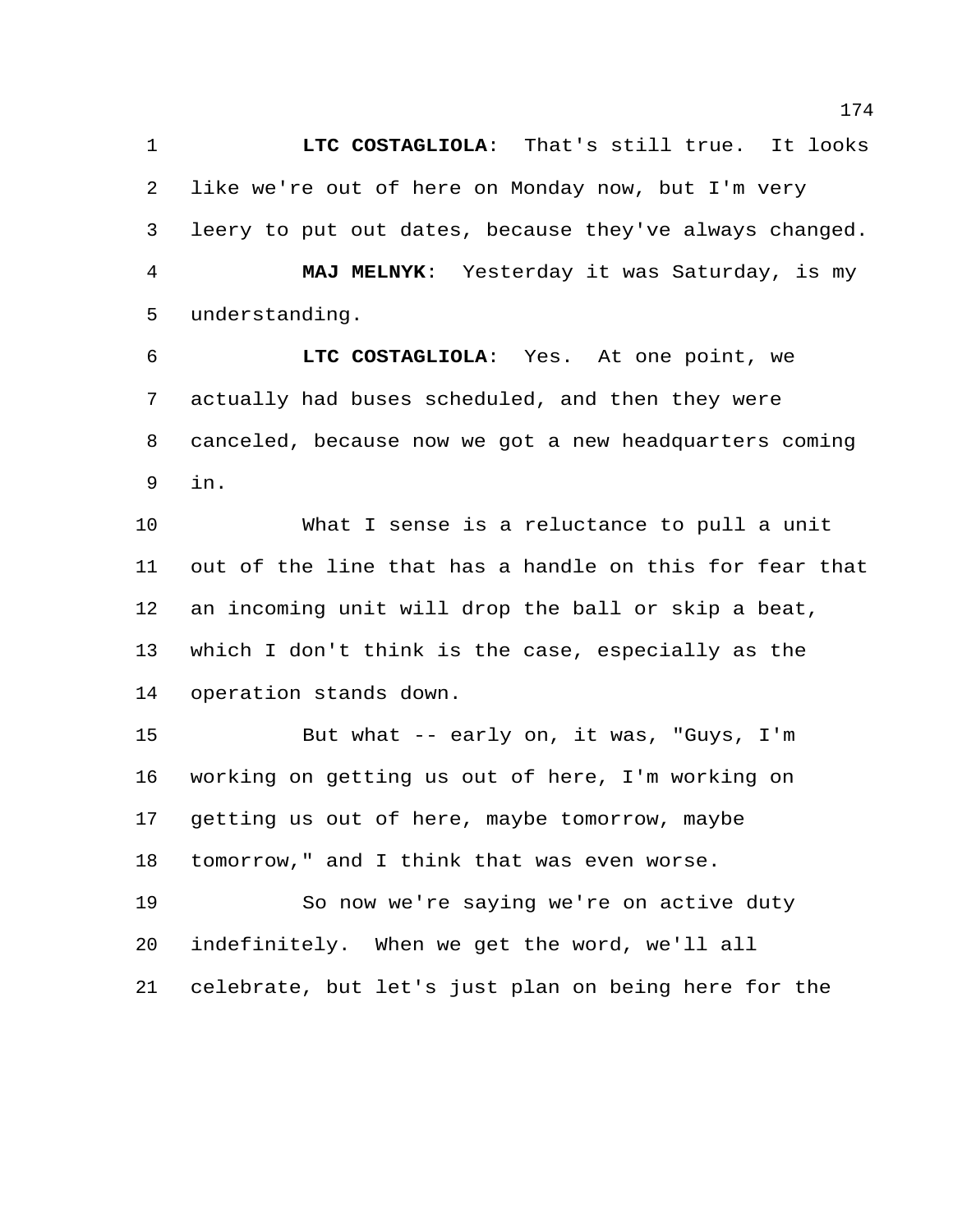long haul.

 So those are some of the key -- and then a real big one that could never be understated, and I've always believed a medal of honor winner is one because of this reason, is sleep deprivation.

 We're not sleeping and I know what happens to my nervous system when I don't sleep and I could just imagine being going 24 hours without sleep or longer and somebody's shooting at me. I'd probably win the medal of honor, too, because I'd drop my rifle and just go for his throat.

12 I'm sure you can identify with what happens to your patience when you've been sleep deprived.

 So those things are all adding stresses. I'm feeling a lot of physical stress on my body.

Initially, it was choking on the fumes. Now it's all

kinds of foot problems.

18 I'm seeing a lot of guys limping around.

 **MAJ MELNYK**: They are standing for 12 hours at least on these street corners without relief and without being able to sit down, I've noticed.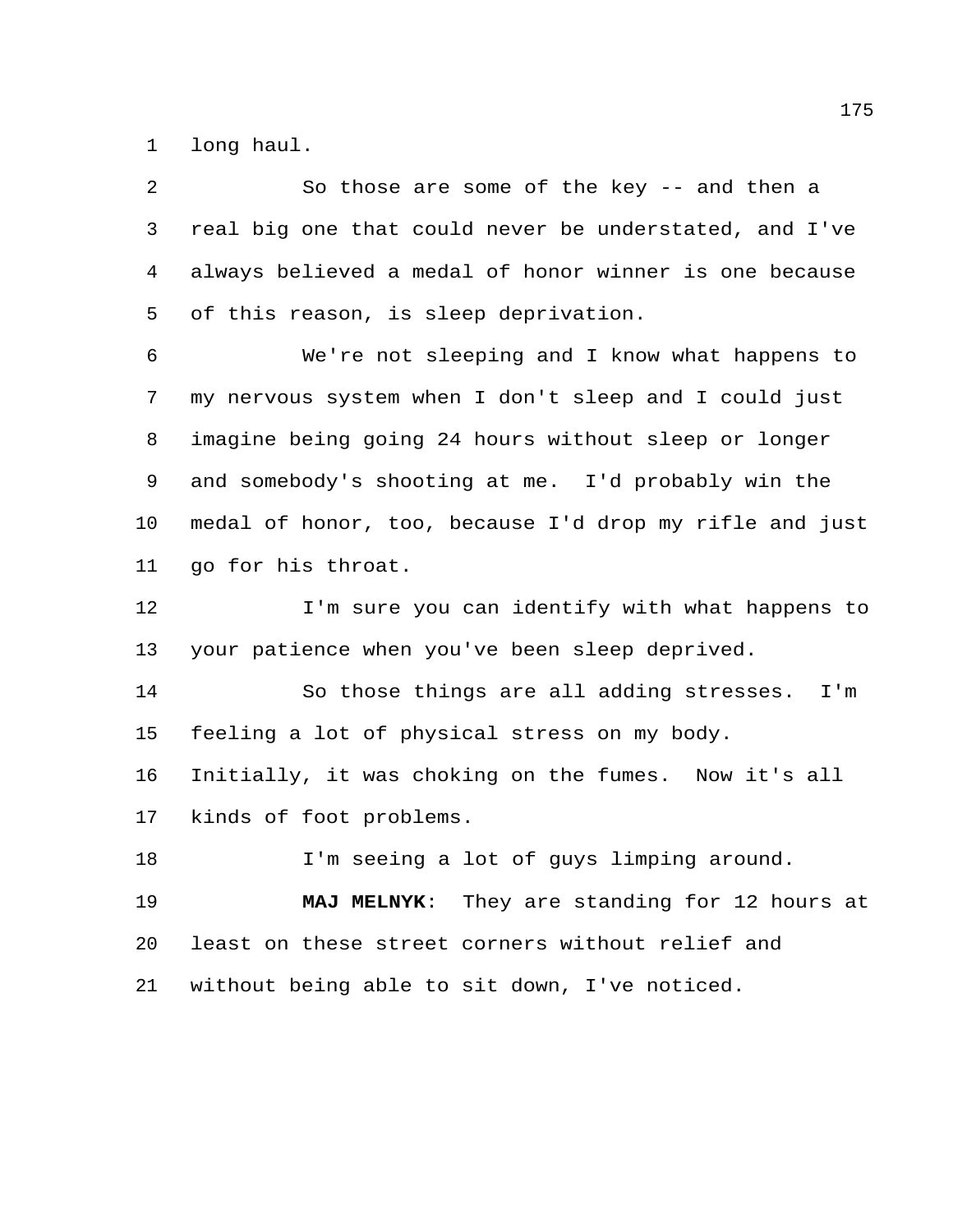**LTC COSTAGLIOLA**: And these are not grunts. These are tankers. They're guys that join the Army to be a tanker, because they hate to walk, and we're putting some mileage on, we're going up and down stairs, and the whole operation has been dismounted. The thing that's keeping the guys going is the fact that they feel like they're doing something important. We're doing something real. I think we've got some real good leadership in the battalion as far as NCOs and junior officers, and people are saying that they'd rather be here than watching this on CNN. And there is some merit to that. On that Thursday and Friday when I was screaming to get us out

 of here, again, my fear is force protection and I've made it this far without hurting anybody, I want to get my people off this island in one piece, and the sooner I can do that will be the point when I can really relax and take a breath.

 But on the other hand, I think it would have been a bad thing to go from ground zero, which we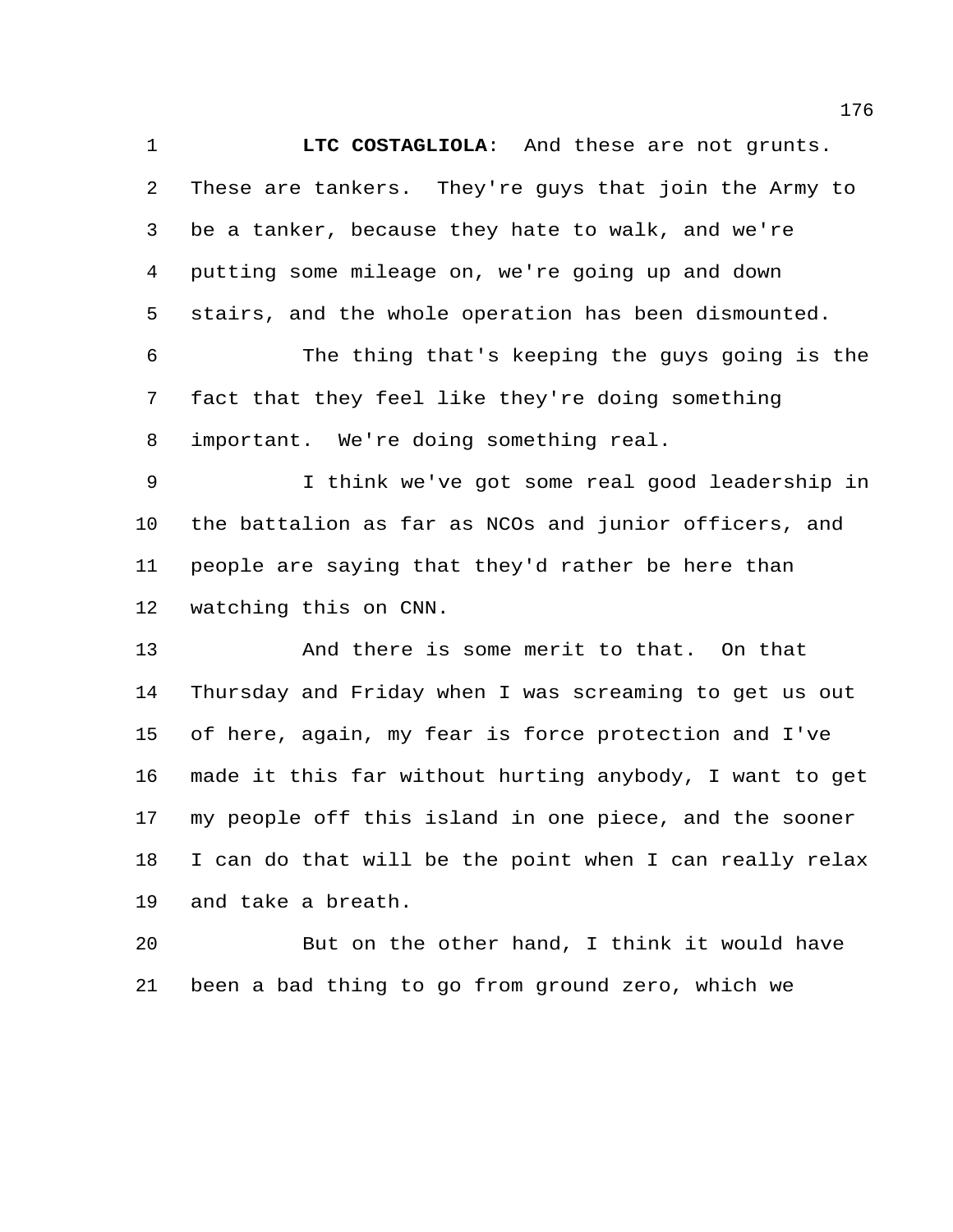handed off on Saturday to the engineer battalion, to my living room couch, and I think that would have had a bit of a psychological impact that would have been negative, and I'm sure the soldiers are the same way.

 By sitting around and slowly scaling back the operation, we're all getting a chance to decompress, and I think that, in the long run, is going to help us deal with the long term psychological effects of what happened here.

 But we're fatigued and we've worked out an internal rest plan. One of the things that really put us behind the sleep power curve was by rotating battalions, when you add the travel time and the meetings for the leaders, when we get back, on what we're going to do the next day and those kinds of things, there wasn't a lot of time for sleep and that time was not restful sleep for anybody, I don't think.

 And what happened was on Saturday, when the Aviation Brigade hit the ground, coincidentally, the police department, who also had a whole slow evolution of getting a grasp on this thing and getting it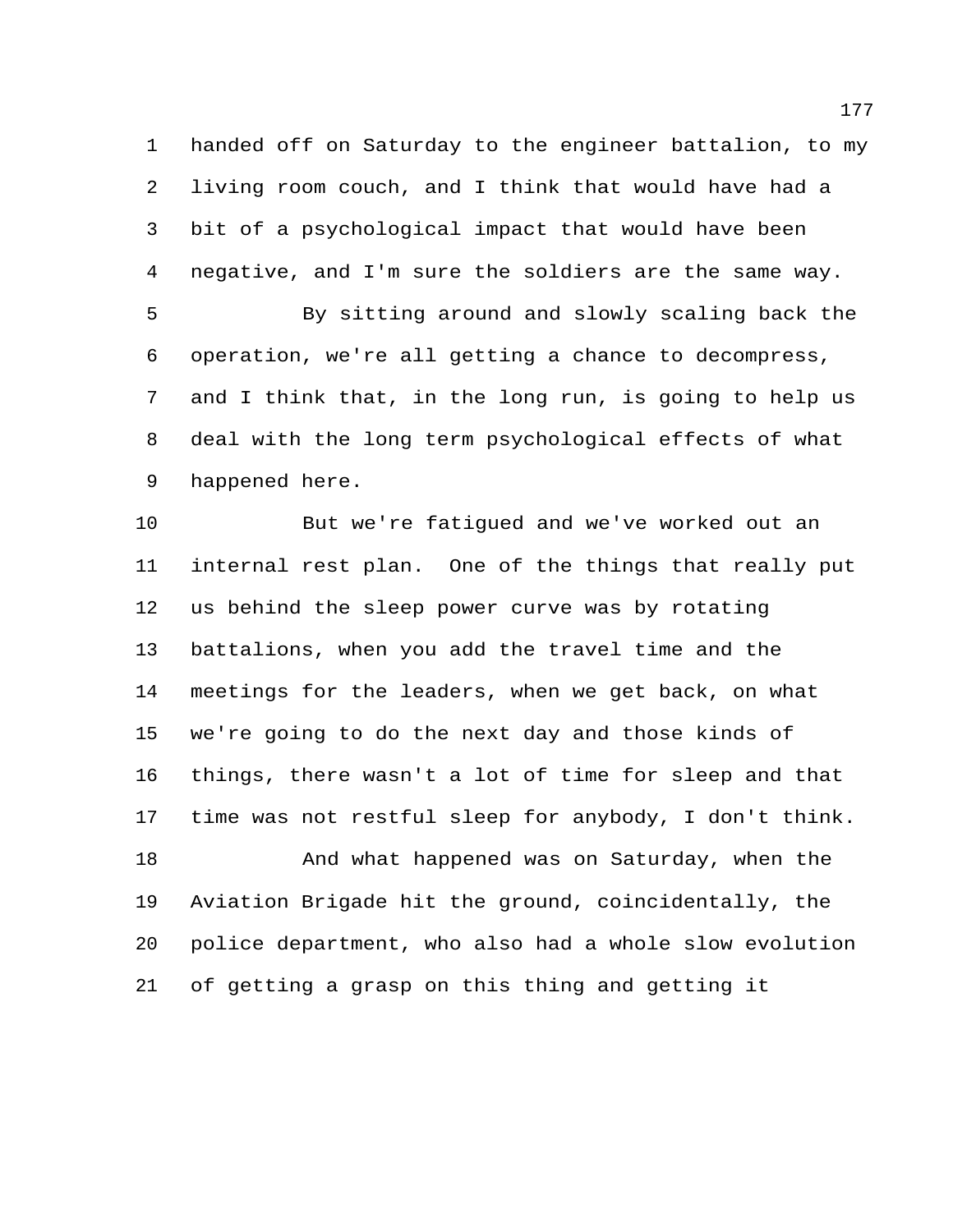organized, separated southern Manhattan into zones.

 Now, initially, it was all Manhattan south. Me and Geoff [Slack, commander of 1-69 Infantry] had whacked it up during the day in half, 258 had the whole area at night basically. But now it condensed into zones.

**And when the brigade hit the ground, they**  said, which was, I think, a good plan, for command and control, let's assign a battalion to a zone. And what that gave me was a positive link with the police department, who, by using those zones, had a two star chief in charge of that zone.

13 I think that would be equivalent of a battle brigade commander, but now we have a definitive point to get taskings, mission, share Intel, do all those kinds of things.

 What it also gave me a chance to do was shrink my area to a point where I could go from 12 hours on and 12 hours off as a battalion to manage those missions as maybe two companies on, two companies off. Initially, it was actually four companies on,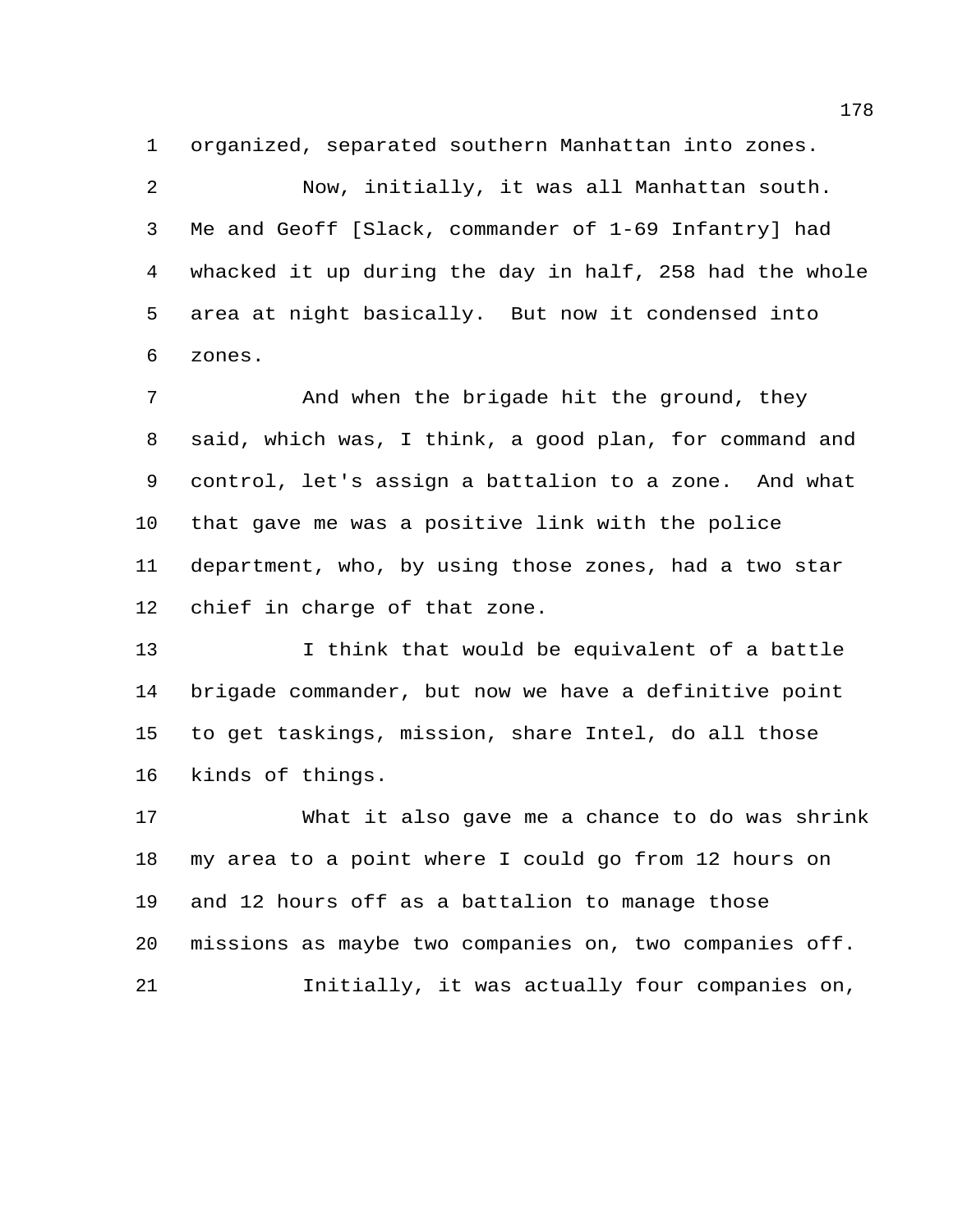one resting, they would come in and take the night shift.

 And as this thing is scaling back, we're at the point where one company is on day, one company is on night, and the rest of the people are back at the armory doing maintenance, resting. They have the CIS team, the critical incident stress teams back there. We have chaplains back there. We have some kind of historical team was due in today to start debriefing people.

 **MAJ MELNYK**: Was this your internal battalion? **LTC COSTAGLIOLA**: No. This is an external team. It might have been the one that you were talking 14 about [126<sup>th</sup> Mil. History Det., MA ARNG, was due to report to NYC shortly]. They had word back at the armory that somebody was coming in today. Plus we were doing our own internal debriefings. So all those things are going on and the majority of the battalion is now in the armory.

 What we do is we have what we call a one hour reaction force, which is a company size. And when I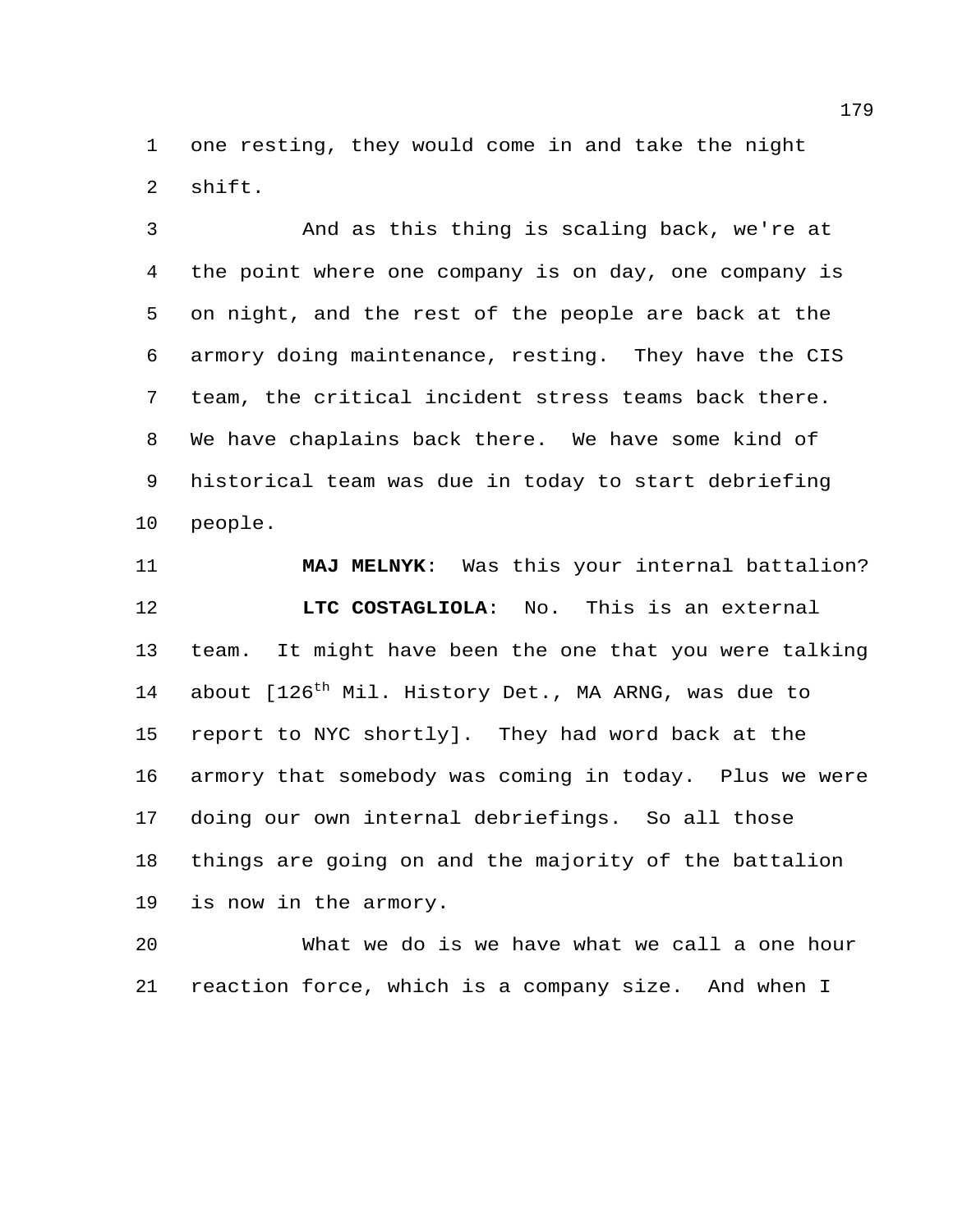say company, remember, my tank companies are 63 guys. So we're talking about 40-50 guys on the street when we talk a company, which is really a platoon size, except for HHC, which is almost 300 people. So the majority of the battalion is resting and doing other things simultaneously, which was not the case early on, really until Saturday.

 **MAJ MELNYK**: The 101 has been assigned to the zone here in Battery Park.

 **LTC COSTAGLIOLA**: Right. Our territorial area now in Zone 2 is Battery Park, Battery Park City, and the financial district, everything south of Rector Street at the financial district. And the control has slowly -- the missions and the control that we were required to exert has slowly diminished.

 We're at the point now where we're not escorting people. We're just providing checkpoint manning and checking IDs and those kinds of things. Prior to that, we were screening people. If they didn't live here or have a business here, we put them right back on the ferry or right back in the subway.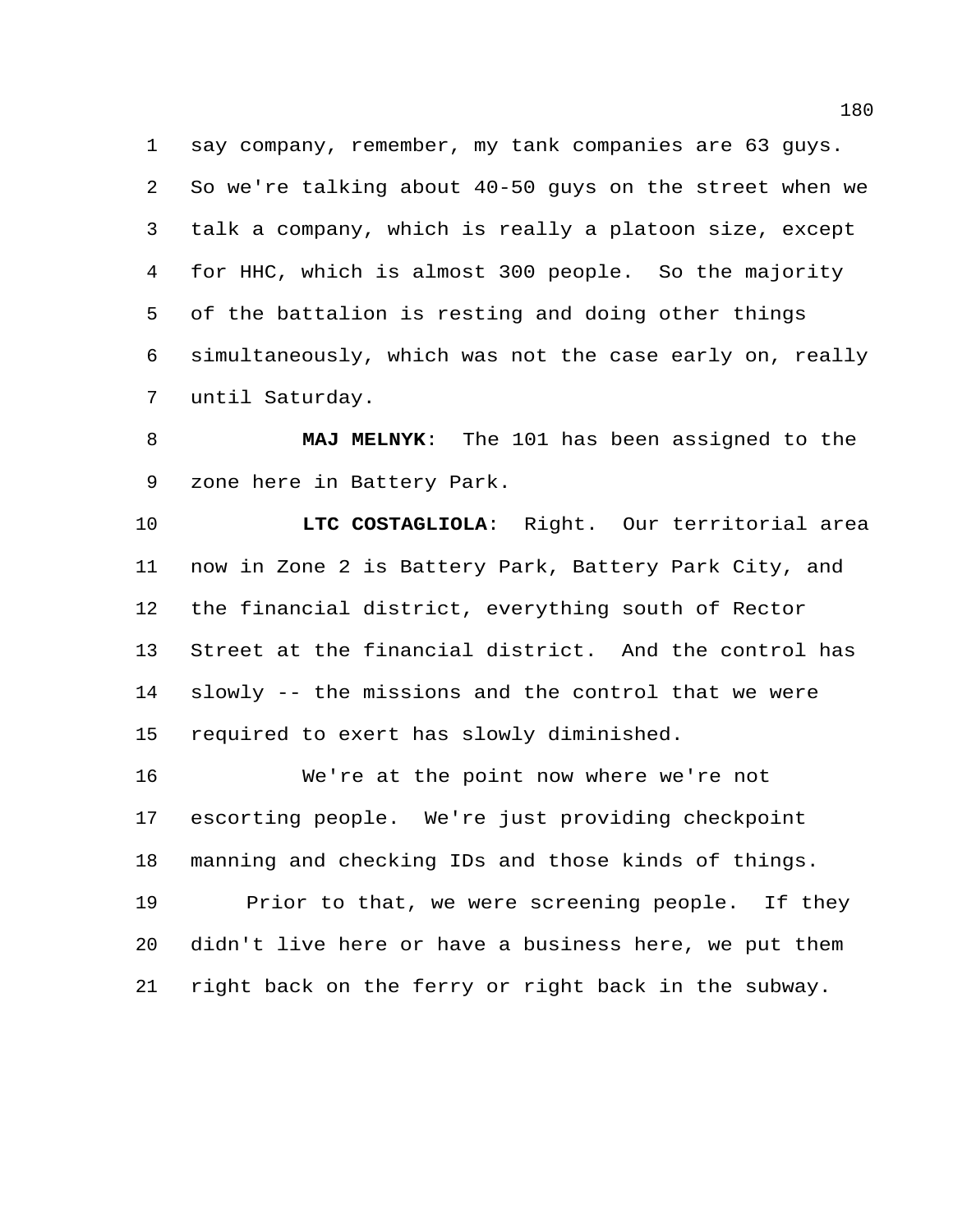1 1 If they were going to pass the screening, if they did have a business or live here, they were escorted in, basically given 20 minutes to go get their passport, for the most part, their deceased pets, and get out of here.

 And if it was a business, again, the intent, I think, was to get these businesses up and running. But other than the stock exchange itself and some of those big operations, most of them were grabbing the hard drives and records and getting out of here.

 So we're providing presence. We're providing checkpoints. We're supplementing the police. We're providing these escorts. That's been the nature of our mission since Saturday, when we've collapsed into the zone and the whole thing has taken on a different dimension.

**MAJ MELNYK**: And now it's Thursday.

 **LTC COSTAGLIOLA**: And we're also away from the physical and mental danger of being occupied on ground zero.

**MAJ MELNYK**: Right.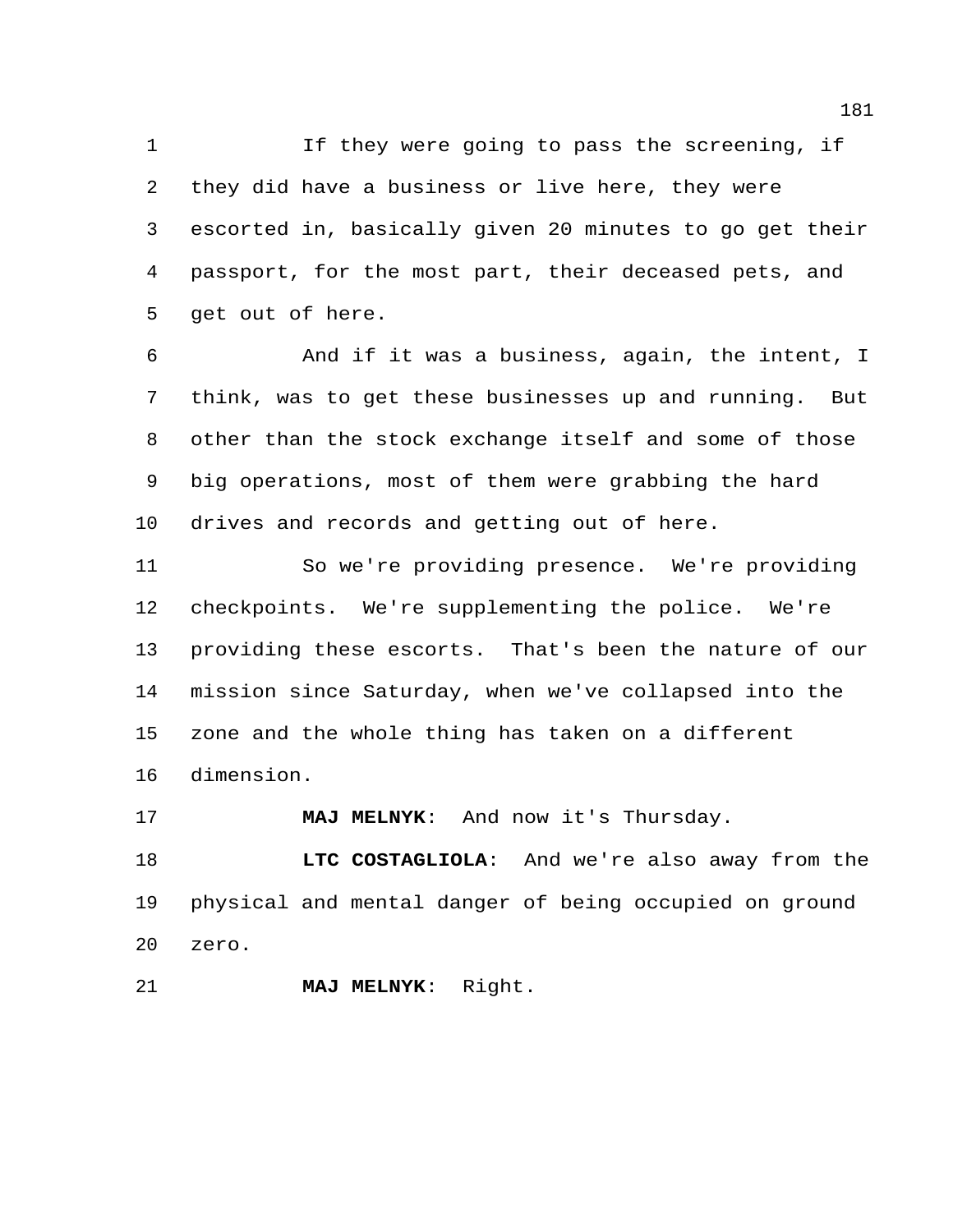**LTC COSTAGLIOLA**: Which has been helpful, I think, psychologically.

 **MAJ MELNYK**: When you do stand down, assuming you don't go straight to federal active duty, but when you do stand down, what is your plan in order to deal with creating closure for your soldiers?

 **LTC COSTAGLIOLA**: Well, I really -- you know, I thought I would be out of here before earlier and I thought we'd have a couple of days to lick our wounds, do maintenance, dedicate some stress intervention type stuff, but it's turning out we're going to have to do that concurrently.

 One of the problems that the higher echelon is facing is they have a cap on the state active duty. So as far as the state is telling the division right now, they can't have me and my replacement on active duty at the same time, which is, of course, insane and impossible.

 So there has to be an overlap, but it's going to be a quick one. So I'm going to tell them, hey, this is what we're doing, here is where you got to be,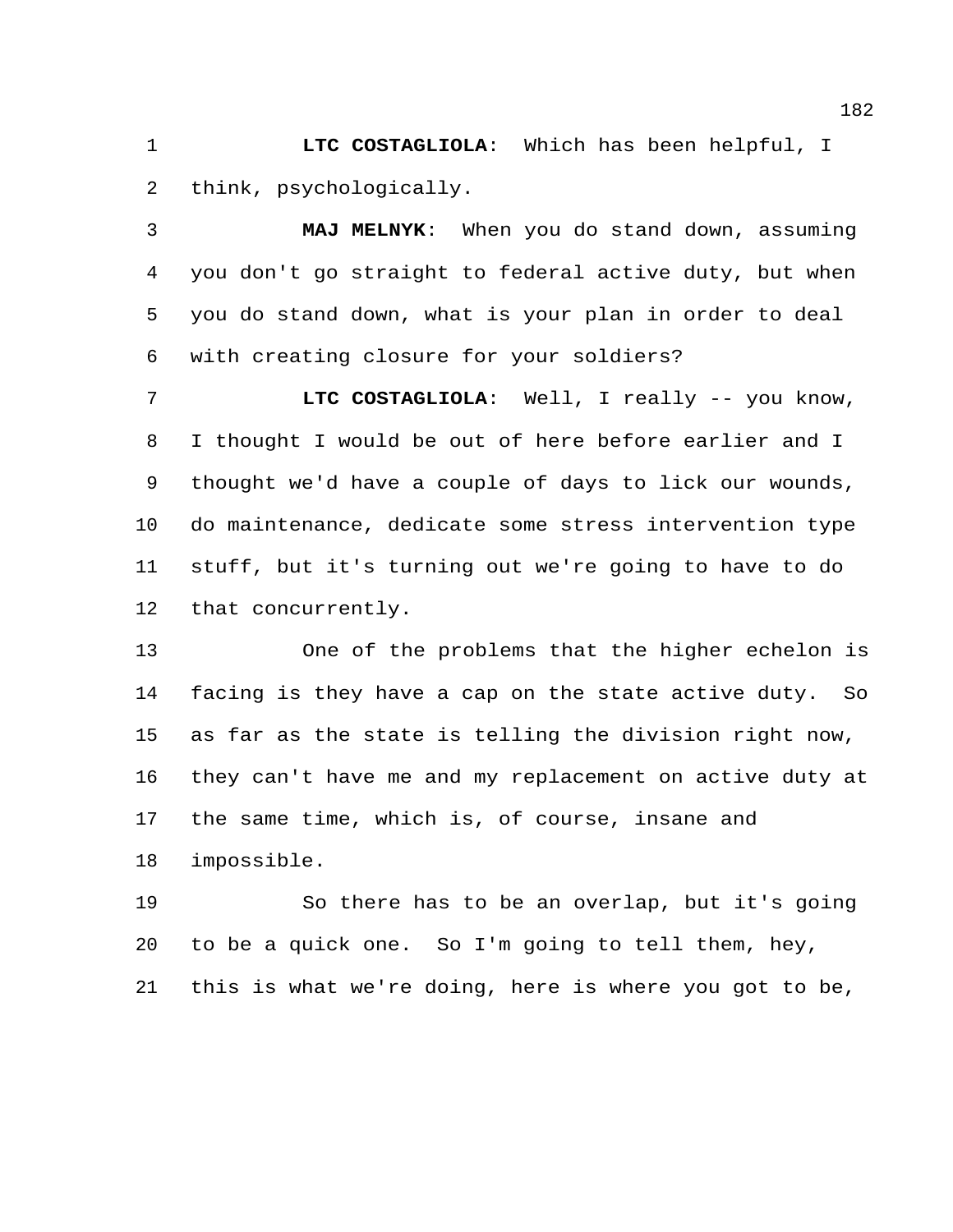and they're going to hit the street, and I'm going to go do some maintenance and get my guys moving north.

 So all of those things that we want to do as far as the closure is being done concurrently.

 One of my unanswered questions, which couldn't be answered by the leadership today, was what we do -- when you say demobilize, are we demobilizing and handing the mission off and giving our trucks and all our critical assets away, or are we preparing the next call or the next bomb, which is what my intent is.

11 I want to have, for example, all the rescue equipment that we have accumulated loaded on a truck ready to go when we demobilize.

 So when the next thing happens, we don't have to go through the same pain. Let's leave the ambulances uploaded with all the medical supplies that we've gotten and, you know, let's clean the rifles and make sure everybody has an assigned weapon and do all those kinds of things.

 So when the next bomb goes off and we all come rushing back to the armory, we're a little better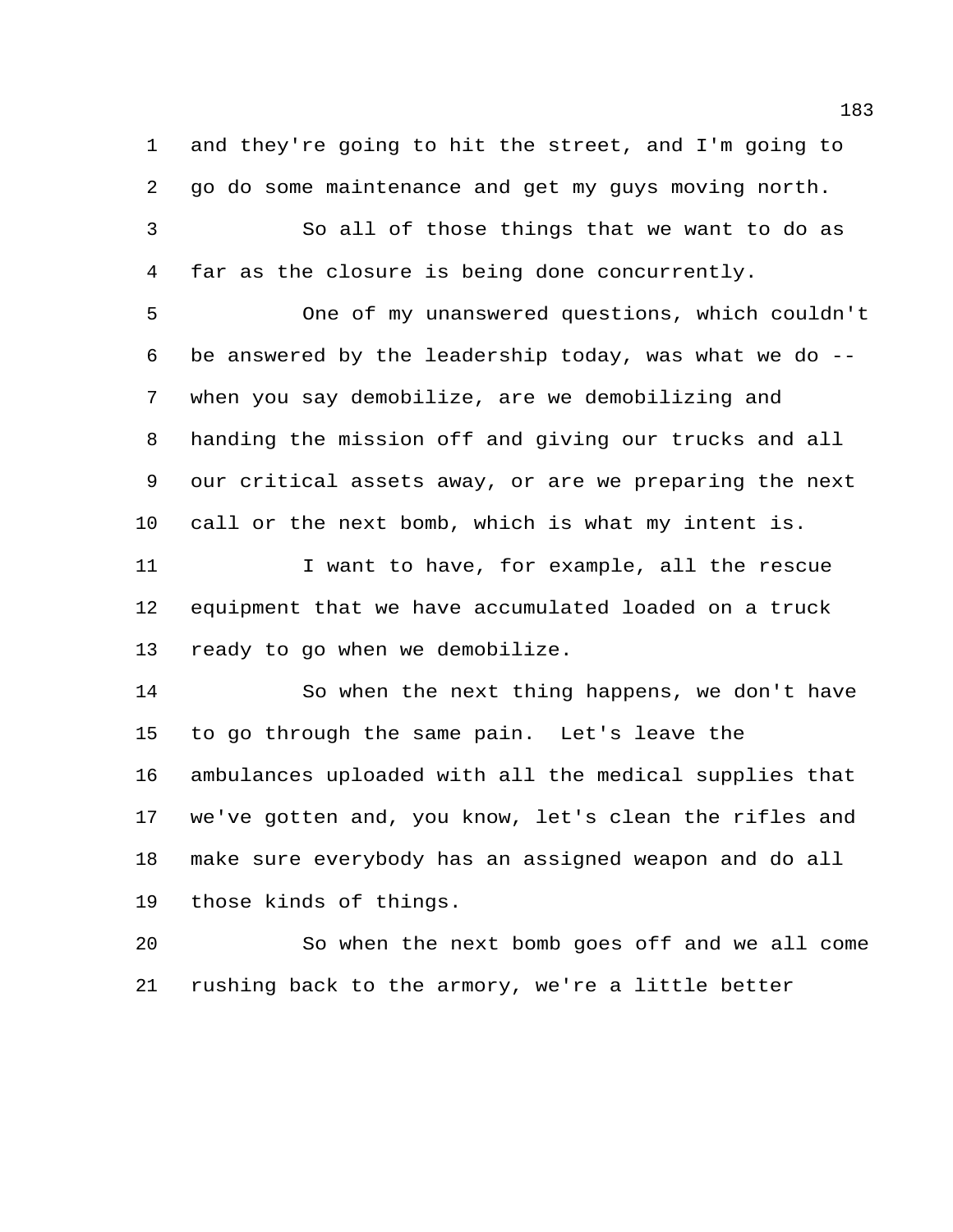prepared.

| 2  | What I'm sensing is that we will be less                |
|----|---------------------------------------------------------|
| 3  | prepared if another incident happens in the next coming |
| 4  | weeks or months than we were for the first one, and     |
| 5  | that's a little disconcerting.                          |
| 6  | But I don't have definitive guidance. I think           |
| 7  | if I can go back to any past experience, where we're    |
| 8  | trying to sustain an operation like this, they're going |
| 9  | to start telling me give them your Humvees and give     |
| 10 | them your offices.                                      |
| 11 | Instead of starting to think about further              |
| 12 | preparation and maybe even preparation for a federal    |
| 13 | mob, we're going to be kind of kicked out of our        |
| 14 | offices and have our equipment being used and lowering  |
| 15 | our readiness.                                          |
| 16 | So my job once we get back, and I'll have the           |
| 17 | ability to watch it as a full-timer, is try to keep     |
| 18 | things ready to go for the next incident, which is --   |
| 19 | appears to be inevitable, but, of course, there's no    |

telling.

**MAJ MELNYK**: If you could give your closing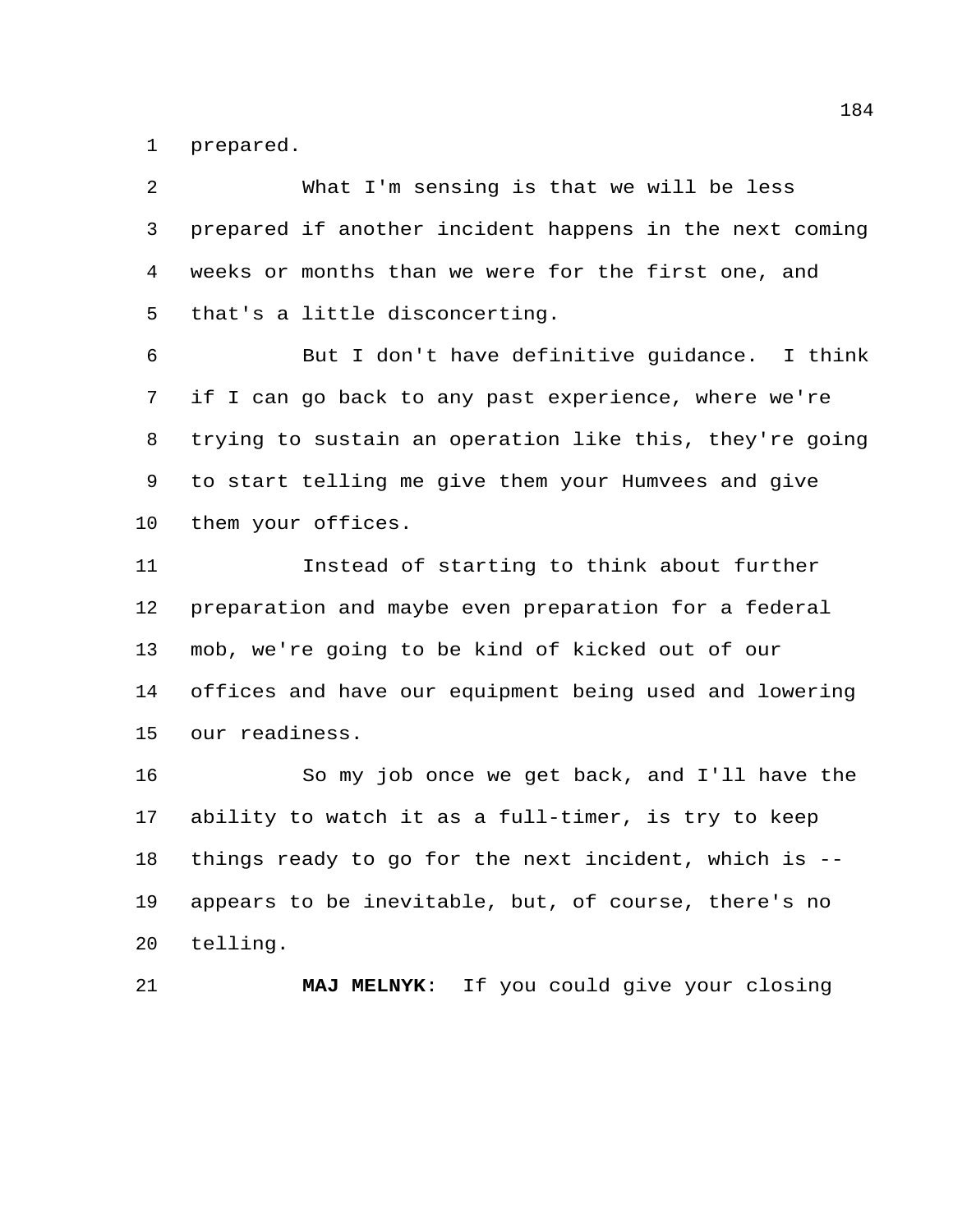thoughts, sir. We've covered an awful lot of ground.

 How do you feel about your battalion, about your experience? What does this experience mean to the New York Army National Guard? What does it mean to America?

 **LTC COSTAGLIOLA**: Well, I'm not sure that we really realize the significance of what happened here. I hope we can really capture lessons learned, because my sense of the initial reaction is there's so many very simple things that we could do to be much more ready.

 We could be much more ready with a small investment. And every time we have a snow storm or hurricane, we ask for the same things, maps, cots, cell phones. Why don't we have maps, cots, cell phones in our armories?

 We knew this was going to happen someday. I remember I used to tell my people, and we were thinking more of a nuke or a chem or a bio, but I always told my guys, look, this is going to happen someday. It could be next week or it could be ten years from now, but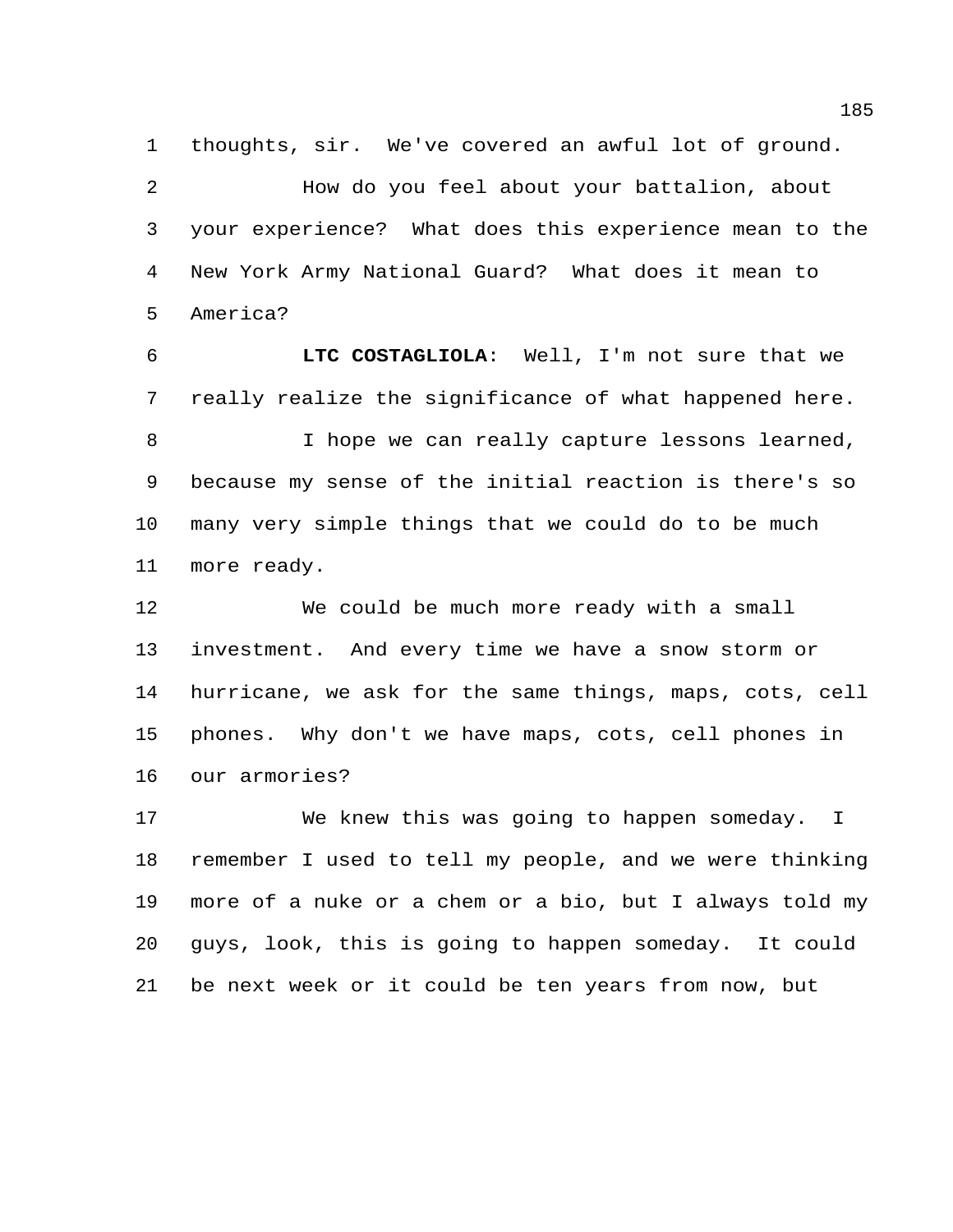it's just a matter of time, and we never took it seriously.

 And even now, in the middle of the exercise, I can't get maps, camelbacks and these kinds of things. So we have these bureaucrats, for lack of a better term, that are really hampering our readiness, because we're not -- I'm not asking for, you know, high tech laser or range-finding thermal sights on my M-16. I'm asking for some real simple stuff to have in my armory. I should have ammunition. Something bad happens, communications are going to be shut down initially.

 We need an OP plan and we need some basic things that give me some flexibility, and as long as people out there don't trust a battalion commander and, to a certain extent, a company commander, because some of those guys are in their own armories by themselves, our readiness will never be there, which means the guys that are in the affected area are not going to be the guys that can help.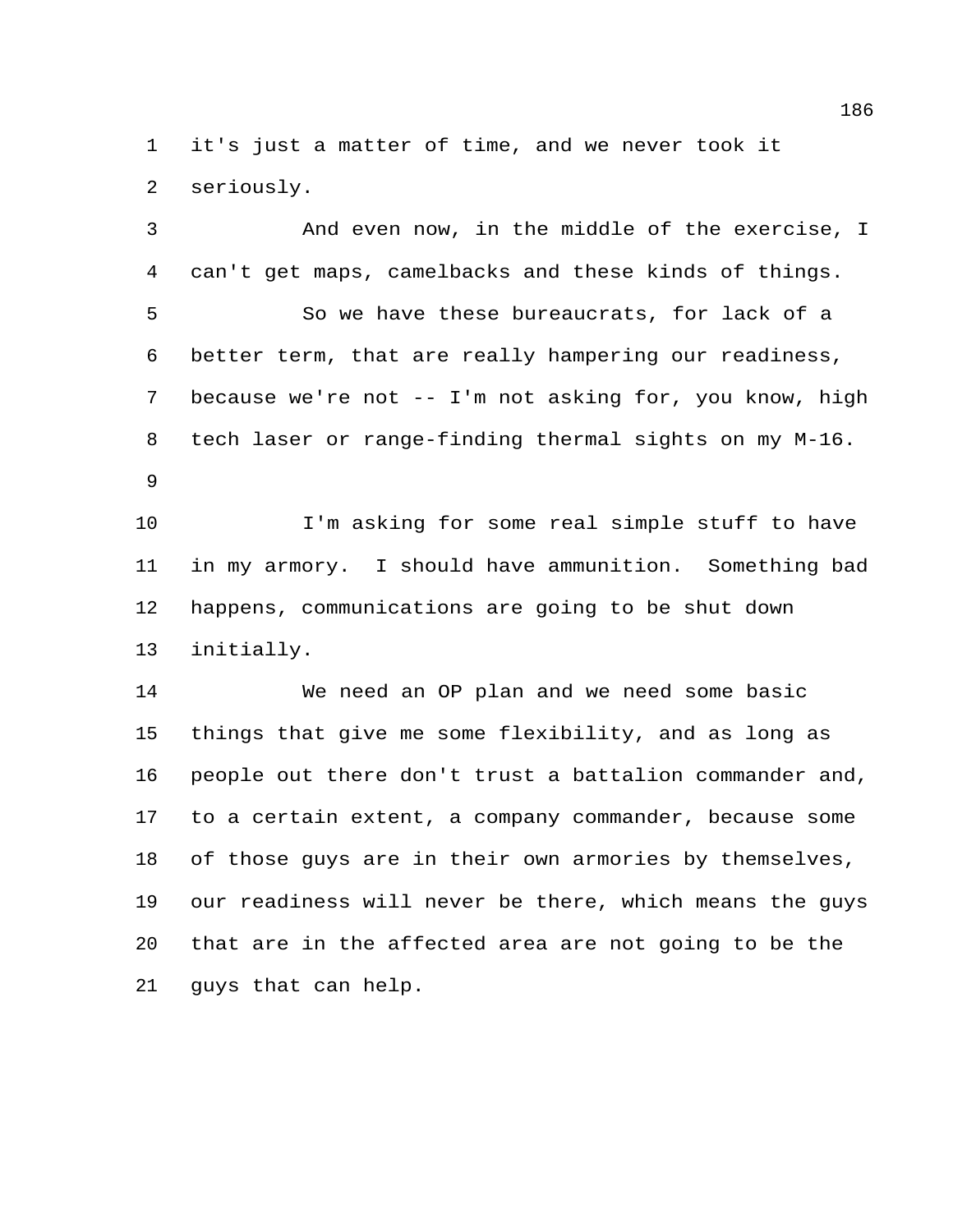You hit New York, you've got to bring guys from Jersey or Pennsylvania, because we're going to be part of the problem.

 I'm extremely proud of my battalion. I'm extremely proud of the fact we're getting everybody out of here in one piece, and I'm extremely proud of the response and interface we've had with the emergency response teams, the civilians.

 I'm proud of -- I know a lot of my guys that are civil service, cops, firemen, EMS workers, and we have a fair amount of them, would be making a lot of money if they were at their civilian job, who is calling and screaming for them to come to work. They're getting triple overtime and all this kind of stuff. I mean, they're getting creamed financially being here with us, but they want to be wearing an Army uniform, and I've been pretty amazed by that.

 Very few of those guys have not shown up. They are here with us. They've been here with us. They didn't go to their civilian job. They came to the armory, and I think that really, really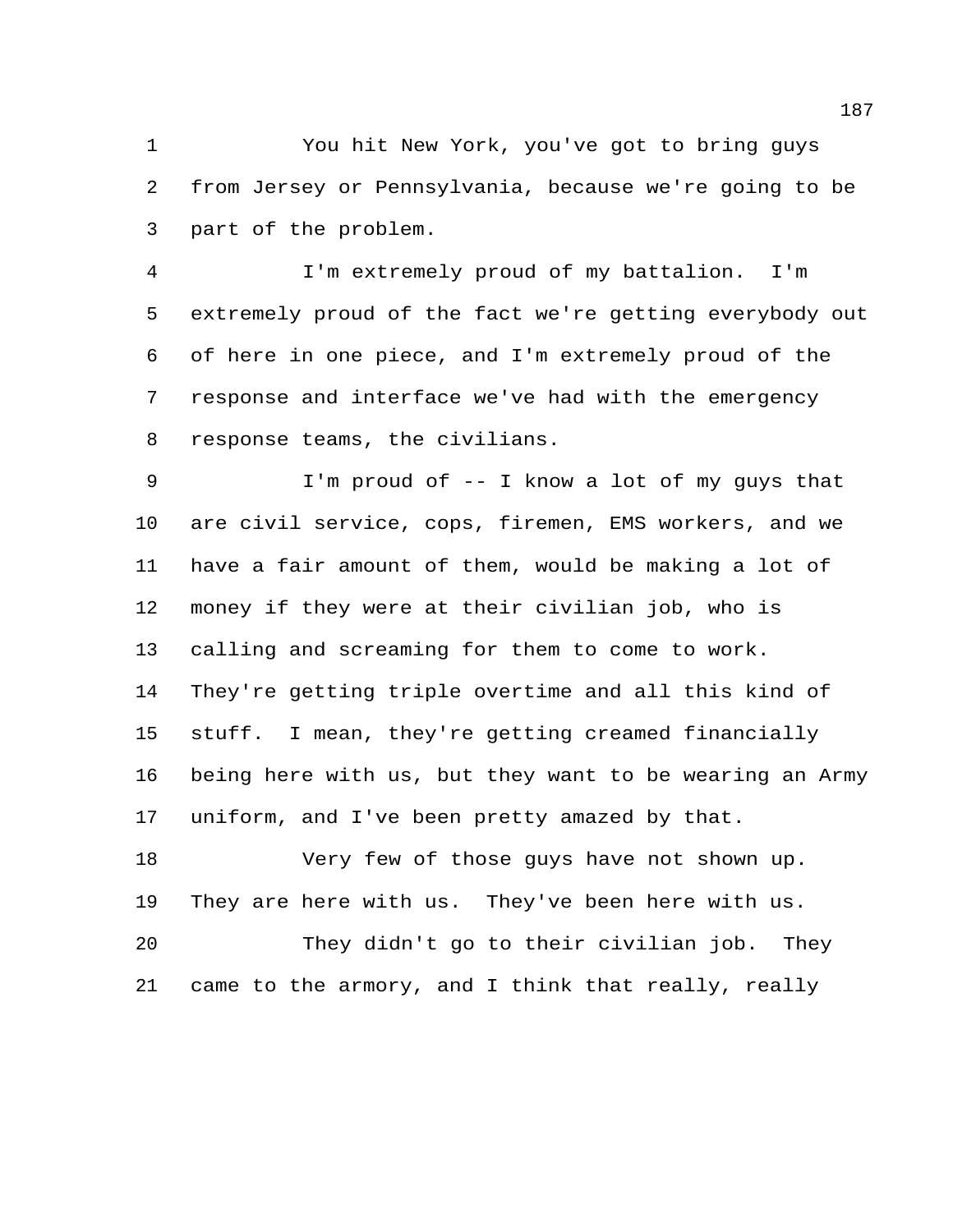says a lot about why these people are here and what they think of the Guard and their role in the Guard.

 The fact that we marched to the sound of the guns, three battalions bumped into each other in the smoke, we figured it out, we laid it out, we got it up and running quickly, you know, I would go to war with these sister battalions anytime.

 That's the way I envision it will happen on the battle field, and brigade headquarters or division headquarters gets wiped out, I know I could count on these other battalions.

 We all have our little peacetime rivalries and our little opinions, and we're the best and you suck, 14 but I would really count on these guys.

Geoff Slack I would trust with my life.

(Change tape.)

 **MAJ MELNYK**: Continuing your final comments. **LTC COSTAGLIOLA**: Okay. As far as the force protection, you know, this is not over, this is probably just beginning.

When we start hitting back at these guys,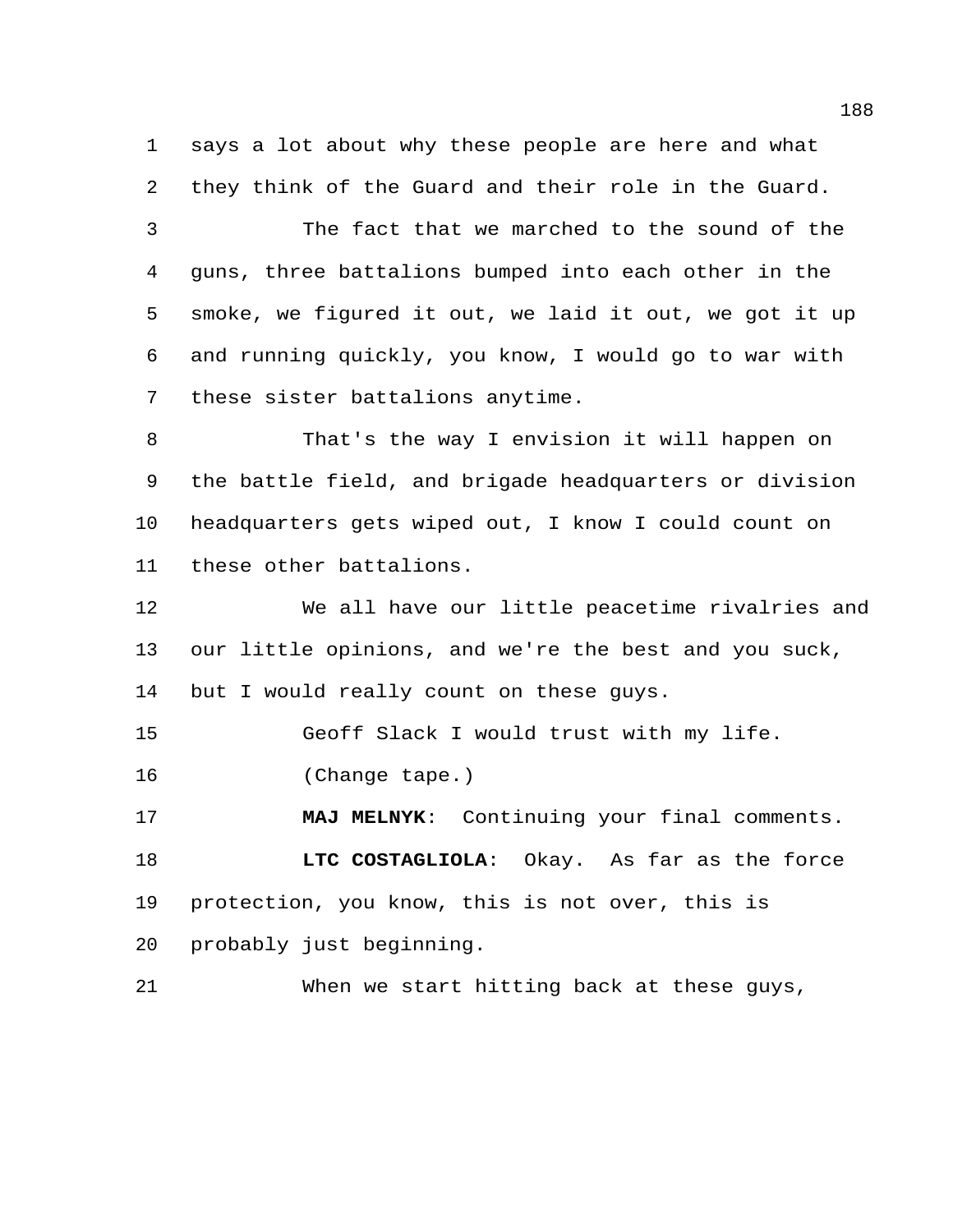they're going to hit back at us. I think the military is a particularly symbolic point of balance to hit, because everybody thinks we're protecting them and if you come in here and wipe out a bunch of Guardsmen, you're going to really create some psychological panic in the population.

 And I'm hope I'm wrong, but I hope it's not going to take some casualties to really realize some of these things that I'm saying, and I'm sure you'll hear from the 69th commander and the 258th commander, we're sitting here naked, with no guns, no NBC equipment, and if the terrorists want to hit us and make an example or show the vulnerability, and we're completely helpless, that's something that we should never let hopefully. Hopefully, it won't take some casualties to learn that lesson.

 **MAJ MELNYK**: You're on, sir, if you want to continue.

 **LTC COSTAGLIOLA**: One of the other things, like as in many military organization or family or group, some people really rose to the occasion beyond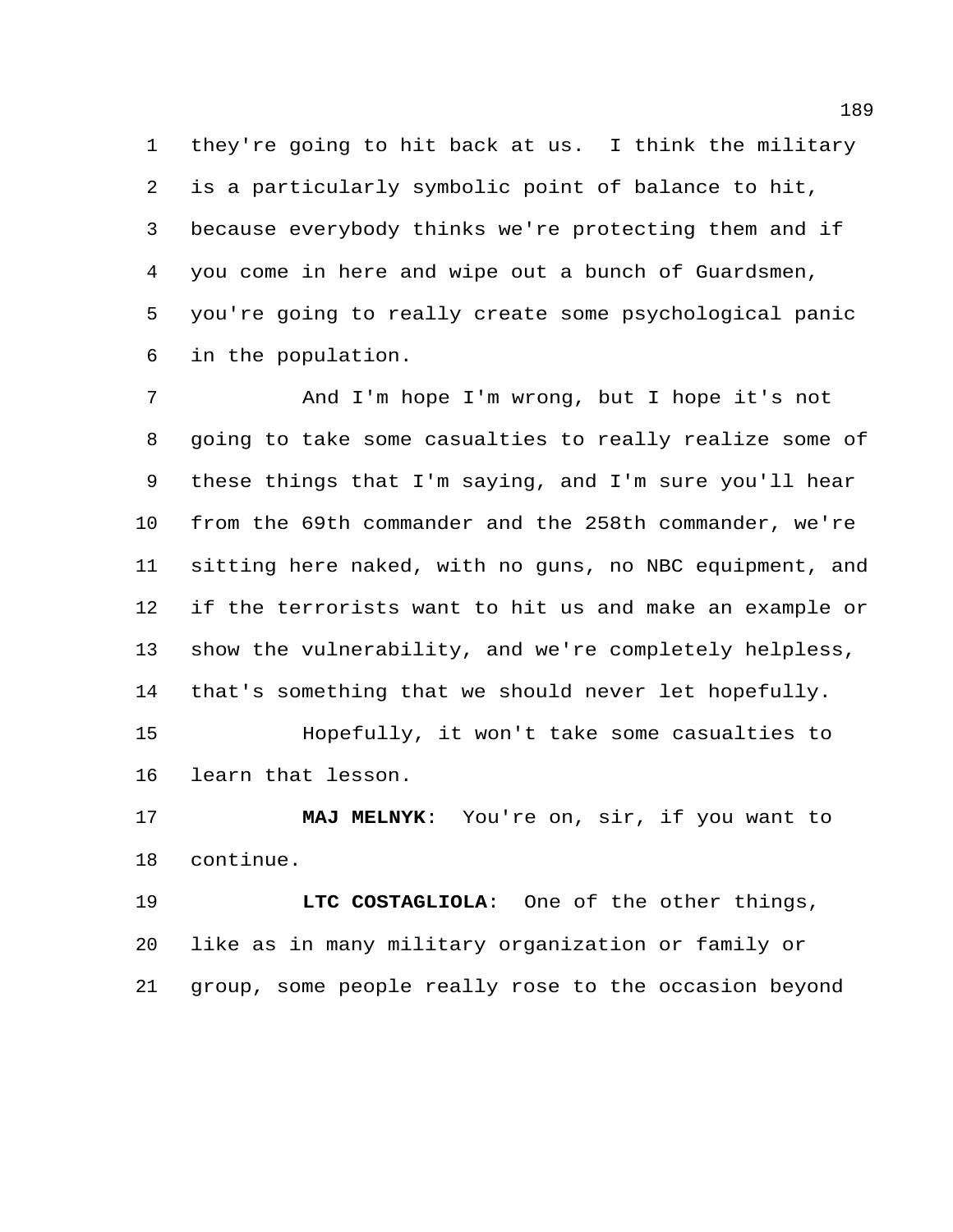expectation and guys I thought I could count on I have second thoughts about now.

 But what I've been telling my commanders is that it's time to do the quality cut on everybody. We're no longer a peacetime Army. We're not going to be worried about our strength numbers and those kinds of things.

 Those things were important for us to keep our battalion in business, but with the threat we have now, I don't think that's really going to be a problem.

 So we're looking at who in this battalion is dead weight or is not a guy that you would trust on a street corner with a loaded M-16 or a guy that just can't hang, and that's what we're starting to look at now.

 And we're also starting to look at the post- mob training program. And what I told them is put together a couple committees, let's start a couple weeks of a basic training type scenario, starting with basic PT, road marches, CTT.

We're scheduled to rifle matches and shit this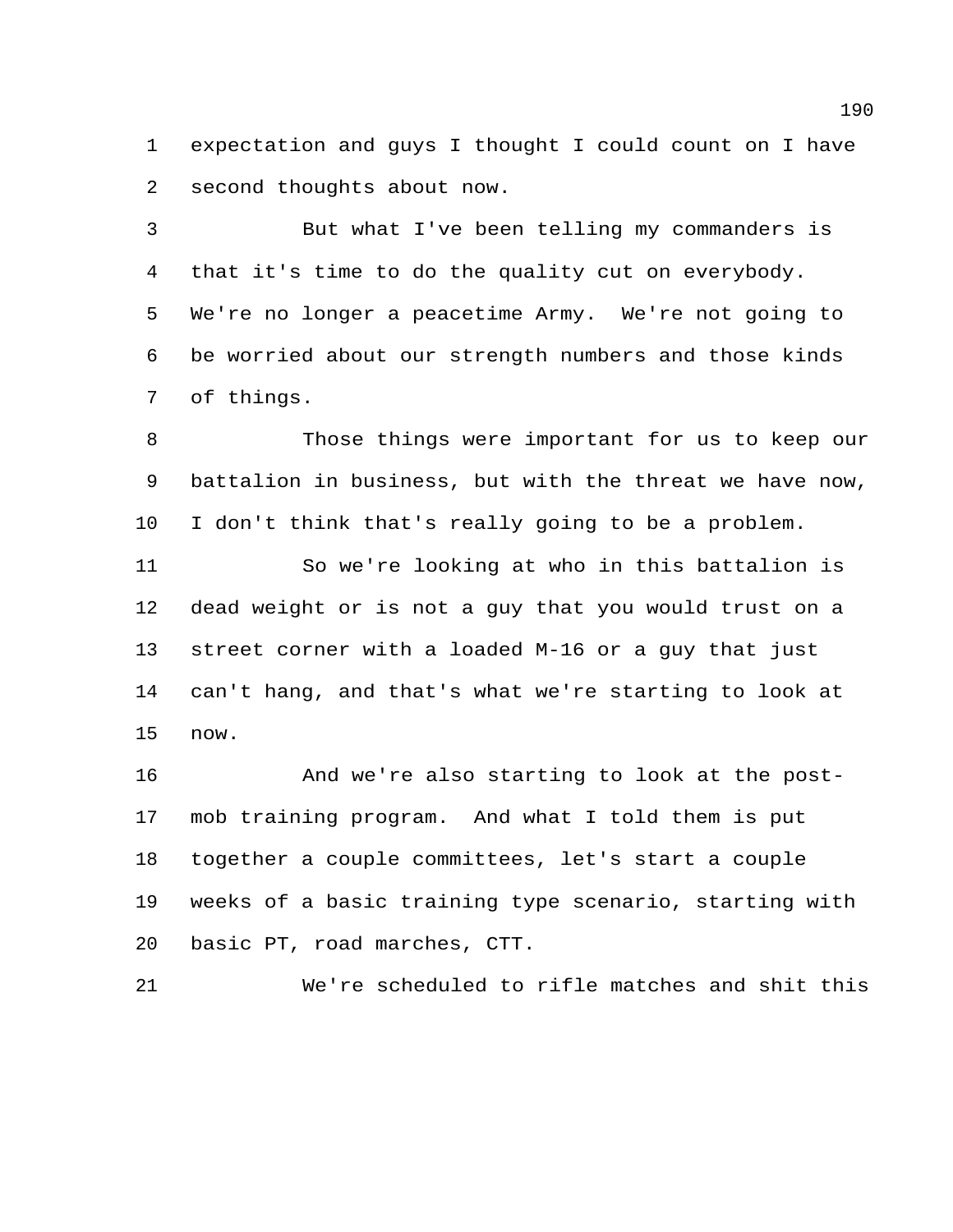month. So that will be good.

 **MAJ MELNYK**: CTT, common task training? **LTC COSTAGLIOLA**: Right. NBC tasks, individual weapons qual, zeroing, make sure weapons are assigned, so when we pull them out of the rack, they're zeroed for that man. And then start to look at a couple scenarios.

 If we're going to be guarding Newark and LaGuardia Airport, let's start doing stuff like room clearing drills and those kinds of things, or if we're going overseas, let's start looking at tank table XII and company level maneuver.

 So we're starting to looking at some post- mobilization training, which I think would start in a home station type environment at a very basic level. I always said, in the Guard, one of our

 biggest challenges was going to be able to get our battalions and companies up to the level of physical fitness that they need to be at, and obviously it's difficult, in a part-time organization, where we can't have a PT formation every morning and that kind of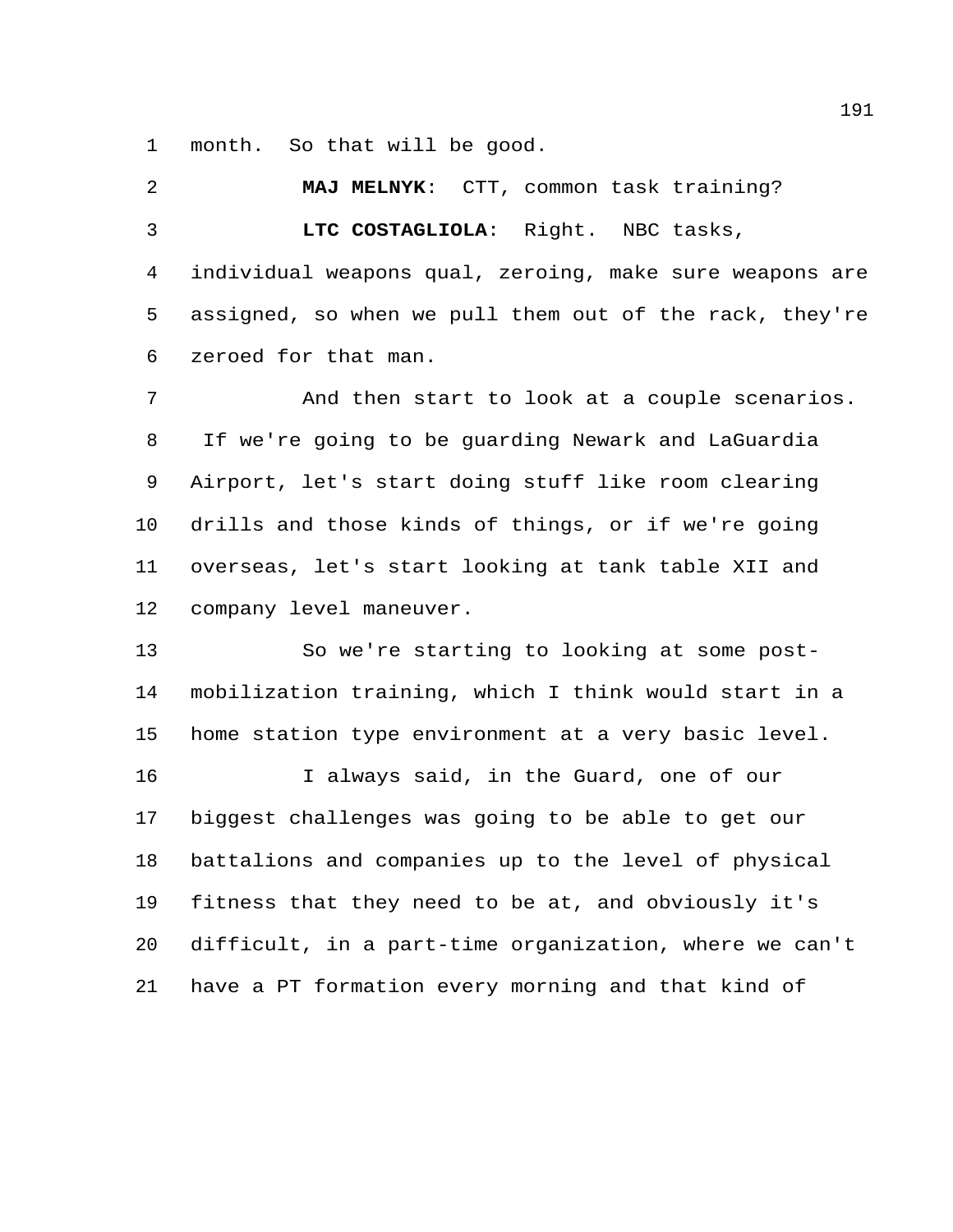stuff.

 So we're going to start identifying our master fitness trainers, start with those really basic type things.

 And the other thing is when we finally get dismissed from this thing, we're going to leave the armory locked and cocked for the next hit that's going to be similar like this, the next plane that crashes or the next car bomb that goes off.

 We've learned a lot in the last two weeks. So we're going to leave it locked and cocked.

 I have to, as a commander, resist all the people that are going to want to pull my water buffaloes and give my trucks away and that kind of thing to support an operation here that's kind of winding down.

 So that's what we're looking at now and that's where we're leaving off as we kind of collapse this thing, and the police department is relieving us of most of the missions and the whole thing is just kind of winding down.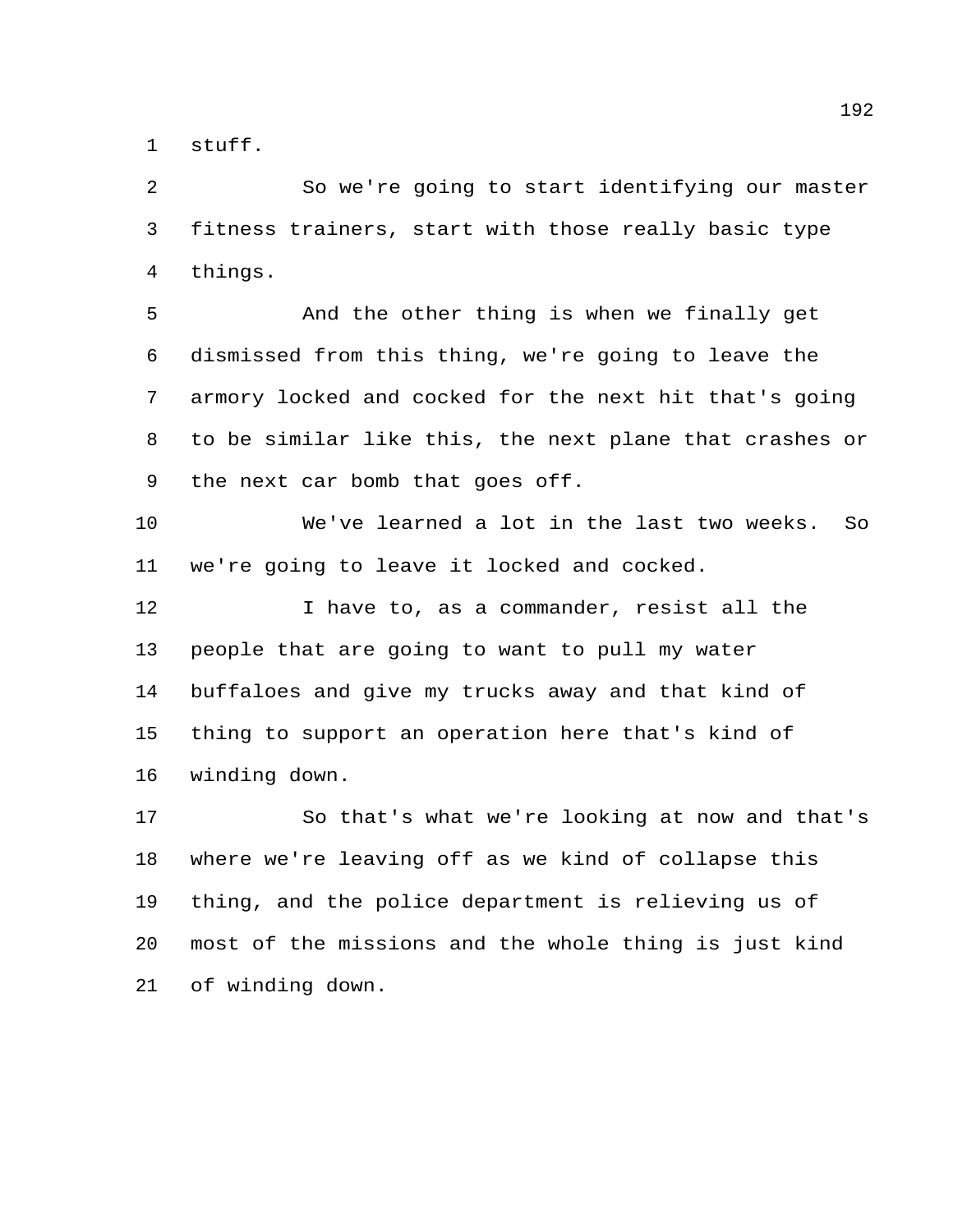I think, personally, the reason we're still here is the higher headquarters may be getting behind the planning cycle and the decision-making cycle, and I don't think anybody could appreciate how fast the situation changes out here.

 So when you get into elaborate planning, you're planning for yesterday and yesterday is ancient history out here, and it's probably the same way it will be in combat.

 So all the things we're conditioned to do and we feel obligated to do 20 page OP orders and all that kind of stuff, we have run this whole operation without any paper, no faxes, no computers, very limited telephones, and we have accomplished every task.

 We've made something out of a complete mess. We've gotten everybody through it safe, and we did it without all the paper and all that stuff. And as a battalion commander, what I have learned most is the information management.

 I don't want to talk to people about anything unless it's a high priority major issue, and a lot of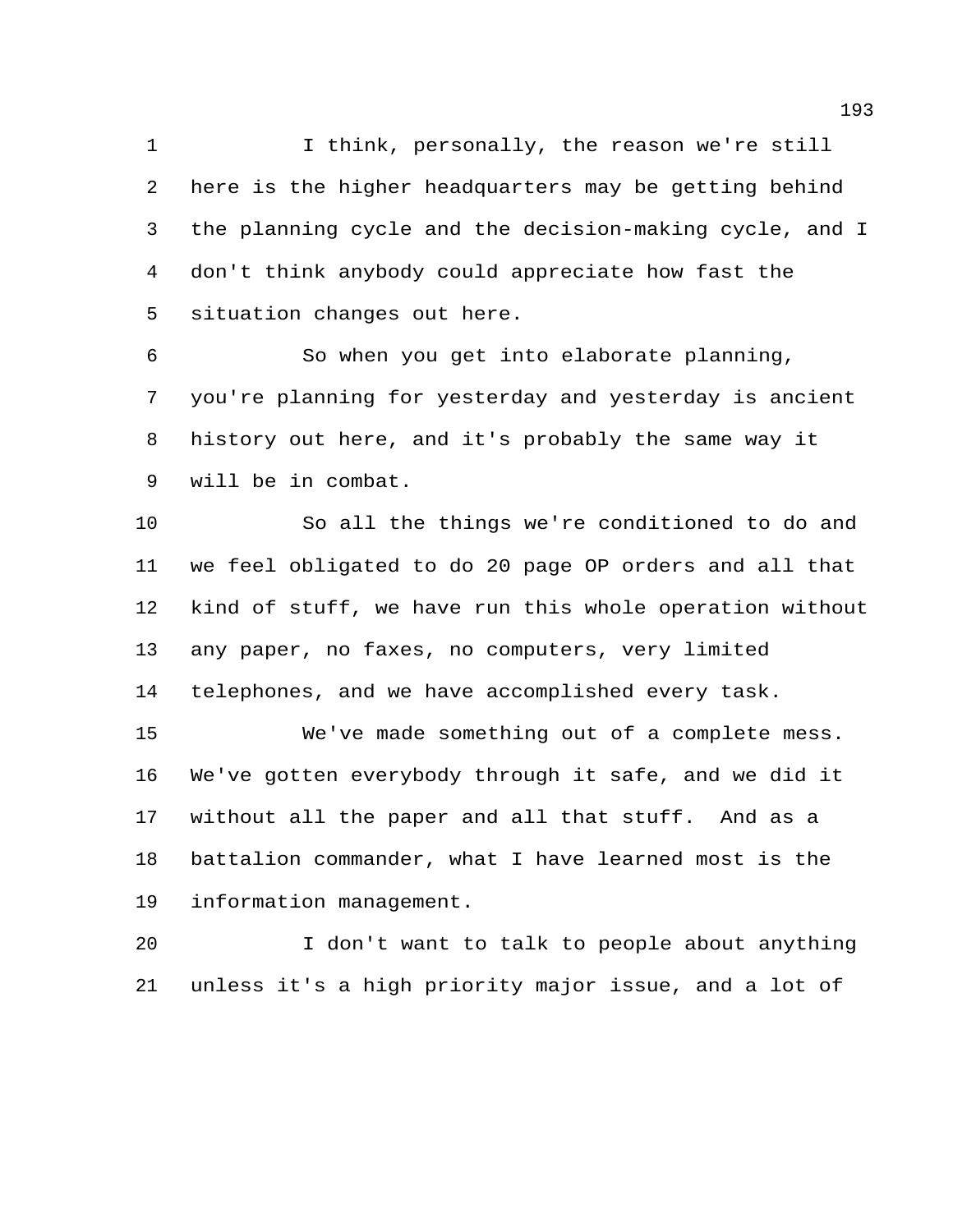people have been conditioned, because, A, we -- in a peacetime National Guard environment, we're at kind of a crawl stage and if I have to kind of come by and talk to that tank crew about maybe you should try this and that, have a good rapport at the soldier and NCO level, and the other fact, that I'm a full-timer.

 So when somebody walks in the armory and they want to get some information, I'm usually the go-to guy and I have a very open door policy.

 That works against me out here when I'm making decisions very rapidly and trying to limit the information I have. I don't want to know about the E-7 whose wife is sick and, you know, you guys figure that shit out.

 So filtering all that kind of bullshit that normally I might be interested in has been key to being able to manage overwhelming information and make quick decisions without being distracted, and kind of preserve some of my brain that has had a lot thrown at it in the past week and not getting proper sleep and all those kinds of things, and the overwhelming feeling